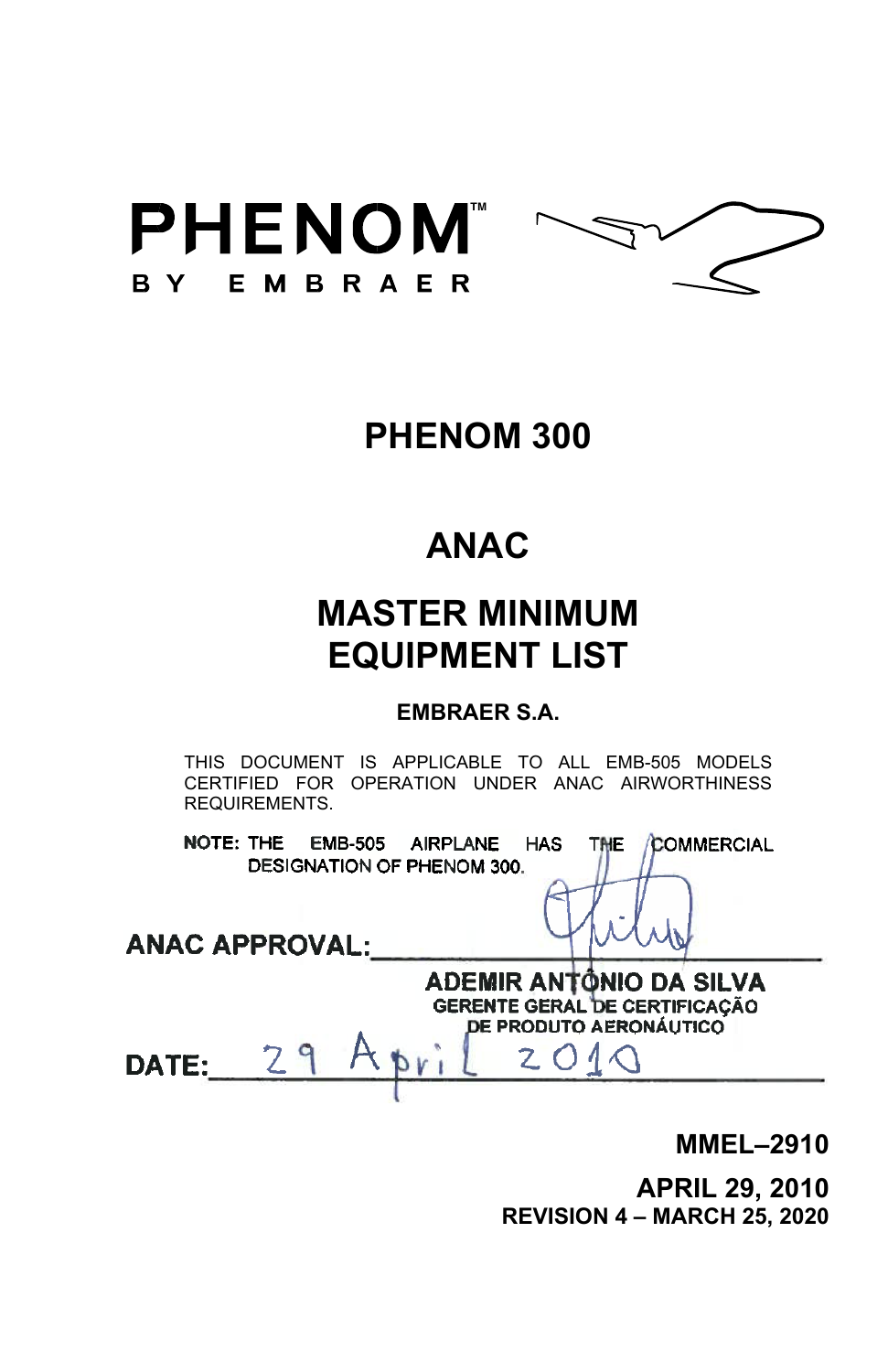

BY EMBRAER

**MINIMUM EQUIPMENT LIST**

#### **ANAC APPROVED MASTER MINIMUM EQUIPMENT LIST (MMEL–2910)**

## **LOG OF REVISIONS**

| <b>REVISION</b><br><b>NUMBER</b><br><b>AND DATE</b> | <b>REVISED</b><br><b>PAGES</b> | <b>DESCRIPTION</b><br><b>OF REVISION</b>                                                                                                           | <b>ANAC APPROVAL</b>                                                                     |
|-----------------------------------------------------|--------------------------------|----------------------------------------------------------------------------------------------------------------------------------------------------|------------------------------------------------------------------------------------------|
|                                                     | $21 - 1$                       | Update remarks<br>for item<br>$21 - 21 - 01$                                                                                                       | <b>MMEL-2910</b><br><b>Revision 1</b>                                                    |
| NOV 29, 12 23-1, 23-2                               |                                | Include new<br>item 23-11-00.                                                                                                                      | approved by ANAC on<br>November 29, 2012.<br>lis Censu                                   |
|                                                     | $28-2$                         | Delete item<br>28-45-01.                                                                                                                           |                                                                                          |
|                                                     | $21-2, 21-3,$<br>21-4, 21-5    | Update remarks<br>for item<br>$21 - 31 - 00$ .                                                                                                     |                                                                                          |
| 2<br>NOV 16, 16                                     | 23-1, 23-2,<br>$23-3$          | Update remarks<br>for items<br>23-12-00 and<br>$23 - 51 - 01$ .<br>Include new<br>items 23-15-00.<br>23-21-00,<br>23-23-00 and<br>$23 - 24 - 00$ . | <b>MMEL-2910</b><br><b>Revision 2</b><br>approved by ANAC on<br><b>November 16, 2016</b> |
|                                                     | 25-2, 25-3,<br>25-4, 25-5      | Update remarks<br>for item<br>$25 - 21 - 01$                                                                                                       | Mario Lea<br><b>General Manager</b>                                                      |
|                                                     | $27-2$                         | Include new item<br>$27 - 70 - 00$ .                                                                                                               | Aeronautical Product Certification Branch                                                |
|                                                     | $28-1$                         | Update remarks<br>for item<br>28-23-00.                                                                                                            |                                                                                          |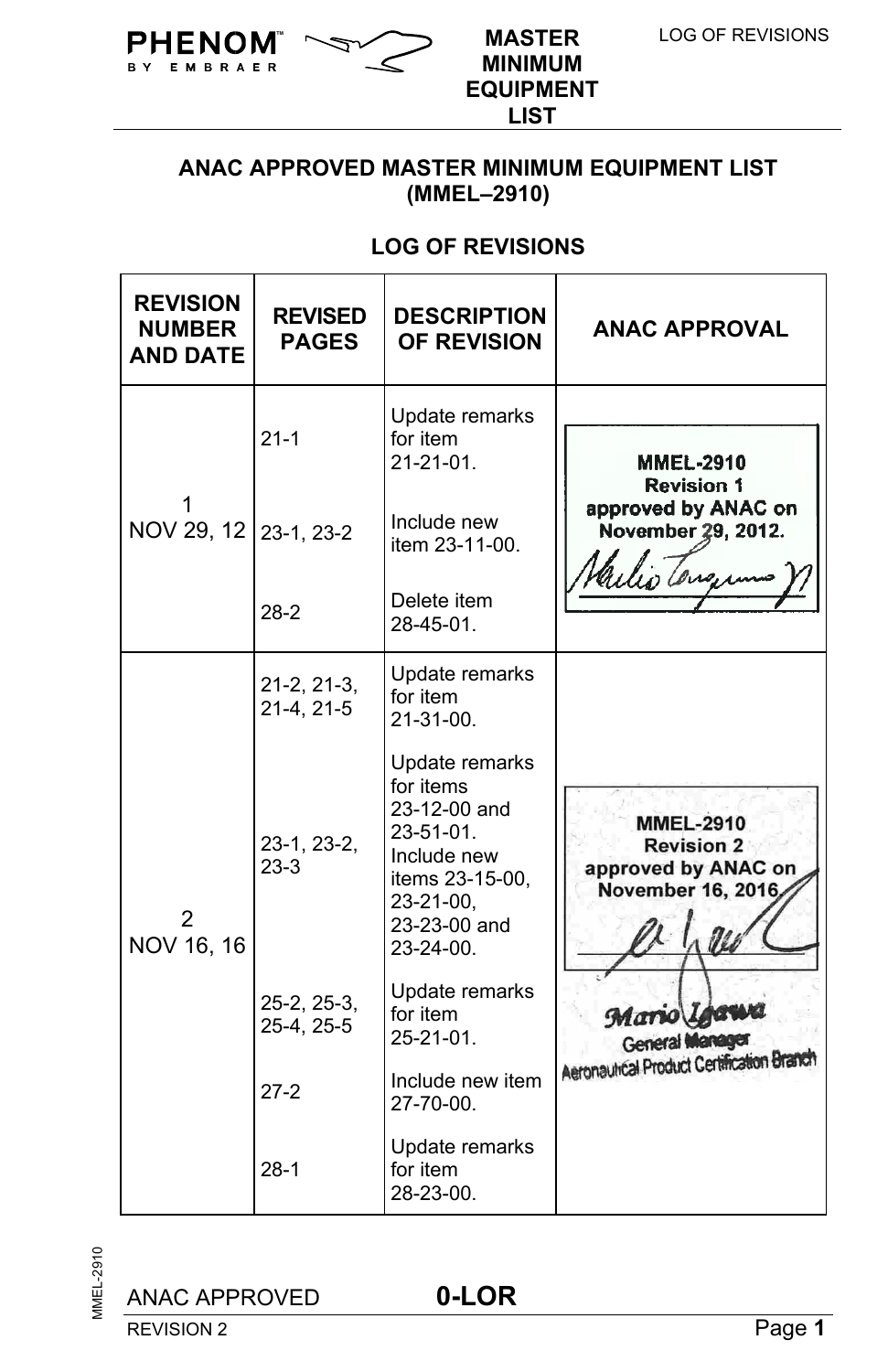

B Y

EMBRAER

**MINIMUM EQUIPMENT LIST**

#### **ANAC APPROVED MASTER MINIMUM EQUIPMENT LIST (MMEL–2910)**

## **LOG OF REVISIONS**

| <b>REVISION</b><br><b>NUMBER</b><br><b>AND DATE</b> | <b>REVISED</b><br><b>PAGES</b> | <b>DESCRIPTION</b><br><b>OF REVISION</b>                                           | <b>ANAC APPROVAL</b>                                                               |
|-----------------------------------------------------|--------------------------------|------------------------------------------------------------------------------------|------------------------------------------------------------------------------------|
|                                                     | 30-1, 30-2                     | Include new item<br>$30 - 41 - 00$ .                                               |                                                                                    |
|                                                     | $31-1, 31-2,$<br>$31-3, 31-4$  | Update remarks<br>for item<br>$31 - 61 - 01$ .<br>Include item<br>$31 - 62 - 00$ . |                                                                                    |
|                                                     | $32 - 1$                       | Include new item<br>$32 - 45 - 21$ .                                               |                                                                                    |
| 2<br>NOV 16, 16                                     | 34-4, 34-5                     | Include new item<br>34-53-00.<br>Update remarks<br>for item<br>$34 - 61 - 01$ .    | <b>MMEL-2910</b><br><b>Revision 2</b><br>approved by ANAC on<br>November 16, 2016, |
|                                                     | $35-2$                         | Update remarks<br>for item<br>35-21-00.                                            | Mario Loawa<br><b>General Manager</b>                                              |
|                                                     | $44-1$                         | Include new<br>items 44-13-00<br>and 44-32-00.                                     | Aeronautical Product Certification Branch                                          |
|                                                     | $73-2$                         | Include new item<br>73-34-01.                                                      |                                                                                    |
|                                                     | 79-1, 79-2,<br>79-3            | Include new<br>items 79-00-01,<br>79-34-00 and<br>79-35-01.                        |                                                                                    |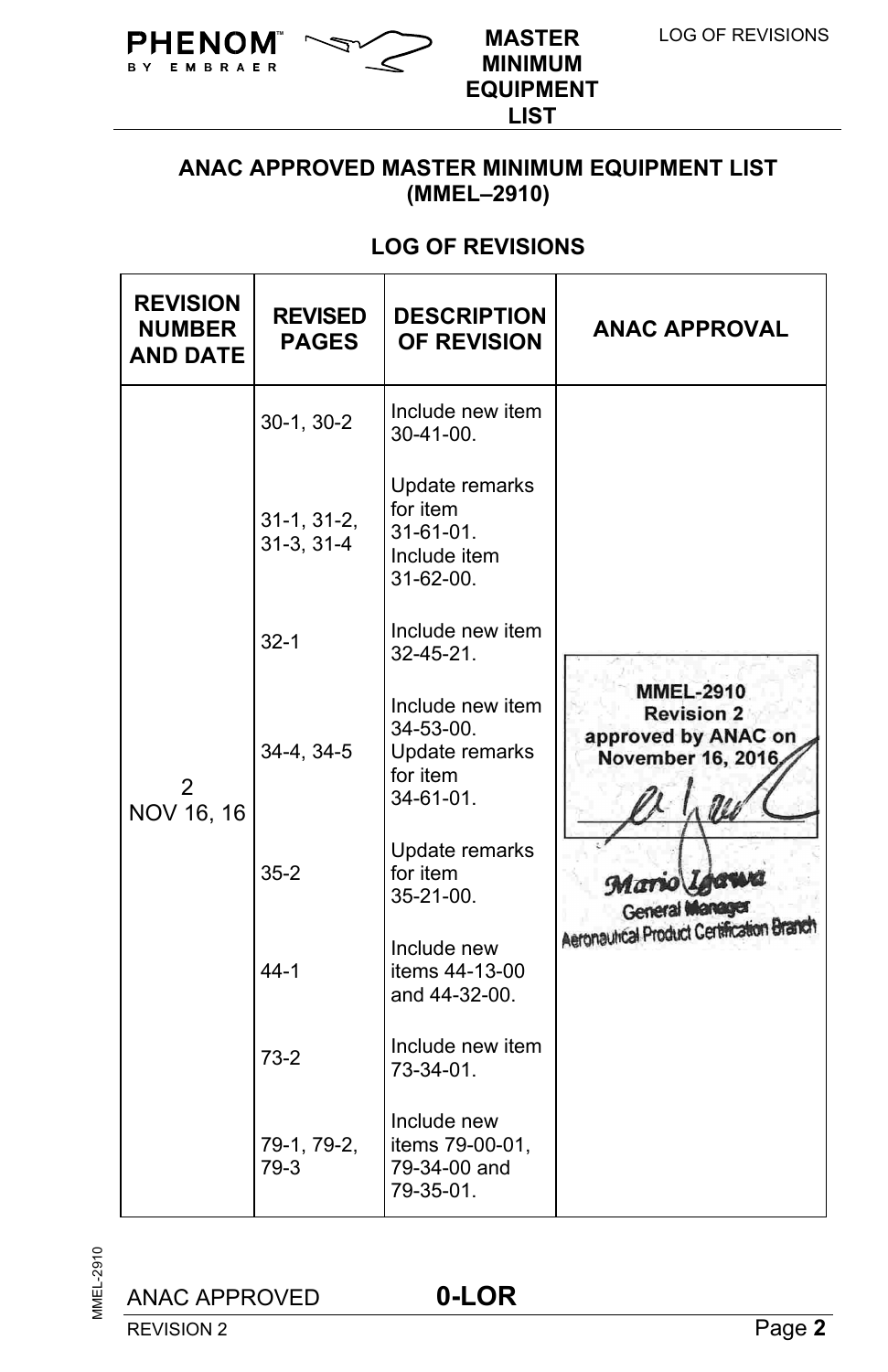

B Y

EMBRAER

**MINIMUM EQUIPMENT LIST**

#### **ANAC APPROVED MASTER MINIMUM EQUIPMENT LIST (MMEL–2910)**

## **LOG OF REVISIONS**

| <b>REVISION</b><br><b>NUMBER</b><br><b>AND DATE</b> | <b>REVISED</b><br><b>PAGES</b>           | <b>DESCRIPTION</b><br><b>OF REVISION</b>                                     | <b>ANAC APPROVAL</b>                                                               |
|-----------------------------------------------------|------------------------------------------|------------------------------------------------------------------------------|------------------------------------------------------------------------------------|
| 3<br>DEC 21, 17                                     | $21 - 4$                                 | Update remarks<br>for item<br>21-52-04.                                      | <b>MMEL-2910</b><br><b>Revision 3</b><br>approved by ANAC on<br>December 21, 20177 |
|                                                     | 1 to 11                                  | Updated<br>Definitions.                                                      |                                                                                    |
|                                                     | $21 - 2$                                 | Included new<br>item 21-24-01.                                               |                                                                                    |
| MAR 25, 20                                          | 23-1, 23-2,<br>$23-3$                    | Updated note<br>for item<br>23-12-00.<br>Updated item<br>23-24-00.           | 230/2020/GCPR/<br>GGCP/SAR-ANAC                                                    |
|                                                     | $24-1$                                   | Updated item<br>24-41-00.                                                    |                                                                                    |
|                                                     | 25-2, 25-3,<br>25-4, 25-5,<br>25-6, 25-7 | Updated items<br>25-21-01 and<br>25-62-05.<br>Included new<br>item 25-44-02. |                                                                                    |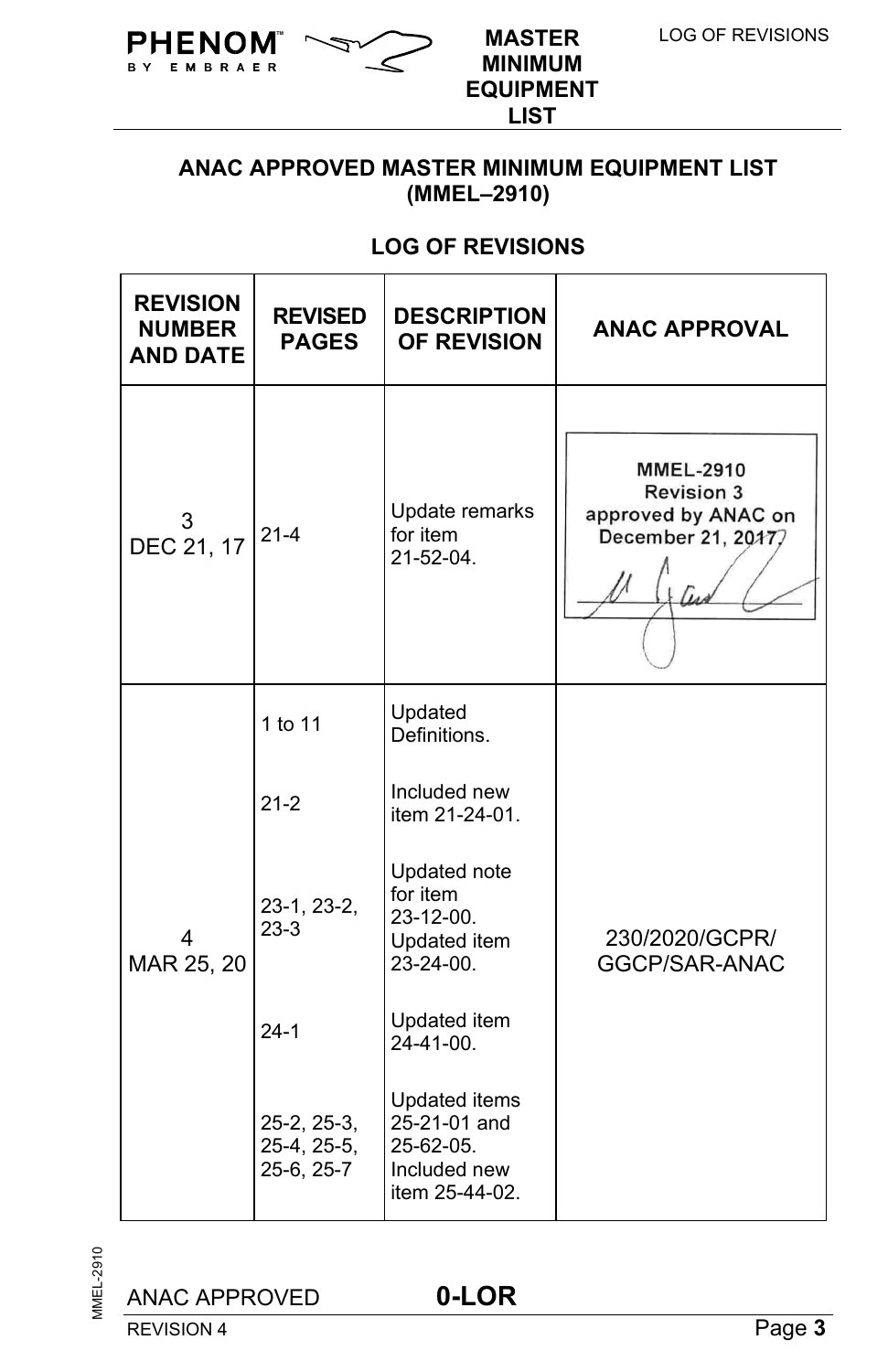

BY EMBRAER

**MINIMUM EQUIPMENT LIST**

#### **ANAC APPROVED MASTER MINIMUM EQUIPMENT LIST (MMEL–2910)**

## **LOG OF REVISIONS**

| <b>REVISION</b><br><b>NUMBER</b><br><b>AND DATE</b> | <b>REVISED</b><br><b>PAGES</b>                          | <b>DESCRIPTION</b><br><b>OF REVISION</b>                                                                                                                                   | <b>ANAC APPROVAL</b>            |  |  |
|-----------------------------------------------------|---------------------------------------------------------|----------------------------------------------------------------------------------------------------------------------------------------------------------------------------|---------------------------------|--|--|
|                                                     | $26-1$                                                  | Included new<br>item 26-24-01.                                                                                                                                             |                                 |  |  |
|                                                     | $31-2, 31-3,$<br>$31-4, 31-5,$<br>$31-6$                | Updated item<br>$31-61-01$ .<br>Included new<br>item 31-61-04.<br>Updated item<br>title 31-62-00.                                                                          |                                 |  |  |
| 4<br>MAR 25, 20                                     | $33 - 2, 33 - 3$                                        | Included new<br>items 33-26-02,<br>33-52-07 and<br>33-52-09.<br><b>Updated remarks</b><br>for items<br>33-47-00 and<br>33-48-00.                                           | 230/2020/GCPR/<br>GGCP/SAR-ANAC |  |  |
|                                                     | $34-2, 34-3,$<br>34-4, 34-5,<br>$34-6, 34-7,$<br>$34-8$ | Included new<br>items 34-31-00.<br>$34 - 46 - 00$<br>$34 - 46 - 10$ ,<br>34-47-00,<br>34-48-00 and<br>34-52-02.<br>Updated items<br>34-42-00,<br>34-52-00 and<br>34-61-00. |                                 |  |  |
|                                                     | $35-1, 35-2,$<br>$35 - 3$                               | Included new<br>items 35-01-03<br>and 35-31-01.                                                                                                                            |                                 |  |  |

**MMEL-2910** MMEL-2910

ANAC APPROVED **0-LOR**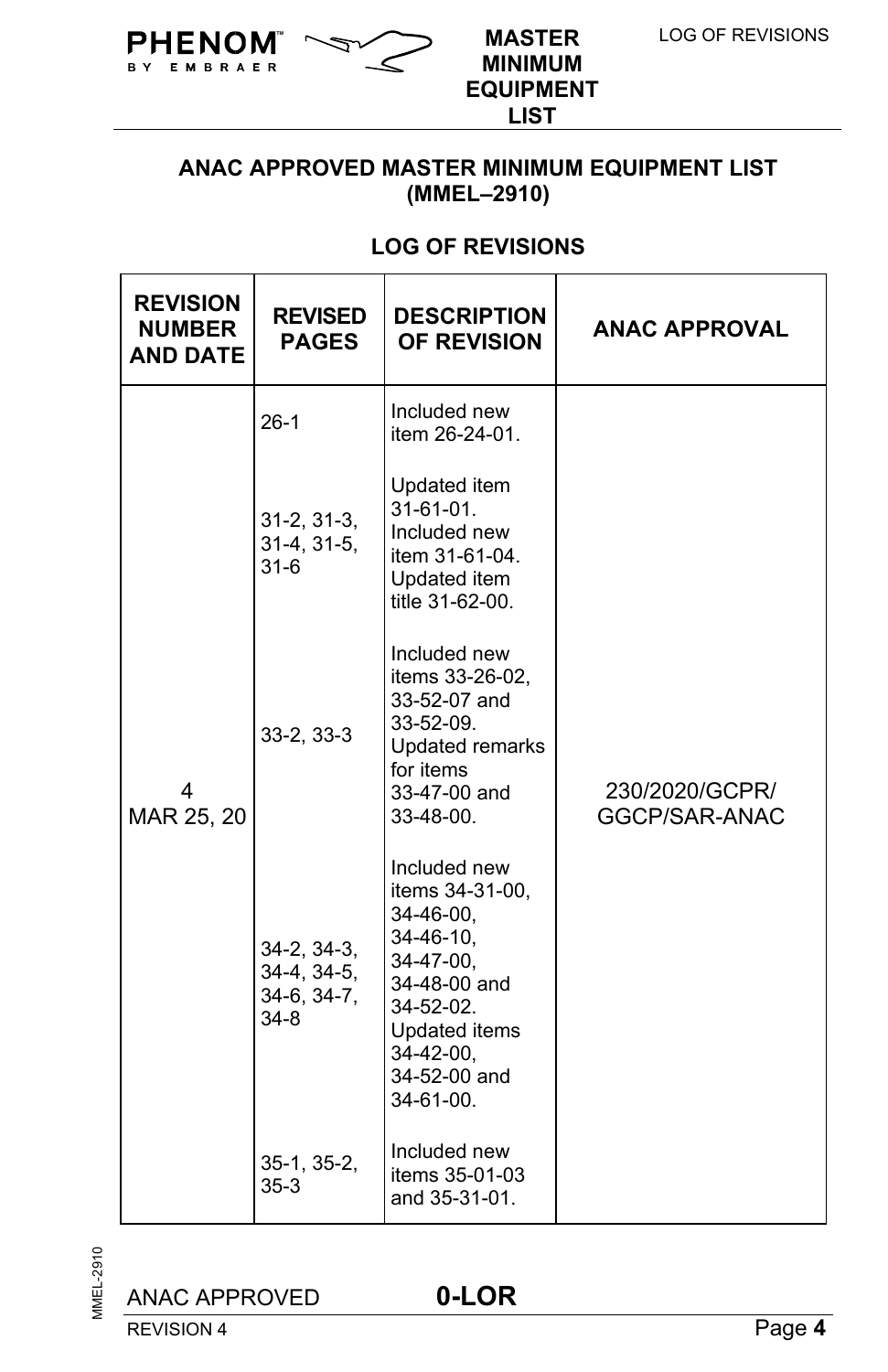

BY.

EMBRAER

**MINIMUM EQUIPMENT LIST**

#### **ANAC APPROVED MASTER MINIMUM EQUIPMENT LIST (MMEL–2910)**

## **LOG OF REVISIONS**

| <b>REVISION</b><br><b>NUMBER</b><br><b>AND DATE</b> | <b>REVISED</b><br><b>PAGES</b> | <b>DESCRIPTION</b><br>OF REVISION                                         | <b>ANAC APPROVAL</b>            |
|-----------------------------------------------------|--------------------------------|---------------------------------------------------------------------------|---------------------------------|
| 4<br>MAR 25, 20                                     | 52-1, 52-2,<br>$52-3$          | Included new<br>items 52-10-00,<br>52-11-00,<br>52-31-00 and<br>52-32-00. | 230/2020/GCPR/<br>GGCP/SAR-ANAC |
|                                                     | $79-1$                         | Updated remarks<br>for item<br>79-00-01.                                  |                                 |
|                                                     |                                |                                                                           |                                 |
|                                                     |                                |                                                                           |                                 |
|                                                     |                                |                                                                           |                                 |
|                                                     |                                |                                                                           |                                 |
|                                                     |                                |                                                                           |                                 |
|                                                     |                                |                                                                           |                                 |
|                                                     |                                |                                                                           |                                 |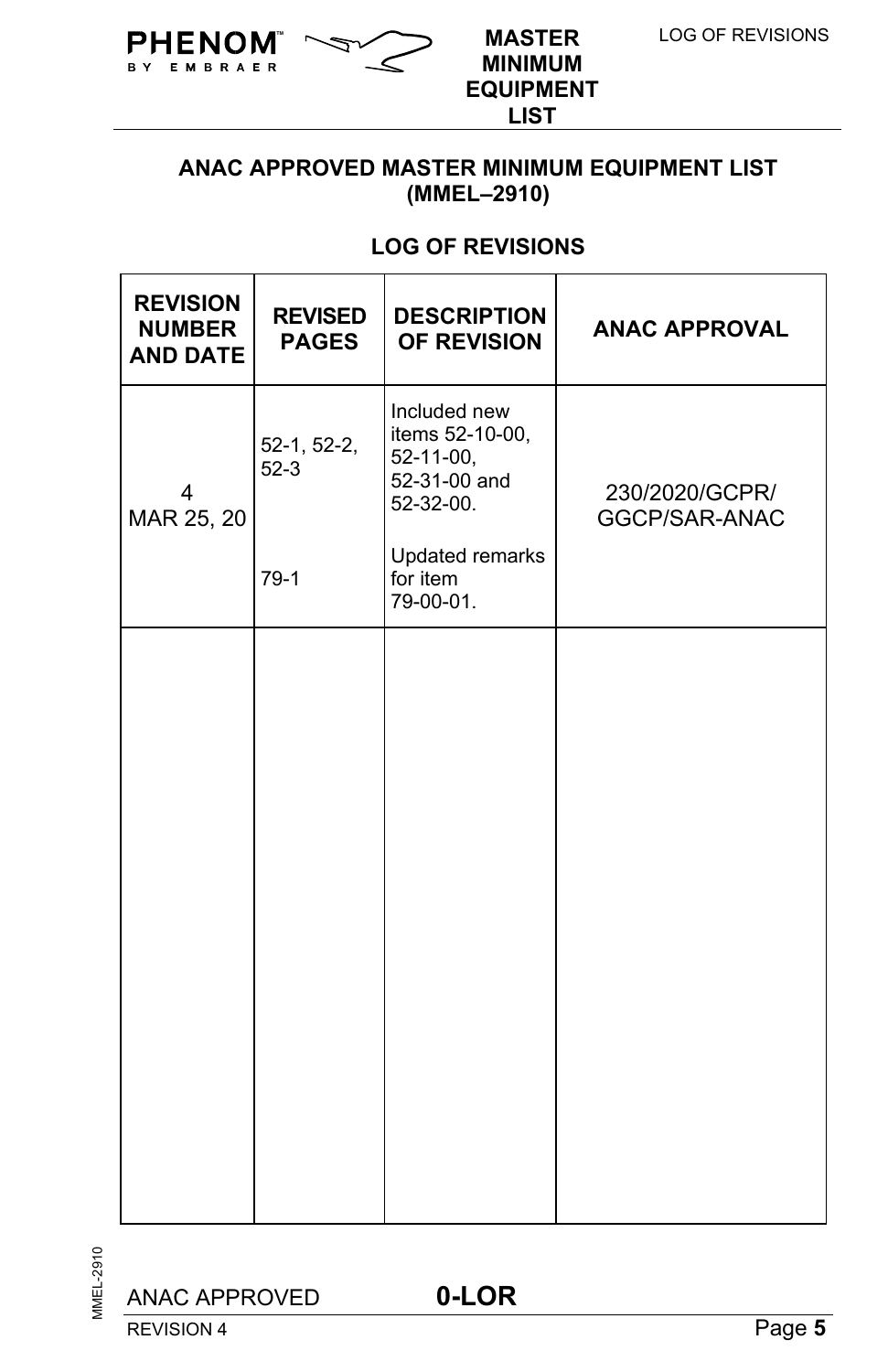

**MINIMUM EQUIPMENT LIST**

#### **HIGHLIGHTS OF CHANGE**

#### **REVISION 4 – MARCH 25, 2020**

0-INTR - Updated definitions.

**PHENOM**  $\sim$   $\sim$  master

21-24-01 - New item.

**EMBRAFR** 

- 23-12-00 Updated a note in order to include information about FANS  $1/A$  – CPDLC.
- 23-24-00 Updated item in order to include dispatch conditions for FANS 1/A – CPDLC.
- 24-41-00 Updated item in order to include a dispatch condition for DC External Power System.
- 25-21-01 Updated remarks and/or exceptions. Updated subitems, including new dispatch conditions for Recline Functions, Passenger Seat Armrests without Recline Control Mechanism and Swivel/Travel **Mechanisms**
- 25-44-02 New item.
- 25-62-05 Updated item title and included new subitem for Flashlight Holders.
- 26-24-01 New item.
- 31-61-01 Updated item in order to segregate information for different avionics system versions. Included new subitems for databases.
- 31-61-04 New item.
- 31-62-00 Updated item title.
- 33-26-02 New item.
- 33-47-00 Updated remarks and/or exceptions.
- 33-48-00 Updated remarks and/or exceptions.
- 33-52-07 New item.

**INEL-2910** MMEL-2910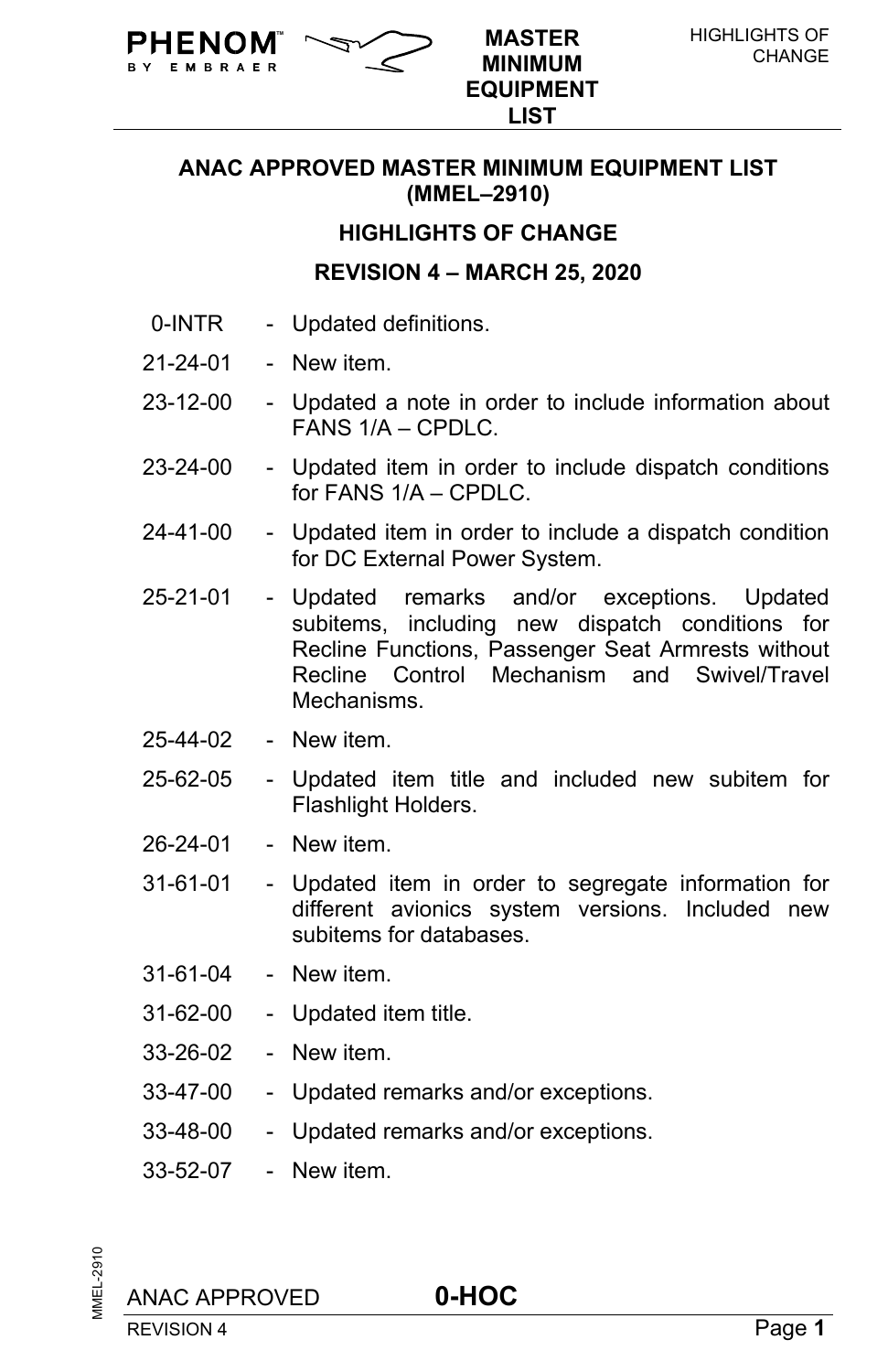

**MINIMUM EQUIPMENT LIST**

#### **HIGHLIGHTS OF CHANGE**

**REVISION 4 – MARCH 25, 2020**

33-52-09 - New item.

**EMBRAFR** 

**PHENOM**  $\sim$   $\sim$  master

- 34-31-00 New item.
- 34-42-00 Included new subitem for Predictive Windshear (PWS) Function.
- 34-46-00 New item.
- 34-46-10 New item.
- 34-47-00 New item.
- 34-48-00 New item.
- 34-52-00 Updated item. Included new subitem for ADS-B Out Extended Squitter Transmissions.
- 34-52-02 New item.
- 34-61-00 Updated remarks and/or exceptions. Included new subitems for W&B Function, PERF Function and TOLD Function.
- 35-01-03 New item.
- 35-31-01 New item.
- 52-10-00 New item.
- 52-11-00 New item.
- 52-31-00 New item.
- 52-32-00 New item.
- 79-00-01 Updated remarks and/or exceptions.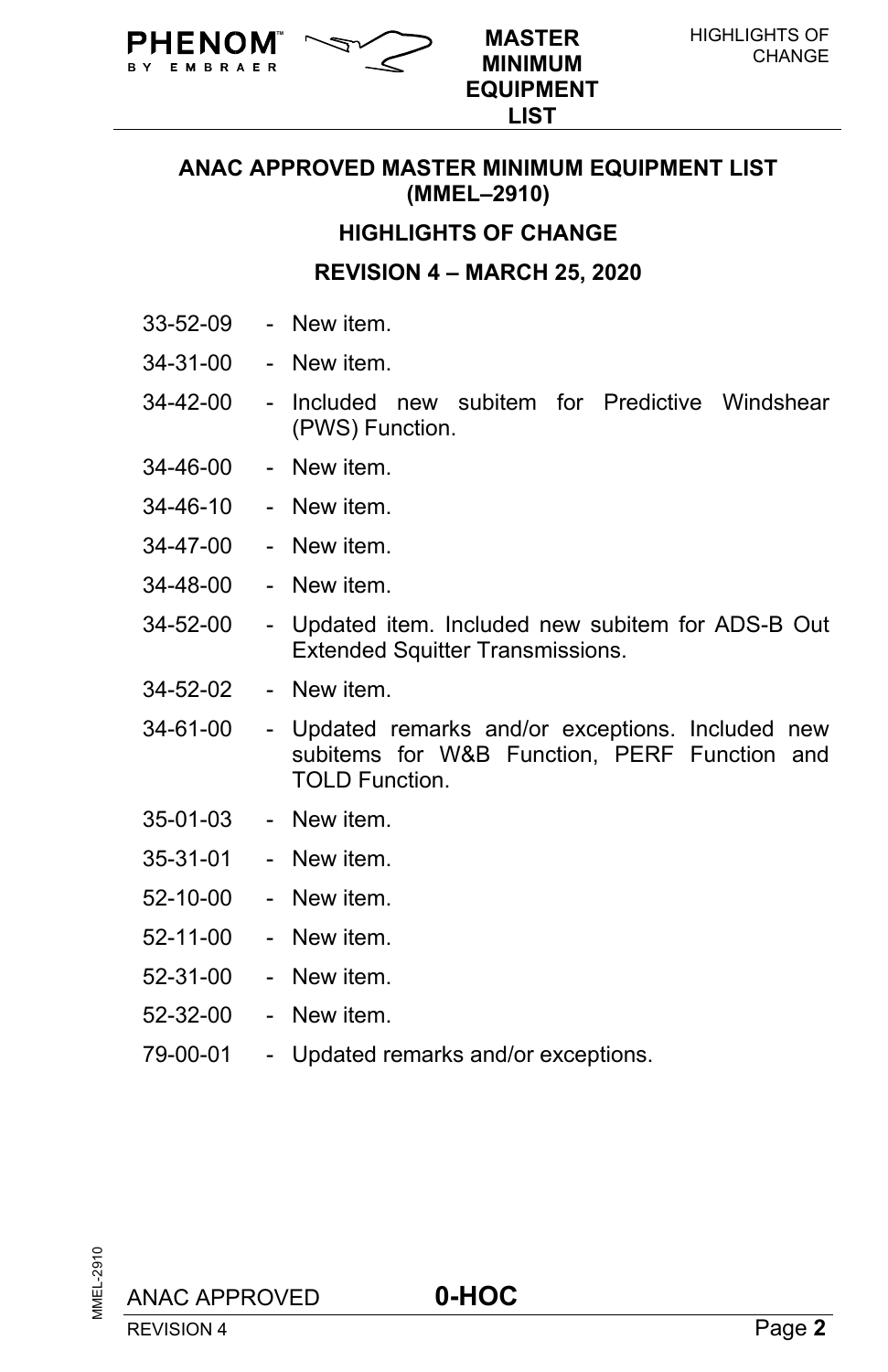



LIST OF EFFECTIVE PAGES

## **LIST OF EFFECTIVE PAGES**

**LIST**

| ORIGINAL  0  APR 29, 2010 |
|---------------------------|
|                           |
| REVISION 2 NOV 16, 2016   |
| REVISION  3 DEC 21, 2017  |
| REVISION  4  MAR 25, 2020 |
|                           |

|                                                                  | * Title  REVISION 4                                                                                                                                                                                                                                    |  |  |
|------------------------------------------------------------------|--------------------------------------------------------------------------------------------------------------------------------------------------------------------------------------------------------------------------------------------------------|--|--|
| *                                                                | LOR-1 REVISION 2<br>LOR-2 REVISION 2<br>* LOR-3  REVISION 4<br>* LOR-4 (new)REVISION 4<br>LOR-5 (new)REVISION 4                                                                                                                                        |  |  |
|                                                                  | * LEP-1 REVISION 4<br>* LEP-2 REVISION 4                                                                                                                                                                                                               |  |  |
|                                                                  | <b>TOC-1  REVISION 2</b>                                                                                                                                                                                                                               |  |  |
| $\star$<br>$\star$<br>*<br>*<br>*<br>*<br>*<br>*<br>*<br>$\star$ | INTR-1 REVISION 4<br>* INTR-2  REVISION 4<br>INTR-3  REVISION 4<br>INTR-4  REVISION 4<br>INTR-5 REVISION 4<br>INTR-6  REVISION 4<br>INTR-7 REVISION 4<br>INTR-8 REVISION 4<br>INTR-9  REVISION 4<br>INTR-10 (new)REVISION 4<br>INTR-11 (new)REVISION 4 |  |  |
|                                                                  | 21-1 REVISION 1<br>* 21-2 REVISION 4<br>21-3REVISION 2                                                                                                                                                                                                 |  |  |

|  | 22-2  ORIGINAL                                 |  |
|--|------------------------------------------------|--|
|  | 22-3  ORIGINAL                                 |  |
|  | 22-4  ORIGINAL                                 |  |
|  | * 23-1  REVISION 4                             |  |
|  | * 23-2  REVISION 4                             |  |
|  | * 23-3  REVISION 4                             |  |
|  | * 24-1  REVISION 4                             |  |
|  | 25-1  ORIGINAL                                 |  |
|  | * 25-2  REVISION 4                             |  |
|  | * 25-3  REVISION 4                             |  |
|  | * 25-4  REVISION 4                             |  |
|  | * 25-5  REVISION 4                             |  |
|  | * 25-6 (new)  REVISION 4                       |  |
|  | * 25-7 (new)  REVISION 4                       |  |
|  | * 26-1  REVISION 4                             |  |
|  | 27-1  ORIGINAL                                 |  |
|  |                                                |  |
|  | 27-2  REVISION 2                               |  |
|  | 28-1  REVISION 2                               |  |
|  | 28-2  REVISION 1                               |  |
|  | 30-1  REVISION 2                               |  |
|  | 30-2  REVISION 2                               |  |
|  | 31-1  REVISION 2                               |  |
|  | * 31-2  REVISION 4                             |  |
|  | * 31-3  REVISION 4                             |  |
|  | * 31-4  REVISION 4<br>* 31-5 (new)  REVISION 4 |  |

 21-5 ............... REVISION 2 22-1 .................. ORIGINAL

\* 31-6 (new) ..... REVISION 4

**MMEL-2910** MMEL-2910

\* Asterisk indicates pages revised, added or deleted by the current revision.

21-4................ REVISION 3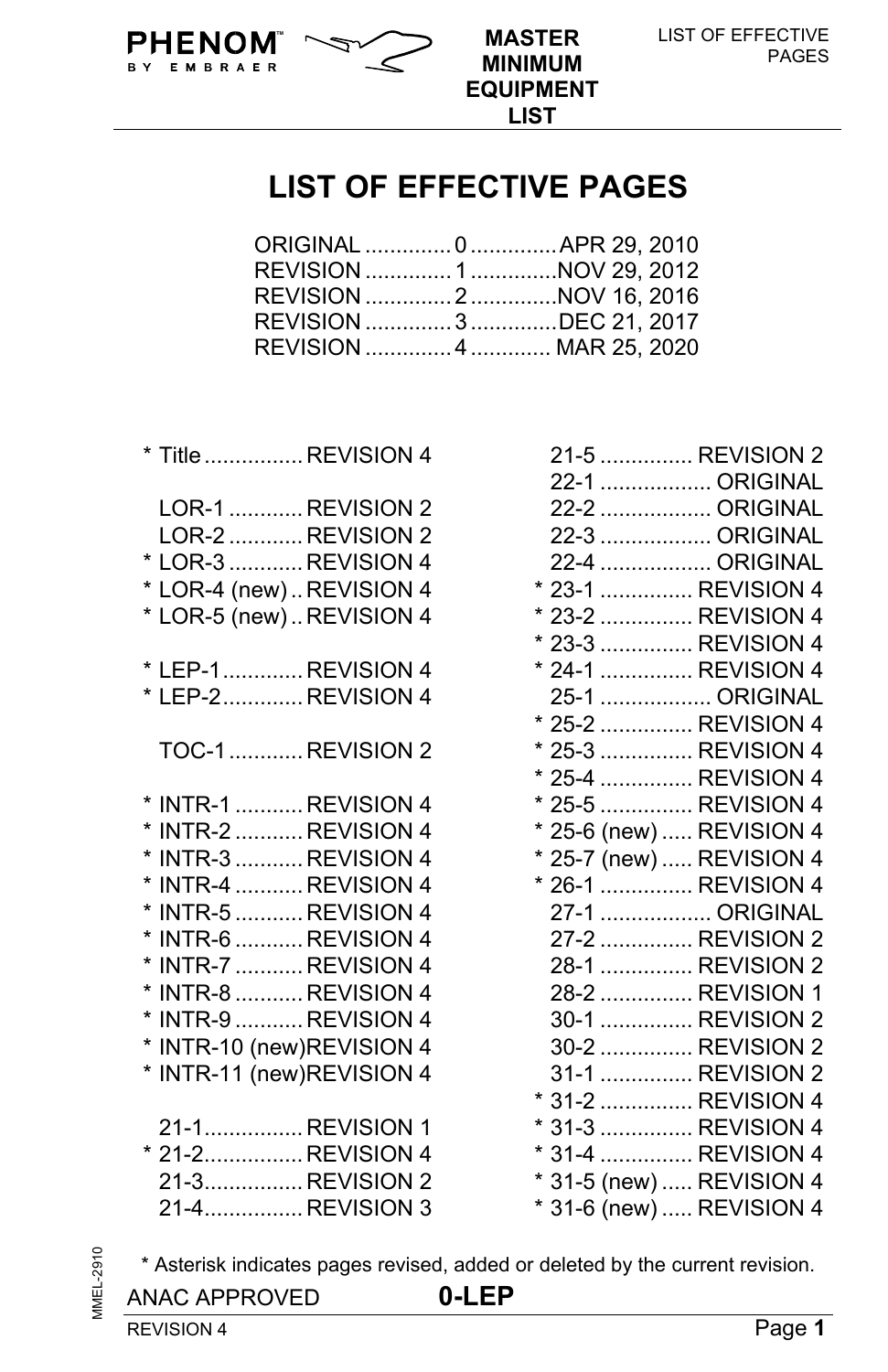| PHENOM $\sim$         | <b>MASTER</b>    | LIST OF EFFECTIVE |
|-----------------------|------------------|-------------------|
| <b>EMBRAER</b><br>R Y | <b>MINIMUM</b>   | <b>PAGES</b>      |
|                       | <b>EQUIPMENT</b> |                   |

**LIST**

| 32-1 REVISION 2          |  |
|--------------------------|--|
| 33-1ORIGINAL             |  |
| * 33-2REVISION 4         |  |
| * 33-3REVISION 4         |  |
| 34-1ORIGINAL             |  |
| 34-2REVISION 4           |  |
| * 34-3REVISION 4         |  |
| * 34-4REVISION 4         |  |
| * 34-5REVISION 4         |  |
| * 34-6 (new)  REVISION 4 |  |
| * 34-7 (new)  REVISION 4 |  |
| * 34-8 (new)  REVISION 4 |  |
| 35-1REVISION 4           |  |
| * 35-2REVISION 4         |  |
| * 35-3 (new)  REVISION 4 |  |
| 36-1ORIGINAL             |  |
| 36-2 ORIGINAL            |  |
| 38-1 ORIGINAL            |  |
| 44-1REVISION 2           |  |
| * 52-1REVISION 4         |  |
| * 52-2REVISION 4         |  |
| * 52-3 (new)  REVISION 4 |  |
| 73-1ORIGINAL             |  |
| 73-2REVISION 2           |  |
| 74-1 ORIGINAL            |  |
| 77-1 ORIGINAL            |  |
| * 79-1REVISION 4         |  |
| 79-2REVISION 2           |  |
| 79-3 REVISION 2          |  |

**MMEL-2910** MMEL-2910

\* Asterisk indicates pages revised, added or deleted by the current revision.

ANAC APPROVED **0-LEP**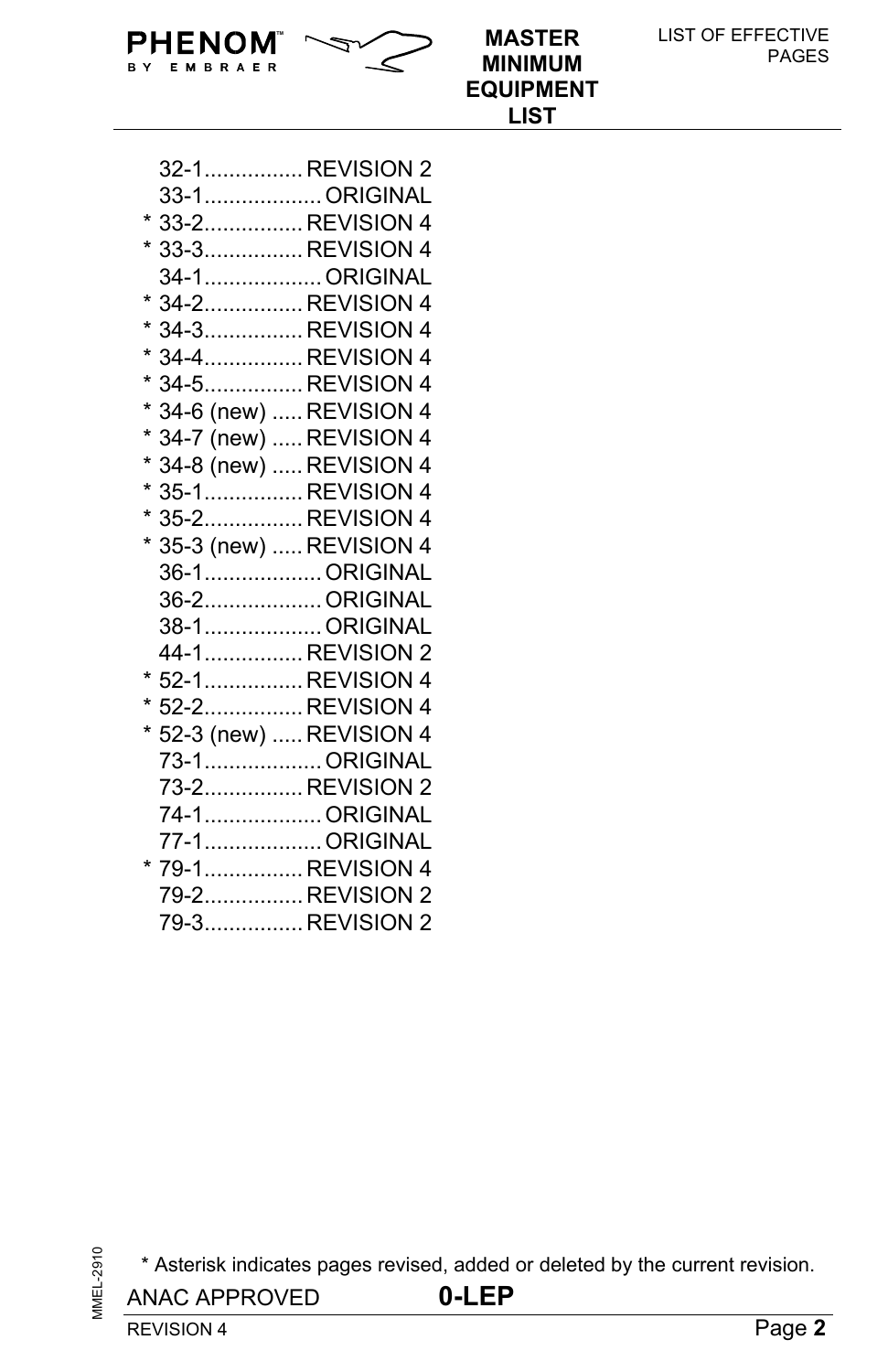

**MINIMUM EQUIPMENT LIST**

## **TABLE OF CONTENTS**

**SYSTEM NR. SYSTEM PAGE** 

B Y

EMBRAER

**PHENOM**  $\sim$  **MASTER** 

| 21 | Air Conditioning 21-1            |  |
|----|----------------------------------|--|
| 22 | Auto Flight Control System22-1   |  |
| 23 | Communications23-1               |  |
| 24 | Electrical Power24-1             |  |
| 25 | Equipment/Furnishings25-1        |  |
| 26 |                                  |  |
| 27 |                                  |  |
| 28 |                                  |  |
| 30 | Ice and Rain Protection 30-1     |  |
| 31 | Indicating/Recording Systems31-1 |  |
| 32 | Landing Gear32-1                 |  |
| 33 |                                  |  |
| 34 |                                  |  |
| 35 |                                  |  |
| 36 |                                  |  |
| 38 | Water and Waste38-1              |  |
| 44 | Cabin Systems 44-1               |  |
| 52 |                                  |  |
| 73 | Engine Fuel and Control73-1      |  |
| 74 |                                  |  |
| 77 | Engine Indicating 77-1           |  |
| 79 |                                  |  |
|    |                                  |  |

ANAC APPROVED **0-TOC**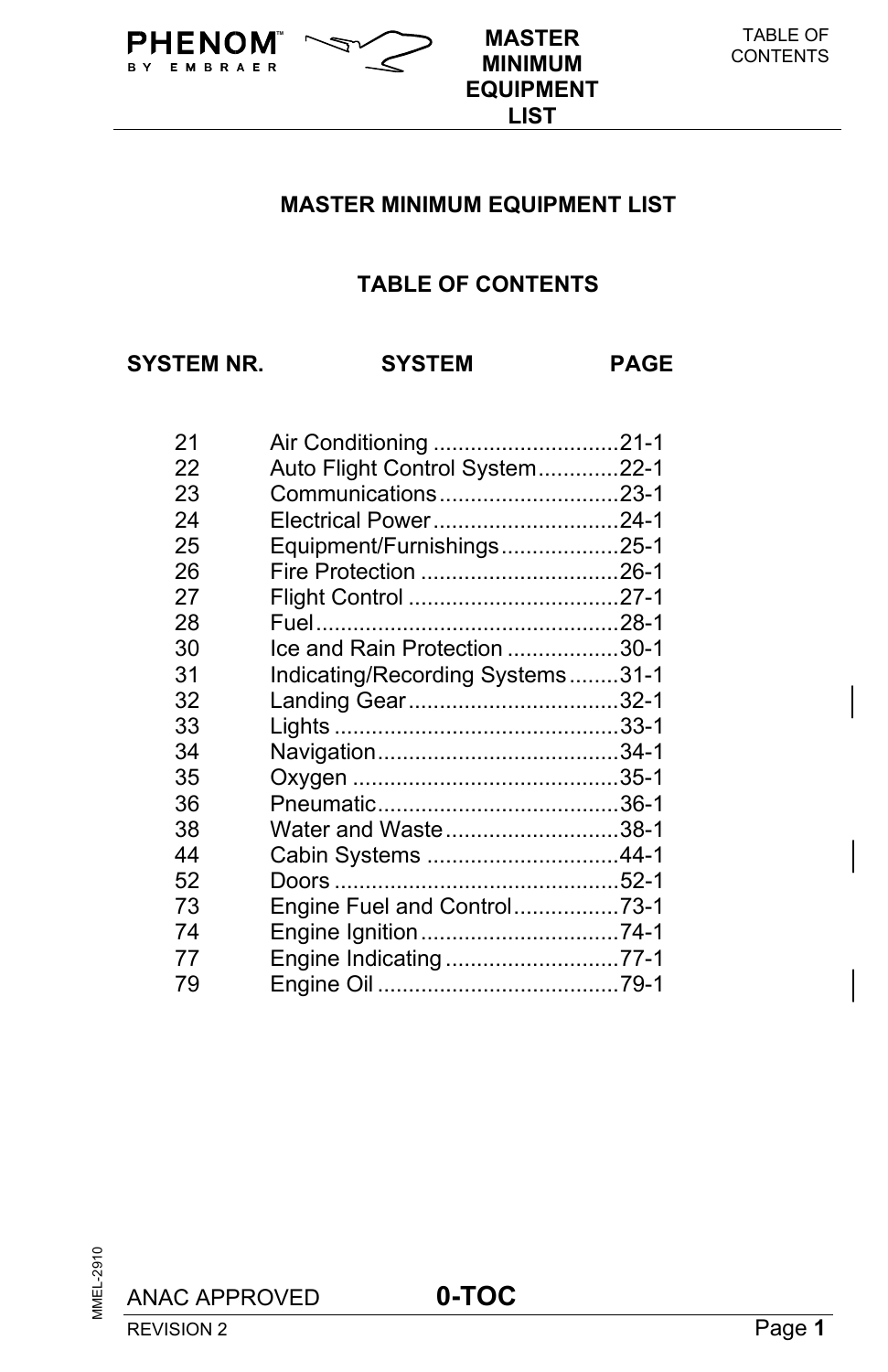### **DEFINITIONS**

EMBRAER

**PHENOM**  $\sim$  MASTER

**1) "Administrative control item"** means an item listed by the operator in the MEL for tracking and informational purposes. It may be added to an operator's MEL by approval of the Principal Operations Inspector provided no relief is granted, or provided conditions and limitations are contained in an approved document (i.e. Structural Repair Manual, airworthiness directive, etc). If relief other than that granted by an approved document is sought for an administrative control item, a request must be submitted to the Administrator. If the request results in review and approval by the OEB, the item becomes a MMEL item rather than an administrative control item.

**MINIMUM EQUIPMENT LIST**

- **2) "Airplane Flight Manual"** (AFM) is the document required for type certification and approved by the responsible ANAC Aircraft Certification Office. The ANAC approved AFM for the specific aircraft is listed on the applicable Type Certificate Data Sheet.
- **3) "Alternate procedures are established and used"** or similar statement, means that alternate procedures (if applicable), to the affected process, must be drawn up by the operator as part of the MEL approval process, so that they have been established before the MEL document has been approved. Such alternate procedures are normally included in the associated operations (O) procedure.
- **4) "Any in excess of those required by regulations"** or similar statement, means that the listed item of equipment required by applicable legislation (applicable airworthiness codes, Air Operations Regulation or the applicable airspace requirements) must be operative and only excess equipment may be inoperative. When the equipment is not required, it may be inoperative for the time specified by its rectification interval category.
- **5) "As required by applicable regulations"**, means that the listed item of equipment is subject to certain provisions (restrictive or permissive) expressed in the RBHA/RBAC operating rules. The number of items required by the RBHA/RBAC must be operative. When the equipment is not required by RBHA/RBAC, it may be inoperative for the time specified by its rectification interval category.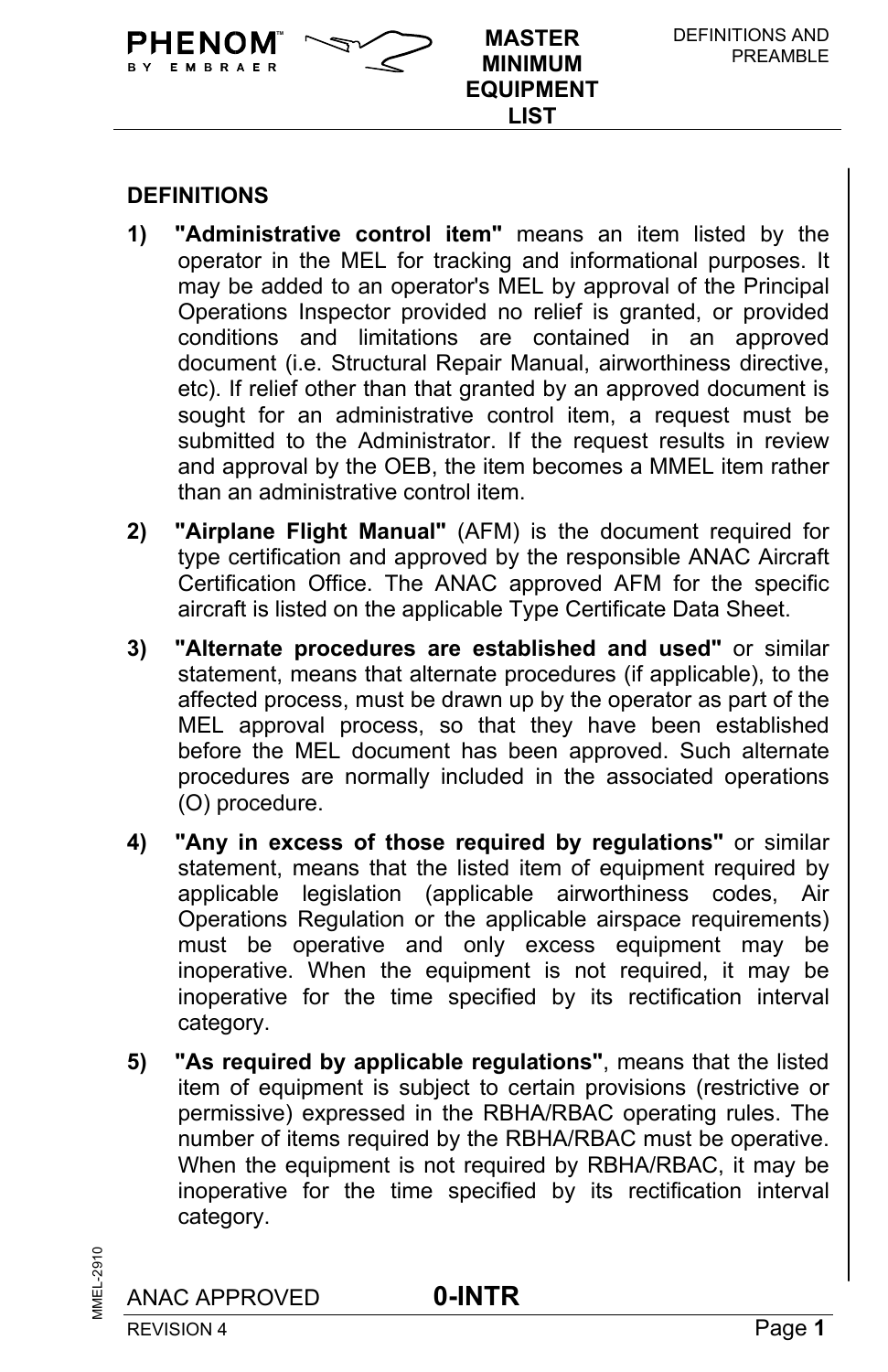EMBRAER

- **6) "Calendar Day"** means a 24-hour period from midnight to midnight based on either UTC or local time, as selected by the operator. All calendar days are considered to run consecutively.
- **7) "Combustible Material"** means the material which is capable of catching fire and burning. In particular: if a MEL item prohibits loading of combustible (or flammable or inflammable) material, no material may be loaded except the following:
	- a) Cargo handling equipment (unloaded, empty or with ballast);
	- b) Fly away kits (excluding e.g. cans of hydraulic fluid, cleaning solvents, batteries, capacitors, chemical generators, etc);
	- **NOTE:** If serviceable tires are included, they should only be inflated to a minimum pressure that preserves their serviceability; and
	- c) Inflight service material (return catering only closed catering trolleys/boxes, no newspapers, no alcohol or duty free goods).
- **8) "Commencement of flight"** is the point when an airplane begins to move under its own power for the purpose of preparing for take-off.
- **9) "Considered Inoperative"**, as used in the dispatch conditions, means that item must be treated for dispatch, taxi and flight purposes as though it were inoperative. The item shall not be used or operated until the original deferred item is repaired. Additional actions include: documenting the item on the dispatch release (if applicable), placarding, and complying with all remarks, exceptions, and related MMEL provisions, including any (M) and (O) procedures and observing the rectification interval.
- **10) "Daylight"** means the period between the beginning of morning civil twilight and the end of evening civil twilight relevant to the local aeronautical airspace; or such other period, as may be prescribed by the appropriate authority.
- **11) "Day of discovery"** means the calendar day that a malfunction was recorded in the airplane maintenance record/log book.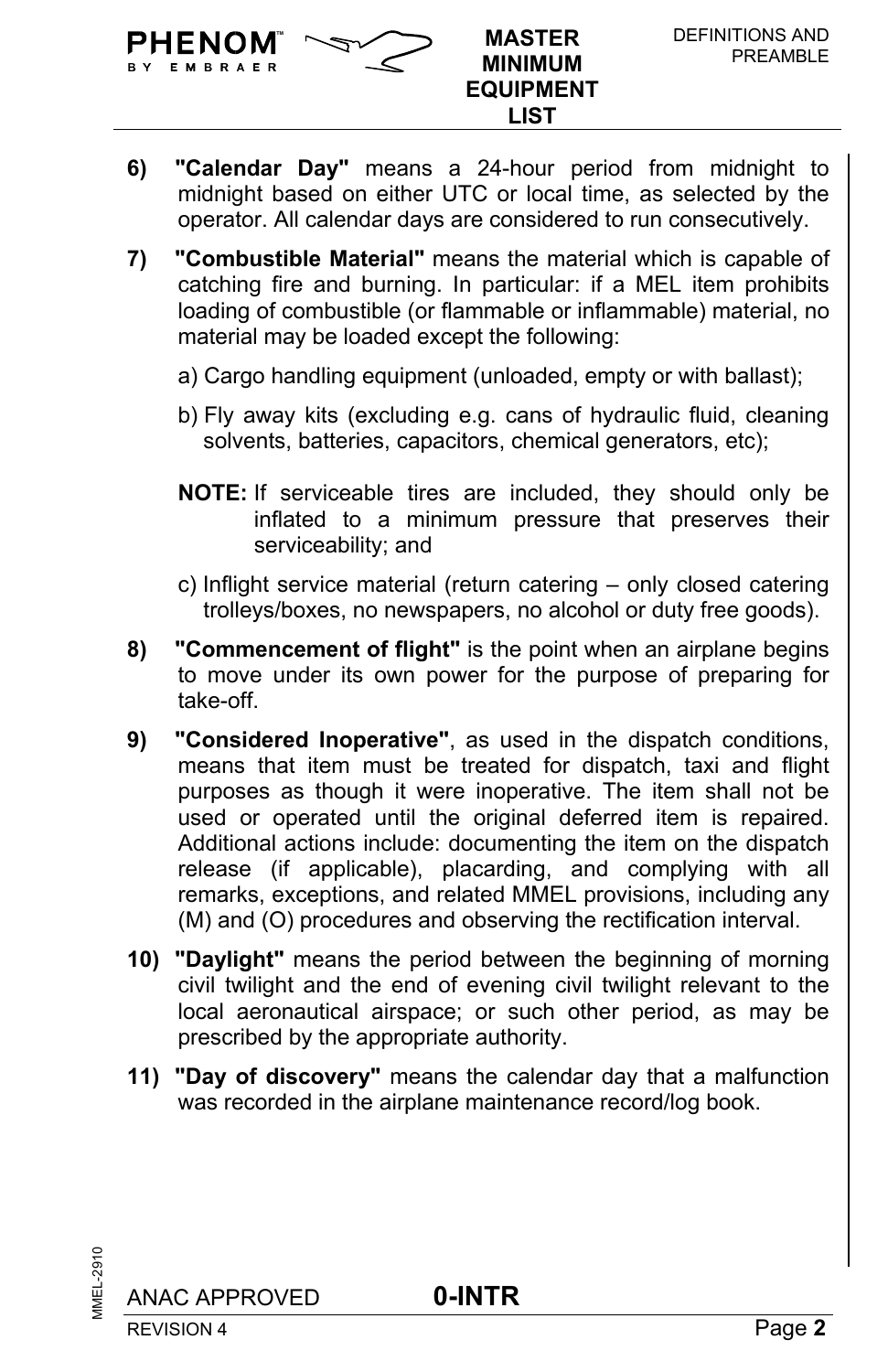

**EMBRAFE** 

**MINIMUM EQUIPMENT LIST**

- **12) "Flight"**, for the purposes of this MMEL, means the period of time between the moment when an airplane begins to move under its own power, for the purpose of preparing for take-off, until the moment the aircraft comes to a complete stop on its parking area, after the first landing.
- **13) "Flight Day"** means a 24 hour period from midnight to midnight based on either Universal Coordinated Time (UCT) or local time, as selected by the operator, during which at least one flight is initiated for the affected aircraft.
- **14) "Icing Conditions"** means an atmospheric environment that may cause ice to form on the aircraft or in the engine(s).
- **15) "\*\*\*"** symbol in Column 1 indicates an item which is not required by regulation but which may have been installed on some models of aircraft covered by this MMEL. This item may be included on the operator's MEL after the approving office has determined that the item has been installed on one or more of the operator's aircraft. The symbol, however, shall not be carried forward into the operator's MEL. It should be noted that neither this policy nor the use of this symbol provide authority to install or remove an item from an aircraft.
- **16) "Inoperative"** means that the item does not accomplish its intended purpose or is not consistently functioning within its approved operating limits or tolerances.
- **17) "Is not used"** in the provisos, remarks or exceptions for a MMEL item may specify that another item relieved in the MMEL "is not used". In such cases, crewmembers should not activate, actuate, or otherwise utilize that component or system under normal operations. It is not necessary for the operators to accomplish the (M) procedures associated with the item. However, operationsrelated provisions, (O) procedures and rectification interval must be complied with. An additional placard must be affixed, to the extent practical, adjacent to the control or indicator for the item that is not used to inform crewmembers that a component or system is not to be used under normal operations.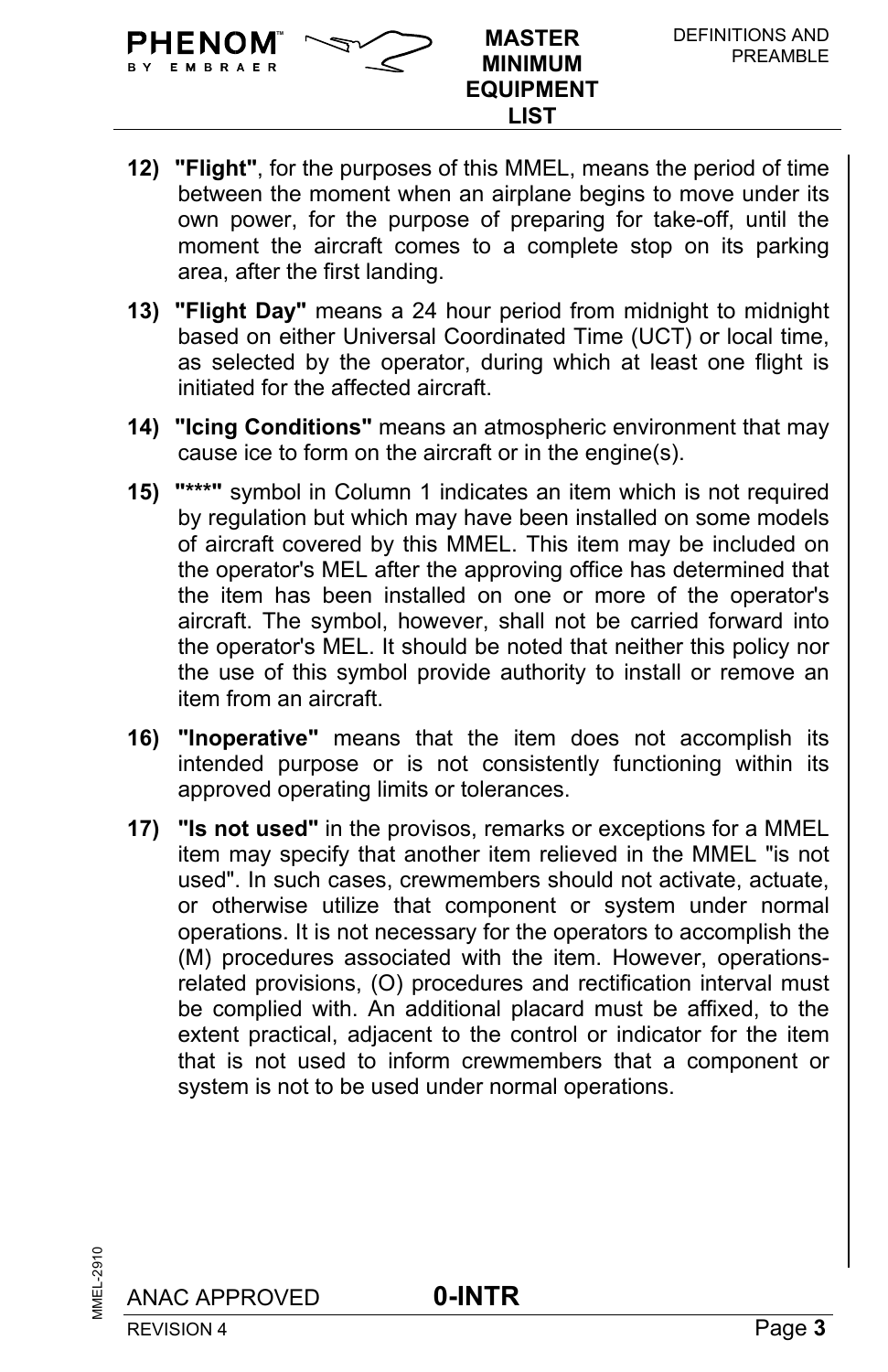

BY EMBRAER

**MINIMUM EQUIPMENT LIST**

- **18) "Intended Route"** corresponds to any point on the route including diversions to reach alternate aerodromes required to be selected by the operational rules.
- **19) "Item"** means component, instrument, equipment, system or function.
- **20) "(M)"** symbol indicates a requirement for a specific maintenance procedure which must be accomplished prior to operation with the listed item inoperative. Normally these procedures are accomplished by maintenance personnel; however, other personnel may be qualified and authorized to perform certain functions. Procedures requiring specialized knowledge or skill, or requiring the use of tools or test equipment should be accomplished by maintenance personnel. The satisfactory accomplishment of all maintenance procedures, regardless of who performs them, is the responsibility of the operator. Appropriate procedures are required to be published as part of the operator's manual or MEL.

**NOTE:** The (M) and (O) symbols are required in the operator's MEL.

- **21) "Master Minimum Equipment List"** means a document approved by the Agency that establishes the airplane equipment allowed to be inoperative under conditions specified therein for a specific type of airplane.
- **22) "Minimum Equipment List"** means a document established as specified under RBHA/RBAC 91.213 and RBHA/RBAC 135.179 and approved by the competent authority, that authorizes an operator to dispatch an airplane with airplane equipment inoperative under the conditions specified therein.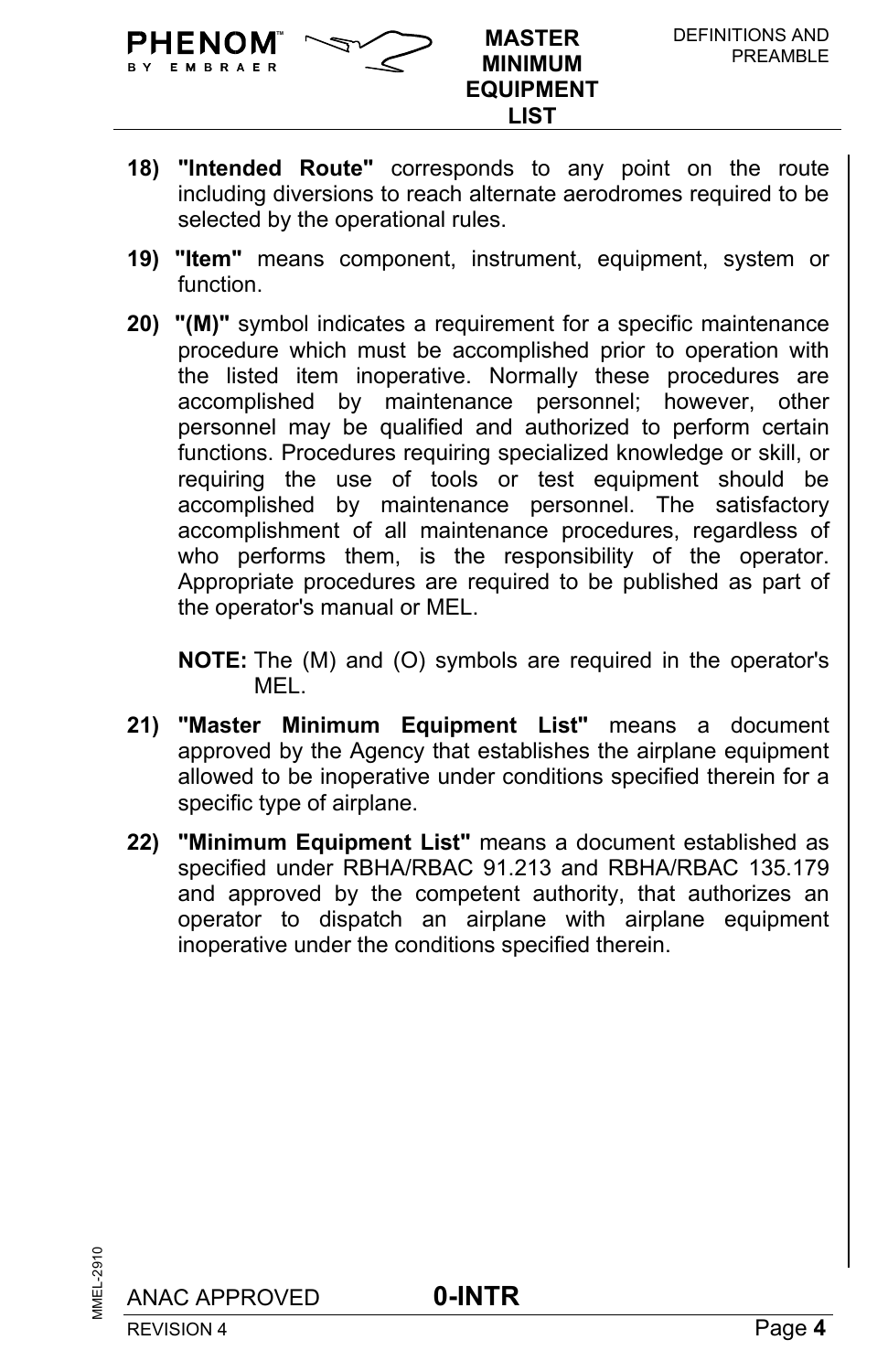**EMBRAFE** 

### **23) Nonessential equipment and furnishings (NEF):**

Are those items installed on the aircraft as part of the original certification, supplemental type certificate, or engineering order that have no effect on the safe operation of flight and would not be required by the applicable certification rules or operational rules. They are those items that if inoperative, damaged or missing have no effect on the aircraft's ability to be operated safely under all operational conditions. These nonessential items may be in areas including, but not limited to, the passenger compartment, flight deck area, service areas, cargo areas, crew rest areas, lavatories and galley areas.

NEF items are not items already identified in the MEL or CDL of the applicable aircraft. They do not include items that are functionally required to meet the certification rule or for compliance with any operational rule. Operator's NEF process shall not provide for deferral of items within serviceable limits identified in the manufacturer's maintenance manual or operator's approved maintenance program such as wear limits, fuel/hydraulic leak rates, oil consumption, etc. Cosmetic items that are fully serviceable but worn or soiled may be deferred under an operator's NEF process.

- **24) "Notes"** provide additional information for flight crew or maintenance consideration. Notes are used to identify applicable material which is intended to assist with compliance, but do not relieve the operator of the responsibility for compliance with all applicable requirements. Notes are not a part of the dispatch conditions.
- **25) "Number Installed"** is the number (quantity) of items normally installed in the airplane. This number represents the aircraft configuration considered in developing this MMEL. Should the number be a variable (e.g. passenger cabin items), or not applicable, a number is not required; a "-" is then inserted.
	- **NOTE:** Where the MMEL shows a variable number installed, the MEL should reflect the actual number installed.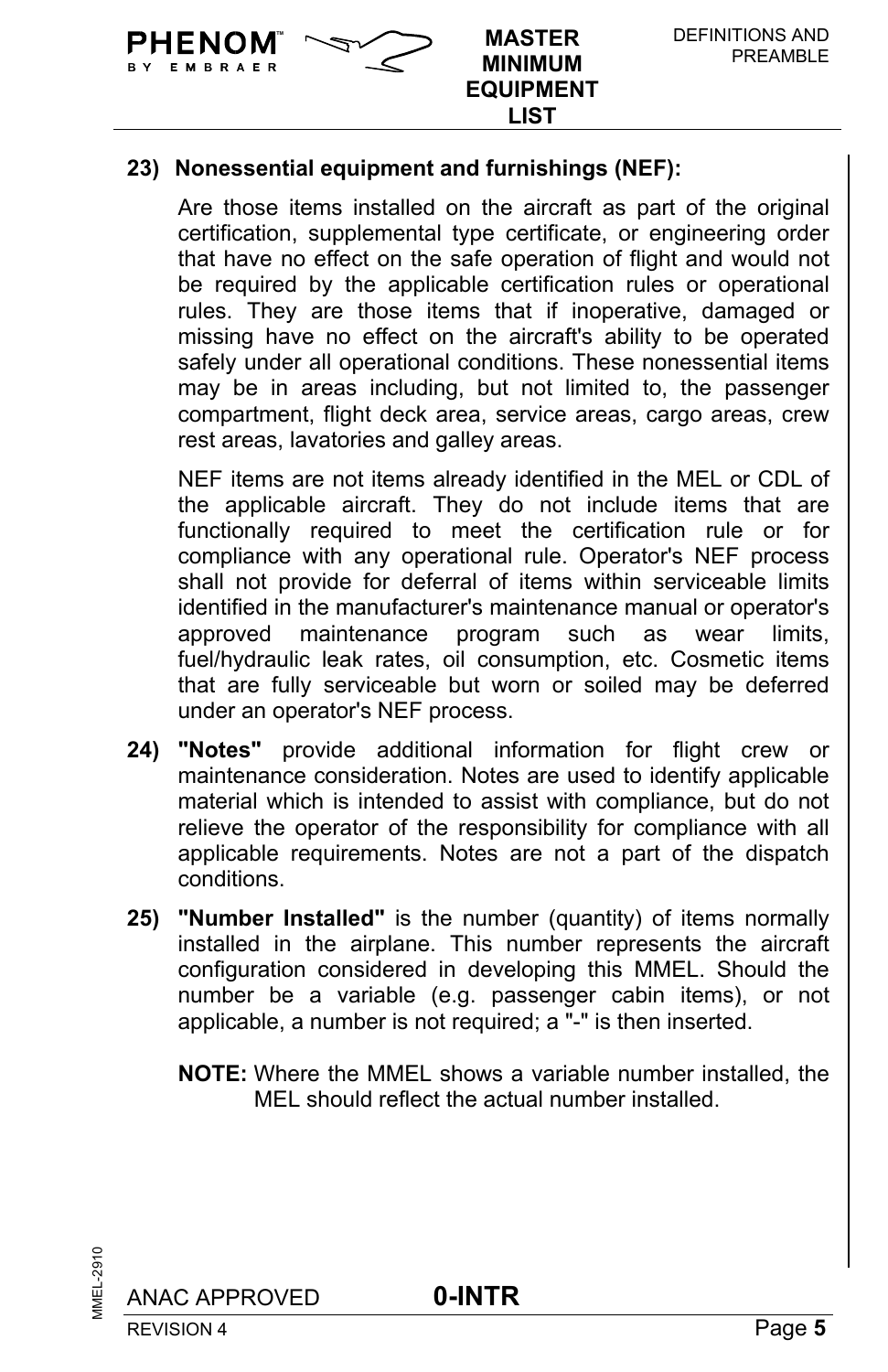

EMBRAER

- **26) "Number required for dispatch"** is the minimum number (quantity) of items required for operation provided the conditions specified are met. Should the number be a variable (e.g. passenger cabin items) or not applicable, a number is not required; a "-" is then inserted.
	- **NOTE:** Where the MMEL shows a variable number required for dispatch, the MEL should reflect the actual number required for dispatch or an alternate means of configuration control approved by the competent authority.
- **27) "-"** in the Number Installed Column (respectively Number Required for Dispatch Column) indicates a variable number (quantity) of the item installed (respectively item required) or not applicable.

**NOTE:** Where the MMEL shows a variable number installed, the MEL should reflect the actual number installed.

**28) "(O)"** indicates a requirement for a specific operation procedure which must be accomplished in planning for and/or operating with the listed item inoperative. Normally these procedures are accomplished by the flight crew; however, other personnel may be qualified and authorized to perform certain functions. The satisfactory accomplishment of all procedures, regardless of who performs them, is the responsibility of the operator. Appropriate procedures are required to be published as a part of the operator's manual or MEL.

**NOTE:** The (M) and (O) symbols are required in the operator's **MFL.** 

- **29) "Operating minima"** means the set of requirements associated to operations requiring a specific approval.
- **30) "Placarding"** Each inoperative item must be placarded, as applicable, to inform and remind the crewmembers and maintenance personnel of the item's condition.
	- **NOTE:** To the extent practical, placards should be located adjacent to the control or indicator for the item affected; however, unless otherwise specified, placard wording and location will be determined by the operator.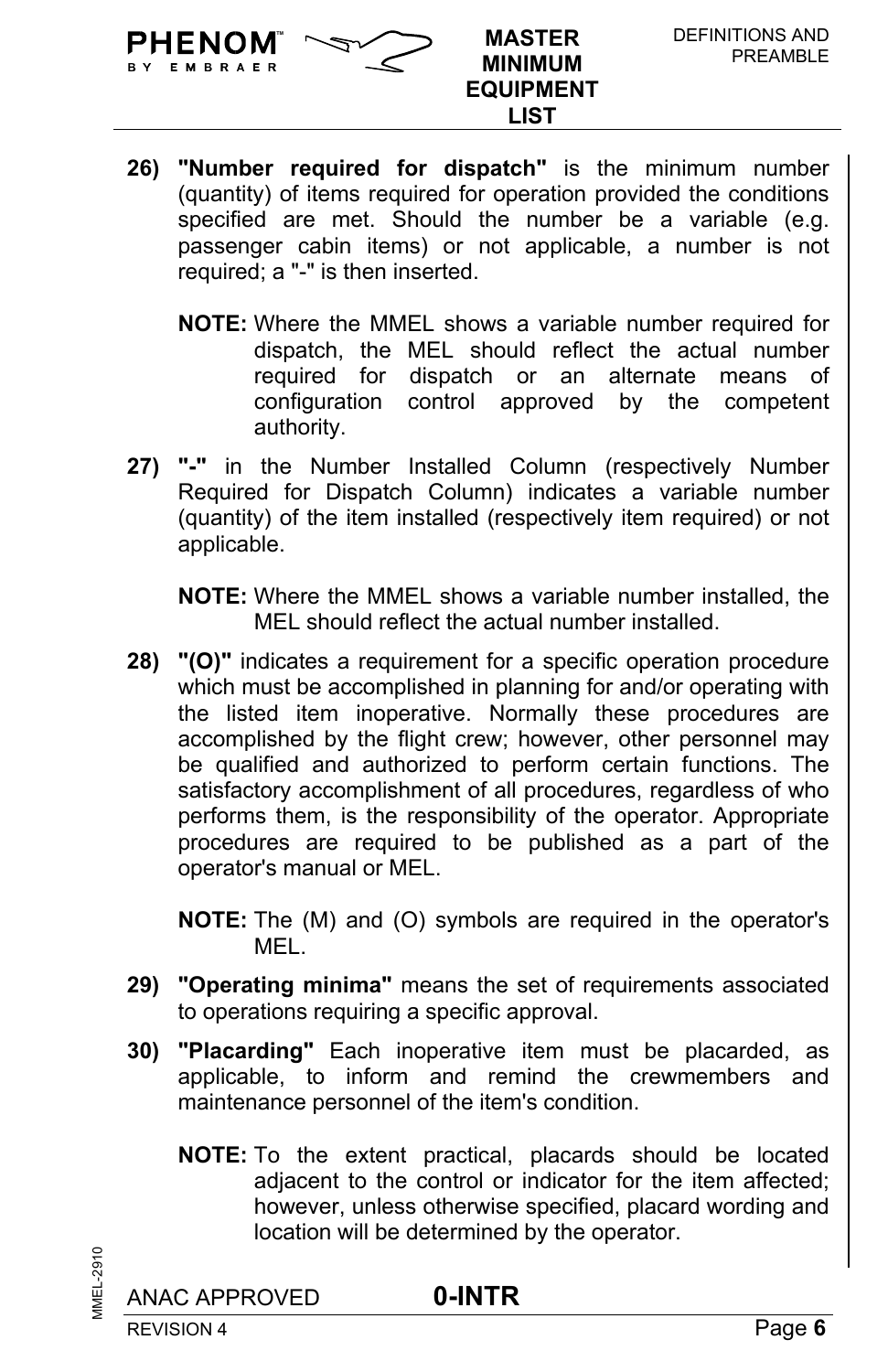BY EMBRAER

- **31) "Regulamento Brasileiro de Homologação Aeronáutica (RBHA)/Regulamento Brasileiro de Aviação Civil (RBAC)"** means the applicable requirement for the certified airplane.
- **32) Repair Intervals:** All users of a MEL approved under RBHA/RBAC 91, 121, 129 and 135 must effect repairs of inoperative systems or components, deferred in accordance with the MEL, at or prior to the repair times established by the following letter designators:
	- Category A: Items in this category shall be repaired within the time interval specified in the remarks column of the operator's approved MEL.
	- Category B: Items in this category shall be repaired within three (3) consecutive calendar days (72 hours), excluding the day the malfunction was recorded in the aircraft maintenance record/logbook. For example, if it was recorded at 10 a.m. on January 26th, the three day interval would begin at midnight the 26th and end at midnight the 29th.
	- Category C: Items in this category shall be repaired within ten (10) consecutive calendar days (240 hours), excluding the day the malfunction was recorded in the aircraft maintenance record/logbook. For example, if it was recorded at 10 a.m. on January 26th, the 10 day interval would begin at midnight the 26th and end at midnight February 5th.
	- Category D: Items in this category shall be repaired within one hundred and twenty (120) consecutive calendar days (2880 hours), excluding the day the malfunction was recorded in the aircraft maintenance log and/or record.

The letter designators are inserted adjacent to Column 2.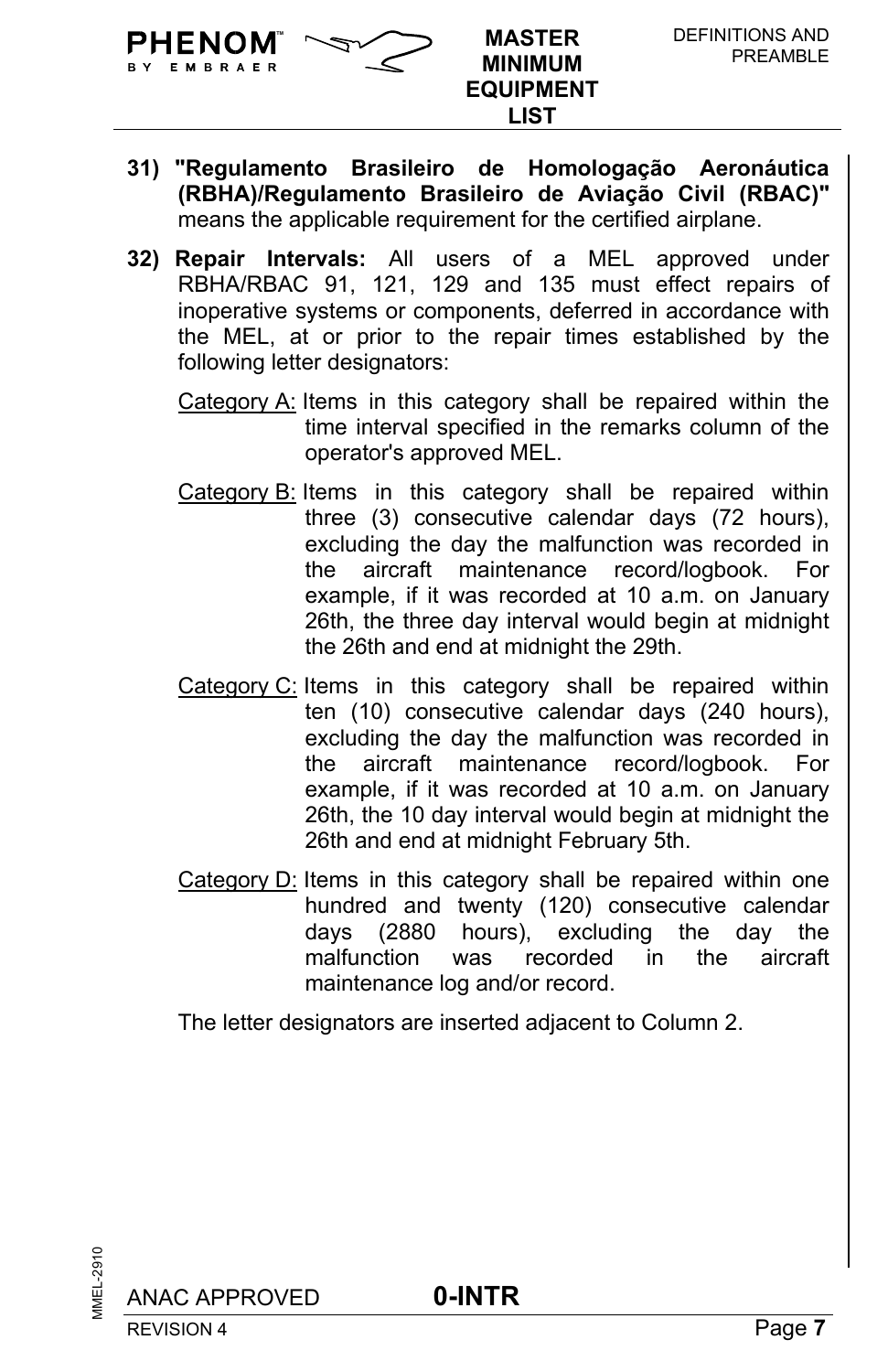

BY EMBRAER

- **33) "Remarks or Exceptions"** include statements either prohibiting or allowing operation with a specific number of items inoperative, provisos (conditions and limitations), notes, (M) and/or (O) symbols, as appropriate for such operation.
- **34) "System numbers"** are based on the Air Transport Association (ATA) Specification Number 2200 and items are numbered sequentially.
- **35) "Visible Moisture"** means an atmospheric environment containing water in any form that can be seen in natural or artificial light; for example, clouds, fog, rain, sleet, hail, or snow.
- **36) "Deactivated"** and **"Secured"** means that the specified component must be put into an acceptable condition for safe flight. An acceptable method of securing or deactivating will be established by the operator.
- **37)** A vertical bar (change bar) in the margin indicates a change, addition or deletion in the adjacent text for the current revision of that page only. The change bar is dropped at the next revision of that page.
- **38) "Deleted"** in the remarks column after a sequence item indicates that the item was previously listed but is now required to be operative if installed in the airplane.
- **39)** Alphabetical symbol in Column 4 indicates a proviso (condition or limitation) that must be complied with for operation with the listed item inoperative.
- **40) Inoperative components of an inoperative system:**

Inoperative items which are components of a system which is inoperative are usually considered components directly associated with and having no other function than to support that system. (Warning/Caution systems associated with the inoperative system must be operative unless relief is specifically authorized per the MMEL).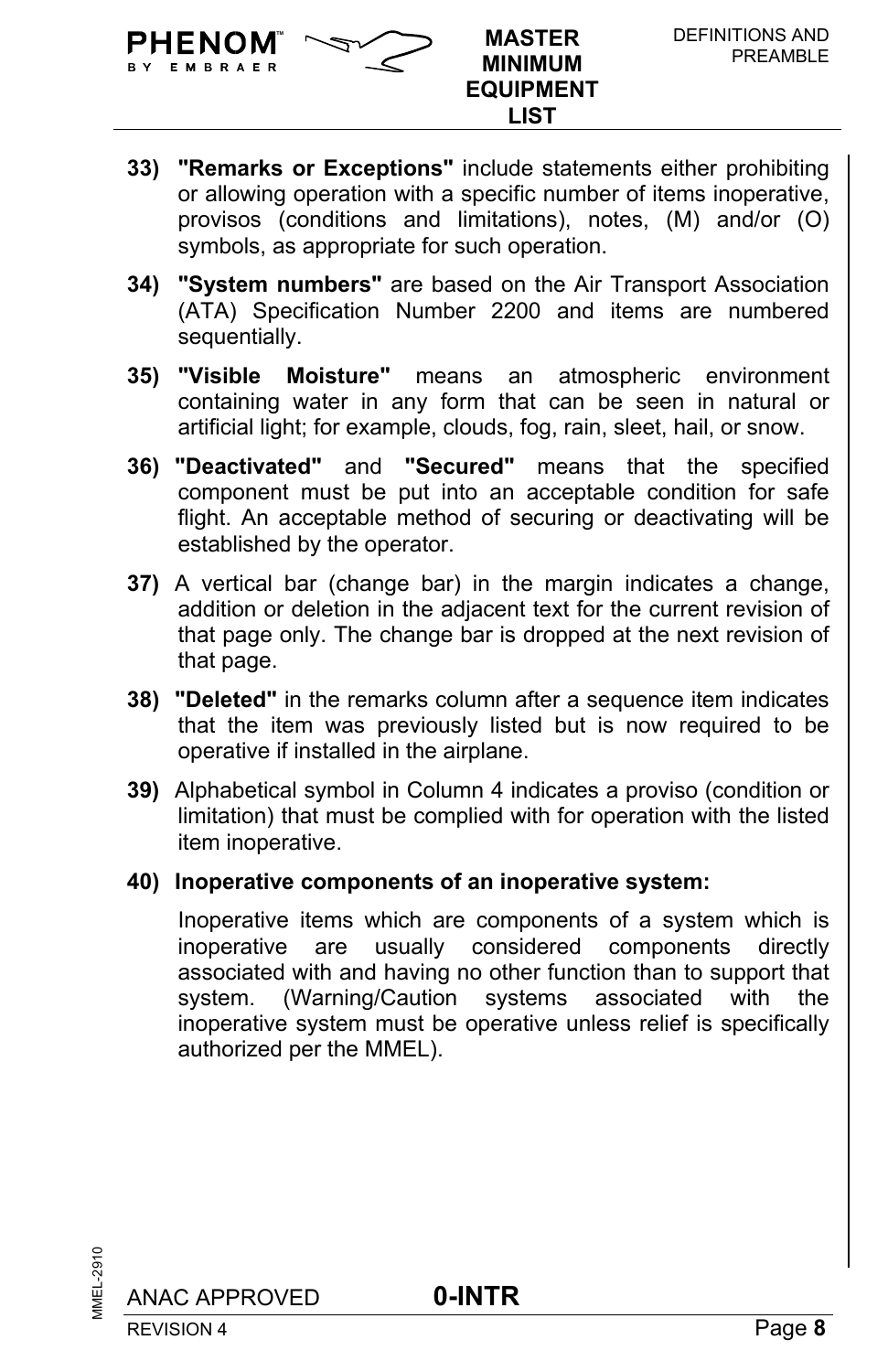

EMBRAER

- **41) "Visual Flight Rules"** (VFR) is as defined in RBHA/RBAC Part 91. This precludes a pilot from filing an Instrument Flight Rules (IFR) flight plan.
- **42) "Visual Meteorological Conditions"** (VMC) means the atmospheric environment is such that would allow a flight to proceed under the visual flight rules applicable to the flight. This does not preclude operating under Instrument Flight Rules.

#### **43) Electronic fault alerting system – General**

New generation aircraft display system fault indications to the flight crew by use of computerized display systems. Each aircraft manufacturer has incorporated individual design philosophies in determining the data that would be represented. The following are customized definitions (specific to each manufacturer) to help determine the level of messages affecting the aircraft's dispatch status. When preparing the MEL document, operators are to select the proper definition for their aircraft, if appropriate.

The EMB-500/505 aircraft are equipped with a Crew Alerting System (CAS) that provides three different message levels: WARNING, CAUTION, and ADVISORY. Failures that effect dispatchability are presented to the flight crew at one of these levels. Other failures may be presented only to the maintenance personnel on the Multi Function Display (MFD) maintenance pages or through the download of the Central Maintenance Computer (CMC). System conditions that result only in a maintenance level message, i.e. no correlation with a higher level CAS message, do not affect dispatch and do not require action other than as addressed within an operator's standard maintenance program.

**44) "Extended overwater operations"** means operations over water at a distance away from land suitable for making an emergency landing, greater than that corresponding to 120 minutes at cruising speed or 400 NM, whichever is the lesser.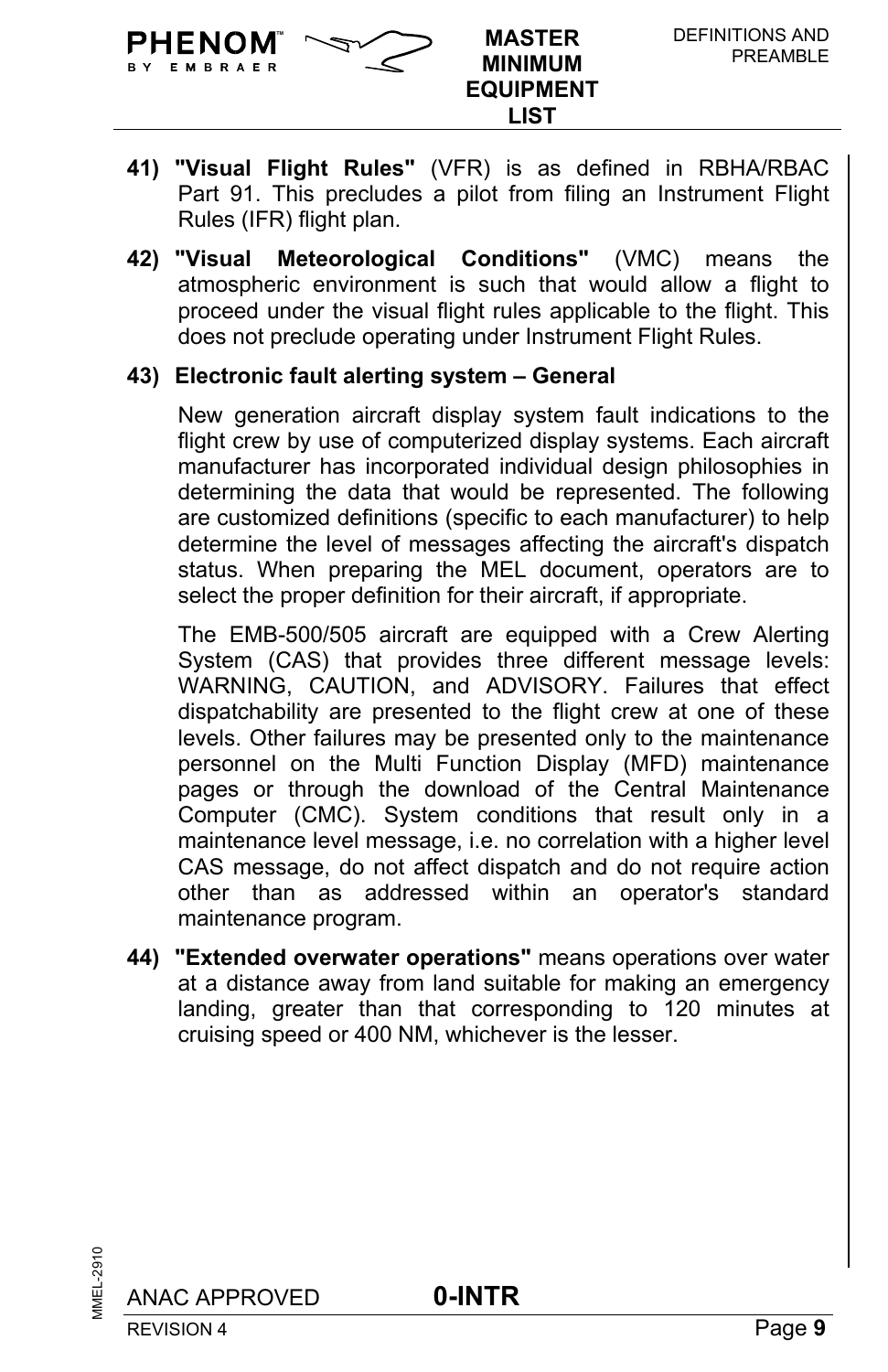#### **PREAMBLE**

EMBRAER

**PHENOM**  $\sim$  MASTER

The Airworthiness Regulations require that all equipment installed on an airplane in compliance with the Airworthiness Standards and the Operating Rules must be operative. However, the Rules also permit the publication of a Minimum Equipment List (MEL) where compliance with certain equipment requirements is not necessary in the interests of safety under all operating conditions. Experience has shown that with the various levels of redundancy designed into airplane, operation of every system or installed component may not be necessary when the remaining operative equipment can provide an acceptable level of safety. A Master Minimum Equipment List (MMEL) is developed by the Airworthiness Authority, with participation by the aviation industry, to improve airplane utilization and thereby provide more convenient and economic air transportation for the public. The Airworthiness Authority approved MMEL includes those items of equipment related to airworthiness and operating regulations and other items of equipment which the Administrator finds may be inoperative and yet maintain an acceptable level of safety by appropriate conditions and limitations; it does not contain obviously required items such as wings, flaps, and rudders. The MMEL is the basis for development of individual operator MELs which take into consideration the operator's particular airplane equipment configuration and operational conditions. Operator MELS, for administrative control, may include items not contained in the MMEL; however, relief for administrative control items must be approved by the Administrator. An operator's MEL may differ in format from the MMEL, but cannot be less restrictive than the MMEL. The individual operator's MEL, when approved and authorized, permits operation of the airplane with inoperative equipment.

**MINIMUM EQUIPMENT LIST**

Equipment not required by the operation being conducted and equipment in excess of Airworthiness Regulations requirements are included in the MEL with appropriate conditions and limitations. The MEL must not deviate from the Airplane Flight Manual Limitations, Emergency Procedures or with Airworthiness Directives. It is important to remember that all equipment related to the airworthiness and the operating regulations of the airplane not listed on the MMEL must be operative.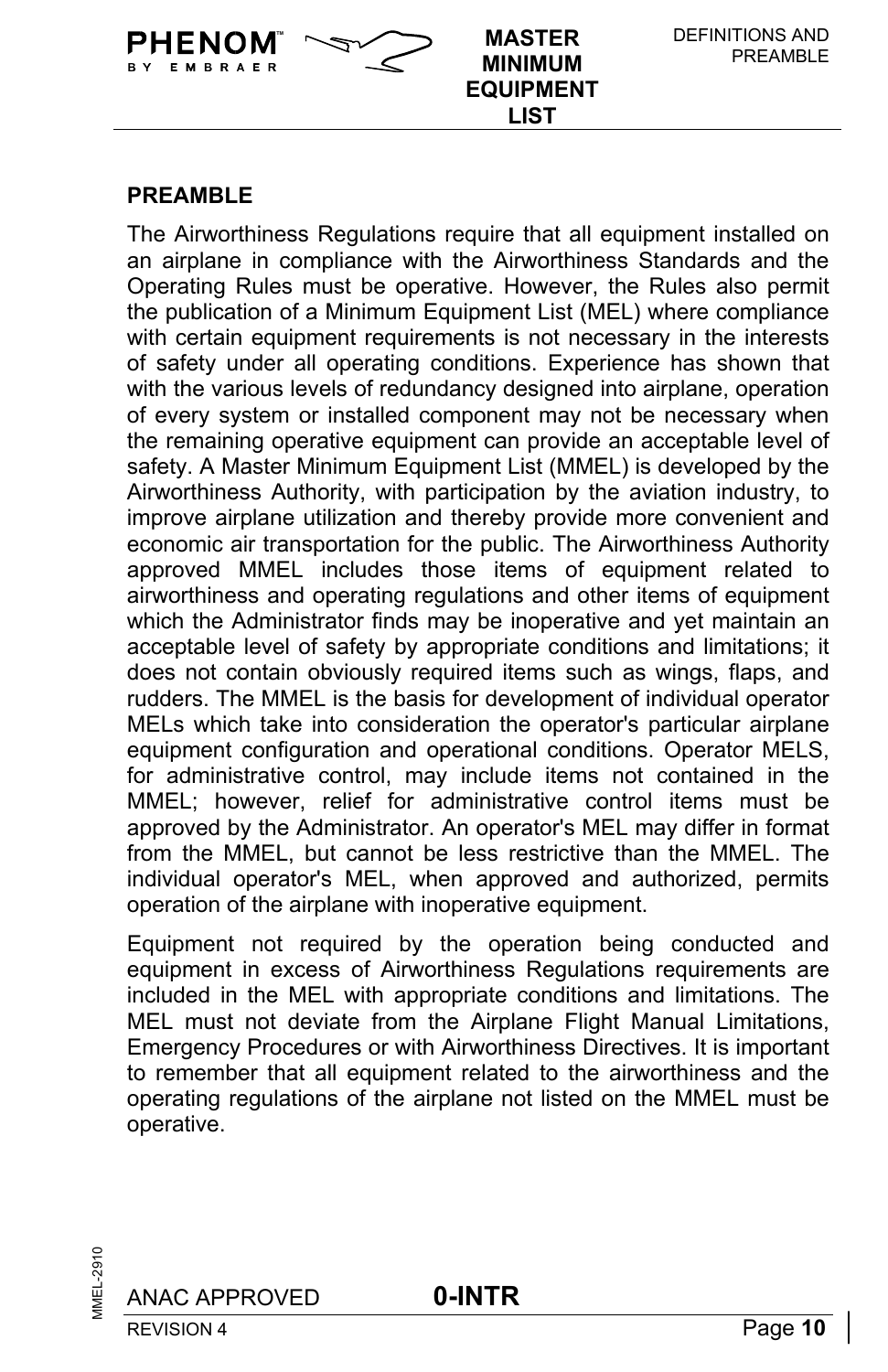**PHENOM**  $\sim$  MASTER

Suitable conditions and limitations in the form of placards, maintenance procedures, crew operating procedures and other restrictions as necessary are specified in the MEL to ensure that an acceptable level of safety is maintained.

The MEL is intended to permit operation with inoperative items of equipment for a period of time until repairs can be accomplished. It is important that repairs be accomplished at the earliest opportunity. In order to maintain an acceptable level of safety and reliability the MMEL establishes limitations on the duration of and conditions for operation with inoperative equipment. The MEL provides for release of the airplane for flight with inoperative equipment. When an item of equipment is discovered to be inoperative, it is reported by making an entry in the Airplane Maintenance Record/Logbook as prescribed by Airworthiness Regulations. The item is then either repaired or may be deferred per the MEL or other approved means acceptable to the Administrator prior to further operation. MEL conditions and limitations, do not relieve the operator from determining that the airplane is in condition for safe operation with items of equipment inoperative.

When these requirements are met, an Airworthiness Release, Airplane Maintenance Record/Logbook entry, or other approved documentation is issued as prescribed by Airworthiness Regulations. Such documentation is required prior to operation with any item of equipment inoperative.

Operators are responsible for exercising the necessary operational control to ensure that an acceptable level of safety is maintained. When operating with multiple inoperative items, the interrelationships between those items and the effect on airplane operation and crew workload will be considered.

Operators are to establish a controlled and sound repair program including the parts, personnel, facilities, procedures, and schedules to ensure timely repair.

WHEN USING THE MEL, COMPLIANCE WITH THE STATED INTENT OF THE PREAMBLE, DEFINITIONS, AND THE CONDITIONS AND LIMITATIONS SPECIFIED IN THE MEL IS REQUIRED.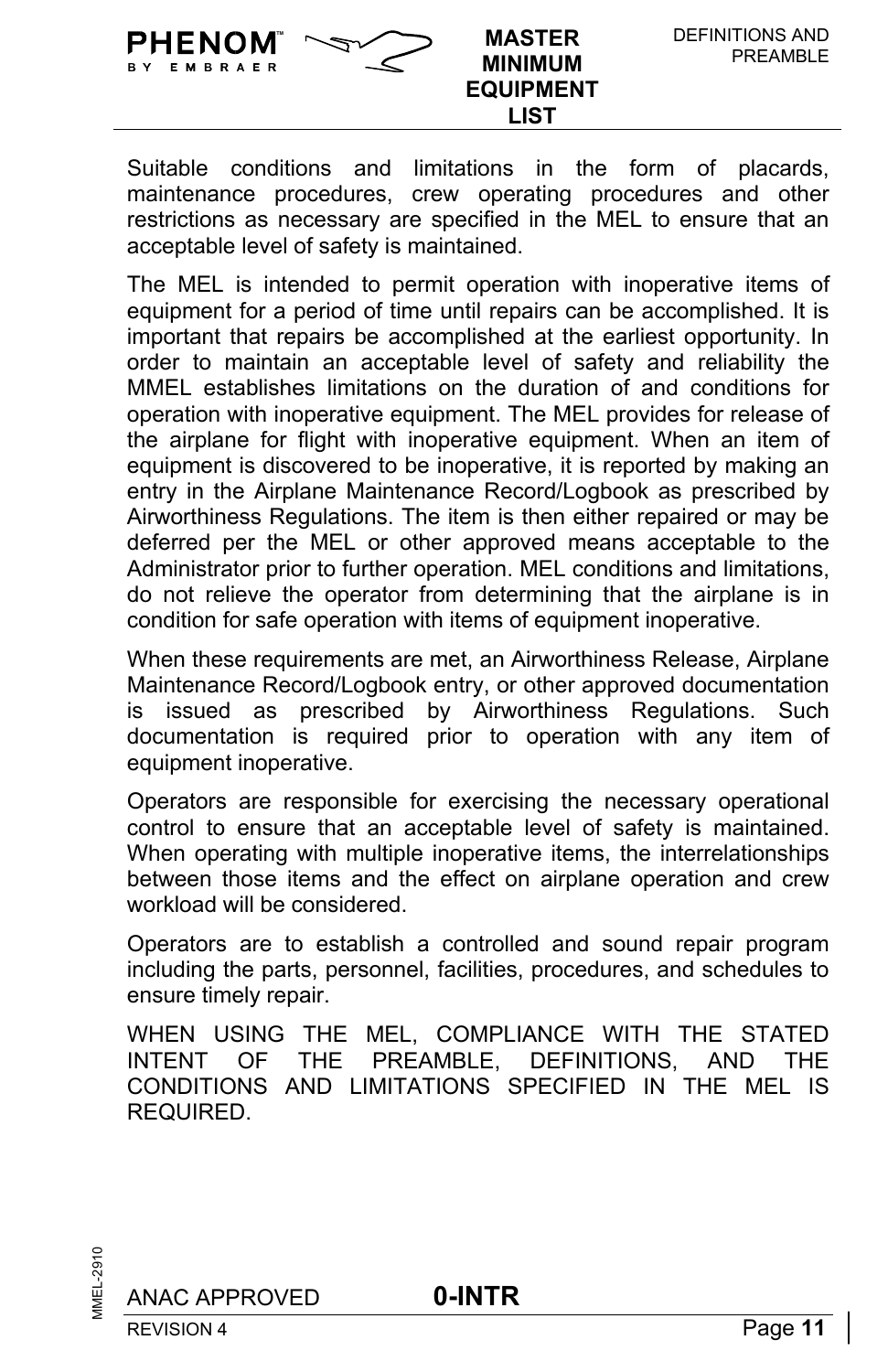| <b>MASTER MINIMUM EQUIPMENT LIST</b> |                                          |   |                |   |                                                                              |  |
|--------------------------------------|------------------------------------------|---|----------------|---|------------------------------------------------------------------------------|--|
|                                      | <b>Revision 1</b><br>Airplane<br>Page    |   |                |   |                                                                              |  |
| <b>PHENOM 300</b>                    |                                          |   |                |   | 21-1                                                                         |  |
| System &<br>1.                       |                                          |   |                |   | 2. Number installed                                                          |  |
| Sequence                             | <b>ITEM</b>                              |   |                |   | 3. Number required for dispatch                                              |  |
| Number<br><b>21 AIR CONDITIONING</b> |                                          |   |                |   | 4. Remarks and/or exceptions                                                 |  |
|                                      |                                          |   |                |   |                                                                              |  |
|                                      | 00-00 ECS Synoptic<br>(MFD ECS Page)     | C | 1              | 0 | MFD Indications not required<br>elsewhere in the MMEL may<br>be inoperative. |  |
| 21-01                                | Flow Control Shutoff C<br>Valves (FCSOV) |   | $\overline{2}$ | 1 | (O) (M) May be inoperative<br>provided:                                      |  |
|                                      |                                          |   |                |   | a) MFD ECS Synoptic is<br>operative,                                         |  |
|                                      |                                          |   |                |   | b) ECS Knob command to<br>Ram Air Valve is tested,                           |  |
|                                      |                                          |   |                |   | c) ECS Knob is set to the<br>opposite side for flight,                       |  |
|                                      |                                          |   |                |   | d) Affected FCSOV is<br>confirmed closed and<br>deactivated, and             |  |
|                                      |                                          |   |                |   | e) The airplane is operated at<br>or below FL 250.                           |  |
|                                      |                                          | C | $\overline{2}$ | 1 | (O) (M) May be inoperative<br>provided:                                      |  |
|                                      |                                          |   |                |   | a) MFD ECS Synoptic is<br>operative,                                         |  |
|                                      |                                          |   |                |   | b) ECS Knob command to<br>Ram Air Valve is tested,                           |  |
|                                      |                                          |   |                |   | c) ECS Knob is set to the<br>opposite side for flight,                       |  |
|                                      |                                          |   |                |   | d) PRSOV of affected side is<br>kept closed,                                 |  |
|                                      |                                          |   |                |   | e) Cross Bleed Valve is kept<br>closed,                                      |  |
|                                      |                                          |   |                |   | f) The airplane is operated at<br>or below FL 250, and                       |  |
|                                      |                                          |   |                |   | g) Operations are not<br>conducted in known or<br>forecast icing conditions. |  |
|                                      |                                          |   |                |   |                                                                              |  |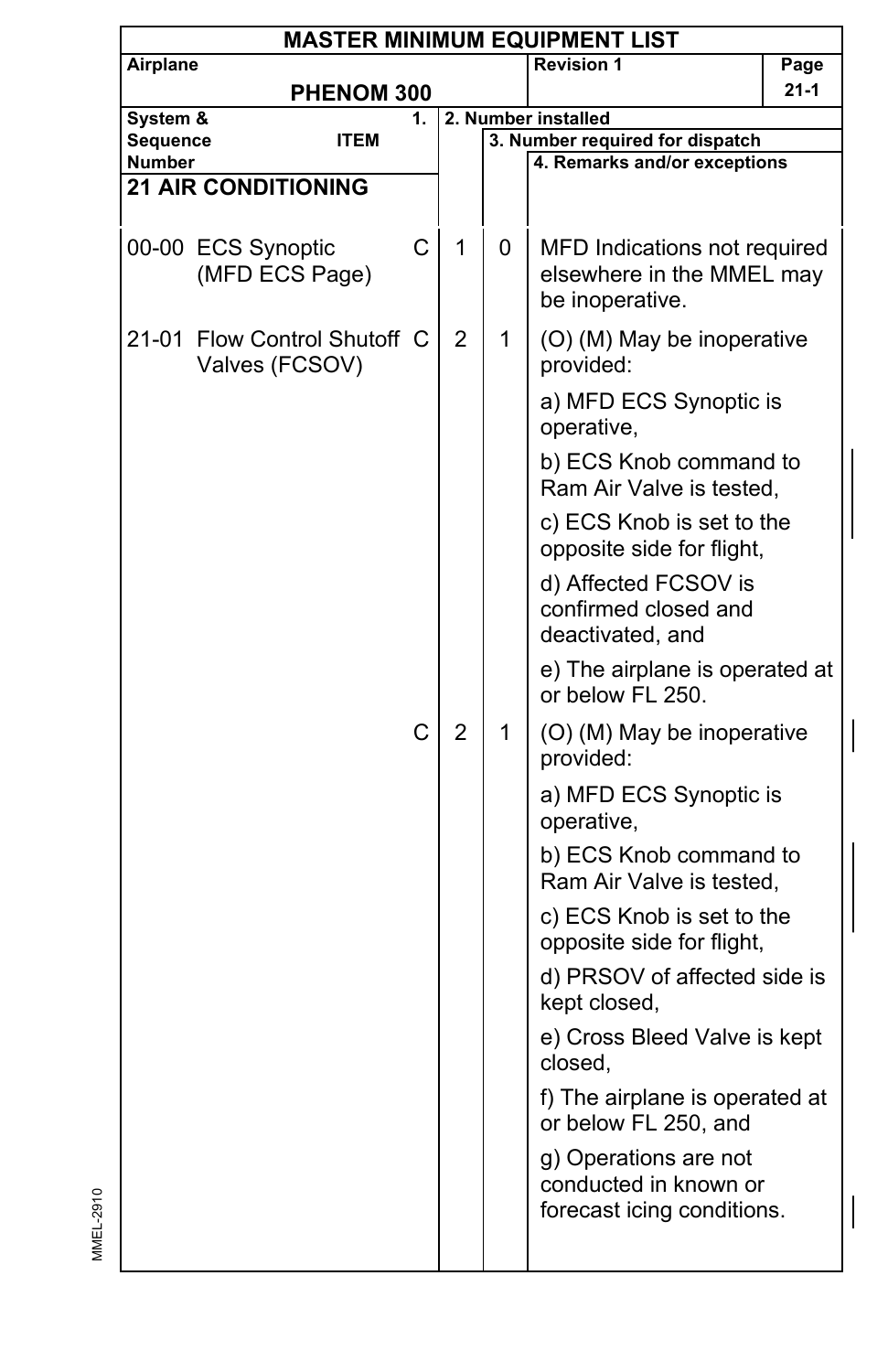| <b>MASTER MINIMUM EQUIPMENT LIST</b> |                                               |    |              |   |                                                                                                                     |          |  |  |
|--------------------------------------|-----------------------------------------------|----|--------------|---|---------------------------------------------------------------------------------------------------------------------|----------|--|--|
| Airplane                             |                                               |    |              |   | <b>Revision 4</b>                                                                                                   | Page     |  |  |
|                                      | <b>PHENOM 300</b>                             |    |              |   |                                                                                                                     | $21 - 2$ |  |  |
| System &                             |                                               | 1. |              |   | 2. Number installed                                                                                                 |          |  |  |
| Sequence                             | <b>ITEM</b>                                   |    |              |   | 3. Number required for dispatch                                                                                     |          |  |  |
| Number                               |                                               |    |              |   | 4. Remarks and/or exceptions                                                                                        |          |  |  |
|                                      | <b>21 AIR CONDITIONING</b>                    |    |              |   |                                                                                                                     |          |  |  |
|                                      |                                               |    |              |   |                                                                                                                     |          |  |  |
|                                      | 22-00 Gasper Valves                           | D  | 7            | 0 |                                                                                                                     |          |  |  |
|                                      | 23-05 Ground Cooling Fan<br>(GCF)             | С  | 1            | 0 | (O) May be inoperative<br>provided ECS Switch is OFF                                                                |          |  |  |
|                                      |                                               |    |              |   | during ground operations.                                                                                           |          |  |  |
| ***                                  | 24-01 IFE Cooling Fan                         | D  | 1            | 0 | May be inoperative provided<br><b>IFE/REFRESHMENT CTR</b><br>Switch is set to OFF position.                         |          |  |  |
|                                      | 31-00 Cabin Pressure<br><b>Control System</b> |    |              |   |                                                                                                                     |          |  |  |
|                                      | 1) Automatic Control                          | C  | $\mathbf{1}$ | 0 | (O) (M) May be inoperative<br>provided:                                                                             |          |  |  |
|                                      |                                               |    |              |   | a) The airplane is operated<br>with a second in command,                                                            |          |  |  |
|                                      |                                               |    |              |   | b) Outflow Valve indication<br>on MFD operates normally,                                                            |          |  |  |
|                                      |                                               |    |              |   | c) Manual control is used and<br>verified operative before each<br>flight,                                          |          |  |  |
|                                      |                                               |    |              |   | d) Auto control channel cabin<br>pressurization indications on<br>EIS are verified operative<br>before each flight, |          |  |  |
|                                      |                                               |    |              |   | e) Cabin pressure indications<br>are operative, and                                                                 |          |  |  |
|                                      |                                               |    |              |   | f) The airplane is operated at<br>or below FL 250.                                                                  |          |  |  |
|                                      |                                               | C  | 1            | 0 | (O) May be inoperative<br>provided flight is conducted<br>unpressurized at or below<br>10000 ft.                    |          |  |  |
| (Continued)                          |                                               |    |              |   |                                                                                                                     |          |  |  |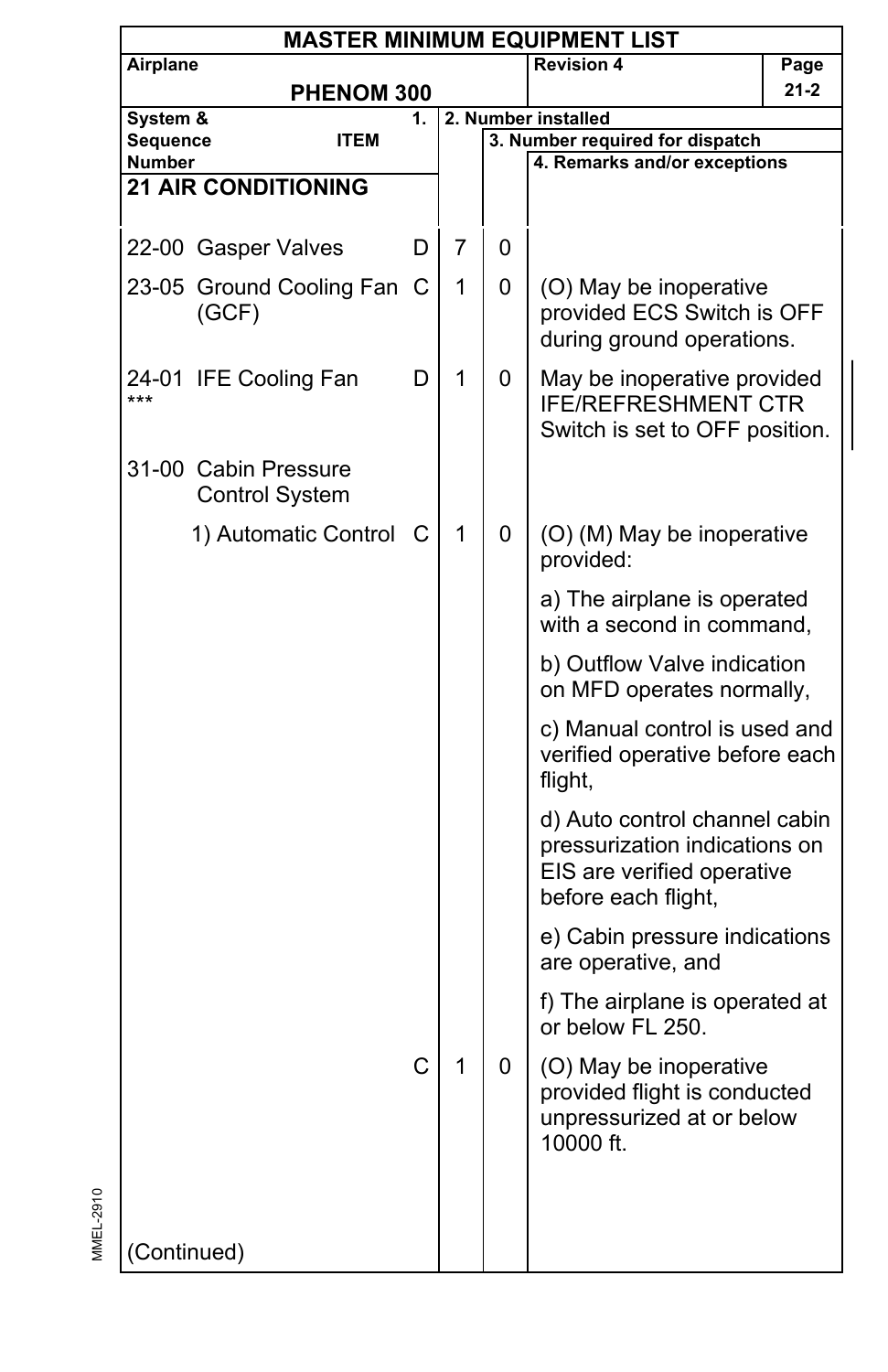|          | <b>MASTER MINIMUM EQUIPMENT LIST</b>                                       |    |              |                     |                                                                                                                                                    |      |  |  |  |  |
|----------|----------------------------------------------------------------------------|----|--------------|---------------------|----------------------------------------------------------------------------------------------------------------------------------------------------|------|--|--|--|--|
| Airplane |                                                                            |    |              |                     | <b>Revision 2</b>                                                                                                                                  | Page |  |  |  |  |
|          | PHENOM 300                                                                 |    |              |                     |                                                                                                                                                    | 21-3 |  |  |  |  |
| System & |                                                                            | 1. |              | 2. Number installed |                                                                                                                                                    |      |  |  |  |  |
| Sequence | <b>ITEM</b>                                                                |    |              |                     | 3. Number required for dispatch                                                                                                                    |      |  |  |  |  |
| Number   | <b>21 AIR CONDITIONING</b>                                                 |    |              |                     | 4. Remarks and/or exceptions                                                                                                                       |      |  |  |  |  |
|          |                                                                            |    |              |                     |                                                                                                                                                    |      |  |  |  |  |
|          | 31-00 Cabin Pressure<br><b>Control System</b><br>(Continued)               |    |              |                     |                                                                                                                                                    |      |  |  |  |  |
|          | 2) Manual Control                                                          | C  | 1            | 0                   | May be inoperative provided:                                                                                                                       |      |  |  |  |  |
|          |                                                                            |    |              |                     | a) Automatic mode is<br>operative, and                                                                                                             |      |  |  |  |  |
|          |                                                                            |    |              |                     | b) The airplane is operated at<br>or below FL 250.                                                                                                 |      |  |  |  |  |
|          |                                                                            | Ċ  | 1            | 0                   | (O) May be inoperative<br>provided flight is conducted<br>unpressurized at or below<br>10000 ft.                                                   |      |  |  |  |  |
|          | 3) Cabin Pressure<br>Parameters<br>(Altitude, Rate,<br>Delta-P) Indication | C  | 1            | 0                   | (O) May be inoperative<br>provided flight is conducted<br>unpressurized at or below<br>10000 ft.                                                   |      |  |  |  |  |
|          | 4) Landing Field<br>Elevation (LFE)<br>Indication                          | C  | 1            | 0                   | (O) May be inoperative<br>provided that for landing field<br>elevation above 8000 ft, the<br>airplane is manually<br>depressurized before landing. |      |  |  |  |  |
|          | 31-02 Outflow Valve<br>(OFV)                                               | C  | 1            | 0                   | (O) (M) May be inoperative<br>provided:                                                                                                            |      |  |  |  |  |
|          |                                                                            |    |              |                     | a) NPRV is removed, and                                                                                                                            |      |  |  |  |  |
|          |                                                                            |    |              |                     | b) Flight is conducted<br>unpressurized at or below<br>10000 ft.                                                                                   |      |  |  |  |  |
|          | 31-03 Negative Pressure<br>Relief Valve (NPRV)                             | С  | $\mathbf{1}$ | 0                   | (O) May be inoperative<br>provided flight is conducted<br>unpressurized at or below<br>10000 ft.                                                   |      |  |  |  |  |
|          |                                                                            |    |              |                     |                                                                                                                                                    |      |  |  |  |  |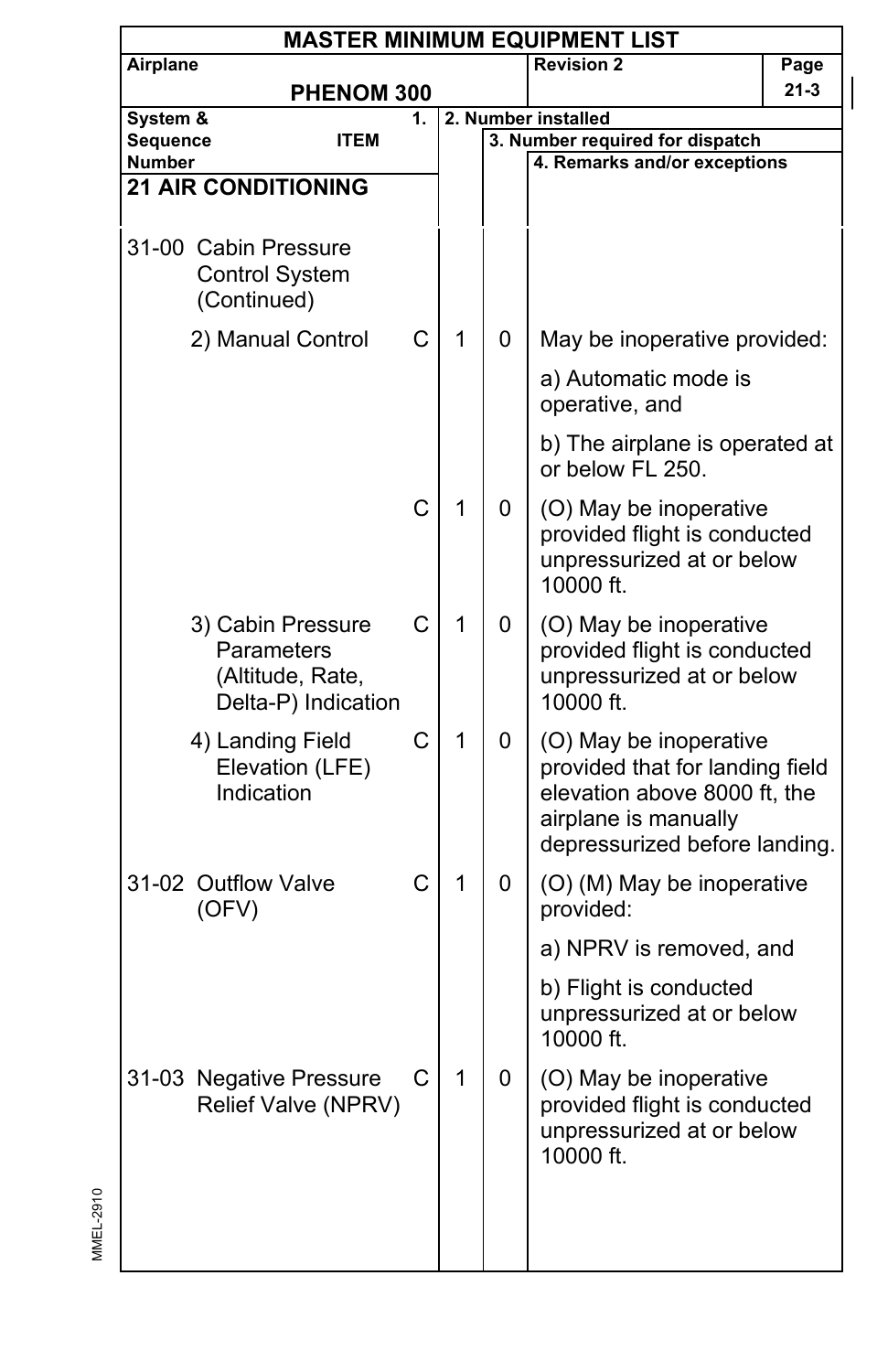|                           | <b>MASTER MINIMUM EQUIPMENT LIST</b>                         |    |              |   |                                                                                                            |      |  |  |  |  |
|---------------------------|--------------------------------------------------------------|----|--------------|---|------------------------------------------------------------------------------------------------------------|------|--|--|--|--|
| Airplane                  |                                                              |    |              |   | <b>Revision 3</b>                                                                                          | Page |  |  |  |  |
|                           | PHENOM 300                                                   |    |              |   |                                                                                                            | 21-4 |  |  |  |  |
| System &                  |                                                              | 1. |              |   | 2. Number installed                                                                                        |      |  |  |  |  |
| Sequence<br><b>Number</b> | ITEM                                                         |    |              |   | 3. Number required for dispatch<br>4. Remarks and/or exceptions                                            |      |  |  |  |  |
|                           | <b>21 AIR CONDITIONING</b>                                   |    |              |   |                                                                                                            |      |  |  |  |  |
|                           |                                                              |    |              |   |                                                                                                            |      |  |  |  |  |
|                           | 31-04 Pressure Relief<br>Valve (PRV)                         | C  | 1            | 0 | (O) May be inoperative<br>provided flight is conducted<br>unpressurized at or below<br>10000 ft.           |      |  |  |  |  |
|                           | 31-05 Pressure Relief<br>Valve (PRV) Static<br>Pressure Line | C  | 1            | 0 | (O) May be blocked provided<br>flight is conducted<br>unpressurized at or below<br>10000 ft.               |      |  |  |  |  |
|                           | 52-00 Vapor Cycle System C<br>(VCS)                          |    | $\mathbf{1}$ | 0 | May be inoperative provided<br>Ground operations are limited<br>to 25 minutes for OAT above<br>ISA+19°C.   |      |  |  |  |  |
|                           | 52-04 Evaporator Fans                                        |    |              |   |                                                                                                            |      |  |  |  |  |
|                           | 1) Cabin Fan                                                 | C  | 1            | 0 | May be inoperative provided<br>Ground operations are limited<br>to 60 minutes for OAT above<br>ISA+33°C.   |      |  |  |  |  |
|                           |                                                              |    |              |   | <b>NOTE: IFE (if installed) must</b><br>be turned OFF for ground<br>operations with OAT above<br>ISA+20°C. |      |  |  |  |  |
|                           | 2) Cockpit Fan                                               | C  | 1            | 0 | May be inoperative provided:                                                                               |      |  |  |  |  |
|                           |                                                              |    |              |   | a) Cabin fan is operative,                                                                                 |      |  |  |  |  |
|                           |                                                              |    |              |   | b) Vapor Cycle System is<br>operative,                                                                     |      |  |  |  |  |
|                           |                                                              |    |              |   | c) Ground operations are<br>limited to OAT below<br>ISA+22°C, and                                          |      |  |  |  |  |
|                           |                                                              |    |              |   | d) Airplane is not operated in<br>known or forecast icing<br>conditions.                                   |      |  |  |  |  |
|                           |                                                              |    |              |   |                                                                                                            |      |  |  |  |  |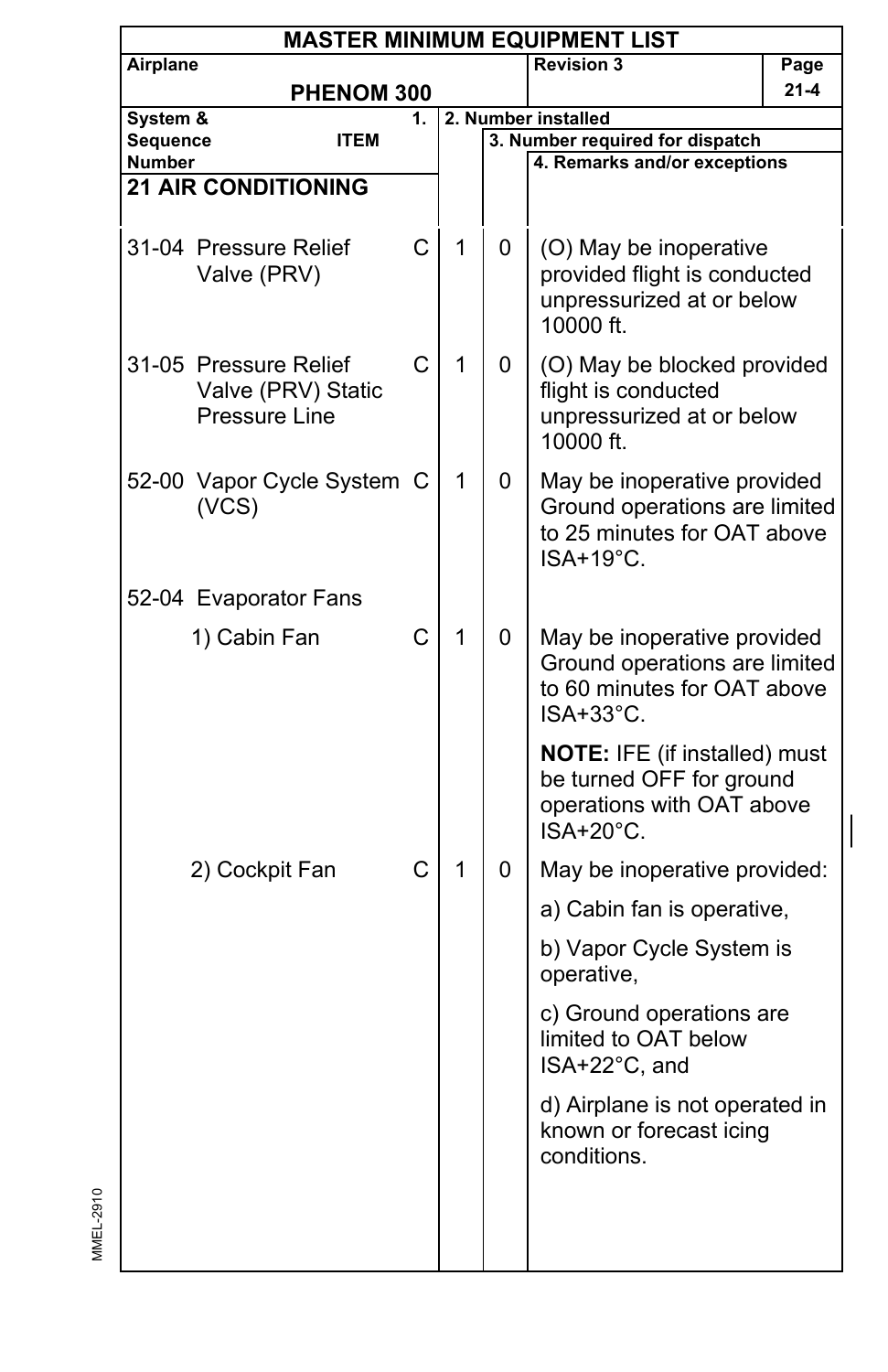|          | <b>MASTER MINIMUM EQUIPMENT LIST</b>         |            |    |                |   |                                                                                                     |          |  |  |  |
|----------|----------------------------------------------|------------|----|----------------|---|-----------------------------------------------------------------------------------------------------|----------|--|--|--|
| Airplane |                                              |            |    |                |   | <b>Revision 2</b>                                                                                   | Page     |  |  |  |
|          |                                              | PHENOM 300 |    |                |   |                                                                                                     | $21 - 5$ |  |  |  |
| System & |                                              |            | 1. |                |   | 2. Number installed                                                                                 |          |  |  |  |
| Sequence | <b>ITEM</b>                                  |            |    |                |   | 3. Number required for dispatch                                                                     |          |  |  |  |
| Number   |                                              |            |    |                |   | 4. Remarks and/or exceptions                                                                        |          |  |  |  |
|          | <b>21 AIR CONDITIONING</b>                   |            |    |                |   |                                                                                                     |          |  |  |  |
|          |                                              |            |    |                |   |                                                                                                     |          |  |  |  |
|          | 61-00 Temperature<br>Control System -        |            | С  | 1              | 0 | (O) May be inoperative<br>provided:                                                                 |          |  |  |  |
|          | <b>Automatic Control</b>                     |            |    |                |   | a) Both pressure regulating<br>and shutoff valves (PRSOV)<br>operate normally,                      |          |  |  |  |
|          |                                              |            |    |                |   | b) Heat Exchanger (HX)<br><b>Temperature Sensor</b><br>indications on MFD operates<br>normally, and |          |  |  |  |
|          |                                              |            |    |                |   | c) Temperature Control<br>Manual mode is used and<br>verified operative before each<br>flight.      |          |  |  |  |
|          | 61-02 Temperature<br><b>Modulating Valve</b> |            | C  | $\overline{2}$ | 1 | (O) May be inoperative<br>provided:                                                                 |          |  |  |  |
|          | (TMV)                                        |            |    |                |   | a) ECS Switch is set to the<br>opposite side (FCSOV of<br>affected side is confirmed<br>closed),    |          |  |  |  |
|          |                                              |            |    |                |   | b) Pressure regulating shutoff<br>valve (PRSOV) of affected<br>side is operative, and               |          |  |  |  |
|          |                                              |            |    |                |   | c) Airplane operations is<br>conducted at or below<br>FL 250.                                       |          |  |  |  |
|          |                                              |            |    |                |   |                                                                                                     |          |  |  |  |
|          |                                              |            |    |                |   |                                                                                                     |          |  |  |  |
|          |                                              |            |    |                |   |                                                                                                     |          |  |  |  |
|          |                                              |            |    |                |   |                                                                                                     |          |  |  |  |

MMEL-2910

MMEL-2910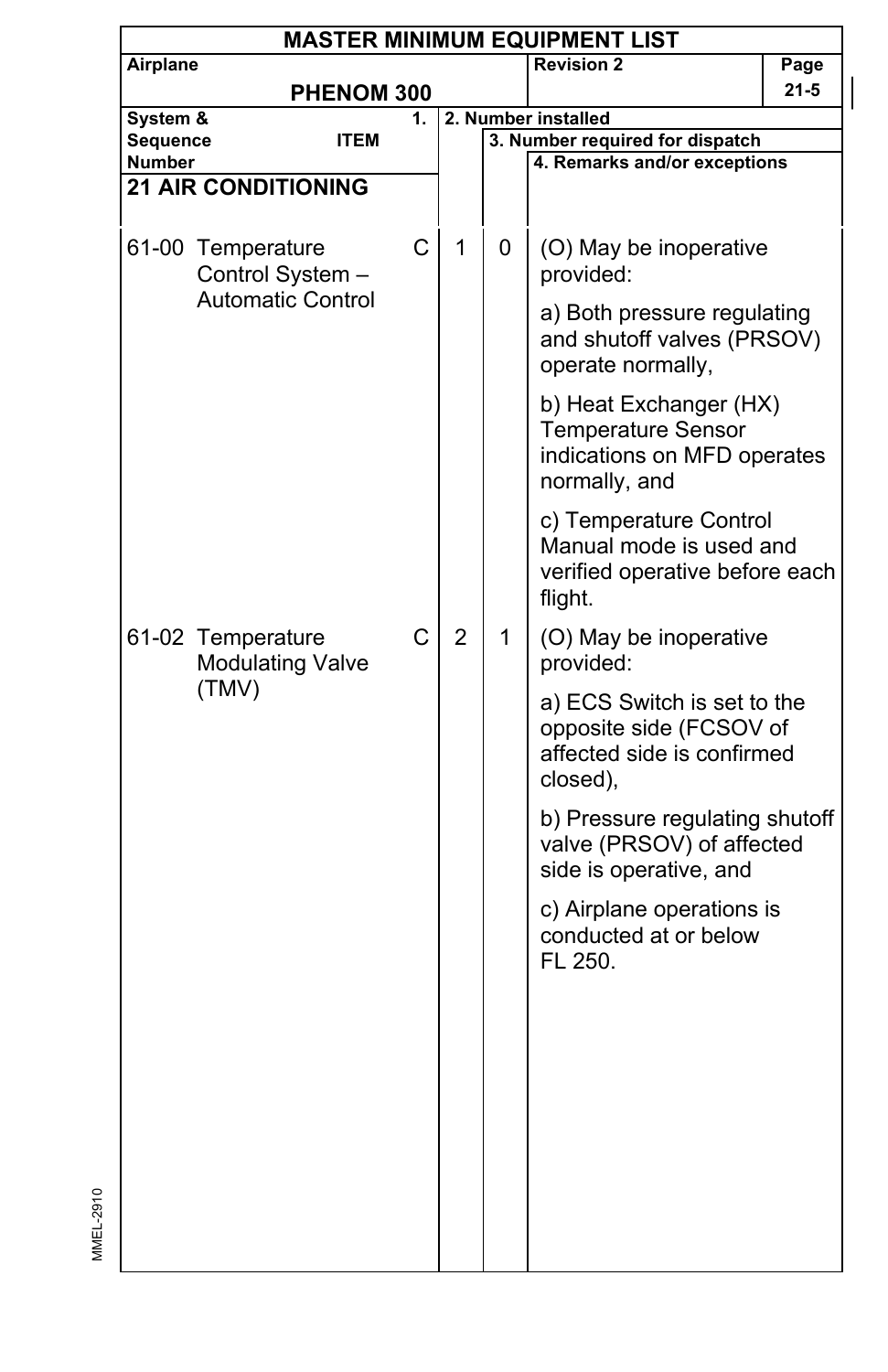|                    | <b>MASTER MINIMUM EQUIPMENT LIST</b> |    |                |   |                                                                                                                        |          |  |  |  |  |
|--------------------|--------------------------------------|----|----------------|---|------------------------------------------------------------------------------------------------------------------------|----------|--|--|--|--|
| Airplane           |                                      |    |                |   | Original                                                                                                               | Page     |  |  |  |  |
|                    | PHENOM 300                           |    |                |   |                                                                                                                        | $22 - 1$ |  |  |  |  |
| System &           |                                      | 1. |                |   | 2. Number installed                                                                                                    |          |  |  |  |  |
| Sequence<br>Number | <b>ITEM</b>                          |    |                |   | 3. Number required for dispatch<br>4. Remarks and/or exceptions                                                        |          |  |  |  |  |
|                    | <b>22 AUTO FLIGHT CONTROL</b>        |    |                |   |                                                                                                                        |          |  |  |  |  |
|                    | <b>SYSTEM</b>                        |    |                |   |                                                                                                                        |          |  |  |  |  |
|                    |                                      |    |                |   |                                                                                                                        |          |  |  |  |  |
|                    | 10-00 Autopilot System               | C  | 1              | 0 | May be inoperative provided<br>operations do not require its<br>use.                                                   |          |  |  |  |  |
|                    | 10-01 Flight Director                | C  | $\overline{2}$ | 1 | (O) May be inoperative<br>provided if flight director is<br>required, PFDs must be<br>coupled to operative one.        |          |  |  |  |  |
|                    |                                      | C  | $\overline{2}$ | 0 | May be inoperative provided<br>operations do not require<br>autopilot use.                                             |          |  |  |  |  |
|                    | 10-02 Yaw Damper<br>Function         | C  | 1              | 0 | May be inoperative provided<br>airplane airspeed is limited to<br>180 kt if in icing conditions.                       |          |  |  |  |  |
| 11-01              | <b>Guidance Panel</b><br>(GP)        |    |                |   |                                                                                                                        |          |  |  |  |  |
|                    | 1) Course Knobs<br>(CRS)             | C  | $\overline{2}$ | 0 | May be inoperative provided<br>operations do not require its<br>use.                                                   |          |  |  |  |  |
|                    | 2) Flight Director<br>(FD) Buttons   | C  | $\overline{2}$ | 0 | May be inoperative provided<br>operations do not require its<br>use.                                                   |          |  |  |  |  |
|                    | 3) Autopilot (AP)<br><b>Button</b>   | C  | 1              | 0 | May be inoperative provided<br>autopilot is considered<br>inoperative.                                                 |          |  |  |  |  |
|                    | 4) Yaw Damper (YD)<br><b>Button</b>  | C  | 1              | 0 | (O) May be inoperative<br>provided autopilot is<br>operative and engaged if<br>above 180 kt if in icing<br>conditions. |          |  |  |  |  |
|                    |                                      | C  | 1              | 0 | May be inoperative provided<br>airplane airspeed is limited to<br>180 kt if in icing conditions.                       |          |  |  |  |  |
|                    | (Continued)                          |    |                |   |                                                                                                                        |          |  |  |  |  |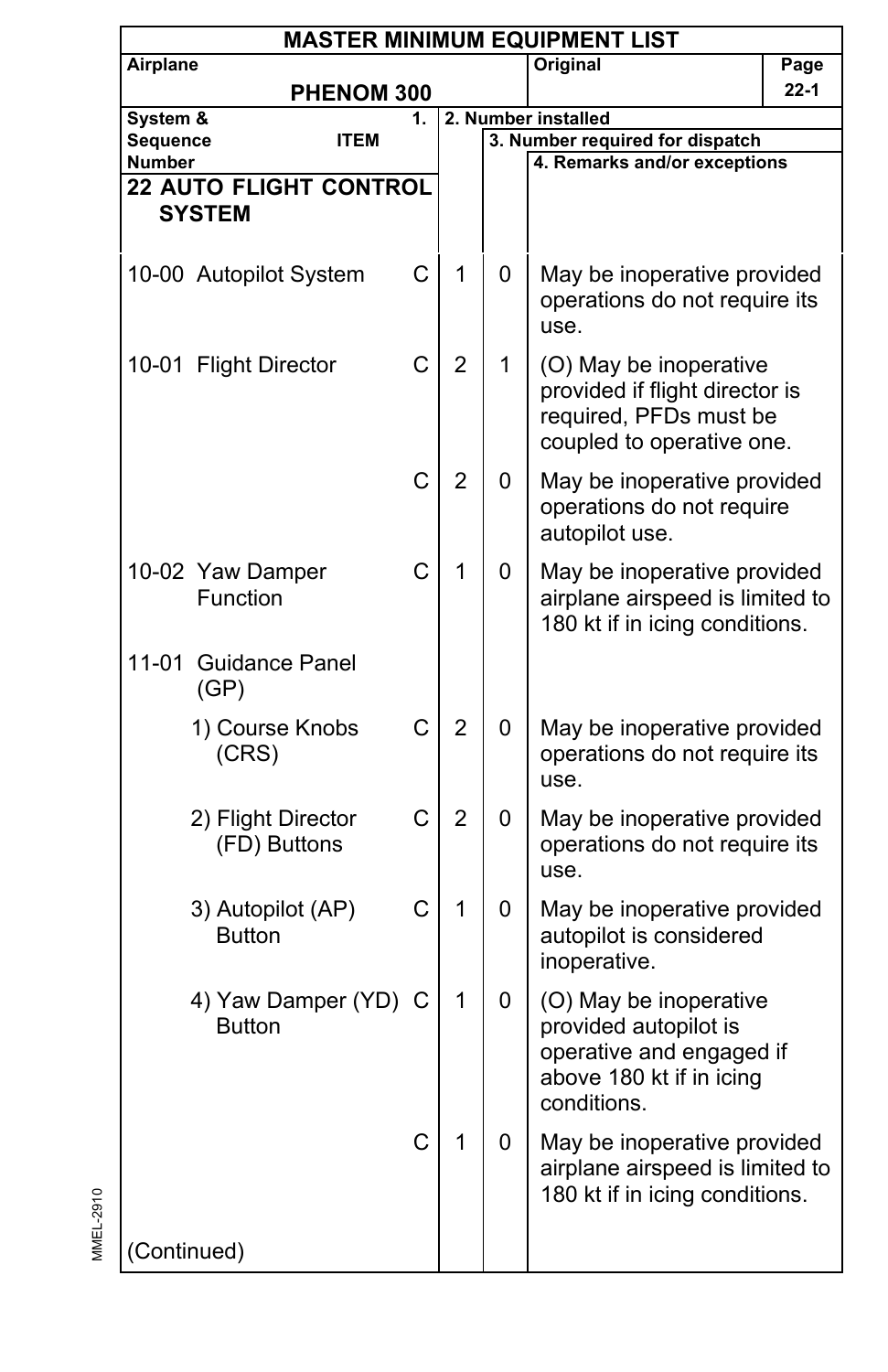|                                                | <b>MASTER MINIMUM EQUIPMENT LIST</b>                           |    |   |   |                                                                        |          |  |  |  |  |
|------------------------------------------------|----------------------------------------------------------------|----|---|---|------------------------------------------------------------------------|----------|--|--|--|--|
| Airplane                                       |                                                                |    |   |   | Original                                                               | Page     |  |  |  |  |
|                                                | PHENOM 300                                                     |    |   |   |                                                                        | $22 - 2$ |  |  |  |  |
| System &                                       |                                                                | 1. |   |   | 2. Number installed                                                    |          |  |  |  |  |
| Sequence                                       | <b>ITEM</b>                                                    |    |   |   | 3. Number required for dispatch                                        |          |  |  |  |  |
| Number                                         |                                                                |    |   |   | 4. Remarks and/or exceptions                                           |          |  |  |  |  |
| <b>22 AUTO FLIGHT CONTROL</b><br><b>SYSTEM</b> |                                                                |    |   |   |                                                                        |          |  |  |  |  |
|                                                |                                                                |    |   |   |                                                                        |          |  |  |  |  |
|                                                | 11-01 Guidance Panel<br>(GP)<br>(Continued)                    |    |   |   |                                                                        |          |  |  |  |  |
|                                                | 5) Couple (CPL)<br><b>Button</b>                               | C  | 1 | 0 | May be inoperative provided<br>operations do not require is<br>use.    |          |  |  |  |  |
|                                                | 6) Navigation (NAV)<br>Mode Button                             | С  | 1 | 0 | May be inoperative provided<br>operations do not require its<br>use.   |          |  |  |  |  |
|                                                | 7) Heading (HDG)<br>Mode Button                                | C  | 1 | 0 | May be inoperative provided<br>autopilot is considered<br>inoperative. |          |  |  |  |  |
|                                                | 8) Approach (APR)<br>Mode Button                               | C  | 1 | 0 | May be inoperative provided<br>operations do not require its<br>use.   |          |  |  |  |  |
|                                                | 9) Bank Limiter<br>(BANK) Button                               | C  | 1 | 0 |                                                                        |          |  |  |  |  |
|                                                | 10) Heading<br>Selector (HDG<br>SEL) Knob                      | C  | 1 | 0 | May be inoperative provided<br>autopilot is considered<br>inoperative. |          |  |  |  |  |
|                                                | 11) Heading<br>Synchronization<br>(PUSH SYNC)<br><b>Button</b> | C  | 1 | 0 |                                                                        |          |  |  |  |  |
|                                                | 12) Flight Level<br>Change (FLC)<br>Mode Button                | С  | 1 | 0 | May be inoperative provided<br>operations do not require its<br>use.   |          |  |  |  |  |
|                                                | 13) Vertical<br>Navigation<br>(VNV) Mode<br><b>Button</b>      | C  | 1 | 0 | May be inoperative provided<br>operations do not require its<br>use.   |          |  |  |  |  |
| (Continued)                                    |                                                                |    |   |   |                                                                        |          |  |  |  |  |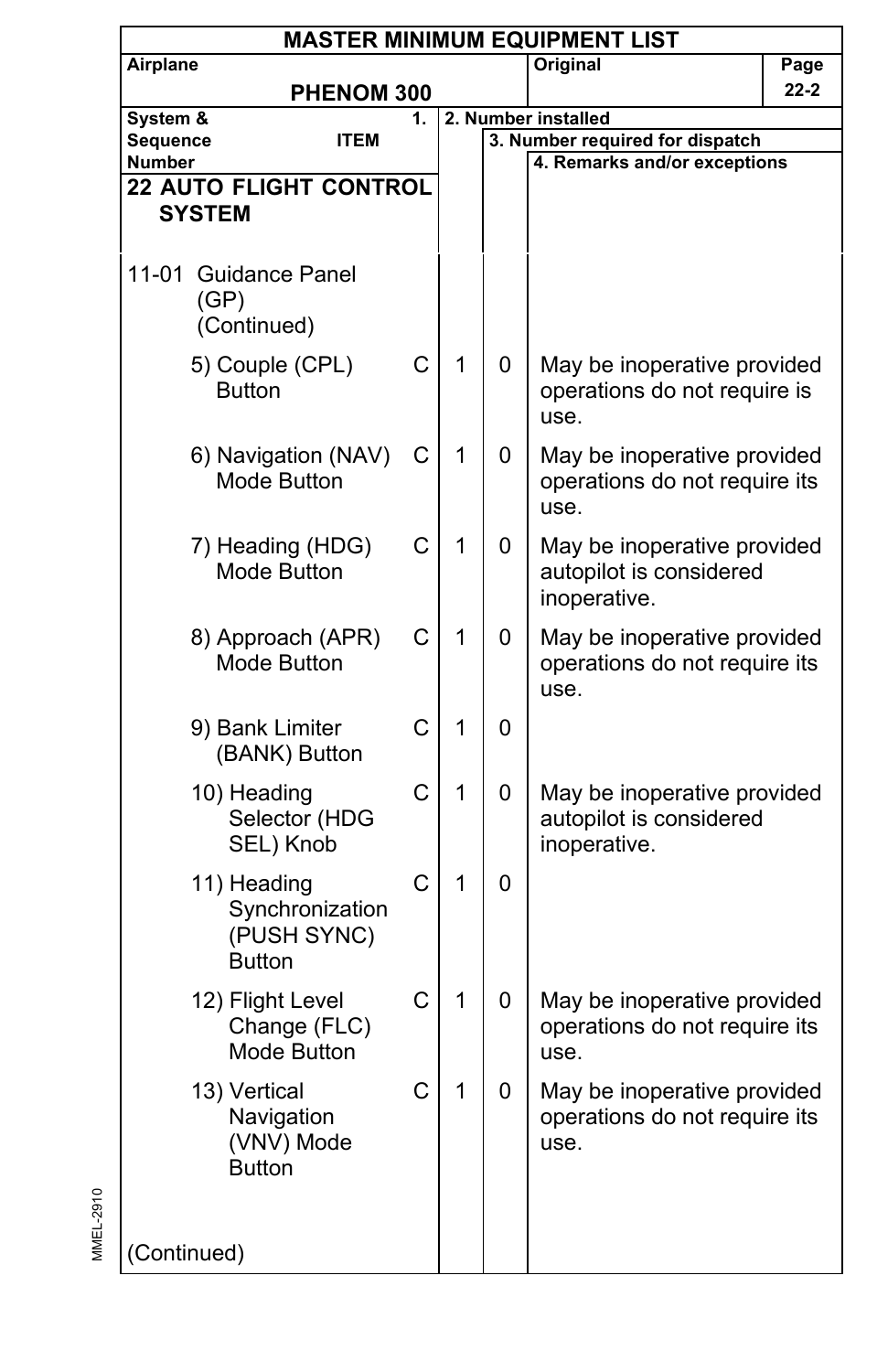|                           | <b>MASTER MINIMUM EQUIPMENT LIST</b>                               |    |                |          |                                                                        |          |  |  |  |  |
|---------------------------|--------------------------------------------------------------------|----|----------------|----------|------------------------------------------------------------------------|----------|--|--|--|--|
| Airplane                  |                                                                    |    |                | Original | Page                                                                   |          |  |  |  |  |
| PHENOM 300                |                                                                    |    |                |          |                                                                        | $22 - 3$ |  |  |  |  |
| System &                  |                                                                    | 1. |                |          | 2. Number installed                                                    |          |  |  |  |  |
| Sequence<br><b>Number</b> | <b>ITEM</b>                                                        |    |                |          | 3. Number required for dispatch<br>4. Remarks and/or exceptions        |          |  |  |  |  |
|                           | <b>22 AUTO FLIGHT CONTROL</b>                                      |    |                |          |                                                                        |          |  |  |  |  |
|                           | <b>SYSTEM</b>                                                      |    |                |          |                                                                        |          |  |  |  |  |
|                           |                                                                    |    |                |          |                                                                        |          |  |  |  |  |
|                           | 11-01 Guidance Panel<br>(GP)<br>(Continued)                        |    |                |          |                                                                        |          |  |  |  |  |
|                           | 14) Altitude Hold<br>(ALT) Mode<br><b>Button</b>                   | C  | 1              | 0        | May be inoperative provided<br>operations do not require its<br>use.   |          |  |  |  |  |
|                           | 15) Vertical Speed<br>(VS) Mode<br><b>Button</b>                   | C  | 1              | 0        | May be inoperative provided<br>operations do not require its<br>use.   |          |  |  |  |  |
|                           | 16) Vertical Speed<br>(VS DN UP)<br><b>Thumb Wheel</b>             | C  | 1              | 0        | May be inoperative provided<br>operations do not require its<br>use.   |          |  |  |  |  |
|                           | 17) Airspeed to<br>Mach (PUSH<br>IAS MACH)<br><b>Change Button</b> | C  | 1              | 0        | May be inoperative provided<br>operations do not require its<br>use.   |          |  |  |  |  |
|                           | 18) Altitude Selector<br>(ALT SEL) Knob                            | С  | 1              | 0        | May be inoperative provided<br>autopilot is considered<br>inoperative. |          |  |  |  |  |
|                           | 19) Speed Selector<br>(SPD SEL) Knob                               | C  | 1              | 0        | May be inoperative provided<br>operations do not require its<br>use.   |          |  |  |  |  |
|                           | 11-21 AP/FD CWS Button                                             | С  | $\overline{2}$ | 0        |                                                                        |          |  |  |  |  |
|                           |                                                                    |    |                |          |                                                                        |          |  |  |  |  |
|                           |                                                                    |    |                |          |                                                                        |          |  |  |  |  |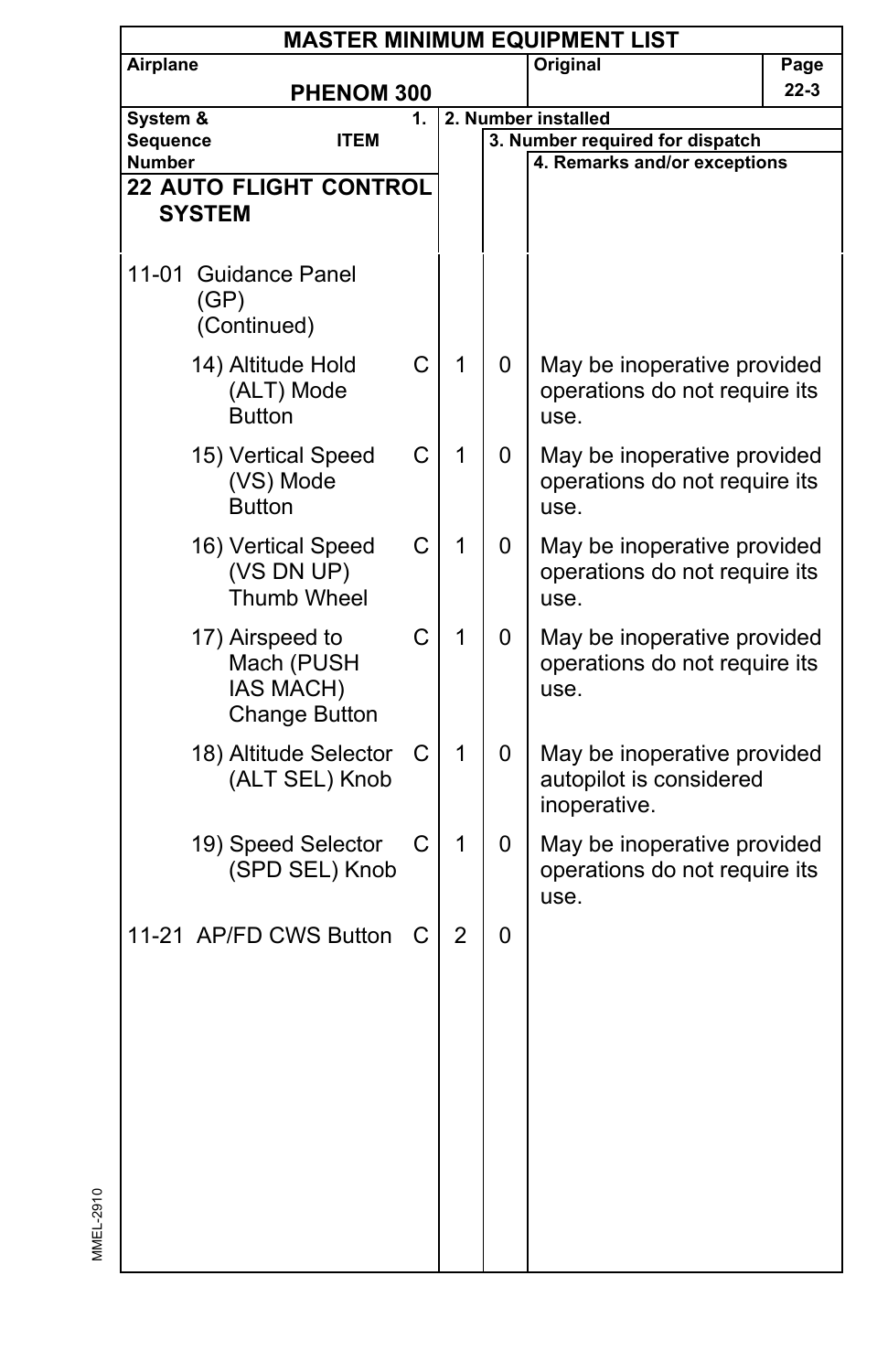| <b>MASTER MINIMUM EQUIPMENT LIST</b> |                                                                                                           |                                                                                                  |   |                                     |                                                                                                                                                                                                                                                                                                      |  |  |  |  |
|--------------------------------------|-----------------------------------------------------------------------------------------------------------|--------------------------------------------------------------------------------------------------|---|-------------------------------------|------------------------------------------------------------------------------------------------------------------------------------------------------------------------------------------------------------------------------------------------------------------------------------------------------|--|--|--|--|
|                                      |                                                                                                           |                                                                                                  |   | <b>Original</b>                     | Page                                                                                                                                                                                                                                                                                                 |  |  |  |  |
|                                      |                                                                                                           |                                                                                                  |   |                                     |                                                                                                                                                                                                                                                                                                      |  |  |  |  |
|                                      |                                                                                                           |                                                                                                  |   |                                     |                                                                                                                                                                                                                                                                                                      |  |  |  |  |
|                                      |                                                                                                           |                                                                                                  |   |                                     |                                                                                                                                                                                                                                                                                                      |  |  |  |  |
|                                      |                                                                                                           |                                                                                                  |   |                                     |                                                                                                                                                                                                                                                                                                      |  |  |  |  |
|                                      |                                                                                                           |                                                                                                  |   |                                     |                                                                                                                                                                                                                                                                                                      |  |  |  |  |
|                                      |                                                                                                           |                                                                                                  |   |                                     |                                                                                                                                                                                                                                                                                                      |  |  |  |  |
| DISCONNECT)<br><b>Button</b>         | C                                                                                                         | $\overline{2}$                                                                                   | 1 | copilot side may be<br>inoperative. |                                                                                                                                                                                                                                                                                                      |  |  |  |  |
|                                      | C                                                                                                         | $\overline{2}$                                                                                   | 1 | on flying pilot's side.             |                                                                                                                                                                                                                                                                                                      |  |  |  |  |
| (TO/GA) Button                       | C                                                                                                         | 2                                                                                                | 1 |                                     |                                                                                                                                                                                                                                                                                                      |  |  |  |  |
|                                      | C                                                                                                         | $\overline{2}$                                                                                   | 0 | provided alternate<br>and used.     |                                                                                                                                                                                                                                                                                                      |  |  |  |  |
|                                      | Airplane<br>System &<br>Sequence<br><b>ITEM</b><br><b>Number</b><br><b>SYSTEM</b><br>11-22 Autopilot/Trim | PHENOM 300<br>1.<br><b>22 AUTO FLIGHT CONTROL</b><br>Disengage (QUICK<br>11-23 Takeoff/Go-Around |   |                                     | 2. Number installed<br>3. Number required for dispatch<br>4. Remarks and/or exceptions<br>For single pilot operations,<br>For operations requiring a<br>second in command, either<br>side may be inoperative<br>provided operative button is<br>(O) May be inoperative<br>procedures are established |  |  |  |  |

MMEL-2910

MMEL-2910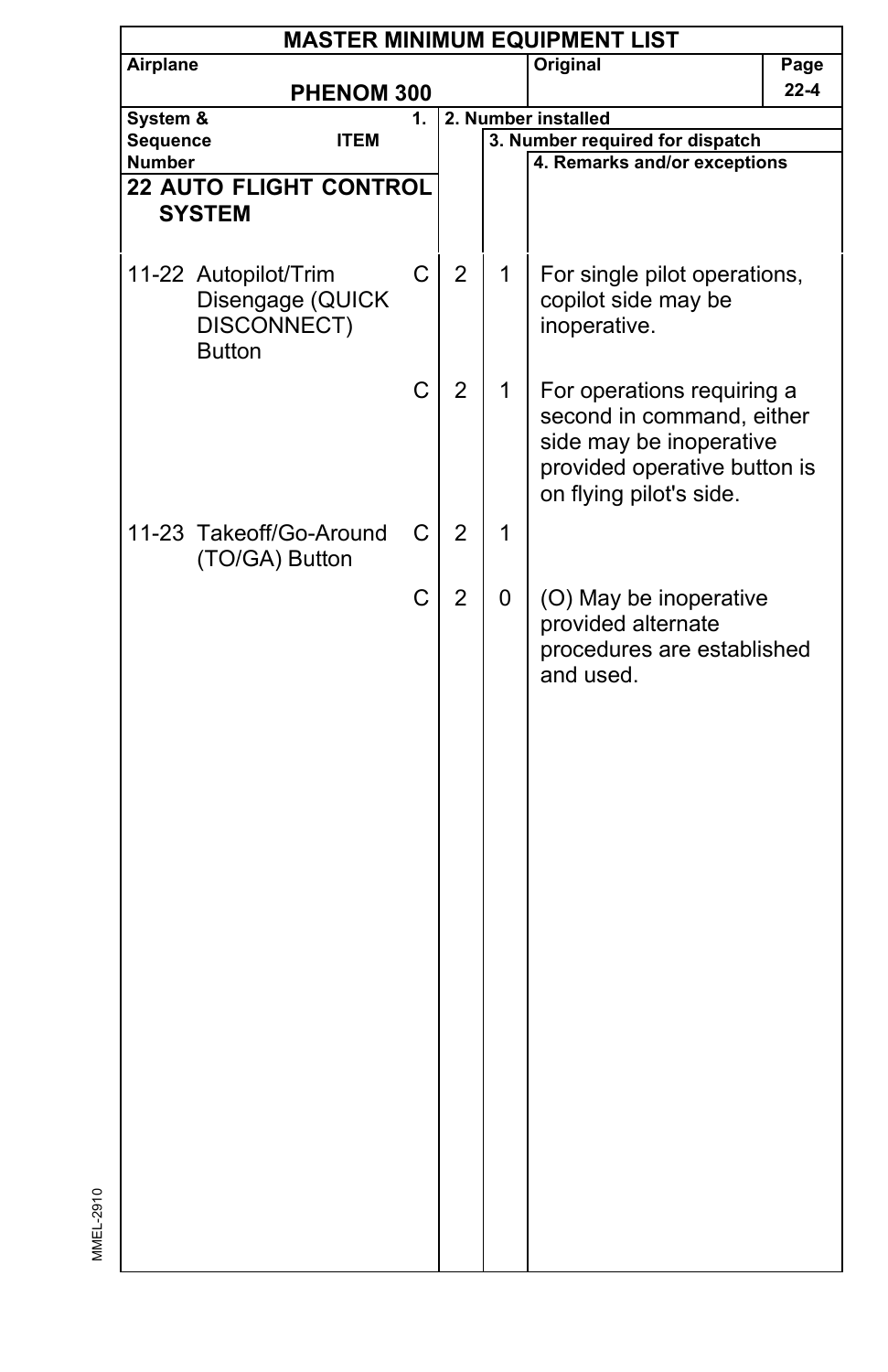|                    |                                                                                             |    |                                    | <b>MASTER MINIMUM EQUIPMENT LIST</b>                                                               |        |  |
|--------------------|---------------------------------------------------------------------------------------------|----|------------------------------------|----------------------------------------------------------------------------------------------------|--------|--|
| Airplane           |                                                                                             |    |                                    | <b>Revision 4</b>                                                                                  | Page   |  |
|                    | PHENOM 300                                                                                  |    |                                    |                                                                                                    | $23-1$ |  |
| System &           |                                                                                             | 1. |                                    | 2. Number installed                                                                                |        |  |
| Sequence<br>Number | <b>ITEM</b>                                                                                 |    |                                    | 3. Number required for dispatch<br>4. Remarks and/or exceptions                                    |        |  |
|                    | <b>23 COMMUNICATIONS</b>                                                                    |    |                                    |                                                                                                    |        |  |
|                    |                                                                                             |    |                                    |                                                                                                    |        |  |
| ***                | 11-00 High Frequency<br>(HF)<br>Communication<br>System                                     | D  |                                    | Any in excess of those<br>required by local regulations<br>may be inoperative.                     |        |  |
|                    | 12-00 Very High<br>Frequency (VHF)                                                          | D  | 1                                  | VHF may be inoperative<br>provided:                                                                |        |  |
|                    | Communication<br>System                                                                     |    | a) VHF 1 operates normally,<br>and |                                                                                                    |        |  |
|                    |                                                                                             |    |                                    | b) Local regulation does not<br>require its use.                                                   |        |  |
|                    |                                                                                             |    |                                    | <b>NOTE: ATN CPDLC and/or</b><br>FANS 1/A - CPDLC are<br>inoperative when VHF 3 is<br>inoperative. |        |  |
| ***                | 15-00 Data Link<br>Management<br>System - Satellite<br>Communication<br>(SATCOM) Function   | D  | 0                                  | May be inoperative provided<br>procedures do not require its<br>use.                               |        |  |
| ***                | 21-00 Selective Call<br>System (SELCAL)                                                     | D  | 0                                  |                                                                                                    |        |  |
| ***                | 23-00 Data Link<br>Management<br>System-<br>Maintenance Data<br><b>Transmittal Function</b> | D  | 0                                  |                                                                                                    |        |  |
| ***                | 24-00 Controller-to-Pilot<br>Data Link<br>Communication<br>System (CPDLC)                   |    |                                    |                                                                                                    |        |  |
| ***                | 1) ATN CPDLC                                                                                | C  | 0                                  | (O) May be inoperative<br>provided that alternate<br>procedures are established<br>and used.       |        |  |
| (Continued)        |                                                                                             |    |                                    |                                                                                                    |        |  |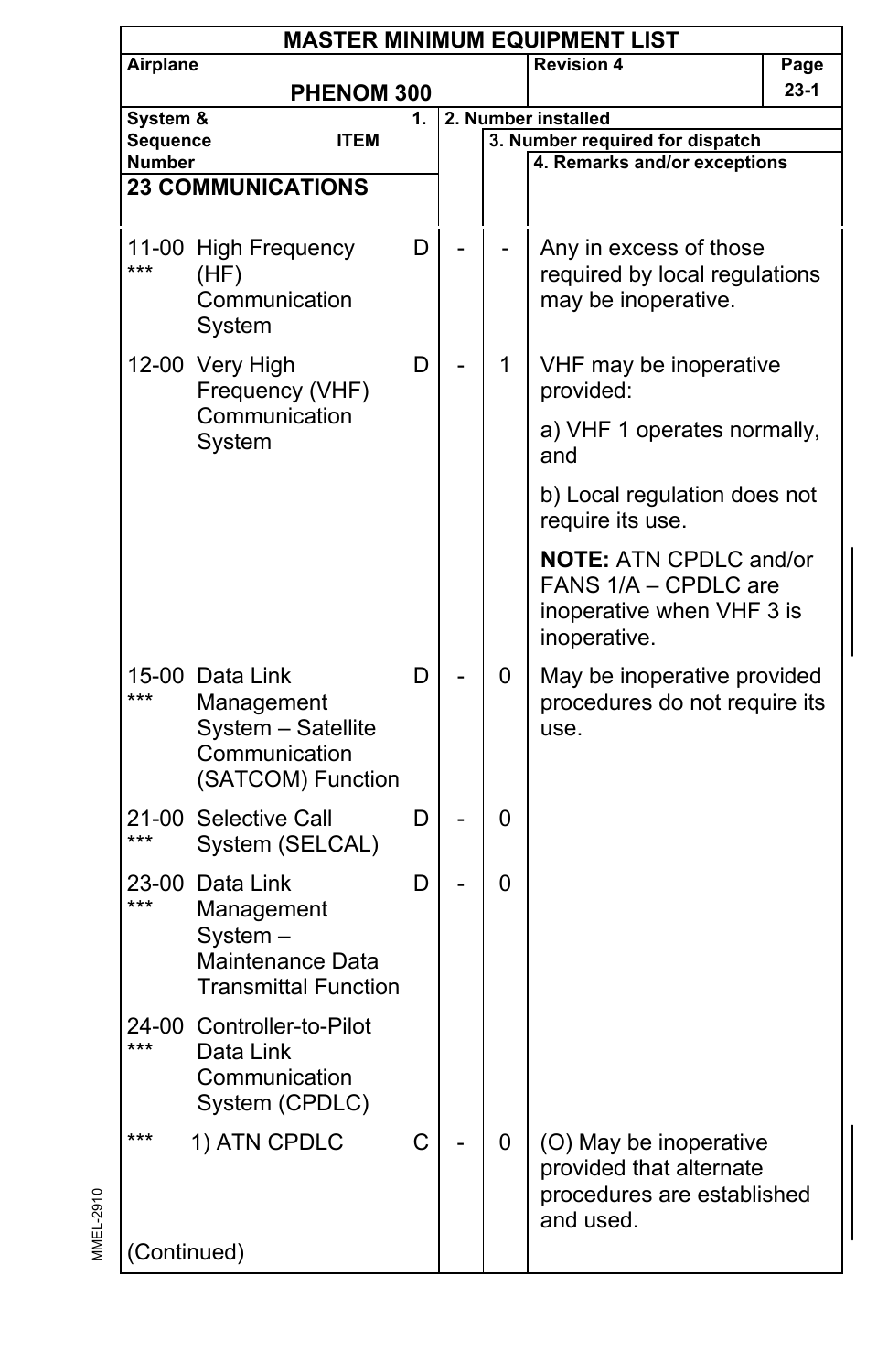| <b>MASTER MINIMUM EQUIPMENT LIST</b> |                                                                                          |    |                |   |                                                                                                       |          |  |  |  |
|--------------------------------------|------------------------------------------------------------------------------------------|----|----------------|---|-------------------------------------------------------------------------------------------------------|----------|--|--|--|
| Airplane                             |                                                                                          |    |                |   | <b>Revision 4</b>                                                                                     | Page     |  |  |  |
|                                      | PHENOM 300                                                                               |    |                |   |                                                                                                       | $23 - 2$ |  |  |  |
| System &                             |                                                                                          | 1. |                |   | 2. Number installed                                                                                   |          |  |  |  |
| Sequence<br>Number                   | ITEM                                                                                     |    |                |   | 3. Number required for dispatch<br>4. Remarks and/or exceptions                                       |          |  |  |  |
|                                      | <b>23 COMMUNICATIONS</b>                                                                 |    |                |   |                                                                                                       |          |  |  |  |
|                                      |                                                                                          |    |                |   |                                                                                                       |          |  |  |  |
| ***                                  | 24-00 Controller-to-Pilot<br>Data Link<br>Communication<br>System (CPDLC)<br>(Continued) |    |                |   |                                                                                                       |          |  |  |  |
| ***                                  | 1) ATN CPDLC<br>(Continued)                                                              | D  |                | 0 | May be inoperative provided<br>that procedures do not<br>require its use.                             |          |  |  |  |
| ***                                  | 2) FANS 1/A -<br>CPDLC                                                                   | C  |                | 0 | (O) May be inoperative<br>provided that alternate<br>procedures are established<br>and used.          |          |  |  |  |
|                                      |                                                                                          | D  |                | 0 | May be inoperative provided<br>that procedures do not<br>require its use.                             |          |  |  |  |
|                                      | 51-01 Audio Panel                                                                        |    |                |   |                                                                                                       |          |  |  |  |
|                                      | (For airplanes<br>equipped with<br>G1000 Avionics<br>System)                             |    |                |   |                                                                                                       |          |  |  |  |
|                                      | 1) Annunciators<br>LEDs                                                                  | D  |                |   | (O) May be inoperative<br>provided associated function<br>is checked operative by<br>alternate means. |          |  |  |  |
|                                      | 2) INTR COM Key                                                                          | D  | 2              | 0 | For single pilot operations,<br>may be inoperative.                                                   |          |  |  |  |
|                                      | 3) PA Key                                                                                | D  | $\overline{c}$ | 0 |                                                                                                       |          |  |  |  |
|                                      | 4) CABIN Key                                                                             | D  | 2              | 0 |                                                                                                       |          |  |  |  |
|                                      | 5) MUSIC Key                                                                             | D  | $\overline{2}$ | 0 |                                                                                                       |          |  |  |  |
|                                      | 6) PLAY Key                                                                              | D  | 2              | 0 |                                                                                                       |          |  |  |  |
|                                      | 7) Display Backup<br><b>Buttons</b>                                                      | D  | $\overline{2}$ | 1 | For single pilot operations,<br>copilot side may be<br>inoperative.                                   |          |  |  |  |

MMEL-2910

MMEL-2910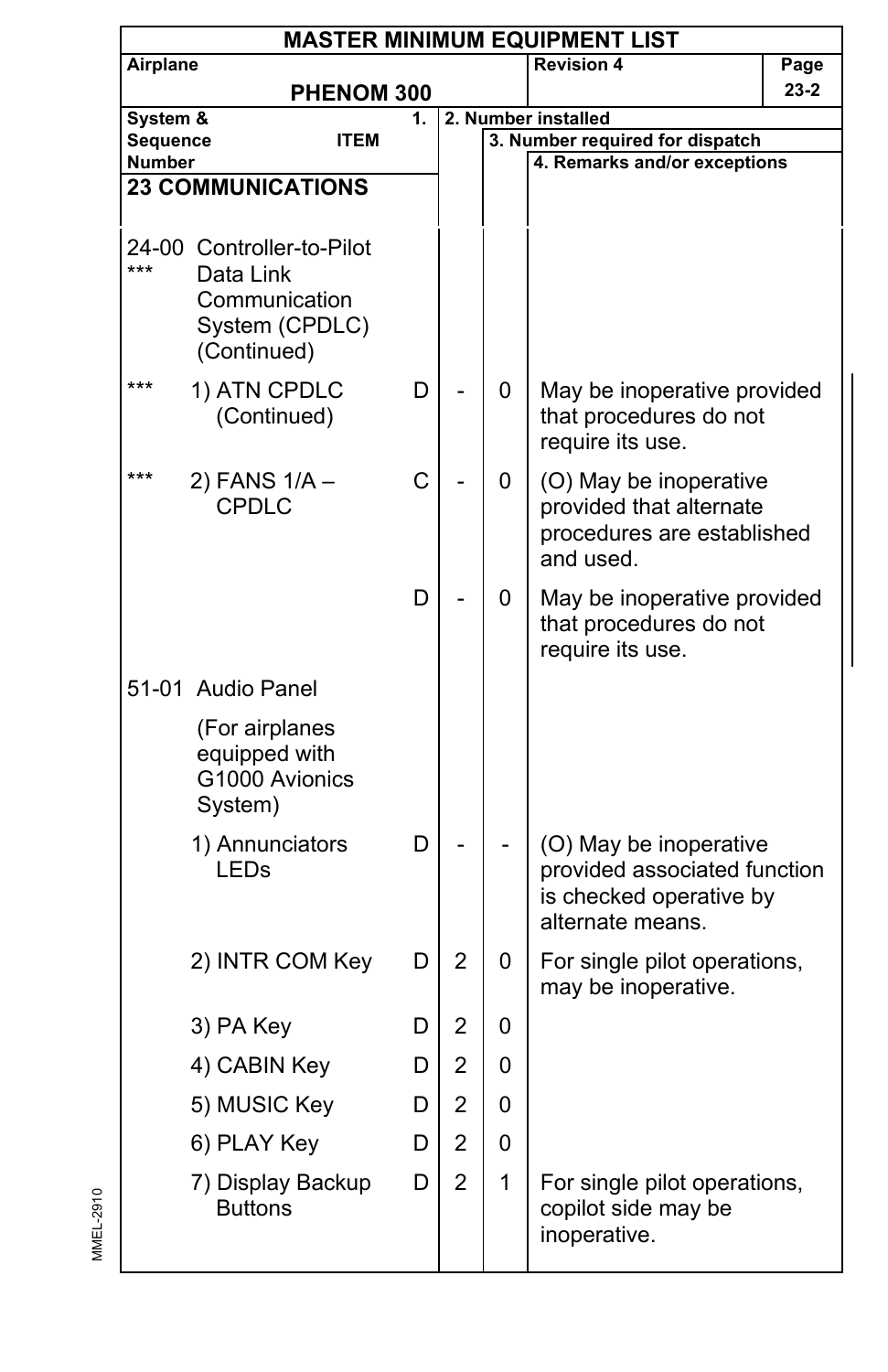|                           | <b>MASTER MINIMUM EQUIPMENT LIST</b> |                         |    |                |                |                                                                                                                                 |          |  |  |  |
|---------------------------|--------------------------------------|-------------------------|----|----------------|----------------|---------------------------------------------------------------------------------------------------------------------------------|----------|--|--|--|
| Airplane                  |                                      |                         |    |                |                | <b>Revision 4</b>                                                                                                               | Page     |  |  |  |
|                           |                                      | PHENOM 300              |    |                |                |                                                                                                                                 | $23 - 3$ |  |  |  |
| System &                  |                                      |                         | 1. |                |                | 2. Number installed                                                                                                             |          |  |  |  |
| Sequence<br><b>Number</b> |                                      | <b>ITEM</b>             |    |                |                | 3. Number required for dispatch<br>4. Remarks and/or exceptions                                                                 |          |  |  |  |
|                           | <b>23 COMMUNICATIONS</b>             |                         |    |                |                |                                                                                                                                 |          |  |  |  |
|                           |                                      |                         |    |                |                |                                                                                                                                 |          |  |  |  |
|                           | 51-02 Cockpit Speakers               |                         | C  |                | 1              | For single pilot operations,<br>copilot side speaker may be<br>inoperative, provided pilot<br>headset is operative and<br>used. |          |  |  |  |
|                           | 51-07 PTT Switches                   |                         | D  |                | $\overline{2}$ | For single pilot operations,<br>both copilot side switches<br>(glareshield and yoke) may<br>be inoperative.                     |          |  |  |  |
|                           |                                      |                         | C  |                | $\overline{2}$ | For operations requiring a<br>second in command, one in<br>each side may be<br>inoperative.                                     |          |  |  |  |
|                           | Microphones                          | 51-09 Headset with Boom | D  | $\overline{2}$ | 1              | For single pilot operations,<br>copilot side may be<br>inoperative.                                                             |          |  |  |  |
|                           |                                      |                         | C  | $\overline{2}$ |                | For operations requiring a<br>second in command, may be<br>inoperative provided:                                                |          |  |  |  |
|                           |                                      |                         |    |                |                | a) It is not required by local<br>regulations, and                                                                              |          |  |  |  |
|                           |                                      |                         |    |                |                | b) On side cockpit speaker<br>and hand microphone are<br>operative.                                                             |          |  |  |  |
|                           | 51-11 Hand Microphone                |                         | С  | 1              | 0              | May be inoperative provided<br>associated boom microphone<br>is operative.                                                      |          |  |  |  |
|                           |                                      |                         |    |                |                |                                                                                                                                 |          |  |  |  |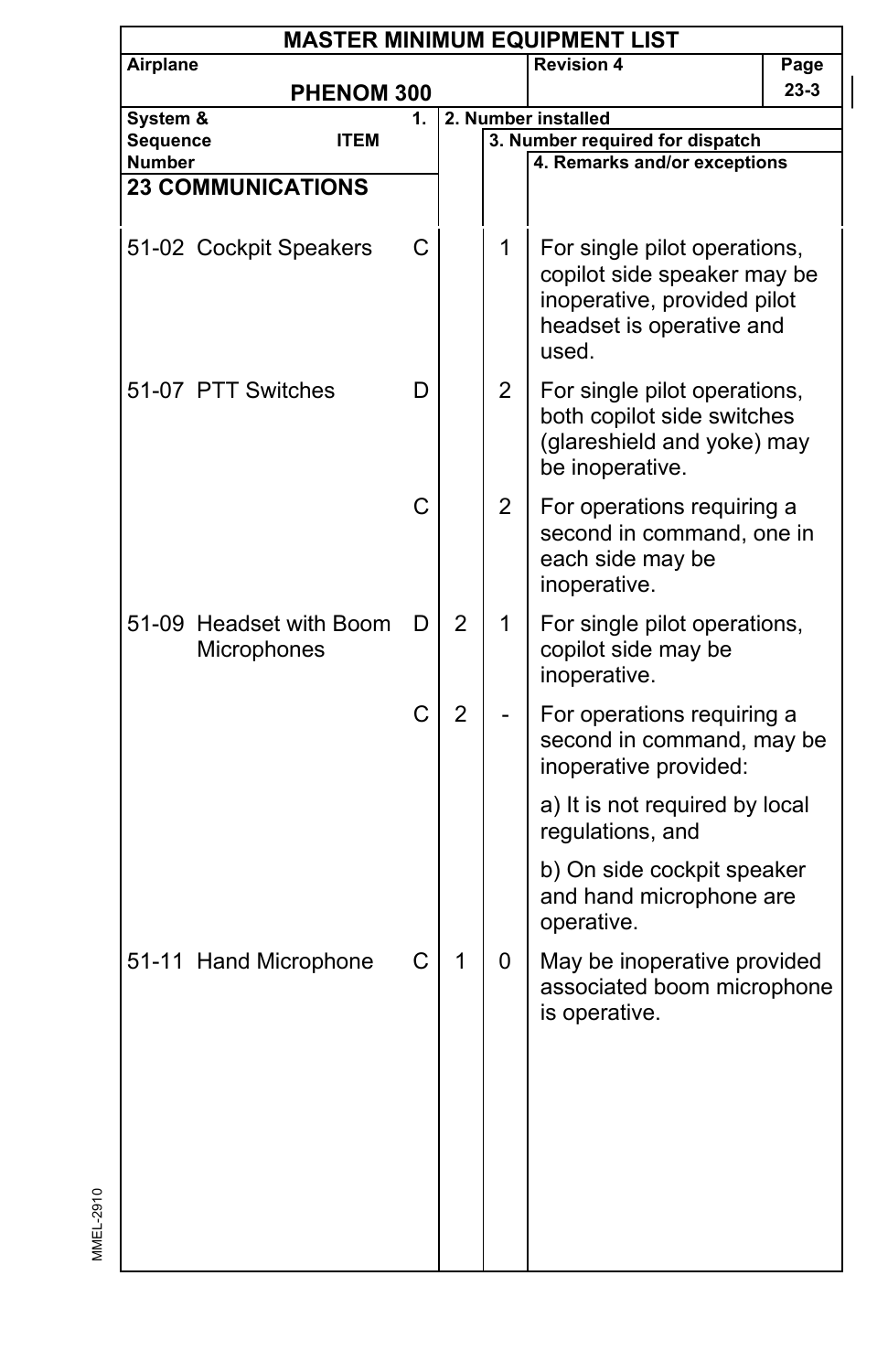|               | <b>MASTER MINIMUM EQUIPMENT LIST</b> |    |                |   |                                 |      |  |  |  |  |
|---------------|--------------------------------------|----|----------------|---|---------------------------------|------|--|--|--|--|
| Airplane      |                                      |    |                |   | <b>Revision 4</b>               | Page |  |  |  |  |
|               | PHENOM 300                           |    |                |   |                                 | 24-1 |  |  |  |  |
| System &      |                                      | 1. |                |   | 2. Number installed             |      |  |  |  |  |
| Sequence      | <b>ITEM</b>                          |    |                |   | 3. Number required for dispatch |      |  |  |  |  |
| <b>Number</b> |                                      |    |                |   | 4. Remarks and/or exceptions    |      |  |  |  |  |
|               | <b>24 ELECTRICAL POWER</b>           |    |                |   |                                 |      |  |  |  |  |
|               |                                      |    |                |   |                                 |      |  |  |  |  |
|               | 00-00 Electrical Synoptic            | C  | $\mathbf{1}$   | 0 | <b>MFD Indications not</b>      |      |  |  |  |  |
|               | Display (MFD                         |    |                |   | addressed elsewhere in the      |      |  |  |  |  |
|               | Electrical Page)                     |    |                |   | MMEL may be inoperative.        |      |  |  |  |  |
|               |                                      |    |                |   |                                 |      |  |  |  |  |
|               | 41-00 DC External Power              | C  | 1              | 0 |                                 |      |  |  |  |  |
|               | System                               |    |                |   |                                 |      |  |  |  |  |
|               | 1) DC GPU AVAIL/                     | D  | $\overline{2}$ | 0 | (O) May be inoperative          |      |  |  |  |  |
|               | IN USE                               |    |                |   | provided alternate              |      |  |  |  |  |
|               | <b>Pushbutton Lights</b>             |    |                |   | procedures are established      |      |  |  |  |  |
|               |                                      |    |                |   | and used.                       |      |  |  |  |  |
|               |                                      |    |                |   |                                 |      |  |  |  |  |
|               |                                      |    |                |   |                                 |      |  |  |  |  |
|               |                                      |    |                |   |                                 |      |  |  |  |  |
|               |                                      |    |                |   |                                 |      |  |  |  |  |
|               |                                      |    |                |   |                                 |      |  |  |  |  |
|               |                                      |    |                |   |                                 |      |  |  |  |  |
|               |                                      |    |                |   |                                 |      |  |  |  |  |
|               |                                      |    |                |   |                                 |      |  |  |  |  |
|               |                                      |    |                |   |                                 |      |  |  |  |  |
|               |                                      |    |                |   |                                 |      |  |  |  |  |
|               |                                      |    |                |   |                                 |      |  |  |  |  |
|               |                                      |    |                |   |                                 |      |  |  |  |  |
|               |                                      |    |                |   |                                 |      |  |  |  |  |
|               |                                      |    |                |   |                                 |      |  |  |  |  |
|               |                                      |    |                |   |                                 |      |  |  |  |  |
|               |                                      |    |                |   |                                 |      |  |  |  |  |
|               |                                      |    |                |   |                                 |      |  |  |  |  |
|               |                                      |    |                |   |                                 |      |  |  |  |  |
|               |                                      |    |                |   |                                 |      |  |  |  |  |
|               |                                      |    |                |   |                                 |      |  |  |  |  |
|               |                                      |    |                |   |                                 |      |  |  |  |  |
|               |                                      |    |                |   |                                 |      |  |  |  |  |
|               |                                      |    |                |   |                                 |      |  |  |  |  |
|               |                                      |    |                |   |                                 |      |  |  |  |  |
|               |                                      |    |                |   |                                 |      |  |  |  |  |
|               |                                      |    |                |   |                                 |      |  |  |  |  |
|               |                                      |    |                |   |                                 |      |  |  |  |  |
|               |                                      |    |                |   |                                 |      |  |  |  |  |
|               |                                      |    |                |   |                                 |      |  |  |  |  |
|               |                                      |    |                |   |                                 |      |  |  |  |  |

 $\overline{\phantom{a}}$ 

MMEL-2910

MMEL-2910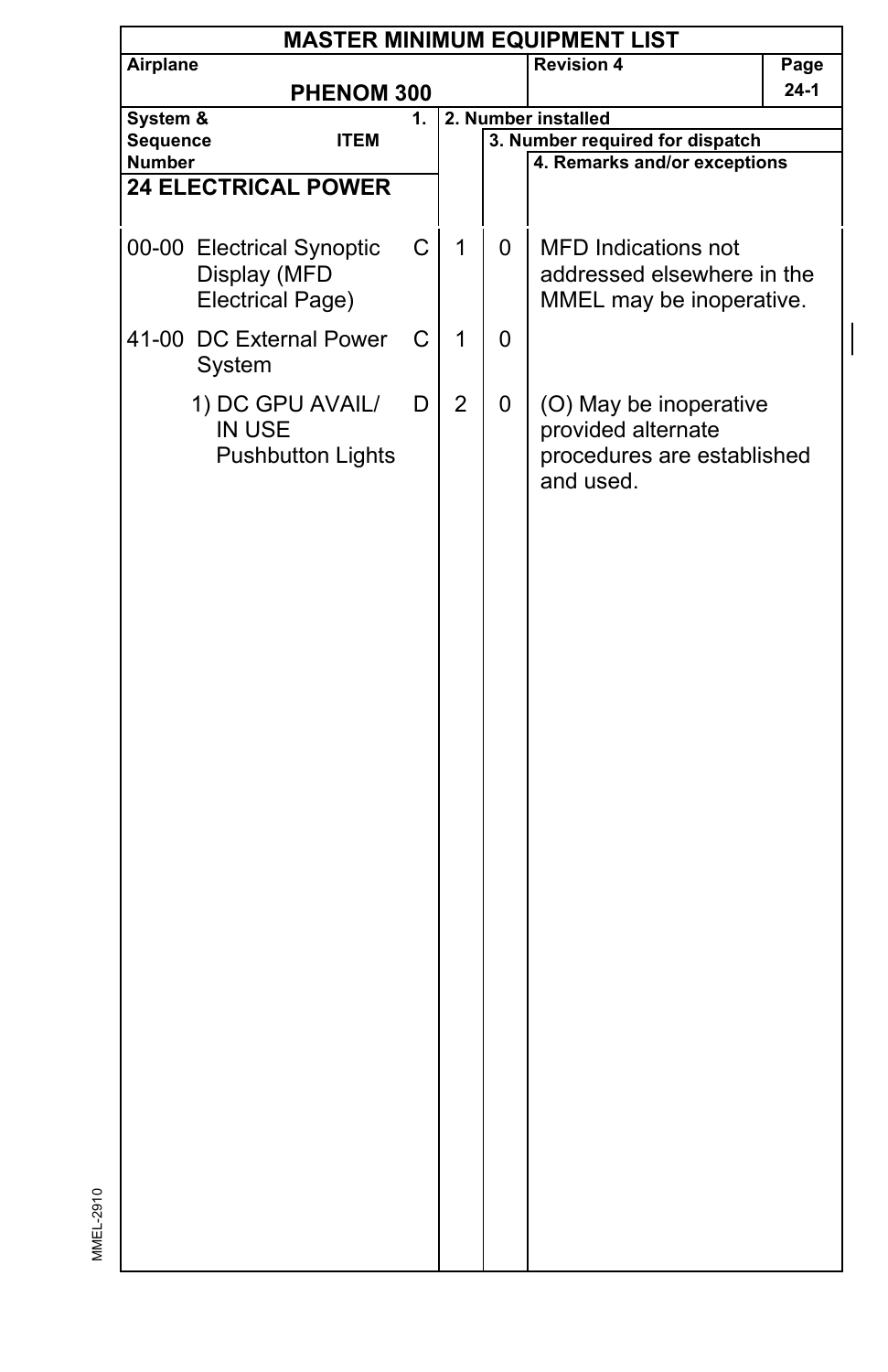| <b>MASTER MINIMUM EQUIPMENT LIST</b> |                                                      |                                                                                                                                                                                                                                                                                                                                                                                                                 |                |                                                                 |                                                                                                        |      |
|--------------------------------------|------------------------------------------------------|-----------------------------------------------------------------------------------------------------------------------------------------------------------------------------------------------------------------------------------------------------------------------------------------------------------------------------------------------------------------------------------------------------------------|----------------|-----------------------------------------------------------------|--------------------------------------------------------------------------------------------------------|------|
| Airplane                             |                                                      |                                                                                                                                                                                                                                                                                                                                                                                                                 |                |                                                                 | Original                                                                                               | Page |
| PHENOM 300                           |                                                      |                                                                                                                                                                                                                                                                                                                                                                                                                 |                | $25-1$                                                          |                                                                                                        |      |
| System &<br>1.                       |                                                      |                                                                                                                                                                                                                                                                                                                                                                                                                 |                | 2. Number installed                                             |                                                                                                        |      |
|                                      | Sequence<br><b>ITEM</b><br><b>Number</b>             |                                                                                                                                                                                                                                                                                                                                                                                                                 |                | 3. Number required for dispatch<br>4. Remarks and/or exceptions |                                                                                                        |      |
| 25 EQUIPMENT/                        |                                                      |                                                                                                                                                                                                                                                                                                                                                                                                                 |                |                                                                 |                                                                                                        |      |
| <b>FURNISHINGS</b>                   |                                                      |                                                                                                                                                                                                                                                                                                                                                                                                                 |                |                                                                 |                                                                                                        |      |
|                                      | 00-00 Non-Essential<br>Equipments and<br>Furnishings | 0<br>May be inoperative,<br>damaged, or missing<br>provided that the item(s) is<br>deferred in accordance with<br>the operator's NEF deferral<br>program. The NEF program,<br>procedures, and processes<br>are outlined in the operators<br>(insert name) Manual.<br>(M) and (O) procedures, if<br>required, must be available to<br>the flight crew and included in<br>the operator's appropriate<br>document. |                |                                                                 |                                                                                                        |      |
|                                      | 11-01 Pilot Seats                                    | C                                                                                                                                                                                                                                                                                                                                                                                                               | $\overline{2}$ | 1                                                               | For single pilot operation,<br>copilot seat may be<br>inoperative provided seat is<br>not occupied.    |      |
|                                      | 1) Lumbar Support                                    | C                                                                                                                                                                                                                                                                                                                                                                                                               | $\overline{2}$ | 0                                                               | May be inoperative provided<br>seat is acceptable to affected<br>crewmember.                           |      |
|                                      | 2) Armrests                                          | C                                                                                                                                                                                                                                                                                                                                                                                                               | 4              | 0                                                               | (M) May be inoperative<br>provided armrest is secured<br>in the retracted (up) position<br>or removed. |      |
|                                      | 3) Recline Function                                  | В                                                                                                                                                                                                                                                                                                                                                                                                               | $\overline{2}$ | 0                                                               | May be inoperative provided:                                                                           |      |
|                                      |                                                      |                                                                                                                                                                                                                                                                                                                                                                                                                 |                |                                                                 | a) Affected seat has failed<br>locked in a position that<br>permits normal pilot visibility,           |      |
|                                      |                                                      |                                                                                                                                                                                                                                                                                                                                                                                                                 |                |                                                                 | b) Full flight control<br>movement is available, and                                                   |      |
|                                      |                                                      |                                                                                                                                                                                                                                                                                                                                                                                                                 |                |                                                                 | c) Seat is acceptable to the<br>affected crewmember.                                                   |      |
| (Continued)                          |                                                      |                                                                                                                                                                                                                                                                                                                                                                                                                 |                |                                                                 |                                                                                                        |      |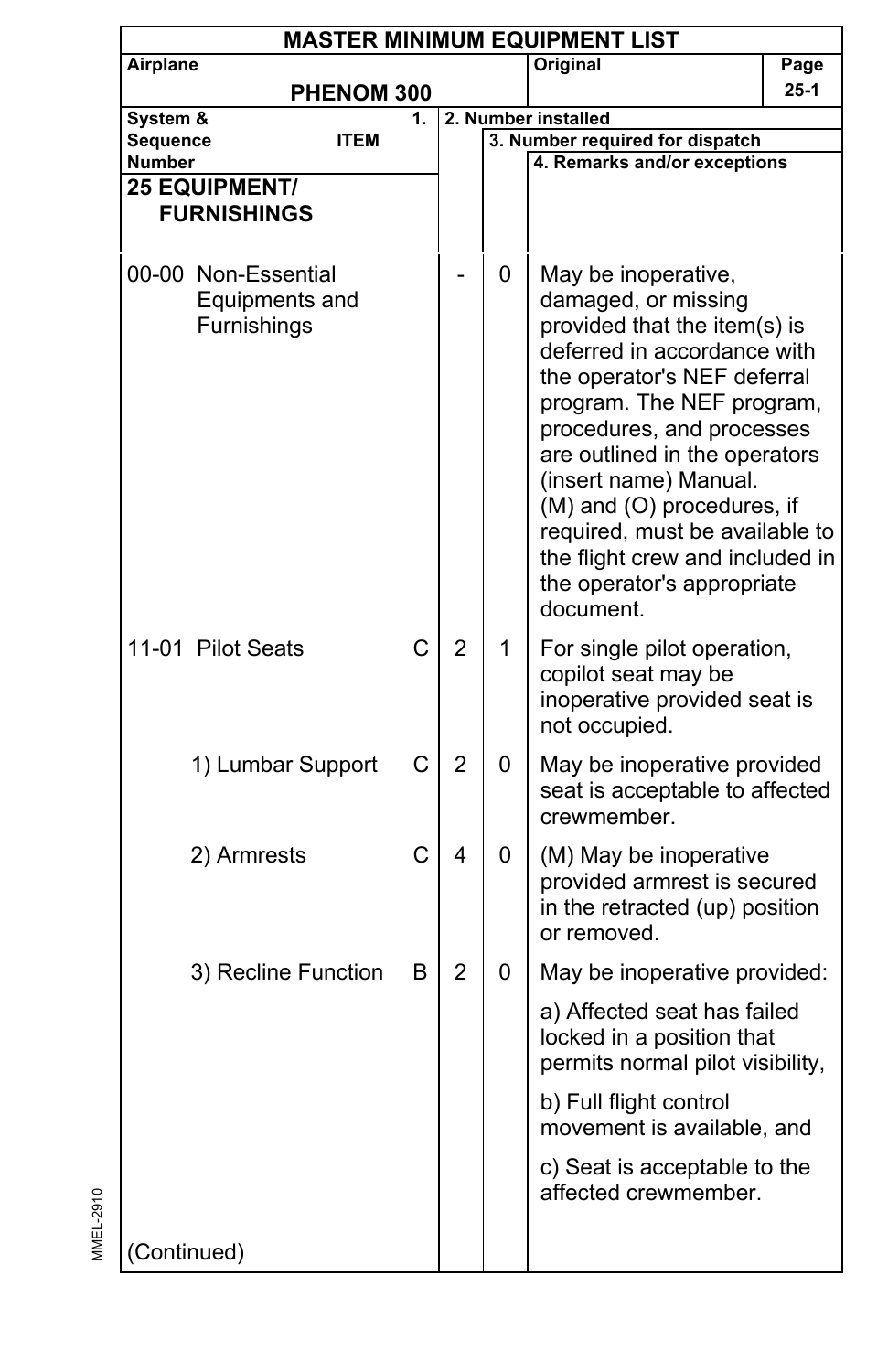| <b>MASTER MINIMUM EQUIPMENT LIST</b>       |                        |    |                |   |                                                                                                                                             |          |  |  |  |
|--------------------------------------------|------------------------|----|----------------|---|---------------------------------------------------------------------------------------------------------------------------------------------|----------|--|--|--|
| Airplane                                   |                        |    |                |   | <b>Revision 4</b>                                                                                                                           | Page     |  |  |  |
|                                            | PHENOM 300             |    |                |   |                                                                                                                                             | $25 - 2$ |  |  |  |
| System &                                   |                        | 1. |                |   | 2. Number installed                                                                                                                         |          |  |  |  |
| Sequence                                   | <b>ITEM</b>            |    |                |   | 3. Number required for dispatch                                                                                                             |          |  |  |  |
| Number                                     |                        |    |                |   | 4. Remarks and/or exceptions                                                                                                                |          |  |  |  |
| <b>25 EQUIPMENT/</b><br><b>FURNISHINGS</b> |                        |    |                |   |                                                                                                                                             |          |  |  |  |
|                                            |                        |    |                |   |                                                                                                                                             |          |  |  |  |
| 11-01 Pilot Seats<br>(Continued)           |                        |    |                |   |                                                                                                                                             |          |  |  |  |
| 4) Headrests                               | Adjustment<br>Function | C  | $\overline{2}$ |   | One or both may be<br>inoperative provided it is<br>adequate to the occupant.                                                               |          |  |  |  |
| 5) Seat Belts                              |                        | C  | $\overline{2}$ | 1 | For single pilot operations,<br>copilot seat belt may be<br>inoperative provided the seat<br>is unoccupied.                                 |          |  |  |  |
|                                            | 6) Vertical Seat       | B  | 2              | 0 | May be inoperative provided:                                                                                                                |          |  |  |  |
|                                            | Adjustment             |    |                |   | a) Affected seat has failed<br>locked in a position that<br>permits normal pilot visibility,                                                |          |  |  |  |
|                                            |                        |    |                |   | b) Full flight control<br>movement is available, and                                                                                        |          |  |  |  |
|                                            |                        |    |                |   | c) Seat is acceptable to the<br>affected crewmember.                                                                                        |          |  |  |  |
| 21-01 Passenger Seats                      |                        | D  |                |   | (M) May be inoperative<br>provided:                                                                                                         |          |  |  |  |
|                                            |                        |    |                |   | a) Seat does not block an<br>Emergency Exit,                                                                                                |          |  |  |  |
|                                            |                        |    |                |   | b) Seat does not restrict any<br>passenger from access to the<br>main airplane aisle, and                                                   |          |  |  |  |
|                                            |                        |    |                |   | c) The affected seat(s) are<br>blocked and placarded as not<br>to be occupied.                                                              |          |  |  |  |
| (Continued)                                |                        |    |                |   | <b>NOTE:</b> A seat with an<br>inoperative seat belt or<br>inoperative seatbelt airbag<br>whenever applicable is<br>considered inoperative. |          |  |  |  |
|                                            |                        |    |                |   |                                                                                                                                             |          |  |  |  |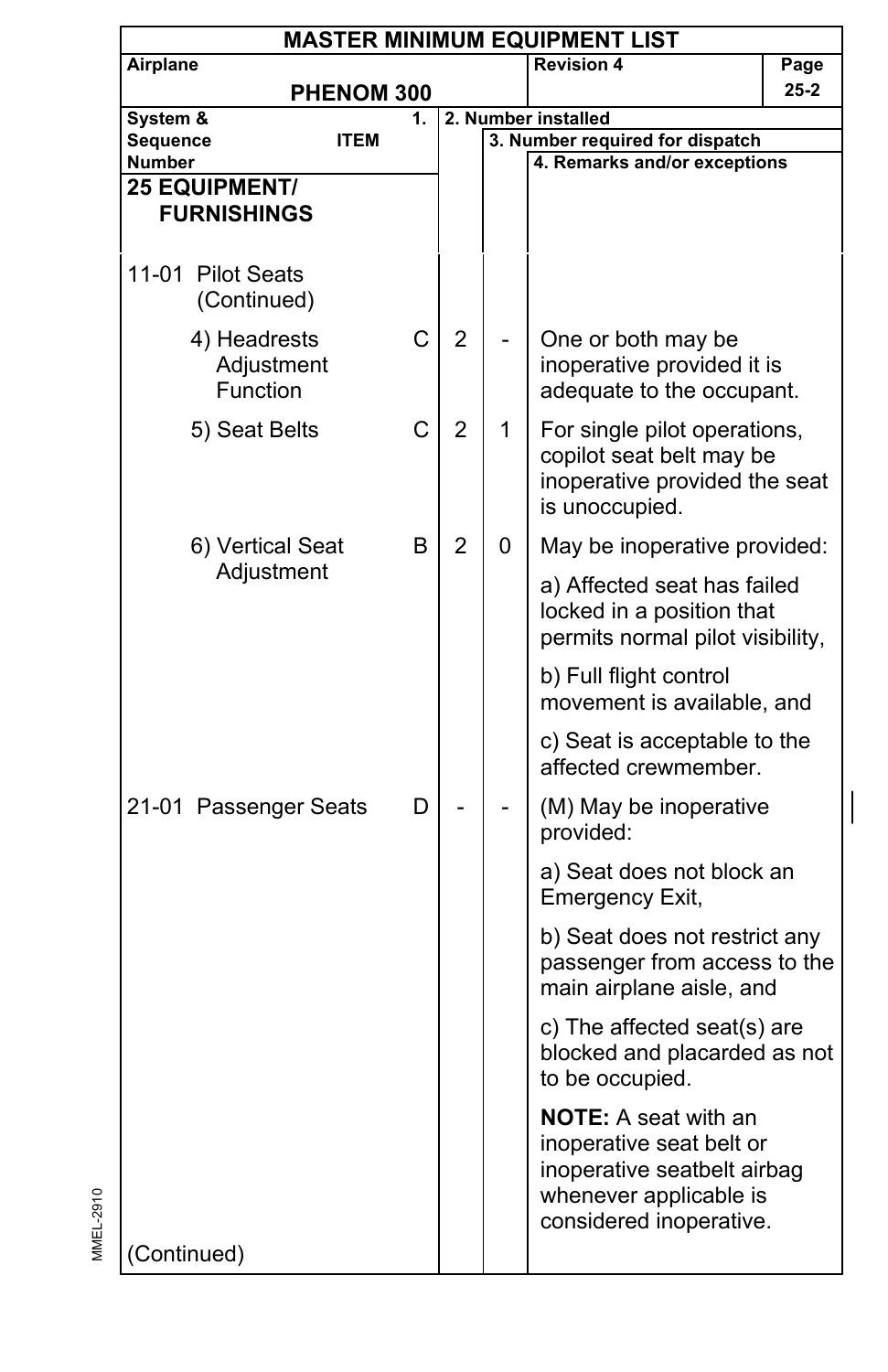|               | <b>MASTER MINIMUM EQUIPMENT LIST</b>                            |    |  |  |                                                                                                                                                |          |  |  |  |  |
|---------------|-----------------------------------------------------------------|----|--|--|------------------------------------------------------------------------------------------------------------------------------------------------|----------|--|--|--|--|
| Airplane      |                                                                 |    |  |  | <b>Revision 4</b>                                                                                                                              | Page     |  |  |  |  |
|               | PHENOM 300                                                      |    |  |  |                                                                                                                                                | $25 - 3$ |  |  |  |  |
| System &      |                                                                 | 1. |  |  | 2. Number installed                                                                                                                            |          |  |  |  |  |
| Sequence      | ITEM                                                            |    |  |  | 3. Number required for dispatch                                                                                                                |          |  |  |  |  |
| <b>Number</b> |                                                                 |    |  |  | 4. Remarks and/or exceptions                                                                                                                   |          |  |  |  |  |
|               | <b>25 EQUIPMENT/</b><br><b>FURNISHINGS</b>                      |    |  |  |                                                                                                                                                |          |  |  |  |  |
|               |                                                                 |    |  |  |                                                                                                                                                |          |  |  |  |  |
|               | 21-01 Passenger Seats<br>(Continued)                            |    |  |  |                                                                                                                                                |          |  |  |  |  |
|               | 1) Recline Functions                                            | D  |  |  | (M) May be inoperative or<br>missing and the affected seat<br>occupied provided the seat is<br>secured in the takeoff and<br>landing position. |          |  |  |  |  |
|               |                                                                 | C  |  |  | May be inoperative and the<br>affected seat occupied<br>provided the seat back is<br>immovable in the takeoff and<br>landing position.         |          |  |  |  |  |
|               | 2) Passenger Seat<br>Armrests without<br><b>Recline Control</b> | D  |  |  | May be inoperative, damaged<br>or missing, and the affected<br>seat occupied provided:                                                         |          |  |  |  |  |
|               | Mechanism                                                       |    |  |  | a) The affected armrest does<br>not block an Emergency Exit,<br>and                                                                            |          |  |  |  |  |
|               |                                                                 |    |  |  | b) The affected armrest is not<br>in such a position that it<br>restricts any passengers from<br>access to the airplane aisle.                 |          |  |  |  |  |
|               |                                                                 |    |  |  |                                                                                                                                                |          |  |  |  |  |
| (Continued)   |                                                                 |    |  |  |                                                                                                                                                |          |  |  |  |  |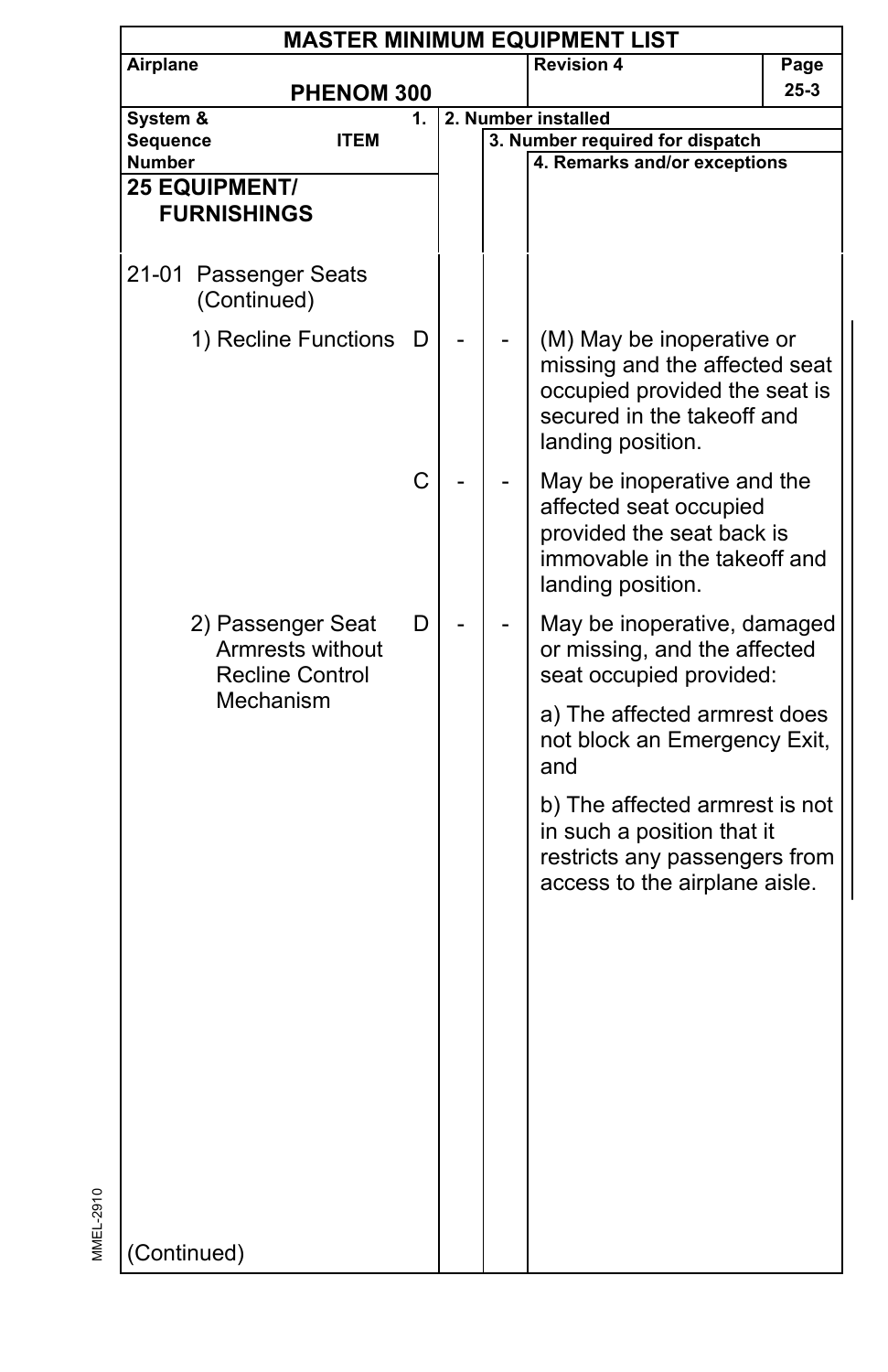|               | <b>MASTER MINIMUM EQUIPMENT LIST</b> |                   |    |   |   |                                                            |      |  |  |  |  |
|---------------|--------------------------------------|-------------------|----|---|---|------------------------------------------------------------|------|--|--|--|--|
| Airplane      |                                      |                   |    |   |   | <b>Revision 4</b>                                          | Page |  |  |  |  |
|               |                                      | <b>PHENOM 300</b> |    |   |   |                                                            | 25-4 |  |  |  |  |
| System &      |                                      |                   | 1. |   |   | 2. Number installed                                        |      |  |  |  |  |
| Sequence      |                                      | ITEM              |    |   |   | 3. Number required for dispatch                            |      |  |  |  |  |
| <b>Number</b> | <b>25 EQUIPMENT/</b>                 |                   |    |   |   | 4. Remarks and/or exceptions                               |      |  |  |  |  |
|               | <b>FURNISHINGS</b>                   |                   |    |   |   |                                                            |      |  |  |  |  |
|               |                                      |                   |    |   |   |                                                            |      |  |  |  |  |
|               |                                      |                   |    |   |   |                                                            |      |  |  |  |  |
|               | 21-01 Passenger Seats<br>(Continued) |                   |    |   |   |                                                            |      |  |  |  |  |
|               | 3) Swivel/Travel                     |                   | D  |   |   | (M) One or more may be                                     |      |  |  |  |  |
|               | Mechanisms                           |                   |    |   |   | inoperative and the affected                               |      |  |  |  |  |
|               |                                      |                   |    |   |   | seat occupied provided:                                    |      |  |  |  |  |
|               |                                      |                   |    |   |   | a) Affected seat is secured in                             |      |  |  |  |  |
|               |                                      |                   |    |   |   | the takeoff and landing<br>position,                       |      |  |  |  |  |
|               |                                      |                   |    |   |   | b) Affected seat does not<br>block an Emergency Exit,      |      |  |  |  |  |
|               |                                      |                   |    |   |   | and                                                        |      |  |  |  |  |
|               |                                      |                   |    |   |   | c) Affected seat does not                                  |      |  |  |  |  |
|               |                                      |                   |    |   |   | restrict any passenger from<br>access to the main airplane |      |  |  |  |  |
|               |                                      |                   |    |   |   | aisle.                                                     |      |  |  |  |  |
|               |                                      |                   | C  |   |   | One or more may be<br>inoperative and the affected         |      |  |  |  |  |
|               |                                      |                   |    |   |   | seat occupied provided the                                 |      |  |  |  |  |
|               |                                      |                   |    |   |   | affected seat is immovable in                              |      |  |  |  |  |
|               |                                      |                   |    |   |   | the takeoff and landing<br>position.                       |      |  |  |  |  |
|               | 44-02 Exterior Lavatory              |                   | A  | 1 | 0 | May be inoperative or                                      |      |  |  |  |  |
|               | Door Ashtray                         |                   |    |   |   | missing provided repairs are                               |      |  |  |  |  |
|               |                                      |                   |    |   |   | made within 3 consecutive<br>calendar days.                |      |  |  |  |  |
|               |                                      |                   | D  | 1 | 0 | May be inoperative or                                      |      |  |  |  |  |
|               |                                      |                   |    |   |   | missing provided flight is non-<br>smoking.                |      |  |  |  |  |
|               |                                      |                   |    |   |   |                                                            |      |  |  |  |  |
|               |                                      |                   |    |   |   |                                                            |      |  |  |  |  |
|               |                                      |                   |    |   |   |                                                            |      |  |  |  |  |
|               |                                      |                   |    |   |   |                                                            |      |  |  |  |  |
|               |                                      |                   |    |   |   |                                                            |      |  |  |  |  |
|               |                                      |                   |    |   |   |                                                            |      |  |  |  |  |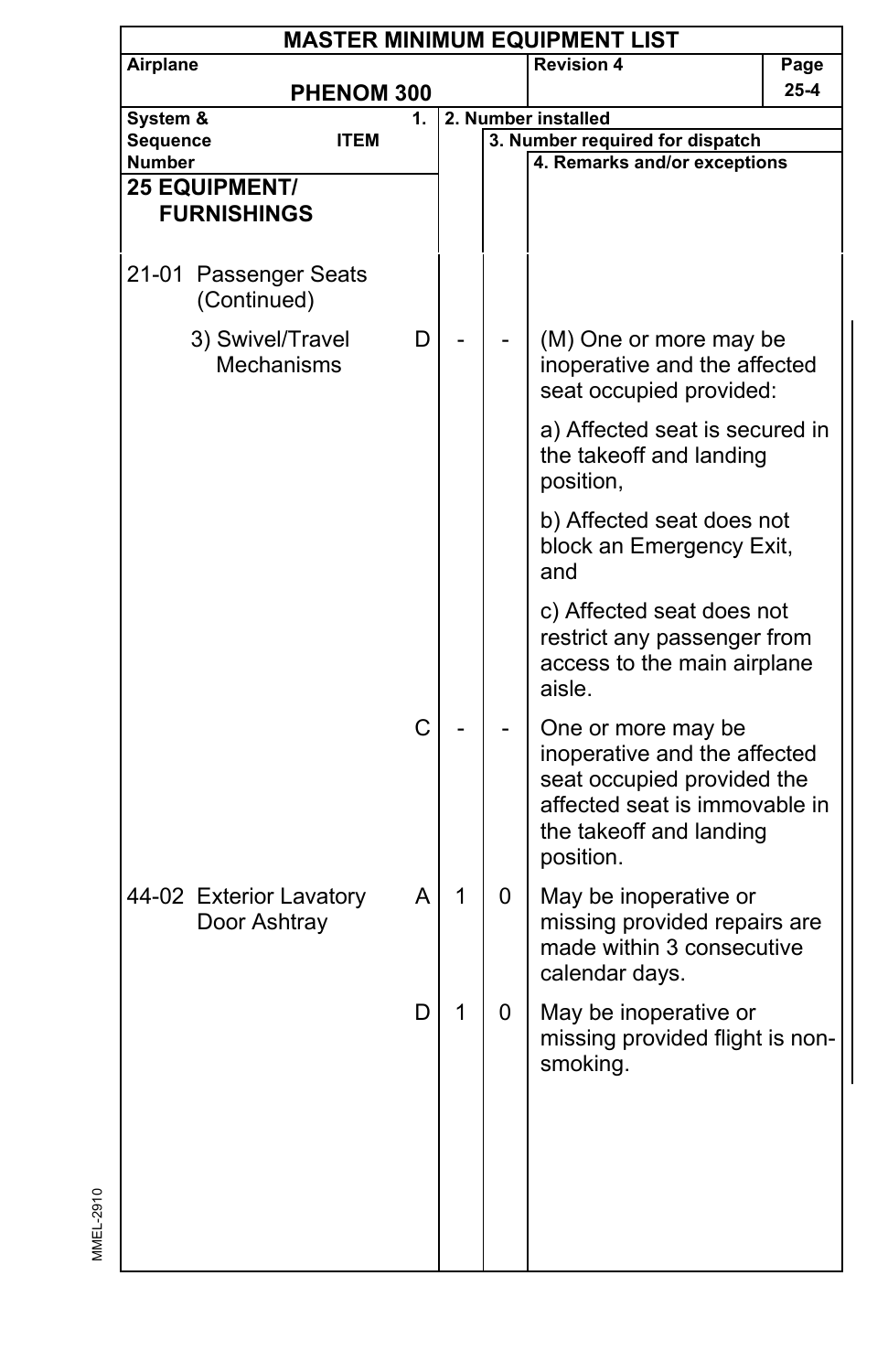|                           | <b>MASTER MINIMUM EQUIPMENT LIST</b>   |             |    |   |                                                                                                                                                                   |                                                                                                                                       |      |  |  |  |
|---------------------------|----------------------------------------|-------------|----|---|-------------------------------------------------------------------------------------------------------------------------------------------------------------------|---------------------------------------------------------------------------------------------------------------------------------------|------|--|--|--|
| Airplane                  |                                        |             |    |   |                                                                                                                                                                   | <b>Revision 4</b>                                                                                                                     | Page |  |  |  |
|                           |                                        | PHENOM 300  |    |   |                                                                                                                                                                   |                                                                                                                                       | 25-5 |  |  |  |
| System &                  |                                        |             | 1. |   | 2. Number installed                                                                                                                                               |                                                                                                                                       |      |  |  |  |
| Sequence                  |                                        | <b>ITEM</b> |    |   |                                                                                                                                                                   | 3. Number required for dispatch                                                                                                       |      |  |  |  |
| <b>Number</b>             |                                        |             |    |   |                                                                                                                                                                   | 4. Remarks and/or exceptions                                                                                                          |      |  |  |  |
|                           | <b>25 EQUIPMENT/</b>                   |             |    |   |                                                                                                                                                                   |                                                                                                                                       |      |  |  |  |
|                           | <b>FURNISHINGS</b>                     |             |    |   |                                                                                                                                                                   |                                                                                                                                       |      |  |  |  |
|                           | 61-00 Emergency Locator<br>Transmitter |             | A  | 1 | 0                                                                                                                                                                 | May be inoperative provided<br>repairs are made in<br>accordance with local<br>regulations.                                           |      |  |  |  |
|                           |                                        |             | D  |   |                                                                                                                                                                   | Any in excess of those<br>required by local regulations<br>may be inoperative or<br>missing.                                          |      |  |  |  |
| 62-01 First Aid Kit (FAK) |                                        | A           |    |   | (O) If more than one is<br>required by local regulations,<br>only one of the required first<br>aid kits may be incomplete,<br>missing or inoperative<br>provided: |                                                                                                                                       |      |  |  |  |
|                           |                                        |             |    |   |                                                                                                                                                                   | a) FAK is resealed in a<br>manner that will identify it as<br>a unit that can not be<br>mistaken for a fully<br>serviceable unit, and |      |  |  |  |
|                           |                                        |             |    |   |                                                                                                                                                                   | b) Repairs or replacements<br>are made within 3 flight<br>cycles.                                                                     |      |  |  |  |
|                           |                                        |             | D  |   |                                                                                                                                                                   | Any in excess of those<br>required by local regulations<br>may be incomplete,<br>inoperative or missing.                              |      |  |  |  |
|                           |                                        |             |    |   |                                                                                                                                                                   |                                                                                                                                       |      |  |  |  |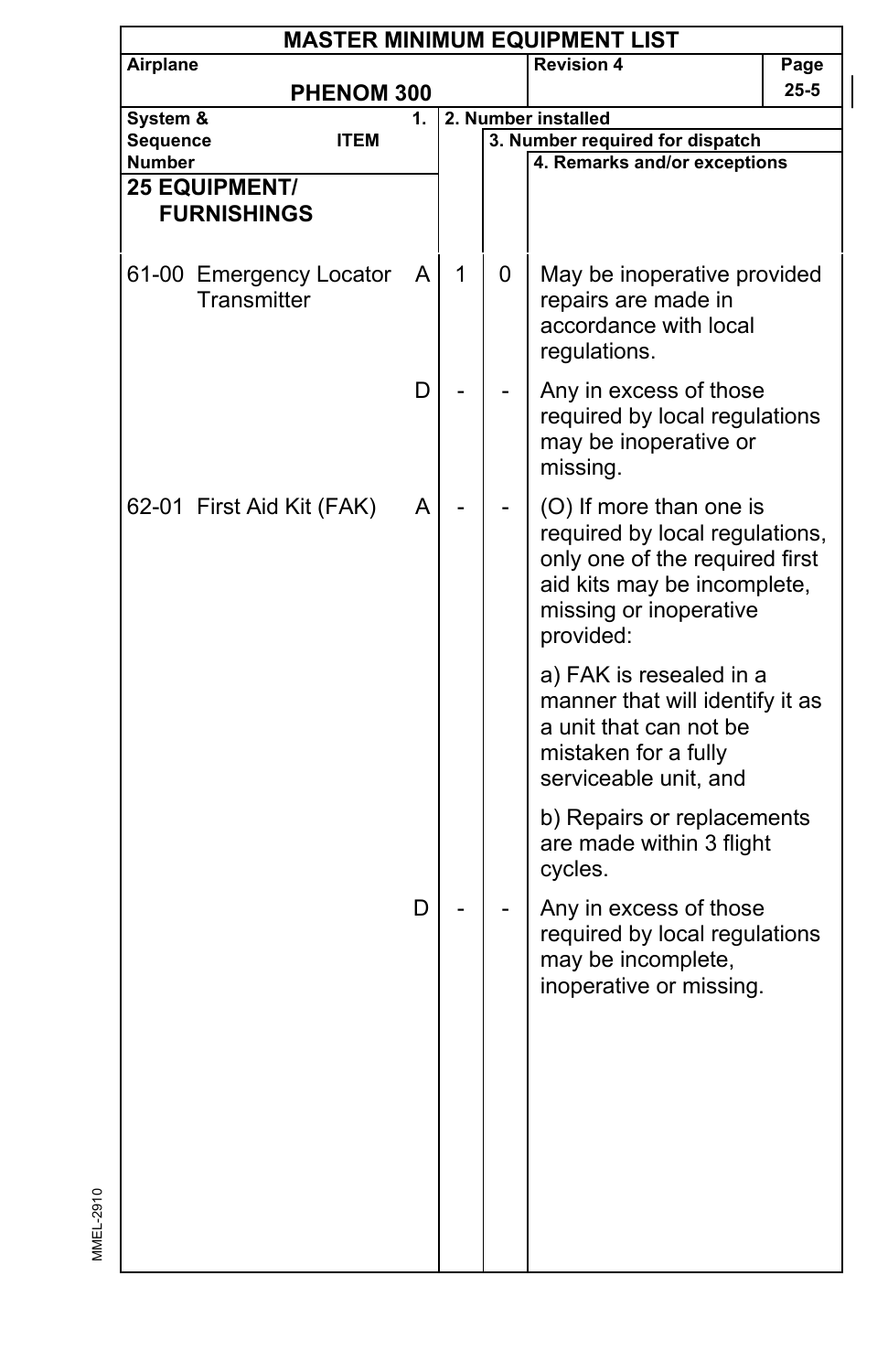|          | <b>MASTER MINIMUM EQUIPMENT LIST</b>              |             |    |  |                     |                                                                                                                                                                                    |      |  |  |  |  |
|----------|---------------------------------------------------|-------------|----|--|---------------------|------------------------------------------------------------------------------------------------------------------------------------------------------------------------------------|------|--|--|--|--|
| Airplane |                                                   |             |    |  | Page                |                                                                                                                                                                                    |      |  |  |  |  |
|          |                                                   | PHENOM 300  |    |  |                     |                                                                                                                                                                                    | 25-6 |  |  |  |  |
| System & |                                                   |             | 1. |  | 2. Number installed |                                                                                                                                                                                    |      |  |  |  |  |
| Sequence |                                                   | <b>ITEM</b> |    |  |                     | 3. Number required for dispatch                                                                                                                                                    |      |  |  |  |  |
| Number   | <b>25 EQUIPMENT/</b>                              |             |    |  |                     | 4. Remarks and/or exceptions                                                                                                                                                       |      |  |  |  |  |
|          | <b>FURNISHINGS</b>                                |             |    |  |                     |                                                                                                                                                                                    |      |  |  |  |  |
| ***      | 62-02 Life Vests                                  |             | D  |  |                     | (M) Any in excess of those<br>required may be missing or<br>inoperative, provided:                                                                                                 |      |  |  |  |  |
|          |                                                   |             |    |  |                     | a) Inoperative lifejacket is<br>placarded inoperative,<br>removed from the installed<br>location and placed out of<br>sight so it cannot be mistaken<br>for a functional unit, and |      |  |  |  |  |
|          |                                                   |             |    |  |                     | b) Required distribution of<br>operative lifejackets is<br>maintained.                                                                                                             |      |  |  |  |  |
|          | 62-05 Flashlights and<br><b>Holder Assemblies</b> |             |    |  |                     |                                                                                                                                                                                    |      |  |  |  |  |
|          | 1) Flashlights                                    |             | C  |  | 1                   | For single pilot operations,<br>any in excess of one may be<br>inoperative.                                                                                                        |      |  |  |  |  |
|          |                                                   |             |    |  |                     | <b>NOTE:</b> The operative<br>flashlight must be accessible<br>from pilot left seat.                                                                                               |      |  |  |  |  |
|          |                                                   |             | C  |  |                     | For operations requiring a<br>second in command, any in<br>excess of those required by<br>local regulations may be<br>inoperative.                                                 |      |  |  |  |  |
|          | 2) Flashlight Holders                             |             | C  |  | 0                   | May be inoperative or<br>missing provided associated<br>flashlight is stowed by<br>alternate means.                                                                                |      |  |  |  |  |
|          |                                                   |             |    |  |                     |                                                                                                                                                                                    |      |  |  |  |  |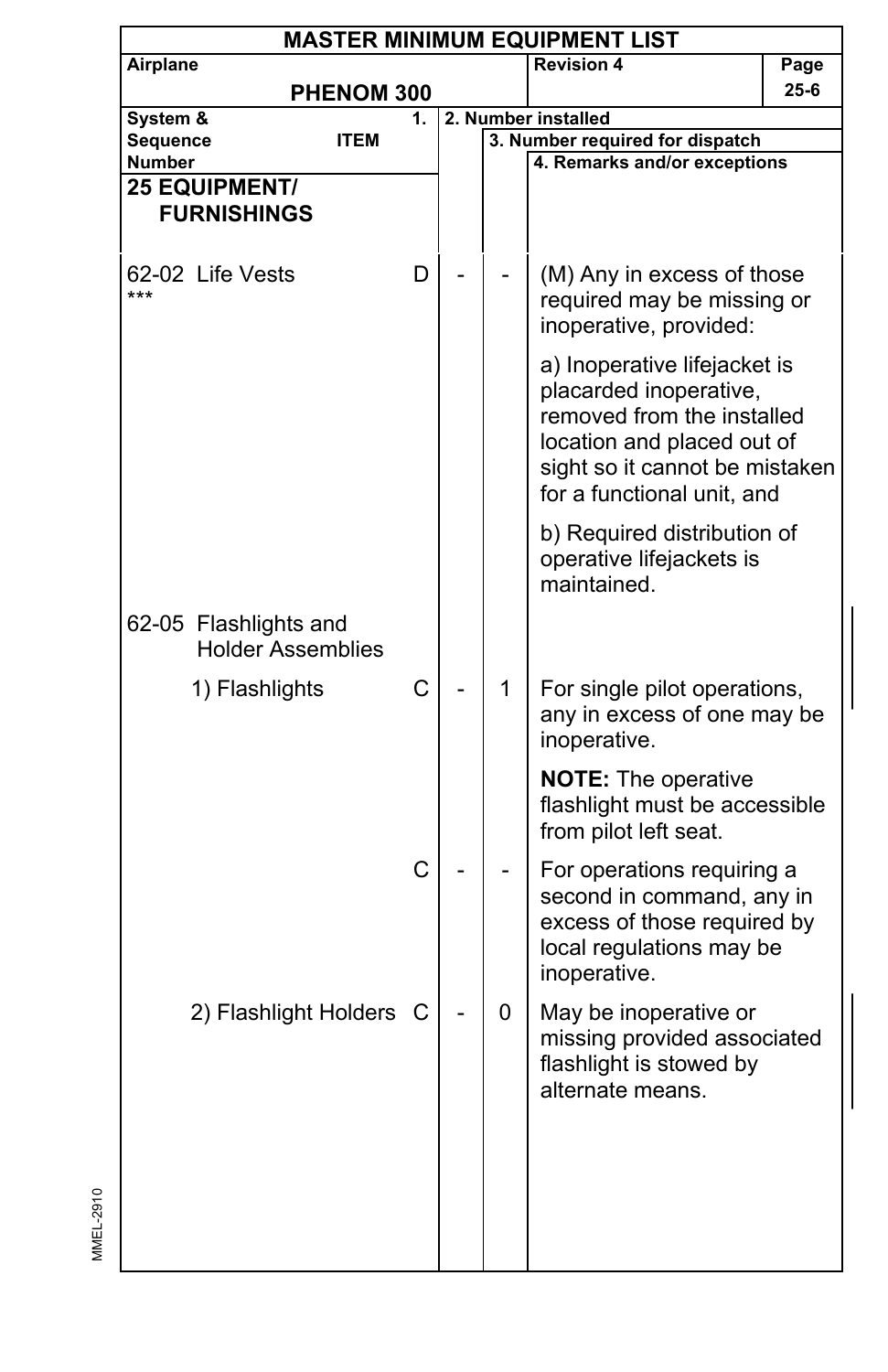| <b>MASTER MINIMUM EQUIPMENT LIST</b> |             |  |  |                                                                                                                                                                                                                                                                 |          |  |  |  |  |  |
|--------------------------------------|-------------|--|--|-----------------------------------------------------------------------------------------------------------------------------------------------------------------------------------------------------------------------------------------------------------------|----------|--|--|--|--|--|
| Airplane                             |             |  |  | <b>Revision 4</b>                                                                                                                                                                                                                                               | Page     |  |  |  |  |  |
|                                      | PHENOM 300  |  |  |                                                                                                                                                                                                                                                                 | $25 - 7$ |  |  |  |  |  |
| System &                             | 1.          |  |  | 2. Number installed                                                                                                                                                                                                                                             |          |  |  |  |  |  |
| Sequence                             | <b>ITEM</b> |  |  | 3. Number required for dispatch                                                                                                                                                                                                                                 |          |  |  |  |  |  |
| <b>Number</b>                        |             |  |  | 4. Remarks and/or exceptions                                                                                                                                                                                                                                    |          |  |  |  |  |  |
| <b>25 EQUIPMENT/</b>                 |             |  |  |                                                                                                                                                                                                                                                                 |          |  |  |  |  |  |
| <b>FURNISHINGS</b>                   |             |  |  |                                                                                                                                                                                                                                                                 |          |  |  |  |  |  |
|                                      |             |  |  |                                                                                                                                                                                                                                                                 |          |  |  |  |  |  |
| 66-01 Life Raft<br>***               | D           |  |  | (M) Any in excess of those<br>required may be missing or<br>inoperative, provided<br>inoperative life raft is<br>placarded inoperative,<br>removed from the installed<br>location and placed out of<br>sight so it cannot be mistaken<br>for a functional unit. |          |  |  |  |  |  |
|                                      |             |  |  |                                                                                                                                                                                                                                                                 |          |  |  |  |  |  |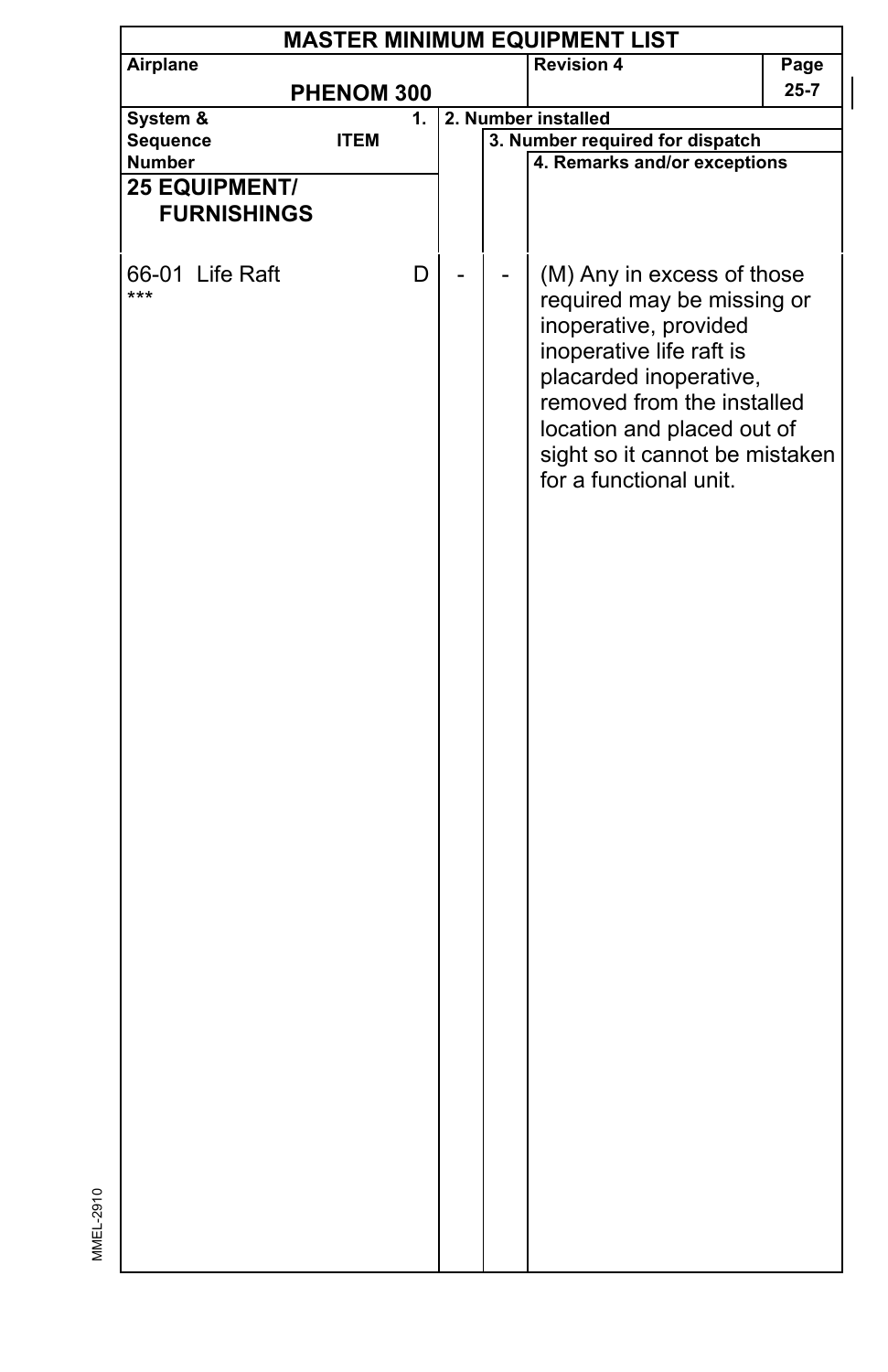|                           | <b>MASTER MINIMUM EQUIPMENT LIST</b>                             |             |   |   |                                                                                                                                                                                                                                                                                                                         |        |  |  |  |  |  |
|---------------------------|------------------------------------------------------------------|-------------|---|---|-------------------------------------------------------------------------------------------------------------------------------------------------------------------------------------------------------------------------------------------------------------------------------------------------------------------------|--------|--|--|--|--|--|
| Airplane                  |                                                                  |             |   |   | <b>Revision 4</b>                                                                                                                                                                                                                                                                                                       | Page   |  |  |  |  |  |
|                           |                                                                  | PHENOM 300  |   |   |                                                                                                                                                                                                                                                                                                                         | $26-1$ |  |  |  |  |  |
| System &                  |                                                                  | 1.          |   |   | 2. Number installed                                                                                                                                                                                                                                                                                                     |        |  |  |  |  |  |
| Sequence<br><b>Number</b> |                                                                  | <b>ITEM</b> |   |   | 3. Number required for dispatch<br>4. Remarks and/or exceptions                                                                                                                                                                                                                                                         |        |  |  |  |  |  |
|                           | <b>26 FIRE PROTECTION</b>                                        |             |   |   |                                                                                                                                                                                                                                                                                                                         |        |  |  |  |  |  |
|                           | 15-00 Baggage<br>Compartment<br><b>Smoke Detection</b><br>System | C           | 1 | 0 | May be inoperative provided<br>cargo compartment remains<br>empty or does not contain<br>combustible or inflammable<br>material.                                                                                                                                                                                        |        |  |  |  |  |  |
|                           | 24-01 Portable Fire<br>Extinguishers                             | D           |   |   | (O) (M) Any in excess of<br>those required may be<br>inoperative or missing<br>provided:                                                                                                                                                                                                                                |        |  |  |  |  |  |
|                           |                                                                  |             |   |   | a) The inoperative portable<br>fire extinguisher is removed<br>from the airplane and its<br>installed location is placarded<br>inoperative; or it is removed<br>from the installed location,<br>secured out of sight, and the<br>portable fire extinguisher and<br>its installed location are<br>placarded inoperative, |        |  |  |  |  |  |
|                           |                                                                  |             |   |   | b) Required distribution of<br>operative units is maintained<br>throughout the airplane, and                                                                                                                                                                                                                            |        |  |  |  |  |  |
|                           |                                                                  |             |   |   | c) Procedures are<br>established and used to alert<br>crewmembers of inoperative<br>or missing equipment.                                                                                                                                                                                                               |        |  |  |  |  |  |
|                           |                                                                  |             |   |   |                                                                                                                                                                                                                                                                                                                         |        |  |  |  |  |  |
|                           |                                                                  |             |   |   |                                                                                                                                                                                                                                                                                                                         |        |  |  |  |  |  |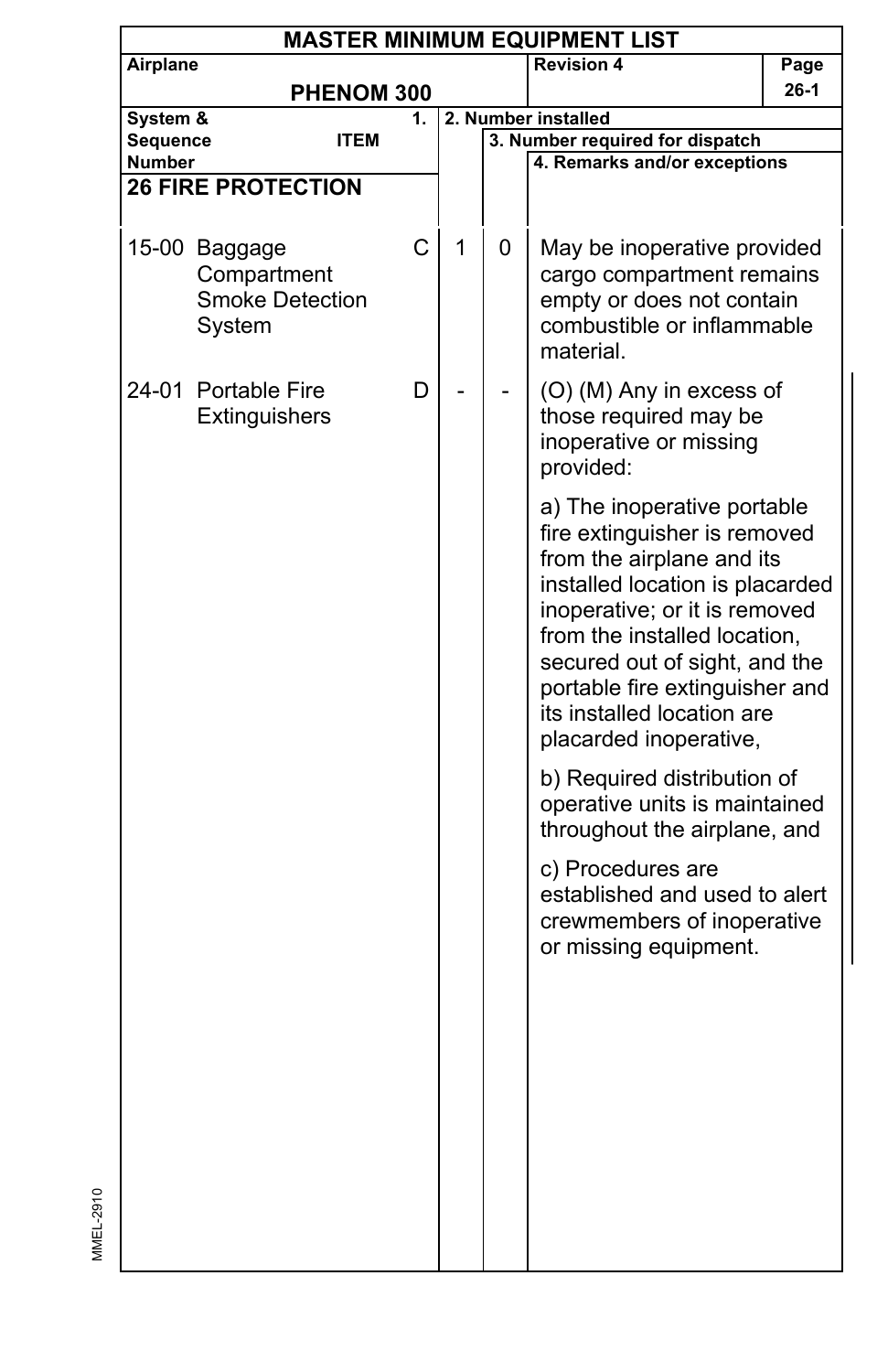|                    | <b>MASTER MINIMUM EQUIPMENT LIST</b> |                                              |    |                |   |                                                                                                                                   |        |  |  |  |  |
|--------------------|--------------------------------------|----------------------------------------------|----|----------------|---|-----------------------------------------------------------------------------------------------------------------------------------|--------|--|--|--|--|
| Airplane           |                                      |                                              |    |                |   | Original                                                                                                                          | Page   |  |  |  |  |
|                    |                                      | PHENOM 300                                   |    |                |   |                                                                                                                                   | $27-1$ |  |  |  |  |
| System &           |                                      |                                              | 1. |                |   | 2. Number installed                                                                                                               |        |  |  |  |  |
| Sequence<br>Number |                                      | <b>ITEM</b>                                  |    |                |   | 3. Number required for dispatch<br>4. Remarks and/or exceptions                                                                   |        |  |  |  |  |
|                    | <b>27 FLIGHT CONTROL</b>             |                                              |    |                |   |                                                                                                                                   |        |  |  |  |  |
|                    |                                      |                                              |    |                |   |                                                                                                                                   |        |  |  |  |  |
|                    |                                      | 14-00 Roll Trim System                       | C  | 1              | 0 | (O) May be inoperative<br>provided:                                                                                               |        |  |  |  |  |
|                    |                                      |                                              |    |                |   | a) Aileron trim tabs are<br>verified in neutral position<br>before each flight, and                                               |        |  |  |  |  |
|                    |                                      |                                              |    |                |   | b) Roll trim circuit breaker is<br>pulled.                                                                                        |        |  |  |  |  |
|                    |                                      | 1) Roll Trim Position<br>Indication on EIS   | C  | 1              | 0 | (O) May be inoperative<br>provided Ailerons trim tabs<br>are verified centered before<br>each flight.                             |        |  |  |  |  |
|                    | 20-00 Rudder Pedal<br>Adjustment     |                                              | C  | $\overline{2}$ | 0 | One or both may be<br>inoperative provided rudder<br>pedal position is acceptable<br>to affected crewmember.                      |        |  |  |  |  |
|                    |                                      | 24-00 Yaw Trim Position<br>Indication on EIS | C  | 1              | 0 | (O) May be inoperative<br>provided Rudder trim tab is<br>verified centered before each<br>flight.                                 |        |  |  |  |  |
|                    | 34-01 Yoke Pitch Trim<br>Switch      |                                              | C  | $\overline{2}$ | 1 | For single pilot operations,<br>copilot side switch may be<br>inoperative.                                                        |        |  |  |  |  |
|                    |                                      |                                              | C  | $\overline{2}$ | 1 | For operations requiring a<br>second in command, either<br>side may be inoperative<br>provided pilot flying side is<br>operative. |        |  |  |  |  |
|                    |                                      |                                              |    |                |   |                                                                                                                                   |        |  |  |  |  |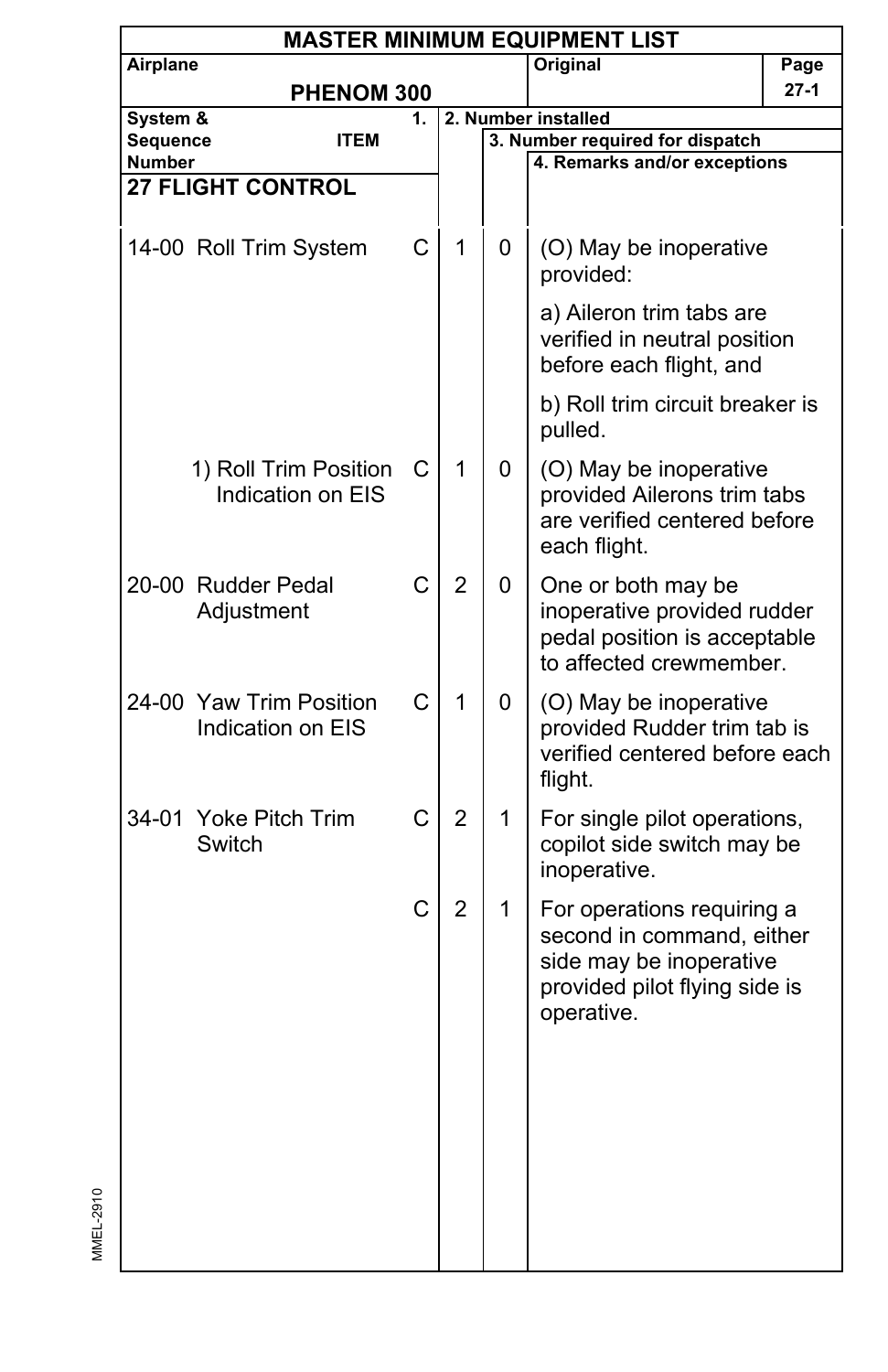| <b>Revision 2</b><br>Airplane<br>Page<br>27-2<br>PHENOM 300<br>System &<br>2. Number installed<br>1.<br>Sequence<br>3. Number required for dispatch<br><b>ITEM</b><br>Number<br>4. Remarks and/or exceptions<br><b>27 FLIGHT CONTROL</b><br>70-00 Gust Lock System<br>1) Rudder Gust Lock C<br>1<br>0<br>(M) May be inoperative<br>(RGL)<br>provided:<br>a) RGL system is removed<br>from airplane,<br>b) Rudder Gust Lock circuit<br>breaker and FEEDER 13<br>circuit breaker are pulled and<br>collared, and<br>c) Appropriate measures<br>should be taken to prevent<br>damage from gust while on<br>ground. | <b>MASTER MINIMUM EQUIPMENT LIST</b> |  |  |  |  |  |  |  |  |  |
|-----------------------------------------------------------------------------------------------------------------------------------------------------------------------------------------------------------------------------------------------------------------------------------------------------------------------------------------------------------------------------------------------------------------------------------------------------------------------------------------------------------------------------------------------------------------------------------------------------------------|--------------------------------------|--|--|--|--|--|--|--|--|--|
|                                                                                                                                                                                                                                                                                                                                                                                                                                                                                                                                                                                                                 |                                      |  |  |  |  |  |  |  |  |  |
|                                                                                                                                                                                                                                                                                                                                                                                                                                                                                                                                                                                                                 |                                      |  |  |  |  |  |  |  |  |  |
|                                                                                                                                                                                                                                                                                                                                                                                                                                                                                                                                                                                                                 |                                      |  |  |  |  |  |  |  |  |  |
|                                                                                                                                                                                                                                                                                                                                                                                                                                                                                                                                                                                                                 |                                      |  |  |  |  |  |  |  |  |  |
|                                                                                                                                                                                                                                                                                                                                                                                                                                                                                                                                                                                                                 |                                      |  |  |  |  |  |  |  |  |  |
|                                                                                                                                                                                                                                                                                                                                                                                                                                                                                                                                                                                                                 |                                      |  |  |  |  |  |  |  |  |  |
|                                                                                                                                                                                                                                                                                                                                                                                                                                                                                                                                                                                                                 |                                      |  |  |  |  |  |  |  |  |  |
|                                                                                                                                                                                                                                                                                                                                                                                                                                                                                                                                                                                                                 |                                      |  |  |  |  |  |  |  |  |  |
|                                                                                                                                                                                                                                                                                                                                                                                                                                                                                                                                                                                                                 |                                      |  |  |  |  |  |  |  |  |  |
|                                                                                                                                                                                                                                                                                                                                                                                                                                                                                                                                                                                                                 |                                      |  |  |  |  |  |  |  |  |  |
|                                                                                                                                                                                                                                                                                                                                                                                                                                                                                                                                                                                                                 |                                      |  |  |  |  |  |  |  |  |  |
|                                                                                                                                                                                                                                                                                                                                                                                                                                                                                                                                                                                                                 |                                      |  |  |  |  |  |  |  |  |  |
|                                                                                                                                                                                                                                                                                                                                                                                                                                                                                                                                                                                                                 |                                      |  |  |  |  |  |  |  |  |  |
|                                                                                                                                                                                                                                                                                                                                                                                                                                                                                                                                                                                                                 |                                      |  |  |  |  |  |  |  |  |  |
|                                                                                                                                                                                                                                                                                                                                                                                                                                                                                                                                                                                                                 |                                      |  |  |  |  |  |  |  |  |  |
|                                                                                                                                                                                                                                                                                                                                                                                                                                                                                                                                                                                                                 |                                      |  |  |  |  |  |  |  |  |  |
|                                                                                                                                                                                                                                                                                                                                                                                                                                                                                                                                                                                                                 |                                      |  |  |  |  |  |  |  |  |  |
|                                                                                                                                                                                                                                                                                                                                                                                                                                                                                                                                                                                                                 |                                      |  |  |  |  |  |  |  |  |  |
|                                                                                                                                                                                                                                                                                                                                                                                                                                                                                                                                                                                                                 |                                      |  |  |  |  |  |  |  |  |  |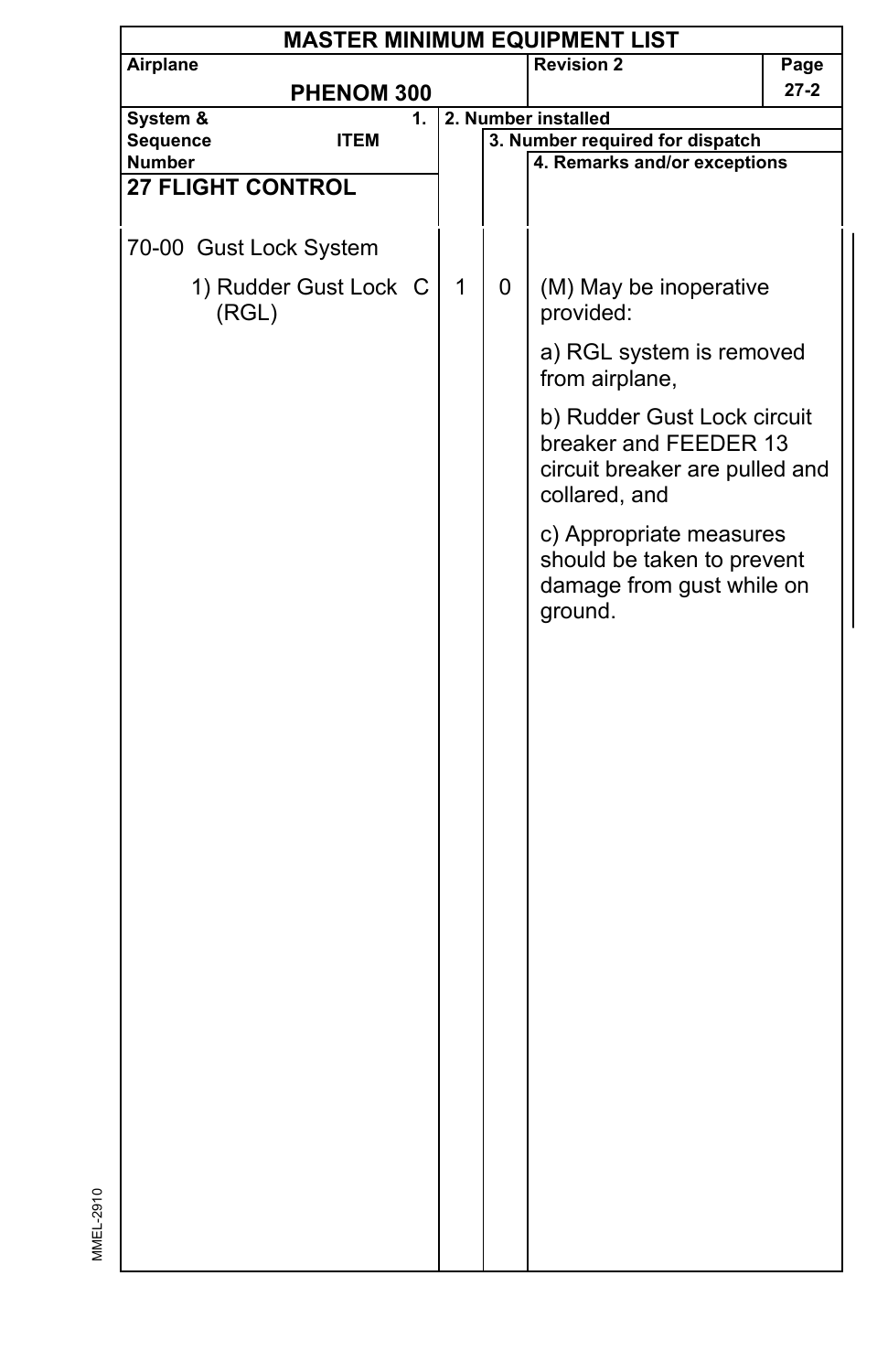|                      | <b>MASTER MINIMUM EQUIPMENT LIST</b>                     |    |                |   |                                                                                               |      |  |  |  |  |  |
|----------------------|----------------------------------------------------------|----|----------------|---|-----------------------------------------------------------------------------------------------|------|--|--|--|--|--|
| Airplane             |                                                          |    |                |   | <b>Revision 2</b>                                                                             | Page |  |  |  |  |  |
|                      | <b>PHENOM 300</b>                                        |    |                |   |                                                                                               | 28-1 |  |  |  |  |  |
| System &<br>Sequence | <b>ITEM</b>                                              | 1. |                |   | 2. Number installed<br>3. Number required for dispatch                                        |      |  |  |  |  |  |
| Number               |                                                          |    |                |   | 4. Remarks and/or exceptions                                                                  |      |  |  |  |  |  |
| 28 FUEL              |                                                          |    |                |   |                                                                                               |      |  |  |  |  |  |
|                      |                                                          |    |                |   |                                                                                               |      |  |  |  |  |  |
|                      | 00-00 Fuel System<br>Synoptic Display<br>(MFD Fuel Page) | C  | 1              | 0 | (O) MFD Indications not<br>addressed elsewhere in the<br>MMEL may be inoperative.             |      |  |  |  |  |  |
|                      | 11-05 Fuel Drain Valves                                  | C  | $\overline{2}$ | 1 | (O) May be inoperative<br>(closed) provided:                                                  |      |  |  |  |  |  |
|                      |                                                          |    |                |   | a) The affected valve is<br>checked for no leakage, and                                       |      |  |  |  |  |  |
|                      |                                                          |    |                |   | b) No water is found on the<br>opposite tank before each<br>flight day.                       |      |  |  |  |  |  |
|                      | 11-07 Fuel Dump Valves                                   | D  | $\overline{2}$ | 0 | (M) May be inoperative<br>(open) provided the affected<br>valve is checked for no<br>leakage. |      |  |  |  |  |  |
|                      | 11-09 Gravity Fuel Caps                                  | C  | $\overline{2}$ | 0 | (M) May be inoperative<br>(locked) provided:                                                  |      |  |  |  |  |  |
|                      |                                                          |    |                |   | a) Cap is checked for no<br>leakage,                                                          |      |  |  |  |  |  |
|                      |                                                          |    |                |   | b) Pressure Refueling<br>System is operative, and                                             |      |  |  |  |  |  |
|                      |                                                          |    |                |   | c) Fuel Quantity Indication<br>system is operative.                                           |      |  |  |  |  |  |
|                      | 23-00 Pressure Refueling<br>System                       | С  | 1              | 0 | (O) May be inoperative<br>provided airplane is refueled<br>by gravity.                        |      |  |  |  |  |  |
|                      |                                                          |    |                |   | <b>NOTE: Both fuel caps must</b><br>be operative for gravity<br>refueling.                    |      |  |  |  |  |  |
|                      |                                                          |    |                |   |                                                                                               |      |  |  |  |  |  |
|                      |                                                          |    |                |   |                                                                                               |      |  |  |  |  |  |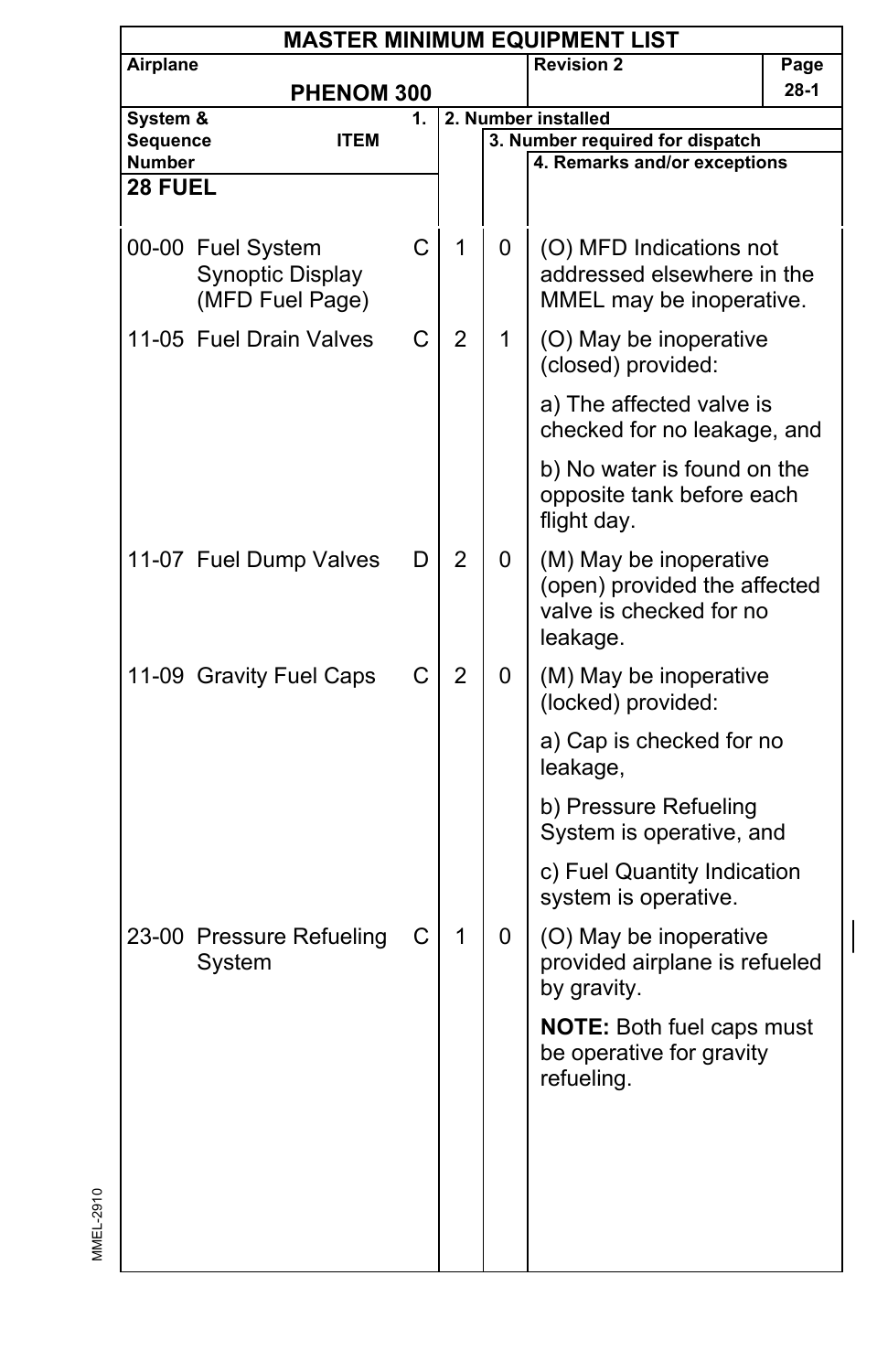|                      | <b>MASTER MINIMUM EQUIPMENT LIST</b> |                   |                |   |                                                                                           |      |  |  |  |  |
|----------------------|--------------------------------------|-------------------|----------------|---|-------------------------------------------------------------------------------------------|------|--|--|--|--|
| Airplane             |                                      |                   |                |   | <b>Revision 1</b>                                                                         | Page |  |  |  |  |
|                      |                                      | PHENOM 300        |                |   |                                                                                           | 28-2 |  |  |  |  |
| System &<br>Sequence |                                      | 1.<br><b>ITEM</b> |                |   | 2. Number installed<br>3. Number required for dispatch                                    |      |  |  |  |  |
| Number               |                                      |                   |                |   | 4. Remarks and/or exceptions                                                              |      |  |  |  |  |
| 28 FUEL              |                                      |                   |                |   |                                                                                           |      |  |  |  |  |
|                      | 23-01 Fuel Quantity<br>Indication on | C                 | 1              | 0 | (O) May be inoperative<br>provided:                                                       |      |  |  |  |  |
|                      | <b>Refueling Panel</b>               |                   |                |   | a) Airplane is refueled by<br>pressure manual mode or by<br>gravity, and                  |      |  |  |  |  |
|                      |                                      |                   |                |   | b) Fuel Quantity indication on<br>EIS is operative.                                       |      |  |  |  |  |
|                      | 41-00 Fuel Quantity<br>Indication    | B                 | $\overline{2}$ | 1 | (O) May be inoperative<br>provided:                                                       |      |  |  |  |  |
|                      |                                      |                   |                |   | a) Airplane is refueled to full<br>fuel capacity before each<br>flight,                   |      |  |  |  |  |
|                      |                                      |                   |                |   | b) Fuel Used indication on<br>MFD is operative and<br>monitored throughout the<br>flight, |      |  |  |  |  |
|                      |                                      |                   |                |   | c) Required roll trim is<br>monitored throughout the<br>flight,                           |      |  |  |  |  |
|                      |                                      |                   |                |   | d) Both Fuel Flow indications<br>are operative and monitored<br>throughout the flight,    |      |  |  |  |  |
|                      |                                      |                   |                |   | e) Both Fuel Low Pressure<br>Switches are operative, and                                  |      |  |  |  |  |
|                      |                                      |                   |                |   | f) Roll trim is operative.                                                                |      |  |  |  |  |
|                      | 45-01 Fuel Low Pressure              |                   |                |   | Deleted, Rev 1.                                                                           |      |  |  |  |  |
|                      | Switches                             |                   |                |   |                                                                                           |      |  |  |  |  |
|                      |                                      |                   |                |   |                                                                                           |      |  |  |  |  |
|                      |                                      |                   |                |   |                                                                                           |      |  |  |  |  |
|                      |                                      |                   |                |   |                                                                                           |      |  |  |  |  |
|                      |                                      |                   |                |   |                                                                                           |      |  |  |  |  |
|                      |                                      |                   |                |   |                                                                                           |      |  |  |  |  |
|                      |                                      |                   |                |   |                                                                                           |      |  |  |  |  |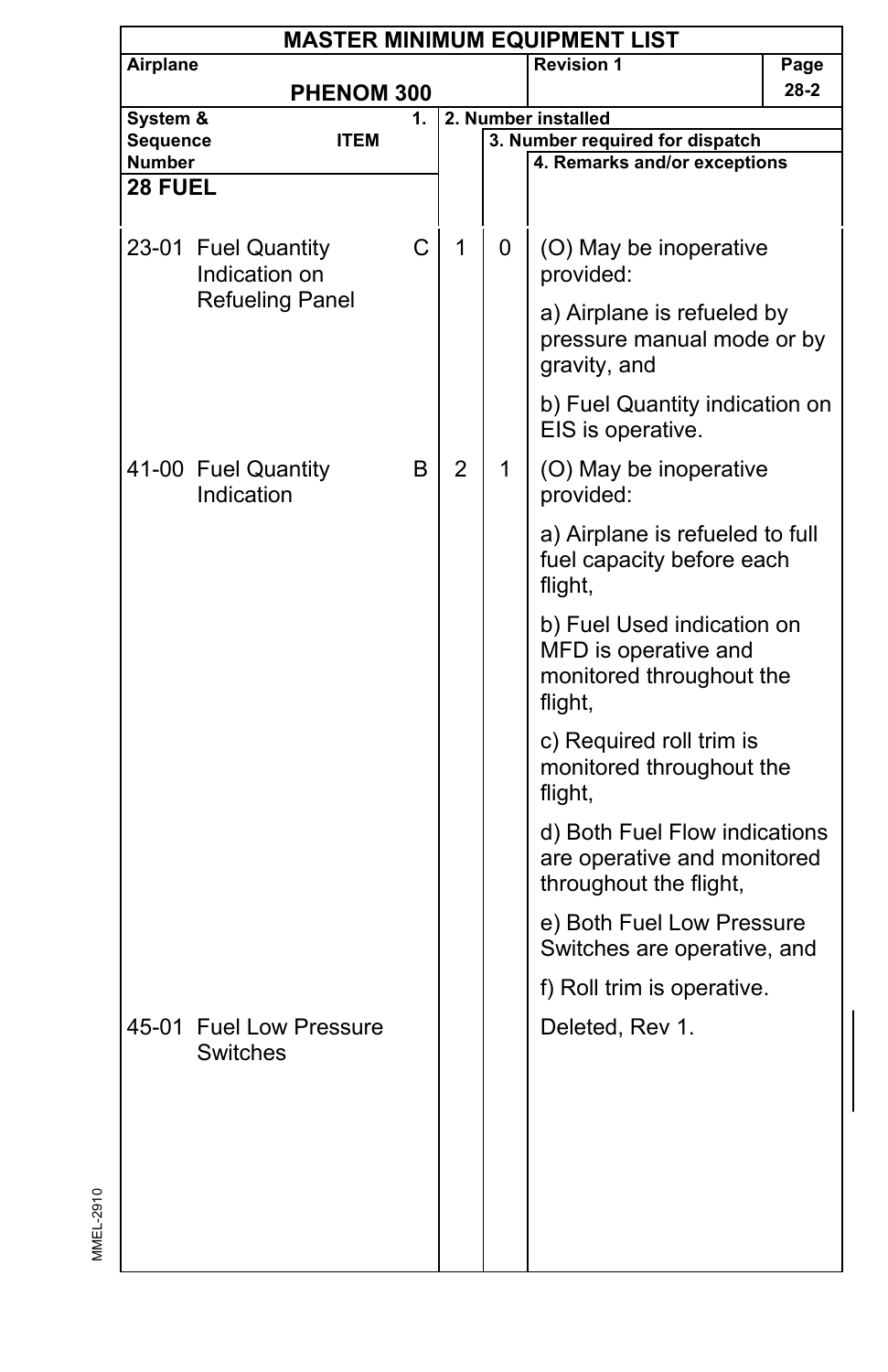|                                  | <b>MASTER MINIMUM EQUIPMENT LIST</b>                                            |    |                |   |                                                                                                                                                                                                                                                                                                                                                    |        |  |  |  |  |
|----------------------------------|---------------------------------------------------------------------------------|----|----------------|---|----------------------------------------------------------------------------------------------------------------------------------------------------------------------------------------------------------------------------------------------------------------------------------------------------------------------------------------------------|--------|--|--|--|--|
| Airplane                         |                                                                                 |    |                |   | <b>Revision 2</b>                                                                                                                                                                                                                                                                                                                                  | Page   |  |  |  |  |
|                                  | <b>PHENOM 300</b>                                                               |    |                |   |                                                                                                                                                                                                                                                                                                                                                    | $30-1$ |  |  |  |  |
| System &                         |                                                                                 | 1. |                |   | 2. Number installed                                                                                                                                                                                                                                                                                                                                |        |  |  |  |  |
| <b>Sequence</b><br><b>Number</b> | ITEM                                                                            |    |                |   | 3. Number required for dispatch<br>4. Remarks and/or exceptions                                                                                                                                                                                                                                                                                    |        |  |  |  |  |
|                                  | <b>30 ICE AND RAIN</b>                                                          |    |                |   |                                                                                                                                                                                                                                                                                                                                                    |        |  |  |  |  |
|                                  | <b>PROTECTION</b>                                                               |    |                |   |                                                                                                                                                                                                                                                                                                                                                    |        |  |  |  |  |
|                                  |                                                                                 |    |                |   |                                                                                                                                                                                                                                                                                                                                                    |        |  |  |  |  |
|                                  | 00-00 Ice Protection<br><b>System Synoptic</b><br>Display (MFD<br>ICEPROT Page) | C  | 1              | 0 | (O) MFD Indications not<br>required elsewhere in the<br>MMEL may be inoperative.                                                                                                                                                                                                                                                                   |        |  |  |  |  |
|                                  | 12-00 Wing and Horizontal C<br>Stabilizer Anti-Icing                            |    | 1              | 0 | (M) May be inoperative<br>provided:                                                                                                                                                                                                                                                                                                                |        |  |  |  |  |
| System (WHSAIS)                  |                                                                                 |    |                |   | a) Airplane is not operated in<br>known or forecast icing<br>conditions, and                                                                                                                                                                                                                                                                       |        |  |  |  |  |
|                                  |                                                                                 |    |                |   | b) Both Anti-Icing Valves are<br>secured closed.                                                                                                                                                                                                                                                                                                   |        |  |  |  |  |
|                                  | 21-00 Nacelle Anti-Icing<br>System                                              | С  | $\overline{2}$ | 1 | (O) May be inoperative<br>provided:                                                                                                                                                                                                                                                                                                                |        |  |  |  |  |
|                                  |                                                                                 |    |                |   | a) Airplane is not operated in<br>known or forecast icing<br>conditions, and                                                                                                                                                                                                                                                                       |        |  |  |  |  |
|                                  |                                                                                 |    |                |   | b) Affected side Anti-Ice<br>switch remains selected OFF<br>and Anti-Ice valve is<br>confirmed closed.                                                                                                                                                                                                                                             |        |  |  |  |  |
|                                  | 41-00 Windshield Rain                                                           | C  | $\overline{2}$ | 0 | May be inoperative provided:                                                                                                                                                                                                                                                                                                                       |        |  |  |  |  |
|                                  | <b>Repellent Coating</b>                                                        |    |                |   | a) No precipitation is<br>forecasted during a period<br>from one hour before until<br>one hour after the estimated<br>time of departure and arrival<br>at the take-off and destination<br>aerodromes including take-off<br>alternated aerodrome, and<br>b) Affected system is not part<br>of the equipment required for<br>the intended operation. |        |  |  |  |  |
|                                  |                                                                                 |    |                |   |                                                                                                                                                                                                                                                                                                                                                    |        |  |  |  |  |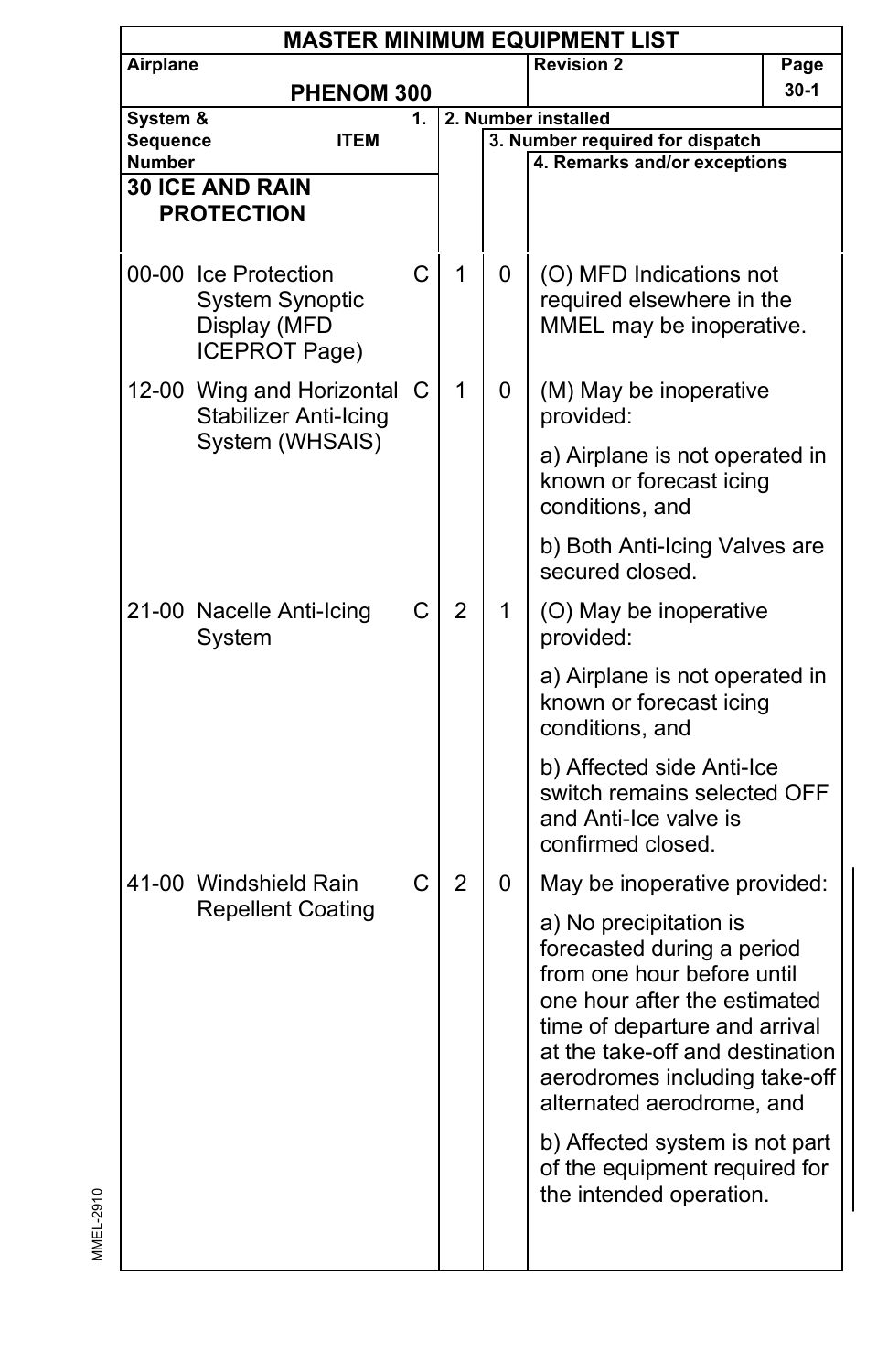| <b>MASTER MINIMUM EQUIPMENT LIST</b>        |             |    |   |                     |                                                                                                                                                                                                |      |  |  |  |
|---------------------------------------------|-------------|----|---|---------------------|------------------------------------------------------------------------------------------------------------------------------------------------------------------------------------------------|------|--|--|--|
| Airplane                                    |             |    |   |                     | <b>Revision 2</b>                                                                                                                                                                              | Page |  |  |  |
|                                             | PHENOM 300  |    |   |                     |                                                                                                                                                                                                | 30-2 |  |  |  |
| System &                                    |             | 1. |   | 2. Number installed |                                                                                                                                                                                                |      |  |  |  |
| <b>Sequence</b>                             | <b>ITEM</b> |    |   |                     | 3. Number required for dispatch                                                                                                                                                                |      |  |  |  |
| <b>Number</b>                               |             |    |   |                     | 4. Remarks and/or exceptions                                                                                                                                                                   |      |  |  |  |
| <b>30 ICE AND RAIN</b><br><b>PROTECTION</b> |             |    |   |                     |                                                                                                                                                                                                |      |  |  |  |
|                                             |             |    |   |                     |                                                                                                                                                                                                |      |  |  |  |
| 42-00 Windshield Heater                     |             | С  | 4 | 2                   | For single pilot operations,<br>one or both copilot side<br>heaters may be inoperative<br>provided operations are not<br>conducted in known or<br>forecast icing condition.                    |      |  |  |  |
|                                             |             | C  | 4 | $\overline{2}$      | For operations requiring a<br>second in command, one or<br>both heaters on one side may<br>be inoperative provided<br>operations are not conducted<br>in known or forecast icing<br>condition. |      |  |  |  |
| 81-02 Ice Detector<br>***                   |             | D  | 1 | 0                   |                                                                                                                                                                                                |      |  |  |  |
|                                             |             |    |   |                     |                                                                                                                                                                                                |      |  |  |  |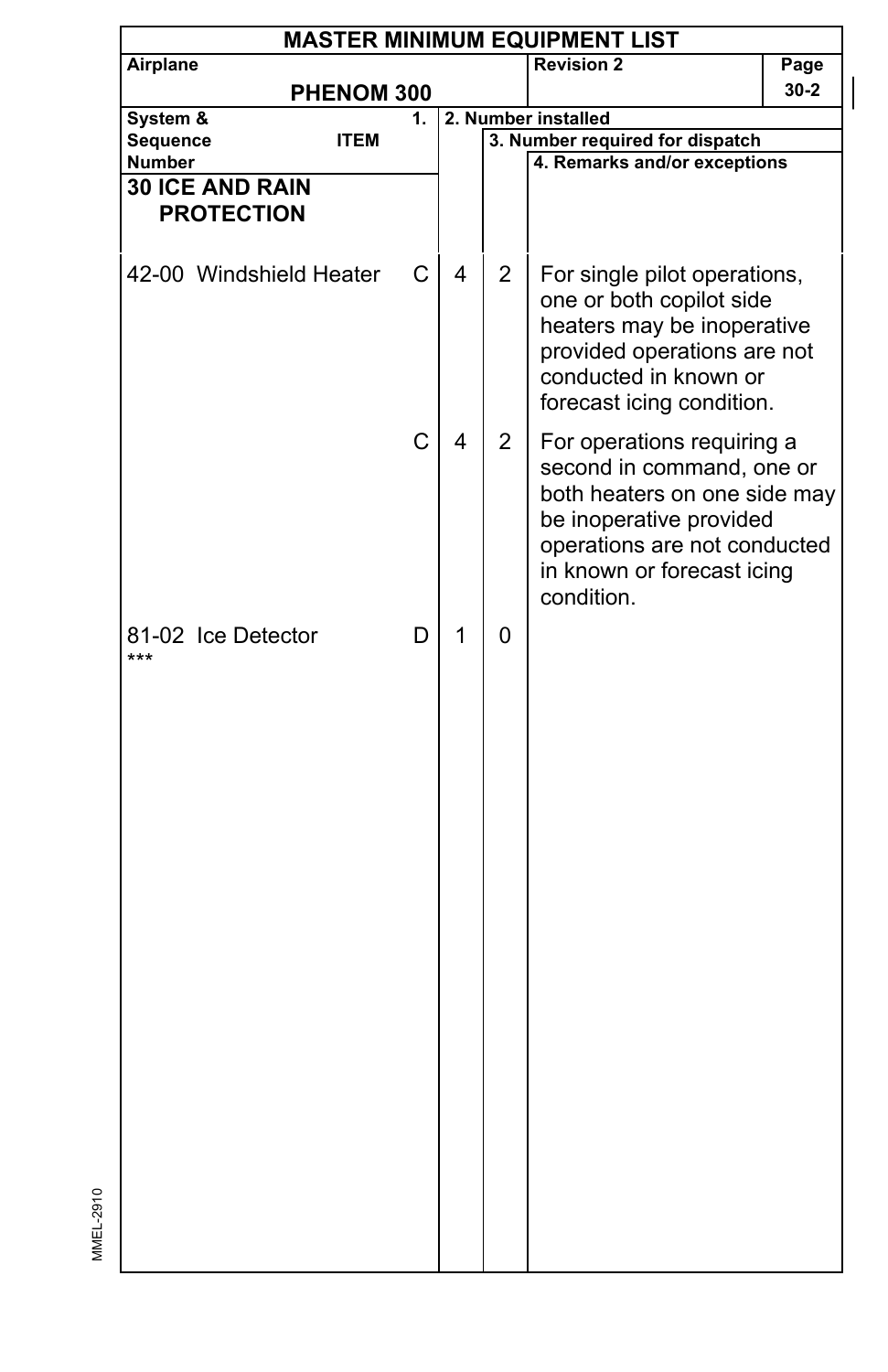|                      | <b>MASTER MINIMUM EQUIPMENT LIST</b>     |    |                |   |                                                                                                                                             |      |  |  |  |
|----------------------|------------------------------------------|----|----------------|---|---------------------------------------------------------------------------------------------------------------------------------------------|------|--|--|--|
| Airplane             |                                          |    |                |   | <b>Revision 2</b>                                                                                                                           | Page |  |  |  |
|                      | PHENOM 300                               |    |                |   |                                                                                                                                             | 31-1 |  |  |  |
| System &<br>Sequence | ITEM                                     | 1. |                |   | 2. Number installed<br>3. Number required for dispatch                                                                                      |      |  |  |  |
| Number               |                                          |    |                |   | 4. Remarks and/or exceptions                                                                                                                |      |  |  |  |
|                      | <b>31 INDICATING/RECORDING</b>           |    |                |   |                                                                                                                                             |      |  |  |  |
|                      | <b>SYSTEMS</b>                           |    |                |   |                                                                                                                                             |      |  |  |  |
|                      | 22-01 Yoke Chronometer<br>Pushbutton     | D  | $\overline{2}$ | 1 | For single pilot operations,<br>copilot side may be                                                                                         |      |  |  |  |
|                      |                                          |    |                |   | inoperative.                                                                                                                                |      |  |  |  |
|                      |                                          | C  | $\overline{2}$ | 0 | For operations requiring a<br>second in command, both<br>may be inoperative, provided<br>FDUs chronometer command<br>buttons are operative. |      |  |  |  |
|                      | 31-01 Cockpit Voice and<br>Data Recorder |    |                |   |                                                                                                                                             |      |  |  |  |
|                      | 1) CVR Function                          | A  | 1              | 0 | May be inoperative provided<br>repairs are made in<br>accordance with local<br>regulations.                                                 |      |  |  |  |
|                      |                                          | D  | 1              | 0 | May be inoperative provided<br>it is not required by local<br>regulations.                                                                  |      |  |  |  |
|                      | 2) FDR Function                          | D  | 1              | 0 |                                                                                                                                             |      |  |  |  |
|                      | 41-07 Avionics Blower                    | C  | 1              | 0 | May be inoperative provided:                                                                                                                |      |  |  |  |
|                      |                                          |    |                |   | a) VCS is operative, and                                                                                                                    |      |  |  |  |
|                      |                                          |    |                |   | b) Cockpit evaporator fan is<br>operative.                                                                                                  |      |  |  |  |
| ***                  | 60-00 Electronic Checklist<br>(ECL)      | С  | 1              | 0 | (O) May be inoperative<br>provided current revision of<br>approved paper checklists<br>are available and used.                              |      |  |  |  |
|                      |                                          |    |                |   |                                                                                                                                             |      |  |  |  |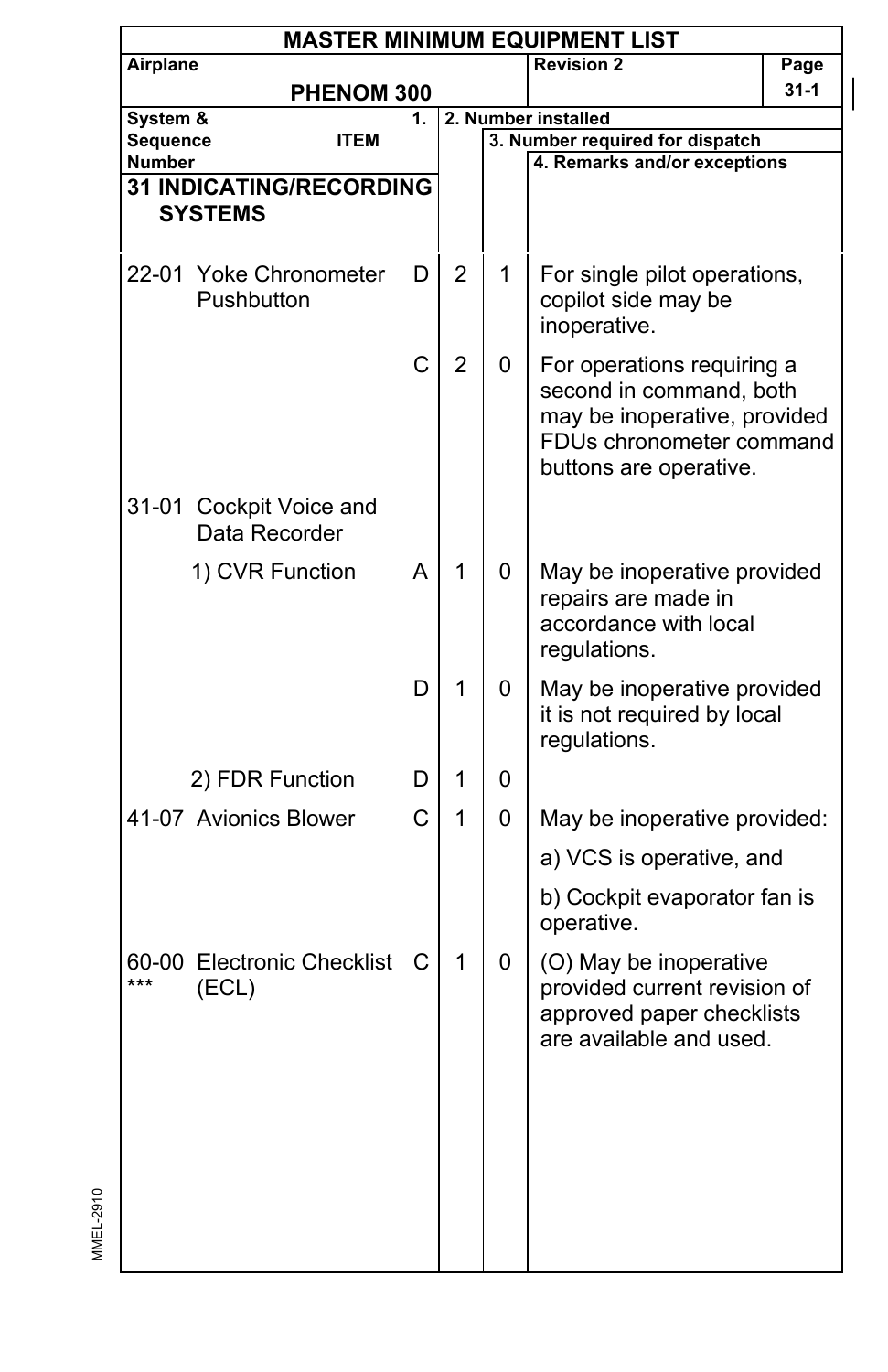|             |                                                              |             |   |                | <b>MASTER MINIMUM EQUIPMENT LIST</b>                                                                                                                      |          |
|-------------|--------------------------------------------------------------|-------------|---|----------------|-----------------------------------------------------------------------------------------------------------------------------------------------------------|----------|
| Airplane    |                                                              |             |   |                | <b>Revision 4</b>                                                                                                                                         | Page     |
|             | PHENOM 300                                                   |             |   |                |                                                                                                                                                           | $31 - 2$ |
| System &    |                                                              | 1.          |   |                | 2. Number installed                                                                                                                                       |          |
| Sequence    | <b>ITEM</b>                                                  |             |   |                | 3. Number required for dispatch                                                                                                                           |          |
| Number      |                                                              |             |   |                | 4. Remarks and/or exceptions                                                                                                                              |          |
|             | <b>31 INDICATING/RECORDING</b>                               |             |   |                |                                                                                                                                                           |          |
|             | <b>SYSTEMS</b>                                               |             |   |                |                                                                                                                                                           |          |
|             | 61-01 Flight Display Units<br>(FDU)                          | D           | 3 | $\overline{2}$ | (M) For single pilot<br>operations, PFD 2 may be<br>inoperative provided PFD 2<br>Circuit Breaker is PULLED.                                              |          |
|             | (For airplanes<br>equipped with<br>G1000 Avionics<br>System) | $\mathsf C$ | 3 | $\overline{2}$ | (O) (M) For operations<br>requiring a second in<br>command, MFD may be<br>inoperative provided:                                                           |          |
|             |                                                              |             |   |                | a) HSDB switch is set to REV<br>position,                                                                                                                 |          |
|             |                                                              |             |   |                | b) MFD circuit breakers are<br>PULLED,                                                                                                                    |          |
|             |                                                              |             |   |                | c) Both engines FADECs are<br>considered with System<br>Faults until the next MFD<br>Status page check (after the<br>first flight with operative<br>MFD), |          |
|             |                                                              |             |   |                | d) GPS, Weather Radar, and<br>Traffic Information are<br>considered inoperative,                                                                          |          |
|             |                                                              |             |   |                | e) For airplanes equipped<br>with CPDLC, the system is<br>considered inoperative, and                                                                     |          |
|             |                                                              |             |   |                | f) Approach minimums or<br>operating procedures do not<br>require its use.                                                                                |          |
|             |                                                              |             |   |                | <b>NOTE: Databases expiration</b><br>date information is not<br>available.                                                                                |          |
| (Continued) |                                                              |             |   |                |                                                                                                                                                           |          |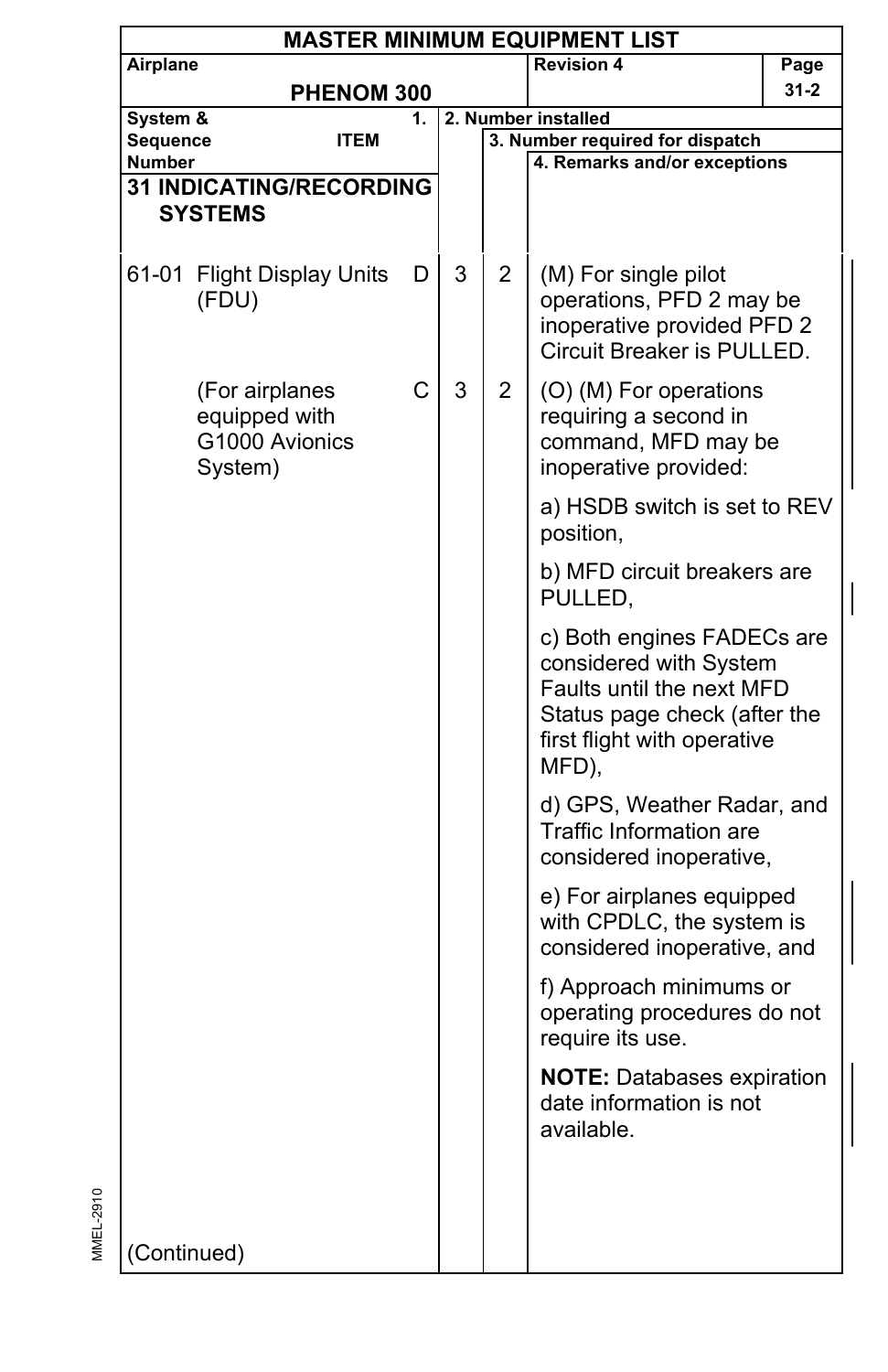| <b>MASTER MINIMUM EQUIPMENT LIST</b>                               |                                                                            |    |   |                     |                                                                                                 |          |  |  |
|--------------------------------------------------------------------|----------------------------------------------------------------------------|----|---|---------------------|-------------------------------------------------------------------------------------------------|----------|--|--|
| Airplane                                                           |                                                                            |    |   |                     | <b>Revision 4</b>                                                                               | Page     |  |  |
|                                                                    | <b>PHENOM 300</b>                                                          |    |   |                     |                                                                                                 | $31 - 3$ |  |  |
| System &                                                           |                                                                            | 1. |   | 2. Number installed |                                                                                                 |          |  |  |
| Sequence<br>Number                                                 | <b>ITEM</b>                                                                |    |   |                     | 3. Number required for dispatch<br>4. Remarks and/or exceptions                                 |          |  |  |
|                                                                    | <b>31 INDICATING/RECORDING</b>                                             |    |   |                     |                                                                                                 |          |  |  |
|                                                                    | <b>SYSTEMS</b>                                                             |    |   |                     |                                                                                                 |          |  |  |
|                                                                    |                                                                            |    |   |                     |                                                                                                 |          |  |  |
|                                                                    | 61-01 Flight Display Units<br>(FDU)<br>(Continued)                         |    |   |                     |                                                                                                 |          |  |  |
| (For airplanes<br>equipped with<br>G3000 Avionics<br>System except |                                                                            | C  | 3 | $\overline{2}$      | (O) (M) For operations<br>requiring a second in<br>command, MFD may be<br>inoperative provided: |          |  |  |
|                                                                    | Version 3305)                                                              |    |   |                     | a) HSDB switch is set to REV<br>position,                                                       |          |  |  |
|                                                                    |                                                                            |    |   |                     | b) MFD Circuit Breakers are<br>PULLED, and                                                      |          |  |  |
|                                                                    |                                                                            |    |   |                     | c) Check status page on PFD<br>for engine messages.                                             |          |  |  |
|                                                                    |                                                                            |    |   |                     | <b>NOTE:</b> All MFD information is<br>available on PFD through<br>reversionary or split modes. |          |  |  |
|                                                                    | (For airplanes<br>equipped with<br>G3000 Avionics<br><b>System Version</b> | C  | 3 | 2                   | (O) (M) For operations<br>requiring a second in<br>command, MFD may be<br>inoperative provided: |          |  |  |
|                                                                    | 3305)                                                                      |    |   |                     | a) MFD Circuit Breakers are<br>PULLED, and                                                      |          |  |  |
|                                                                    |                                                                            |    |   |                     | b) Check status page on PFD<br>for engine messages.                                             |          |  |  |
|                                                                    |                                                                            |    |   |                     | <b>NOTE:</b> All MFD information is<br>available on PFD through<br>reversionary or split modes. |          |  |  |
|                                                                    |                                                                            |    |   |                     |                                                                                                 |          |  |  |
|                                                                    |                                                                            |    |   |                     |                                                                                                 |          |  |  |
| (Continued)                                                        |                                                                            |    |   |                     |                                                                                                 |          |  |  |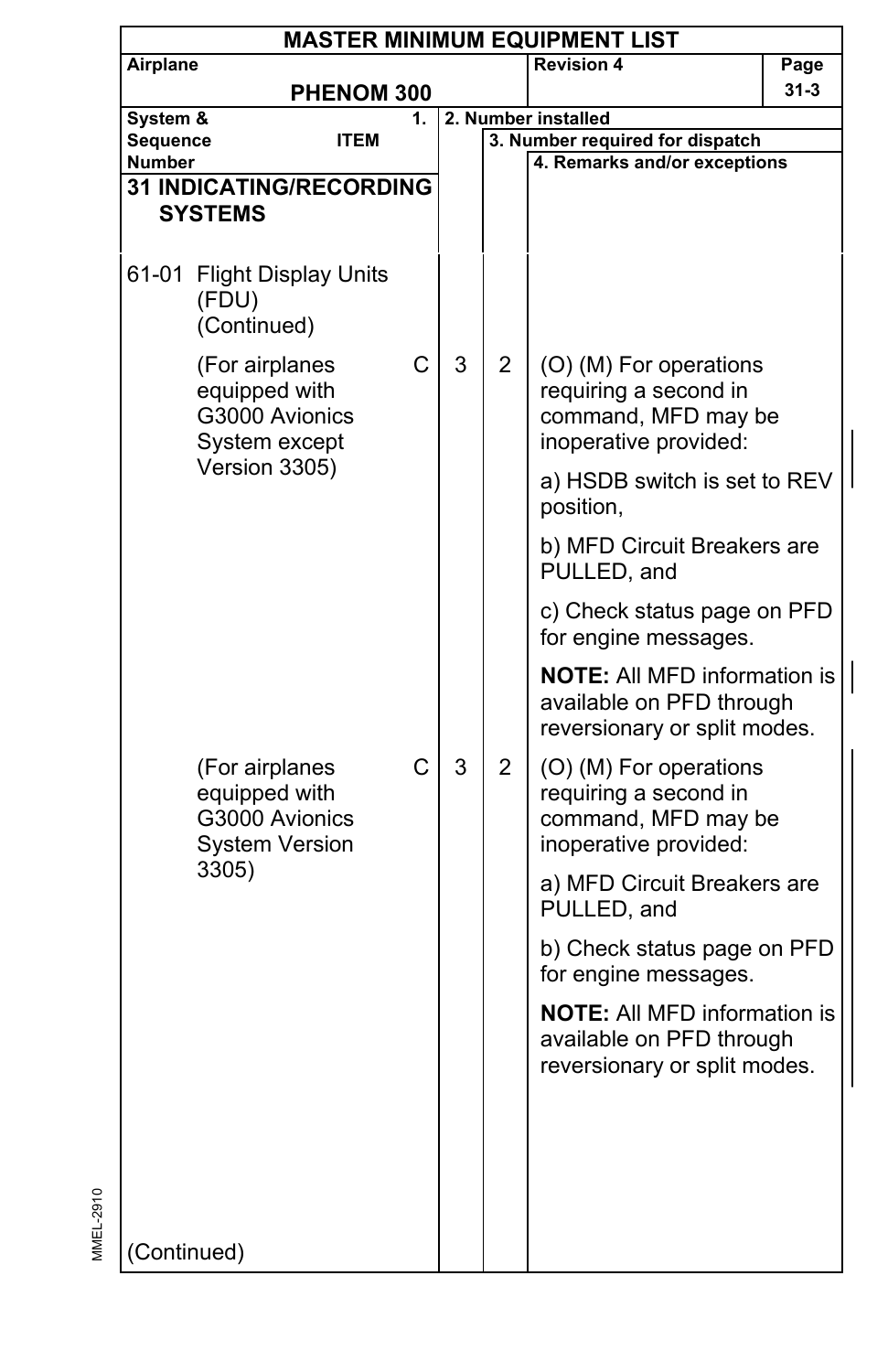|             | <b>MASTER MINIMUM EQUIPMENT LIST</b>                             |    |  |   |                                                                                                                                                                                                                           |          |  |  |  |  |
|-------------|------------------------------------------------------------------|----|--|---|---------------------------------------------------------------------------------------------------------------------------------------------------------------------------------------------------------------------------|----------|--|--|--|--|
| Airplane    |                                                                  |    |  |   | <b>Revision 4</b>                                                                                                                                                                                                         | Page     |  |  |  |  |
|             | PHENOM 300                                                       |    |  |   |                                                                                                                                                                                                                           | $31 - 4$ |  |  |  |  |
| System &    |                                                                  | 1. |  |   | 2. Number installed                                                                                                                                                                                                       |          |  |  |  |  |
| Sequence    | <b>ITEM</b>                                                      |    |  |   | 3. Number required for dispatch                                                                                                                                                                                           |          |  |  |  |  |
| Number      |                                                                  |    |  |   | 4. Remarks and/or exceptions                                                                                                                                                                                              |          |  |  |  |  |
|             | <b>31 INDICATING/RECORDING</b><br><b>SYSTEMS</b>                 |    |  |   |                                                                                                                                                                                                                           |          |  |  |  |  |
|             |                                                                  |    |  |   |                                                                                                                                                                                                                           |          |  |  |  |  |
| 61-01       | <b>Flight Display Units</b><br>(FDU)<br>(Continued)              |    |  |   |                                                                                                                                                                                                                           |          |  |  |  |  |
|             | 1) Buttons and<br>Knobs                                          |    |  |   |                                                                                                                                                                                                                           |          |  |  |  |  |
|             | (For airplanes<br>equipped with<br>G1000 Avionics<br>System)     | D  |  |   | For single pilot operations,<br>any PFD 2 Button or Knob<br>may be inoperative or<br>missing.                                                                                                                             |          |  |  |  |  |
|             |                                                                  | C  |  |   | For operations requiring a<br>second in command, any<br>button and/or knob may be<br>inoperative in one FDU<br>provided the buttons and/or<br>knobs that perform the same<br>function are operative on<br>other two FDUs. |          |  |  |  |  |
| ***         | 2) Charts and Maps<br>Database<br>(ChartView and<br>FliteCharts) | С  |  | 0 | (O) May be inoperative<br>provided alternate<br>procedures are established<br>and used.                                                                                                                                   |          |  |  |  |  |
|             |                                                                  | D  |  | 0 | May be inoperative provided<br>operations do not require its<br>use.                                                                                                                                                      |          |  |  |  |  |
|             |                                                                  |    |  |   | <b>NOTE:</b> An out-of-date<br>database is considered<br>inoperative.                                                                                                                                                     |          |  |  |  |  |
| (Continued) |                                                                  |    |  |   |                                                                                                                                                                                                                           |          |  |  |  |  |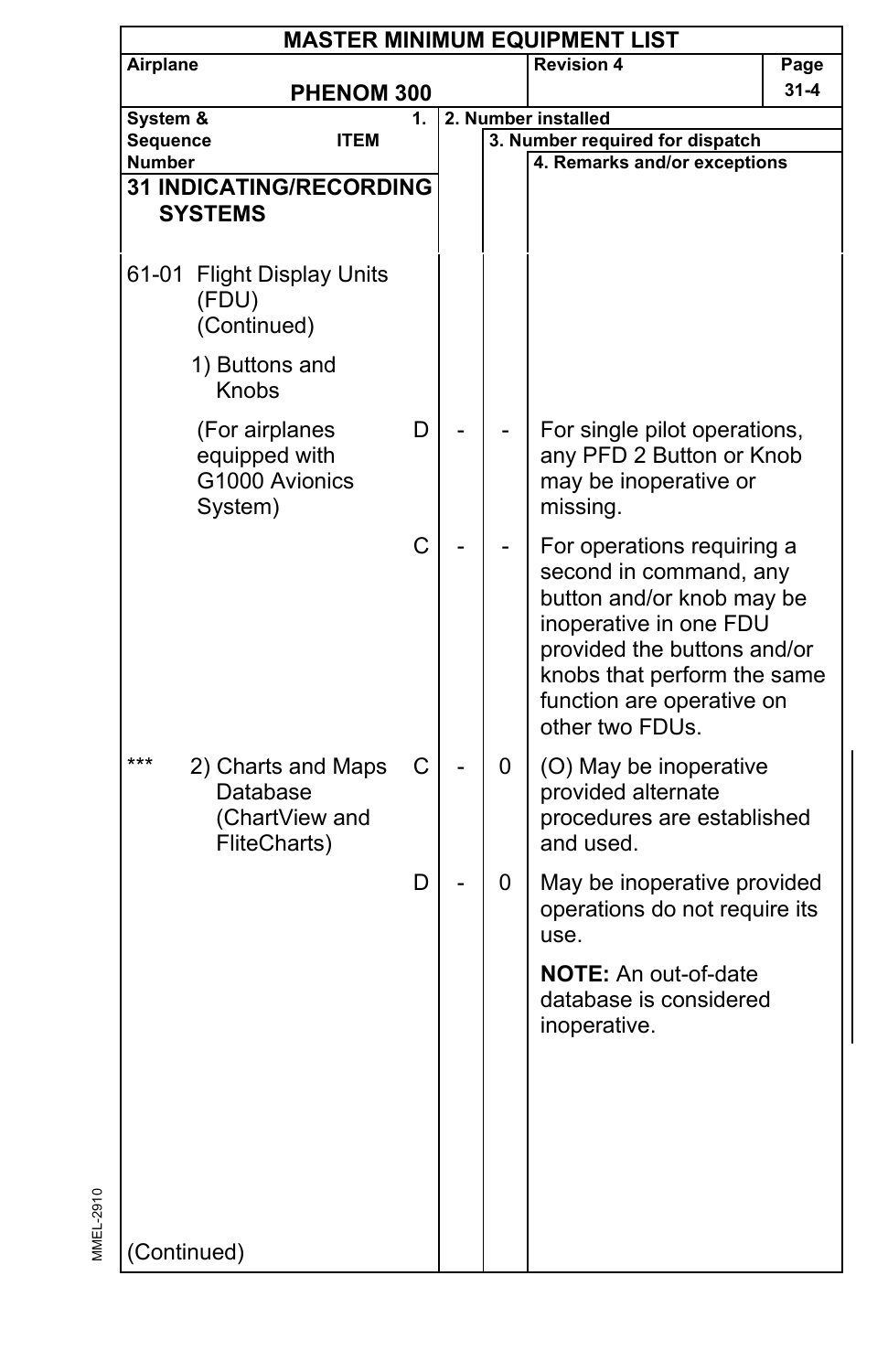|             | <b>MASTER MINIMUM EQUIPMENT LIST</b>                |    |  |   |                                                                                         |          |  |  |  |  |  |
|-------------|-----------------------------------------------------|----|--|---|-----------------------------------------------------------------------------------------|----------|--|--|--|--|--|
| Airplane    |                                                     |    |  |   | <b>Revision 4</b>                                                                       | Page     |  |  |  |  |  |
|             | PHENOM 300                                          |    |  |   |                                                                                         | $31 - 5$ |  |  |  |  |  |
| System &    |                                                     | 1. |  |   | 2. Number installed                                                                     |          |  |  |  |  |  |
|             | <b>Sequence</b><br><b>ITEM</b><br><b>Number</b>     |    |  |   | 3. Number required for dispatch                                                         |          |  |  |  |  |  |
|             | <b>31 INDICATING/RECORDING</b>                      |    |  |   | 4. Remarks and/or exceptions                                                            |          |  |  |  |  |  |
|             | <b>SYSTEMS</b>                                      |    |  |   |                                                                                         |          |  |  |  |  |  |
|             |                                                     |    |  |   |                                                                                         |          |  |  |  |  |  |
| 61-01       | <b>Flight Display Units</b><br>(FDU)<br>(Continued) |    |  |   |                                                                                         |          |  |  |  |  |  |
| ***         | 3) Basemap                                          | C  |  | 0 | (O) May be inoperative<br>provided alternate<br>procedures are established<br>and used. |          |  |  |  |  |  |
|             |                                                     | D  |  | 0 | May be inoperative provided<br>procedures do not require its<br>use.                    |          |  |  |  |  |  |
|             |                                                     |    |  |   | NOTE: An out-of-date<br>database is considered<br>inoperative.                          |          |  |  |  |  |  |
| ***         | 4) SafeTaxi                                         | C  |  | 0 | (O) May be inoperative<br>provided alternate<br>procedures are established<br>and used. |          |  |  |  |  |  |
|             |                                                     | D  |  | 0 | May be inoperative provided<br>procedures do not require its<br>use.                    |          |  |  |  |  |  |
|             |                                                     |    |  |   | <b>NOTE:</b> An out-of-date<br>database is considered<br>inoperative.                   |          |  |  |  |  |  |
| ***         | 5) Airport Directory                                | С  |  | 0 | (O) May be inoperative<br>provided alternate<br>procedures are established<br>and used. |          |  |  |  |  |  |
|             |                                                     | D  |  | 0 | May be inoperative provided<br>procedures do not require its<br>use.                    |          |  |  |  |  |  |
| (Continued) |                                                     |    |  |   | <b>NOTE:</b> An out-of-date<br>database is considered<br>inoperative.                   |          |  |  |  |  |  |
|             |                                                     |    |  |   |                                                                                         |          |  |  |  |  |  |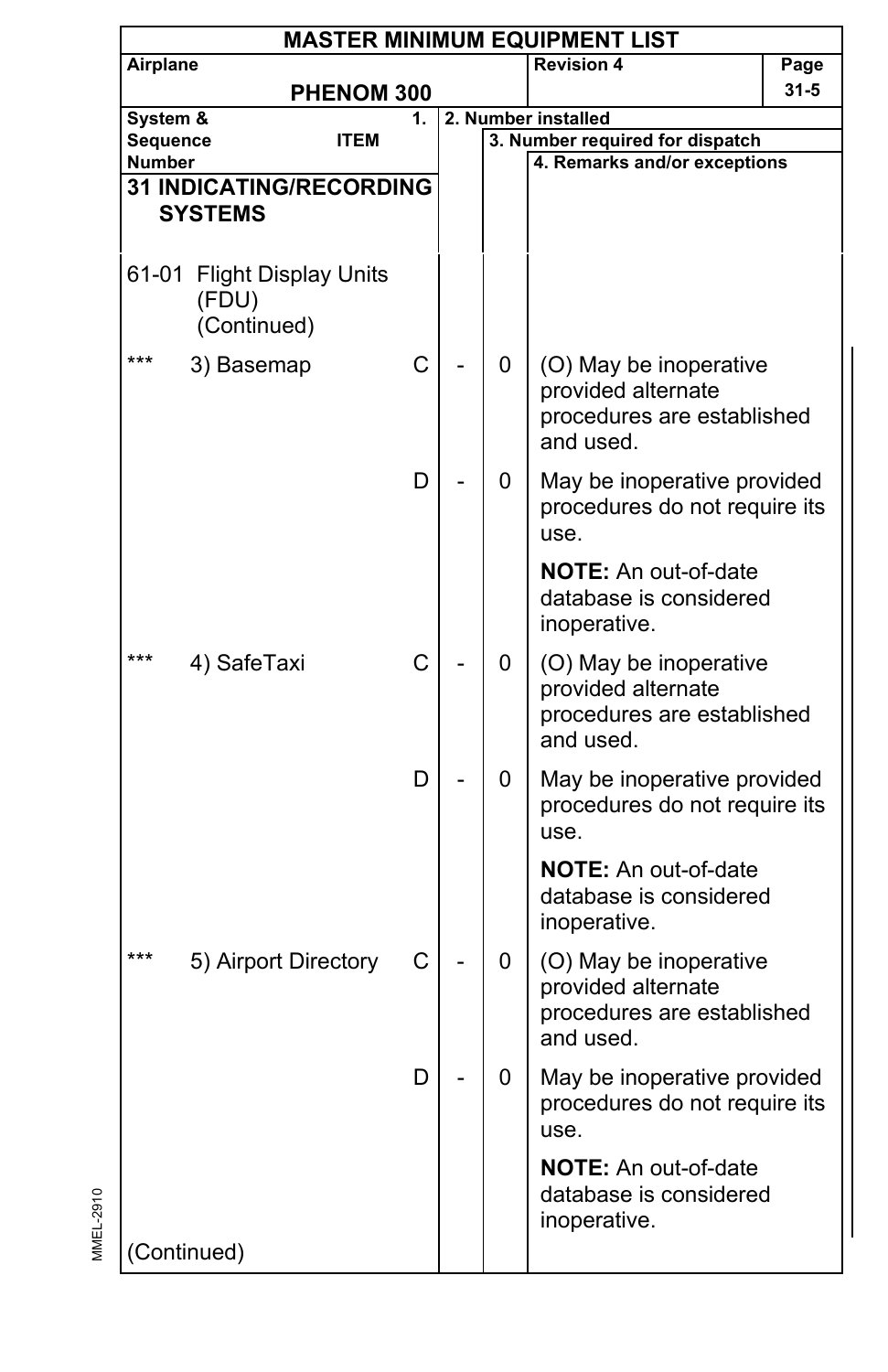|                           | <b>MASTER MINIMUM EQUIPMENT LIST</b>                |              |                |   |                                                                                         |          |  |  |  |  |
|---------------------------|-----------------------------------------------------|--------------|----------------|---|-----------------------------------------------------------------------------------------|----------|--|--|--|--|
| Airplane                  |                                                     |              |                |   | <b>Revision 4</b>                                                                       | Page     |  |  |  |  |
|                           | PHENOM 300                                          |              |                |   |                                                                                         | $31 - 6$ |  |  |  |  |
| System &                  |                                                     | 1.           |                |   | 2. Number installed                                                                     |          |  |  |  |  |
| Sequence<br><b>Number</b> | ITEM                                                |              |                |   | 3. Number required for dispatch<br>4. Remarks and/or exceptions                         |          |  |  |  |  |
|                           | <b>31 INDICATING/RECORDING</b>                      |              |                |   |                                                                                         |          |  |  |  |  |
|                           | <b>SYSTEMS</b>                                      |              |                |   |                                                                                         |          |  |  |  |  |
|                           |                                                     |              |                |   |                                                                                         |          |  |  |  |  |
| 61-01                     | <b>Flight Display Units</b><br>(FDU)<br>(Continued) |              |                |   |                                                                                         |          |  |  |  |  |
| ***                       | 6) IFR/VFR Charts                                   | C            |                | 0 | (O) May be inoperative<br>provided alternate<br>procedures are established<br>and used. |          |  |  |  |  |
|                           |                                                     | D            |                | 0 | May be inoperative provided<br>procedures do not require its<br>use.                    |          |  |  |  |  |
|                           |                                                     |              |                |   | NOTE: An out-of-date<br>database is considered<br>inoperative.                          |          |  |  |  |  |
|                           | 61-02 Display Cooling<br>Fans                       | $\mathsf{C}$ | 3              | 0 | May be inoperative provided:                                                            |          |  |  |  |  |
|                           |                                                     |              |                |   | a) VCS is operative, and                                                                |          |  |  |  |  |
|                           |                                                     |              |                |   | b) Cockpit evaporator fan is<br>operative.                                              |          |  |  |  |  |
|                           | 61-04 GTC Cooling Fans<br>(For airplanes            | C            | $\overline{2}$ | 0 | (O) One or both may be<br>inoperative provided:                                         |          |  |  |  |  |
|                           | equipped with<br>G3000 Avionics                     |              |                |   | a) Cockpit temperature does<br>not exceed 30°C, and                                     |          |  |  |  |  |
|                           | System)                                             |              |                |   | b) MFD ECS Synoptic is<br>operative.                                                    |          |  |  |  |  |
| 62-00<br>***              | <b>Synthetic Vision</b><br>System (SVS)             | D            |                | 0 |                                                                                         |          |  |  |  |  |
|                           |                                                     |              |                |   |                                                                                         |          |  |  |  |  |

 $\overline{\phantom{a}}$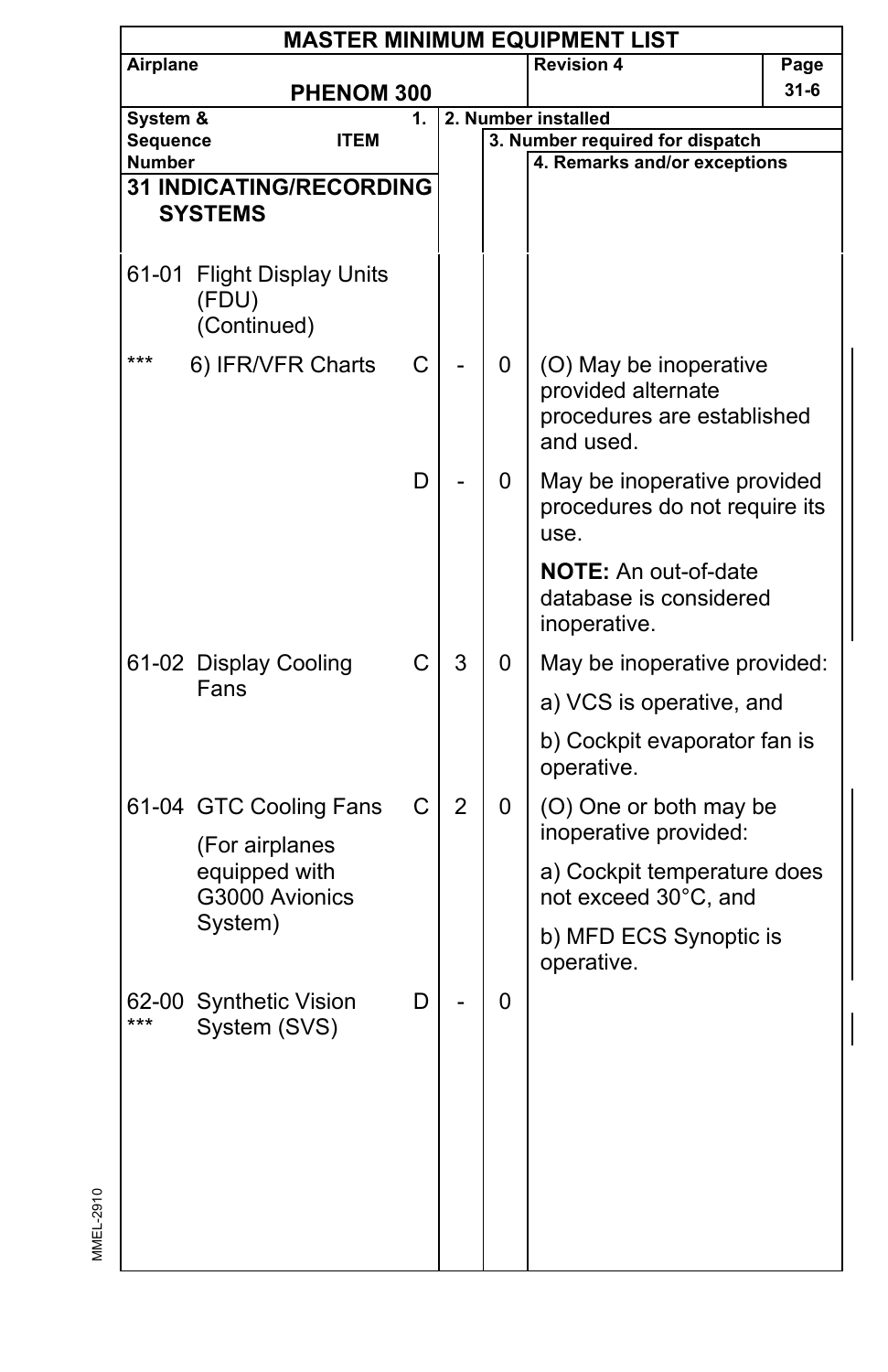|          | <b>MASTER MINIMUM EQUIPMENT LIST</b>   |             |    |   |              |                                                                                           |        |  |  |  |
|----------|----------------------------------------|-------------|----|---|--------------|-------------------------------------------------------------------------------------------|--------|--|--|--|
| Airplane |                                        |             |    |   |              | <b>Revision 2</b>                                                                         | Page   |  |  |  |
|          |                                        | PHENOM 300  |    |   |              |                                                                                           | $32-1$ |  |  |  |
| System & |                                        |             | 1. |   |              | 2. Number installed                                                                       |        |  |  |  |
| Sequence |                                        | <b>ITEM</b> |    |   |              | 3. Number required for dispatch                                                           |        |  |  |  |
| Number   |                                        |             |    |   |              | 4. Remarks and/or exceptions                                                              |        |  |  |  |
|          | 32 LANDING GEAR                        |             |    |   |              |                                                                                           |        |  |  |  |
|          |                                        |             |    |   |              |                                                                                           |        |  |  |  |
|          | 45-21 Brake Assembly<br>Wear Indicator |             | A  | 4 | $\mathbf{2}$ | One per brake assembly may<br>be missing or may be                                        |        |  |  |  |
|          |                                        |             |    |   |              | inoperative provided:                                                                     |        |  |  |  |
|          |                                        |             |    |   |              | a) The remaining brake wear<br>indicator is checked each<br>flight day, and               |        |  |  |  |
|          |                                        |             |    |   |              | b) Brake repairs are made<br>within 2000 flight cycles.                                   |        |  |  |  |
|          |                                        |             |    |   |              | <b>NOTE:</b> In case of the<br>remaining pin indicate brake<br>wear, the maintenance must |        |  |  |  |
|          |                                        |             |    |   |              | be accomplished before the<br>MMEL time interval.                                         |        |  |  |  |
|          |                                        |             |    |   |              |                                                                                           |        |  |  |  |
|          |                                        |             |    |   |              |                                                                                           |        |  |  |  |
|          |                                        |             |    |   |              |                                                                                           |        |  |  |  |
|          |                                        |             |    |   |              |                                                                                           |        |  |  |  |
|          |                                        |             |    |   |              |                                                                                           |        |  |  |  |
|          |                                        |             |    |   |              |                                                                                           |        |  |  |  |
|          |                                        |             |    |   |              |                                                                                           |        |  |  |  |
|          |                                        |             |    |   |              |                                                                                           |        |  |  |  |
|          |                                        |             |    |   |              |                                                                                           |        |  |  |  |
|          |                                        |             |    |   |              |                                                                                           |        |  |  |  |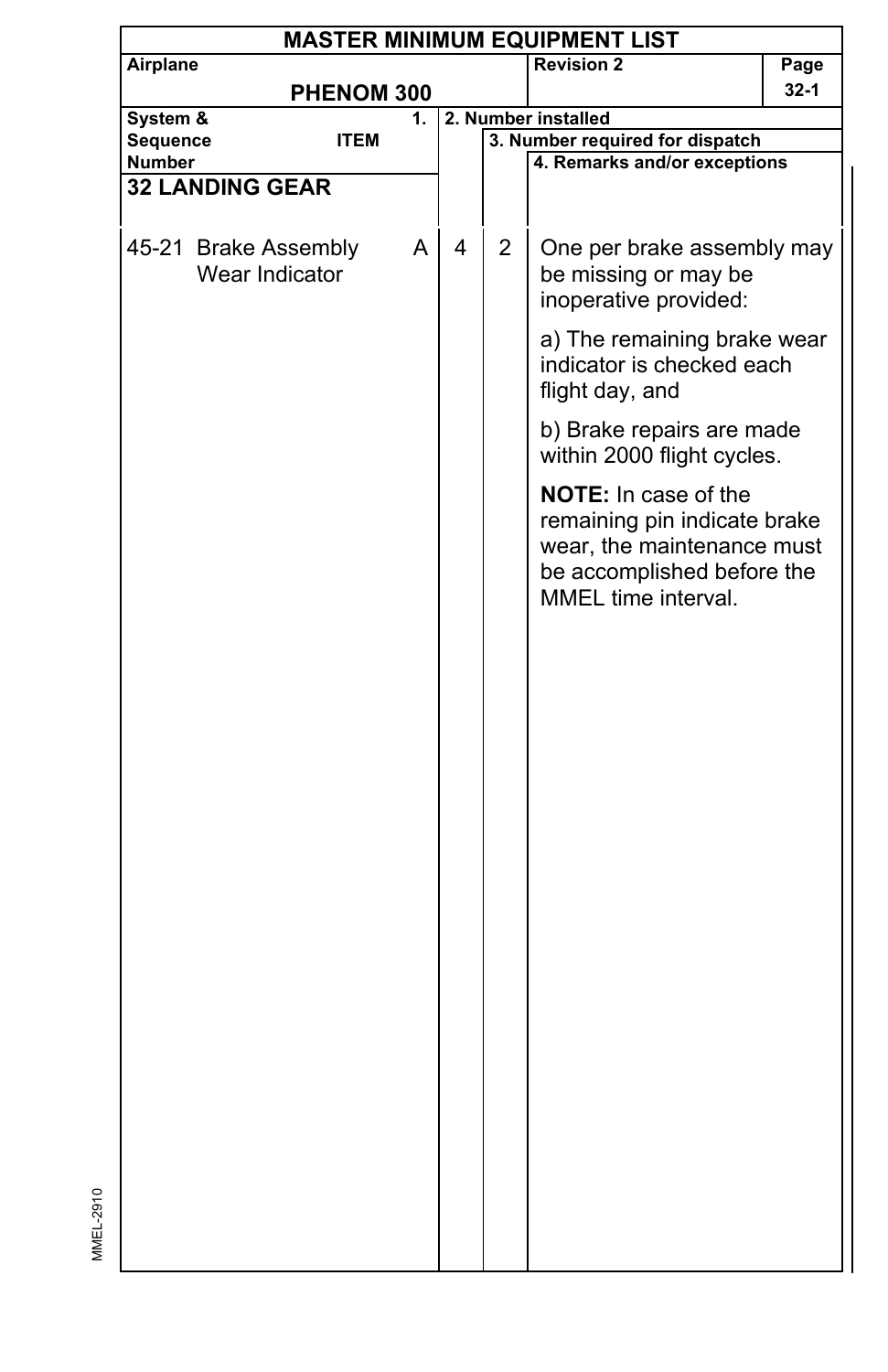|                            | <b>MASTER MINIMUM EQUIPMENT LIST</b>                                     |    |  |                     |                                                                                                                                                                                                                     |      |  |  |  |
|----------------------------|--------------------------------------------------------------------------|----|--|---------------------|---------------------------------------------------------------------------------------------------------------------------------------------------------------------------------------------------------------------|------|--|--|--|
| Airplane                   |                                                                          |    |  |                     | Original                                                                                                                                                                                                            | Page |  |  |  |
|                            | PHENOM 300                                                               |    |  |                     |                                                                                                                                                                                                                     | 33-1 |  |  |  |
| System &                   |                                                                          | 1. |  | 2. Number installed |                                                                                                                                                                                                                     |      |  |  |  |
| <b>Sequence</b>            | <b>ITEM</b>                                                              |    |  |                     | 3. Number required for dispatch                                                                                                                                                                                     |      |  |  |  |
| Number<br><b>33 LIGHTS</b> |                                                                          |    |  |                     | 4. Remarks and/or exceptions                                                                                                                                                                                        |      |  |  |  |
|                            |                                                                          |    |  |                     |                                                                                                                                                                                                                     |      |  |  |  |
|                            | 10-00 Cockpit and<br><b>Instruments Panel</b><br><b>Lighting Systems</b> | C  |  |                     | Individual lights may be<br>inoperative provided<br>remaining lights are:                                                                                                                                           |      |  |  |  |
|                            |                                                                          |    |  |                     | a) Sufficient to clearly<br>illuminate all required<br>instruments, controls, and<br>other devices for which they<br>are provided,                                                                                  |      |  |  |  |
|                            |                                                                          |    |  |                     | b) Positioned so that direct<br>rays are shielded from flight<br>crewmembers' eyes,                                                                                                                                 |      |  |  |  |
|                            |                                                                          |    |  |                     | c) Lighting configuration and<br>intensity is acceptable to the<br>flight crew, and                                                                                                                                 |      |  |  |  |
|                            |                                                                          |    |  |                     | d) Sufficient Flight Deck<br>emergency lights operate<br>normally.                                                                                                                                                  |      |  |  |  |
|                            | 23-01 Passenger Warning<br>Signs                                         | С  |  |                     | (M) No passenger seat may<br>be occupied from which a<br>"No Smoking/Fasten Seat<br>Belt/Return to Seat" sign is<br>not readily legible and that<br>seat must be blocked and<br>placarded as not to be<br>occupied. |      |  |  |  |
| (Continued)                |                                                                          |    |  |                     |                                                                                                                                                                                                                     |      |  |  |  |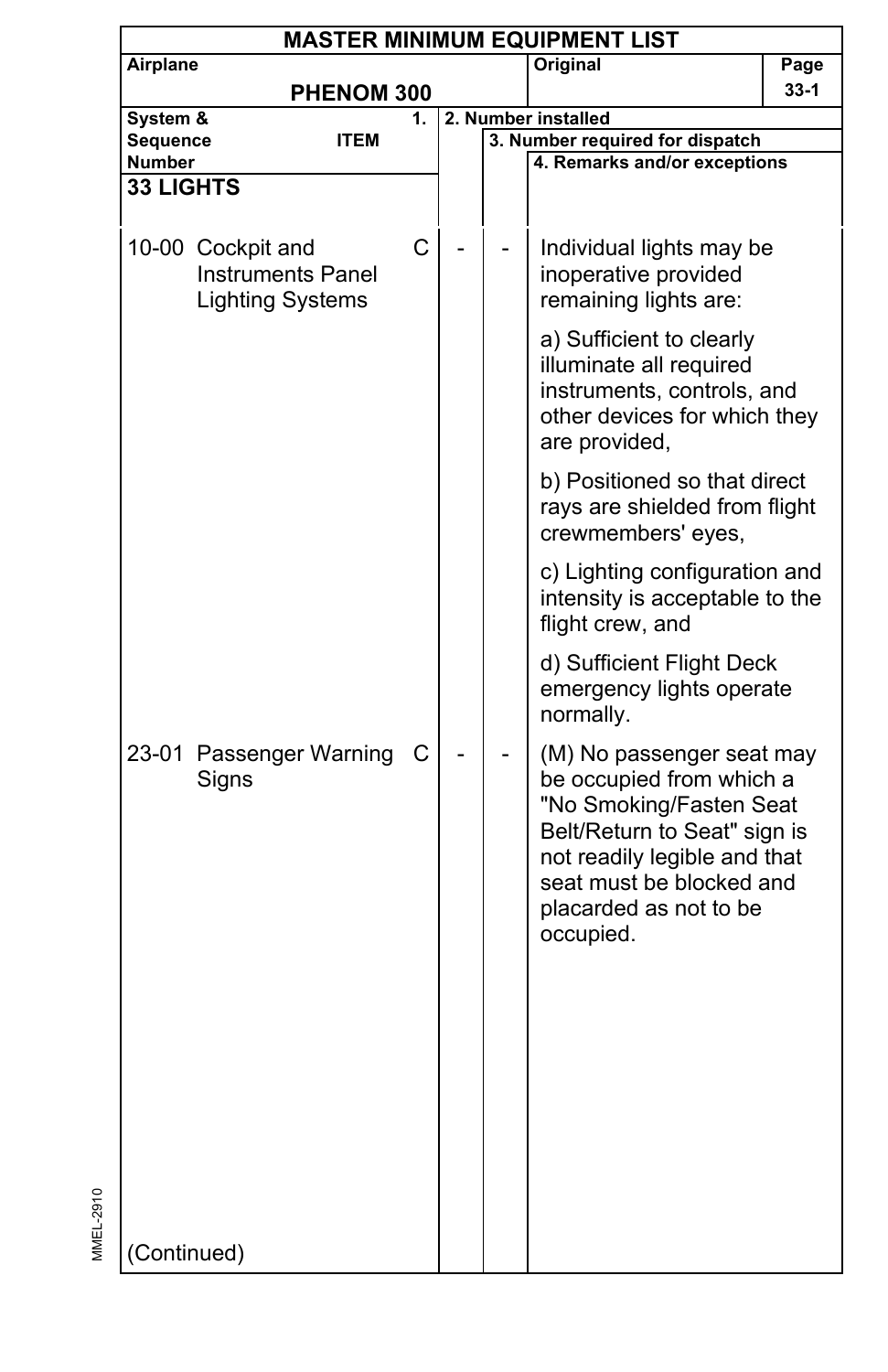|                  | <b>MASTER MINIMUM EQUIPMENT LIST</b>            |                |                |   |                                                                                                                                        |          |  |  |  |  |  |
|------------------|-------------------------------------------------|----------------|----------------|---|----------------------------------------------------------------------------------------------------------------------------------------|----------|--|--|--|--|--|
| Airplane         |                                                 |                |                |   | <b>Revision 4</b>                                                                                                                      | Page     |  |  |  |  |  |
|                  | PHENOM 300                                      |                |                |   |                                                                                                                                        | $33 - 2$ |  |  |  |  |  |
| System &         |                                                 | 1.             |                |   | 2. Number installed                                                                                                                    |          |  |  |  |  |  |
| Sequence         | <b>ITEM</b>                                     |                |                |   | 3. Number required for dispatch                                                                                                        |          |  |  |  |  |  |
| <b>Number</b>    |                                                 |                |                |   | 4. Remarks and/or exceptions                                                                                                           |          |  |  |  |  |  |
| <b>33 LIGHTS</b> |                                                 |                |                |   |                                                                                                                                        |          |  |  |  |  |  |
|                  | 23-01 Passenger Warning<br>Signs<br>(Continued) |                |                |   |                                                                                                                                        |          |  |  |  |  |  |
|                  |                                                 | $\overline{C}$ |                |   | (O) May be inoperative and<br>the affected passenger<br>seat(s), cabin crew seat(s) or<br>lavatories may be occupied<br>provided:      |          |  |  |  |  |  |
|                  |                                                 |                |                |   | a) The PA system is installed<br>and checked operative, and<br>can be clearly heard<br>throughout the cabin during<br>flight, and      |          |  |  |  |  |  |
|                  |                                                 |                |                |   | b) A procedure is used to<br>notify passengers when the<br>seat belts must be fastened<br>and smoking is prohibited as<br>appropriate. |          |  |  |  |  |  |
|                  | 26-02 Courtesy Airstairs<br><b>Step Lights</b>  | D              | 3              | 0 | May be inoperative provided<br>alternate source of<br>illumination is available<br>during night operations.                            |          |  |  |  |  |  |
|                  | 42-00 Taxi Lights                               | C              | $\overline{2}$ | 0 |                                                                                                                                        |          |  |  |  |  |  |
|                  | 44-01 Wing Inspection<br>Light                  | C              | 1              | 0 | May be inoperative provided<br>the airplane is not operated in<br>known or forecast icing<br>conditions at night.                      |          |  |  |  |  |  |
|                  | 45-01 Red Beacon                                |                |                | U | (O) May be inoperative<br>provided anti-collision lights<br>are operative and turned ON<br>before engine operation.                    |          |  |  |  |  |  |
| ***              | 46-01 Logo Lights                               | D              |                | 0 |                                                                                                                                        |          |  |  |  |  |  |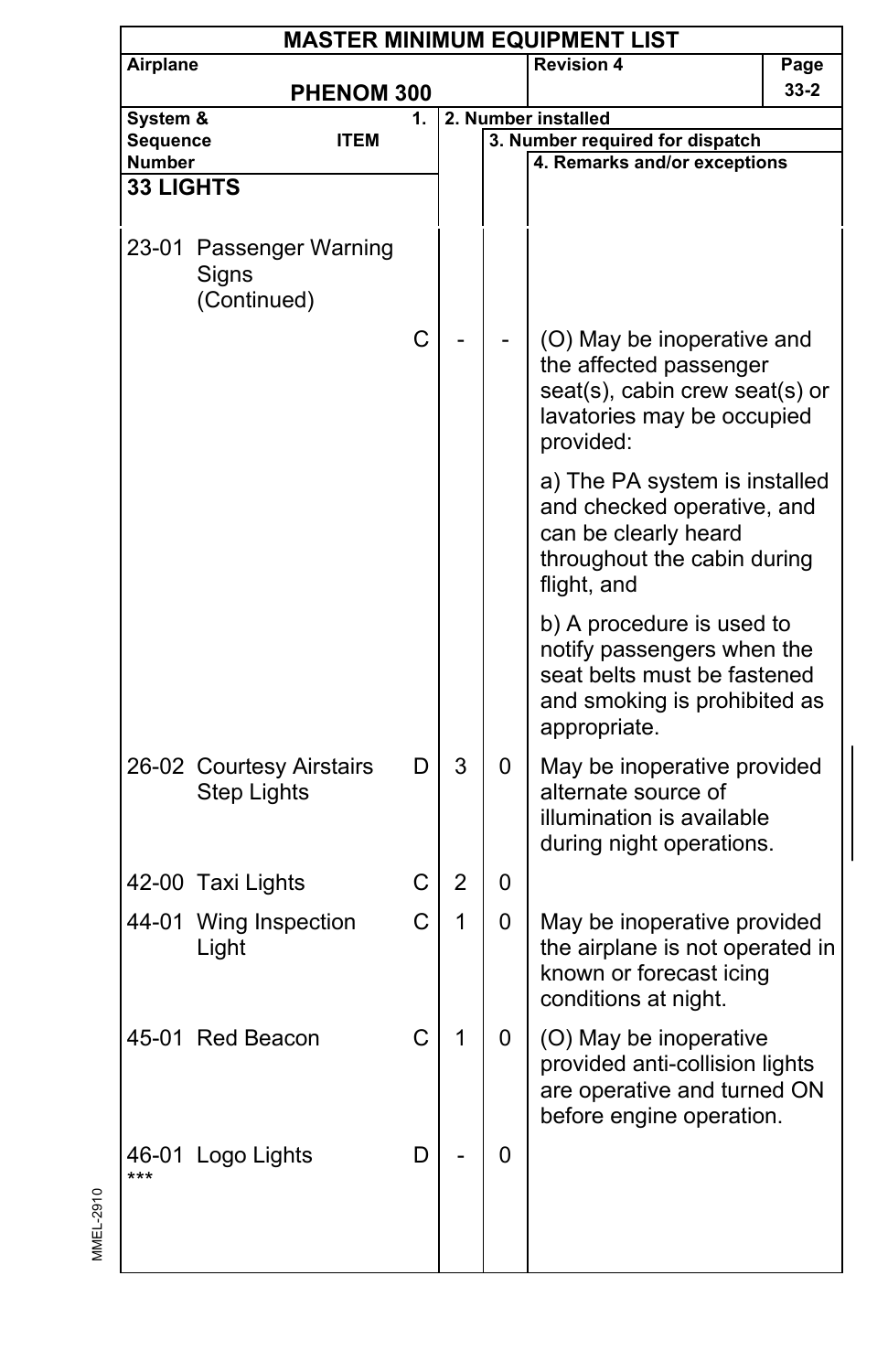| <b>MASTER MINIMUM EQUIPMENT LIST</b>                       |                                               |                                                                        |   |                                                                                                        |                                                                                        |  |  |  |
|------------------------------------------------------------|-----------------------------------------------|------------------------------------------------------------------------|---|--------------------------------------------------------------------------------------------------------|----------------------------------------------------------------------------------------|--|--|--|
| Airplane                                                   |                                               |                                                                        |   | <b>Revision 4</b>                                                                                      | Page                                                                                   |  |  |  |
|                                                            |                                               |                                                                        |   |                                                                                                        | $33 - 3$                                                                               |  |  |  |
| System &                                                   | 1.                                            |                                                                        |   |                                                                                                        |                                                                                        |  |  |  |
| <b>ITEM</b>                                                |                                               |                                                                        |   |                                                                                                        |                                                                                        |  |  |  |
|                                                            |                                               |                                                                        |   |                                                                                                        |                                                                                        |  |  |  |
|                                                            |                                               |                                                                        |   |                                                                                                        |                                                                                        |  |  |  |
|                                                            |                                               |                                                                        |   |                                                                                                        |                                                                                        |  |  |  |
| 47-00 Landing Lights                                       | $\mathsf C$                                   | $\overline{2}$                                                         | 0 | May be inoperative for<br>daylight operations.                                                         |                                                                                        |  |  |  |
|                                                            | B                                             | 2                                                                      | 1 |                                                                                                        |                                                                                        |  |  |  |
| 48-00 Navigation Lights                                    | C                                             | 4                                                                      | 0 | One or more may be<br>inoperative for daylight<br>operations.                                          |                                                                                        |  |  |  |
|                                                            | A                                             | $\overline{2}$                                                         | 0 | May be inoperative provided<br>repairs are made in<br>accordance with applicable<br>local regulations. |                                                                                        |  |  |  |
| <b>Step Lights</b>                                         | B                                             | $\overline{2}$                                                         | 0 | One or more may be<br>inoperative for daylight<br>operations.                                          |                                                                                        |  |  |  |
| 52-09 Overwing and<br>Underwing<br><b>Emergency Lights</b> | B                                             | $\overline{2}$                                                         | 0 | One or more may be<br>inoperative for daylight<br>operations.                                          |                                                                                        |  |  |  |
|                                                            | Sequence<br><b>Number</b><br><b>33 LIGHTS</b> | PHENOM 300<br>49-00 Anti-Collision Lights<br>52-07 Emergency Airstairs |   |                                                                                                        | 2. Number installed<br>3. Number required for dispatch<br>4. Remarks and/or exceptions |  |  |  |

 $\overline{\phantom{a}}$ 

MMEL-2910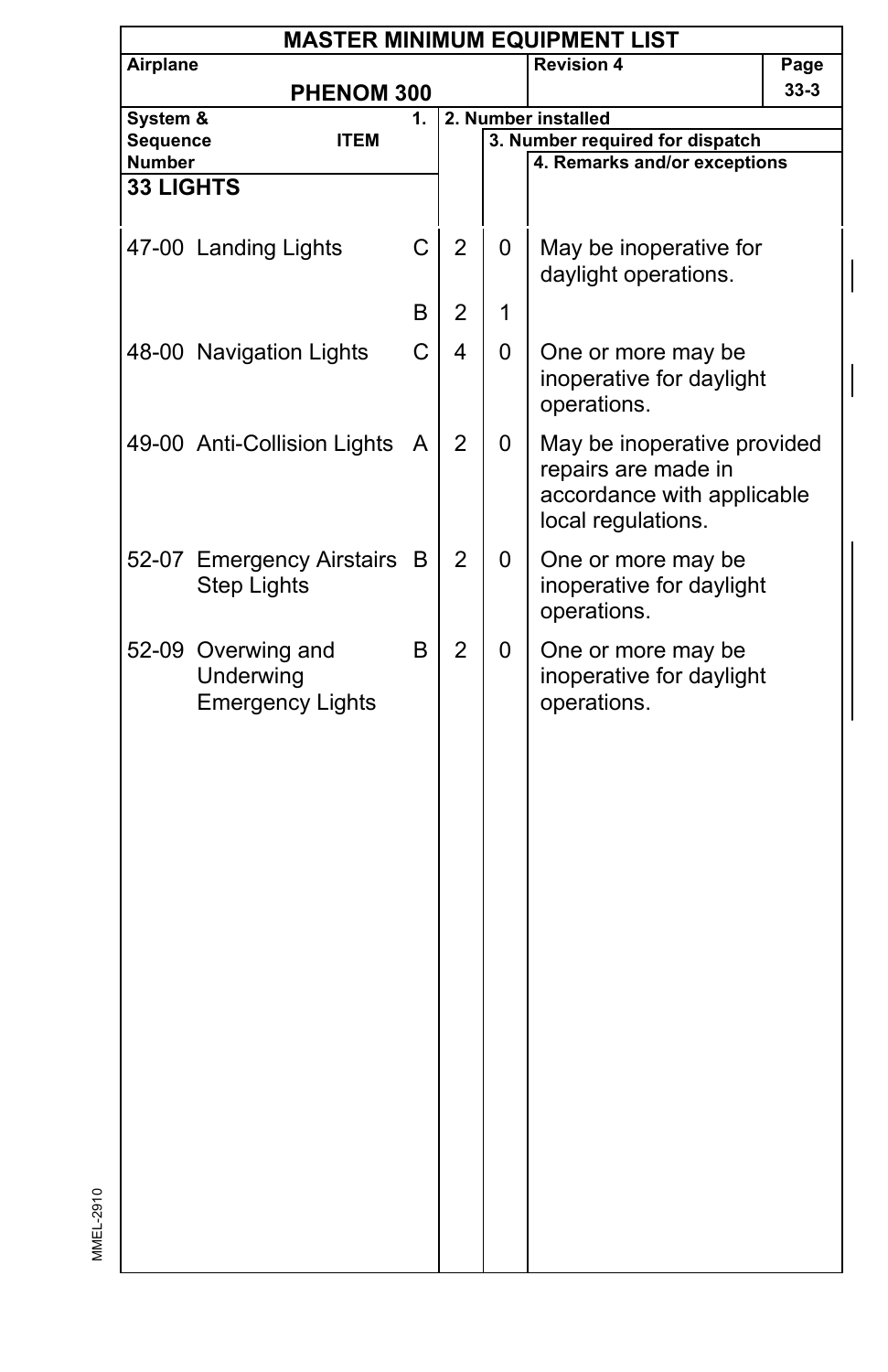|                           | <b>MASTER MINIMUM EQUIPMENT LIST</b>                               |             |    |                |   |                                                                                          |      |  |  |  |
|---------------------------|--------------------------------------------------------------------|-------------|----|----------------|---|------------------------------------------------------------------------------------------|------|--|--|--|
| Airplane                  |                                                                    |             |    |                |   | Original                                                                                 | Page |  |  |  |
|                           |                                                                    | PHENOM 300  |    |                |   |                                                                                          | 34-1 |  |  |  |
| System &                  |                                                                    |             | 1. |                |   | 2. Number installed                                                                      |      |  |  |  |
| Sequence<br><b>Number</b> |                                                                    | <b>ITEM</b> |    |                |   | 3. Number required for dispatch<br>4. Remarks and/or exceptions                          |      |  |  |  |
|                           | <b>34 NAVIGATION</b>                                               |             |    |                |   |                                                                                          |      |  |  |  |
|                           |                                                                    |             |    |                |   |                                                                                          |      |  |  |  |
|                           | 11-01 Integrated<br><b>Electronic Standby</b><br>Instrument (IESI) |             |    |                |   |                                                                                          |      |  |  |  |
|                           | 1) Standby Attitude<br>Indication                                  |             | B  | 1              | 0 | May be inoperative provided:                                                             |      |  |  |  |
|                           |                                                                    |             |    |                |   | a) Operations are conducted<br>in Day VMC only, and                                      |      |  |  |  |
|                           |                                                                    |             |    |                |   | b) Operations are not<br>conducted into known or<br>forecast over-the-top<br>conditions. |      |  |  |  |
|                           | 2) STD Baro Button                                                 |             | C  | 1              | 0 | May be inoperative provided<br><b>BARO</b> knob on the IESI<br>operates normally.        |      |  |  |  |
|                           | 3) Brightness<br><b>Buttons</b>                                    |             | C  | $\overline{2}$ | 0 | May be inoperative provided<br>brightness level is acceptable<br>to the crew.            |      |  |  |  |
|                           | 4) CAGE Button                                                     |             | B  | 1              | 0 | (O) May be inoperative<br>provided IESI is reinitialized<br>before each flight.          |      |  |  |  |
|                           |                                                                    |             | B  | 1              | 0 | May be inoperative provided<br>IESI attitude indication is<br>considered inoperative.    |      |  |  |  |
|                           |                                                                    |             |    |                |   |                                                                                          |      |  |  |  |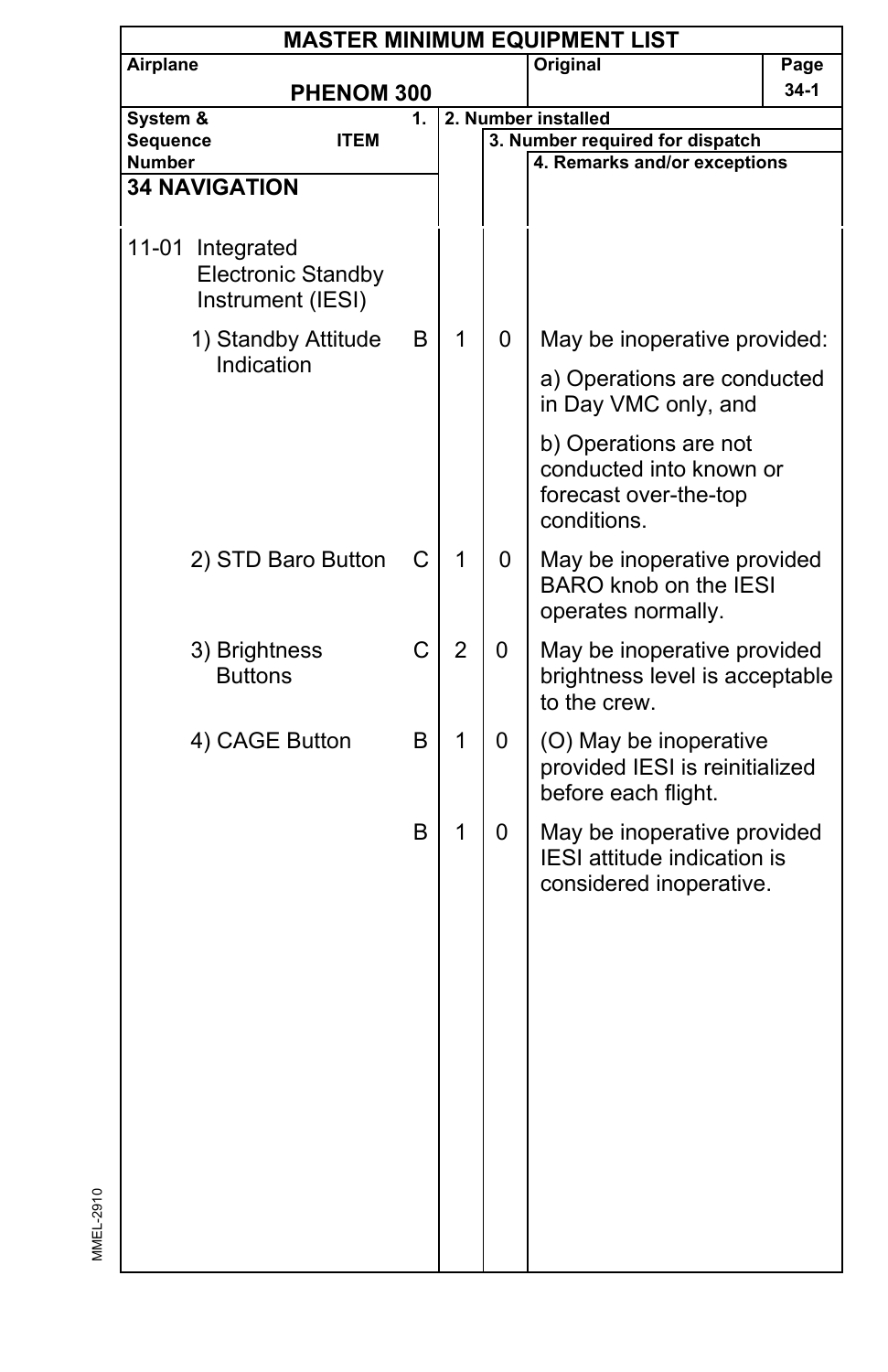| <b>MASTER MINIMUM EQUIPMENT LIST</b> |                                                 |    |                |                     |                                                                                                                                                                         |          |  |  |
|--------------------------------------|-------------------------------------------------|----|----------------|---------------------|-------------------------------------------------------------------------------------------------------------------------------------------------------------------------|----------|--|--|
| Airplane                             |                                                 |    |                |                     | <b>Revision 4</b>                                                                                                                                                       | Page     |  |  |
|                                      | PHENOM 300                                      |    |                |                     |                                                                                                                                                                         | $34 - 2$ |  |  |
| System &                             |                                                 | 1. |                | 2. Number installed |                                                                                                                                                                         |          |  |  |
| Sequence<br>Number                   | <b>ITEM</b>                                     |    |                |                     | 3. Number required for dispatch<br>4. Remarks and/or exceptions                                                                                                         |          |  |  |
|                                      | <b>34 NAVIGATION</b>                            |    |                |                     |                                                                                                                                                                         |          |  |  |
|                                      |                                                 |    |                |                     |                                                                                                                                                                         |          |  |  |
|                                      | 21-00 Attitude and<br><b>Heading Reference</b>  | в  | $\overline{2}$ | 1                   | (O) One may be inoperative<br>provided:                                                                                                                                 |          |  |  |
|                                      | System (AHRS)                                   |    |                |                     | a) Operations are conducted<br>in Day VMC only,                                                                                                                         |          |  |  |
|                                      |                                                 |    |                |                     | b) Operative AHRS is<br>selected as attitude and<br>heading source to both<br>PFDs, and                                                                                 |          |  |  |
|                                      |                                                 |    |                |                     | c) IESI attitude is operative.                                                                                                                                          |          |  |  |
|                                      |                                                 |    |                |                     | <b>NOTE: Autopilot is</b><br>inoperative with one AHRS<br>inoperative.                                                                                                  |          |  |  |
|                                      | 23-01 Standby Magnetic<br><b>Compass System</b> | B  | 1              | 0                   | (O) May be inoperative<br>provided:                                                                                                                                     |          |  |  |
|                                      |                                                 |    |                |                     | a) Both AHRS stabilized<br>Compass Systems operate<br>normally, and                                                                                                     |          |  |  |
|                                      |                                                 |    |                |                     | b) Airplane is operated with<br>Dual Independent Navigation<br>Capability and under Positive<br>Radar Control by ATC on the<br>entire enroute portion of the<br>flight. |          |  |  |
|                                      |                                                 |    |                |                     |                                                                                                                                                                         |          |  |  |
|                                      |                                                 |    |                |                     |                                                                                                                                                                         |          |  |  |
|                                      |                                                 |    |                |                     |                                                                                                                                                                         |          |  |  |
|                                      |                                                 |    |                |                     |                                                                                                                                                                         |          |  |  |
|                                      |                                                 |    |                |                     |                                                                                                                                                                         |          |  |  |
|                                      |                                                 |    |                |                     |                                                                                                                                                                         |          |  |  |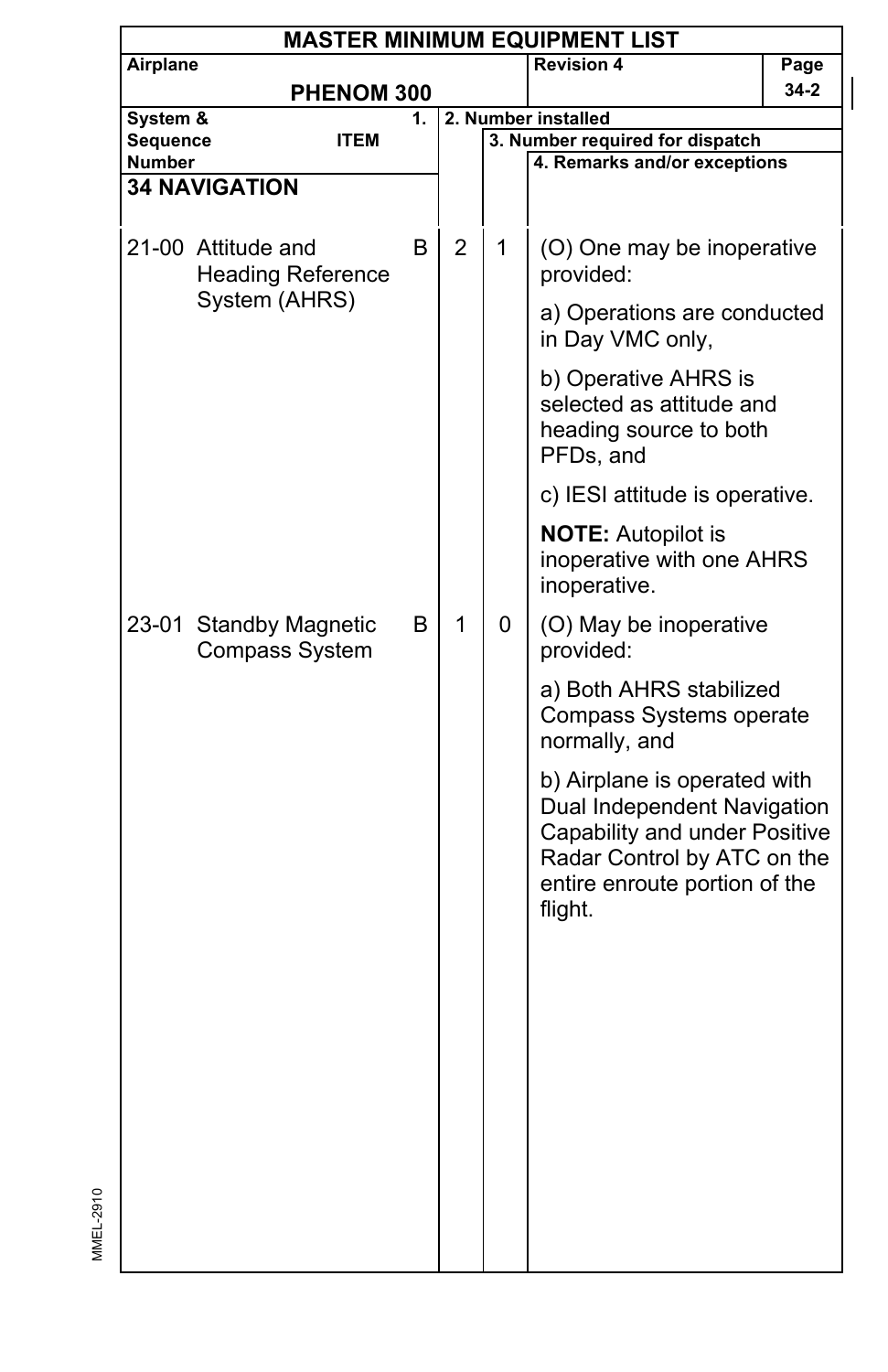| <b>MASTER MINIMUM EQUIPMENT LIST</b> |                                     |    |   |   |                                                                                                   |      |  |  |
|--------------------------------------|-------------------------------------|----|---|---|---------------------------------------------------------------------------------------------------|------|--|--|
| Airplane                             |                                     |    |   |   | <b>Revision 4</b>                                                                                 | Page |  |  |
|                                      | PHENOM 300                          |    |   |   |                                                                                                   | 34-3 |  |  |
| System &                             |                                     | 1. |   |   | 2. Number installed                                                                               |      |  |  |
| Sequence                             | <b>ITEM</b>                         |    |   |   | 3. Number required for dispatch                                                                   |      |  |  |
| <b>Number</b>                        | <b>34 NAVIGATION</b>                |    |   |   | 4. Remarks and/or exceptions                                                                      |      |  |  |
|                                      |                                     |    |   |   |                                                                                                   |      |  |  |
| ***                                  | 31-00 Radar Altimeter<br>System     |    |   |   |                                                                                                   |      |  |  |
|                                      | (For airplanes not<br>equipped with | C  | 1 | 0 | (O) (M) May be inoperative<br>provided:                                                           |      |  |  |
|                                      | Predictive<br>Windshear function)   |    |   |   | a) Radio Altimeter is<br>deactivated,                                                             |      |  |  |
|                                      |                                     |    |   |   | b) Operations do not require<br>its use,                                                          |      |  |  |
|                                      |                                     |    |   |   | c) Terrain Awareness and<br>Warning System-A (TAWS-A)<br>is considered inoperative,               |      |  |  |
|                                      |                                     |    |   |   | d) Traffic Alert and Collision<br>Avoidance System (TCAS II)<br>is considered inoperative,<br>and |      |  |  |
|                                      |                                     |    |   |   | e) Alternate procedures are<br>established and used.                                              |      |  |  |
|                                      | (For airplanes<br>equipped with     | C  | 1 | 0 | (O) (M) May be inoperative<br>provided:                                                           |      |  |  |
|                                      | Predictive<br>Windshear function)   |    |   |   | a) Radio Altimeter is<br>deactivated,                                                             |      |  |  |
|                                      |                                     |    |   |   | b) Operations do not require<br>its use.                                                          |      |  |  |
|                                      |                                     |    |   |   | c) Terrain Awareness and<br>Warning System-A (TAWS-A)<br>is considered inoperative,               |      |  |  |
|                                      |                                     |    |   |   | d) Traffic Alert and Collision<br>Avoidance System (TCAS II)<br>is considered inoperative,        |      |  |  |
|                                      |                                     |    |   |   | e) Predictive Windshear<br>function is considered<br>inoperative, and                             |      |  |  |
|                                      |                                     |    |   |   | f) Alternate procedures are<br>established and used.                                              |      |  |  |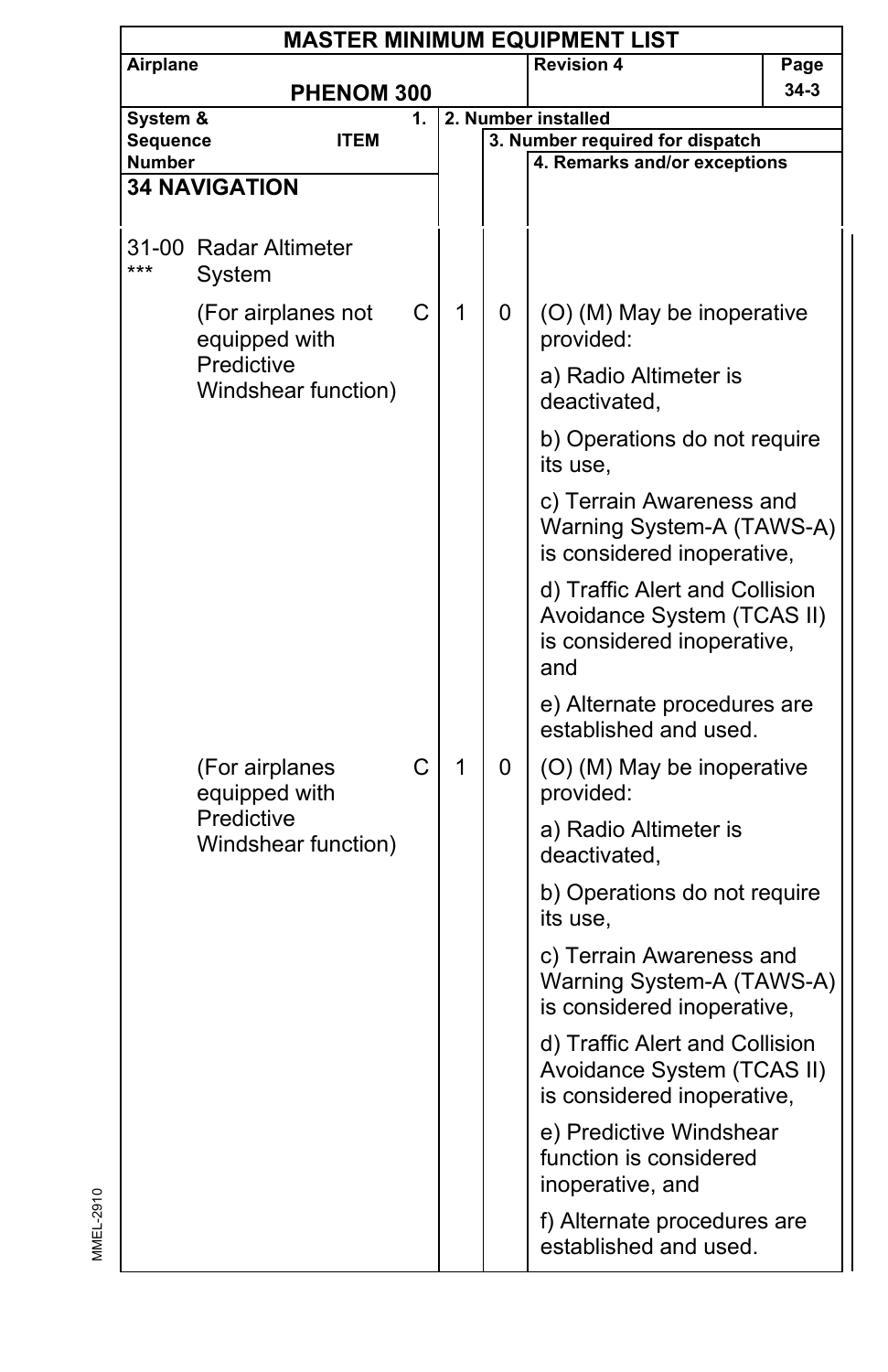| <b>MASTER MINIMUM EQUIPMENT LIST</b> |                                                  |    |                |   |                                                                                            |      |  |  |  |
|--------------------------------------|--------------------------------------------------|----|----------------|---|--------------------------------------------------------------------------------------------|------|--|--|--|
| Airplane                             |                                                  |    |                |   | <b>Revision 4</b>                                                                          | Page |  |  |  |
|                                      | <b>PHENOM 300</b>                                |    |                |   |                                                                                            | 34-4 |  |  |  |
| System &                             |                                                  | 1. |                |   | 2. Number installed                                                                        |      |  |  |  |
| Sequence<br>Number                   | <b>ITEM</b>                                      |    |                |   | 3. Number required for dispatch<br>4. Remarks and/or exceptions                            |      |  |  |  |
|                                      | <b>34 NAVIGATION</b>                             |    |                |   |                                                                                            |      |  |  |  |
|                                      |                                                  |    |                |   |                                                                                            |      |  |  |  |
|                                      | 32-00 VHF Navigation<br>System                   |    |                |   |                                                                                            |      |  |  |  |
|                                      | 1) VOR/ILS                                       | C  | $\overline{2}$ |   | Any in excess of those<br>required by local regulations<br>may be inoperative.             |      |  |  |  |
|                                      | 2) Marker Beacon                                 | C  | $\overline{2}$ |   | May be inoperative provided<br>approach operating<br>procedures do not require its<br>use. |      |  |  |  |
|                                      | 41-00 Terrain Awareness<br>and Warning<br>System | D  | 1              | 0 | May be inoperative provided<br>it is not required by local<br>regulations.                 |      |  |  |  |
| ***                                  | 42-00 Weather Radar<br>System                    | D  |                | 0 |                                                                                            |      |  |  |  |
| ***                                  | 1) Predictive<br>Windshear (PWS)<br>Function     | D  |                | 0 | (O) May be inoperative<br>provided alternate<br>procedures are established<br>and used.    |      |  |  |  |
| ***                                  | 43-00 Traffic Collision and<br>Avoidance System  | C  |                | 0 | (M) May be inoperative<br>provided:                                                        |      |  |  |  |
|                                      | (TCAS II)                                        |    |                |   | a) Not required by local<br>regulations,                                                   |      |  |  |  |
|                                      |                                                  |    |                |   | b) System is deactivated and<br>secured, and                                               |      |  |  |  |
|                                      |                                                  |    |                |   | c) Enroute or approach<br>procedures do not require its<br>use.                            |      |  |  |  |
| ***                                  | 46-00 SurfaceWatch                               | С  | 1              | 0 |                                                                                            |      |  |  |  |
| ***                                  | 46-10 Stabilized Approach                        | С  | 1              | 0 | (O) May be inoperative<br>provided alternate<br>procedures are established<br>and used.    |      |  |  |  |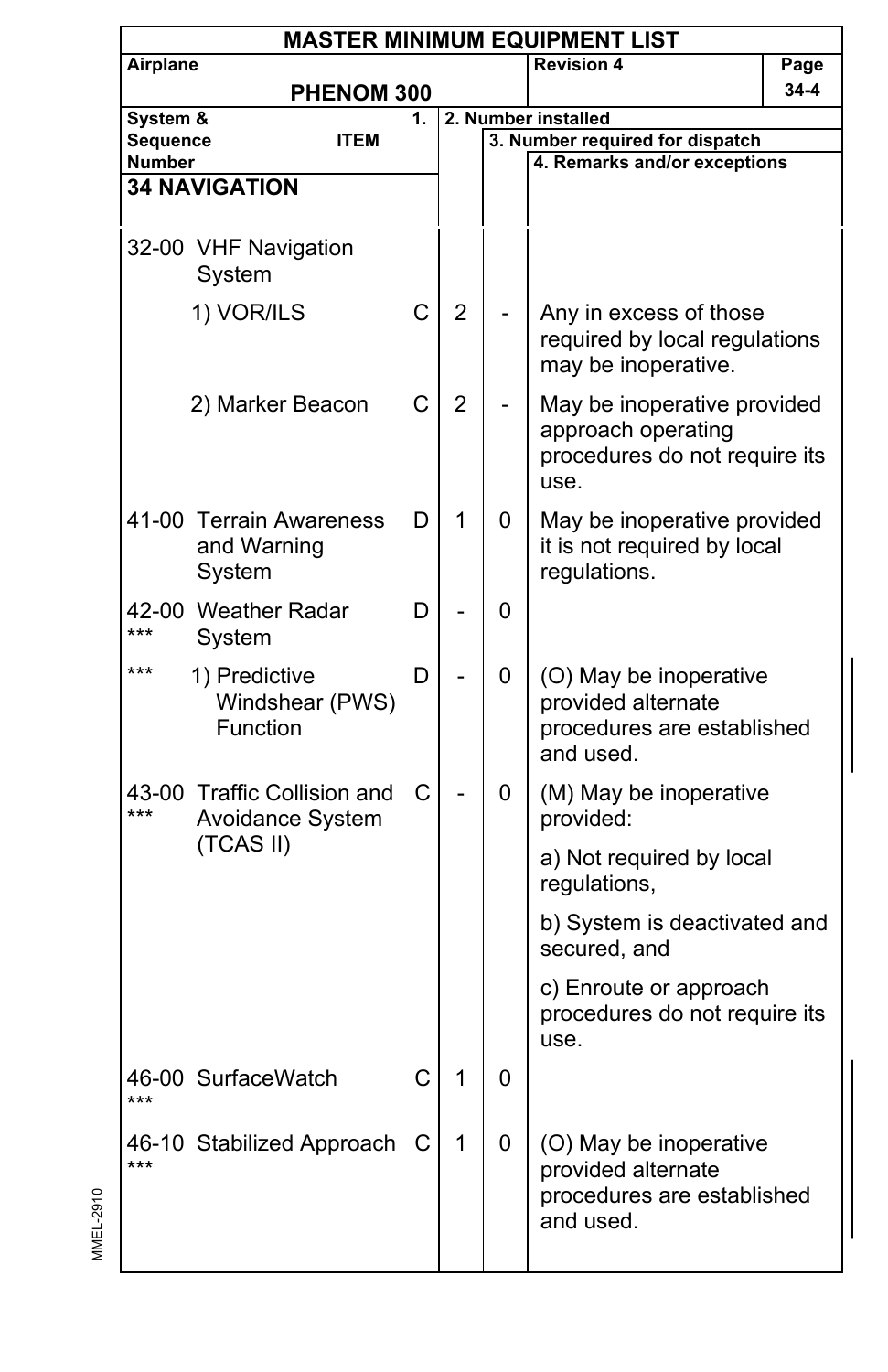| <b>MASTER MINIMUM EQUIPMENT LIST</b> |                                                                                |    |   |   |                                                                                                                                                                        |      |  |  |  |
|--------------------------------------|--------------------------------------------------------------------------------|----|---|---|------------------------------------------------------------------------------------------------------------------------------------------------------------------------|------|--|--|--|
| Airplane                             |                                                                                |    |   |   | <b>Revision 4</b>                                                                                                                                                      | Page |  |  |  |
|                                      | PHENOM 300                                                                     |    |   |   |                                                                                                                                                                        | 34-5 |  |  |  |
| System &                             |                                                                                | 1. |   |   | 2. Number installed                                                                                                                                                    |      |  |  |  |
| Sequence                             | <b>ITEM</b>                                                                    |    |   |   | 3. Number required for dispatch                                                                                                                                        |      |  |  |  |
| <b>Number</b>                        |                                                                                |    |   |   | 4. Remarks and/or exceptions                                                                                                                                           |      |  |  |  |
|                                      | <b>34 NAVIGATION</b>                                                           |    |   |   |                                                                                                                                                                        |      |  |  |  |
| ***                                  | 47-00 Reactive Windshear<br><b>Detection System</b>                            | C  | 1 | 0 | (O) May be inoperative<br>provided alternate<br>procedures are established<br>and used.                                                                                |      |  |  |  |
| ***                                  | 48-00 Runway Overrun<br>Awareness and<br><b>Alerting System</b><br>(ROAAS)     | C  | 1 | 0 |                                                                                                                                                                        |      |  |  |  |
| ***                                  | 51-00 DME System                                                               | C  |   | 0 | One or more may be<br>inoperative provided<br>operations do not require its<br>use.                                                                                    |      |  |  |  |
|                                      |                                                                                | D  |   |   | Any in excess of those<br>required by local regulations<br>may be inoperative.                                                                                         |      |  |  |  |
|                                      | 52-00 ATC Transponder<br>and Automatic<br><b>Altitude Reporting</b><br>Systems | D  |   |   | Any in excess of those<br>required for the intended<br>flight route may be<br>inoperative.                                                                             |      |  |  |  |
|                                      |                                                                                | C  |   | 0 | One or more may be<br>inoperative provided<br>permission is obtained from<br>the Air Navigation Service<br>Provider(s) when required for<br>the intended flight route. |      |  |  |  |
| (Continued)                          |                                                                                |    |   |   |                                                                                                                                                                        |      |  |  |  |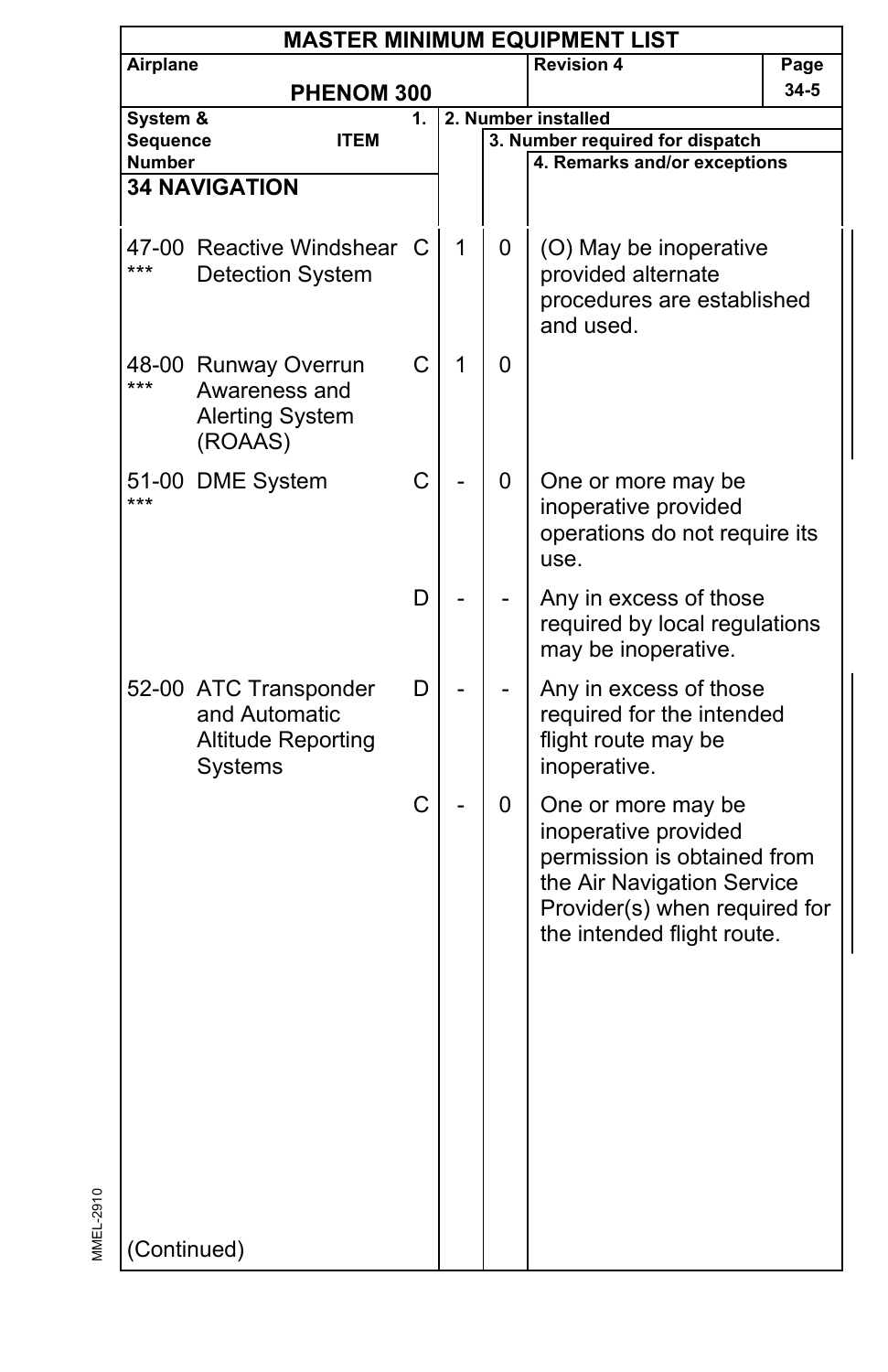| <b>MASTER MINIMUM EQUIPMENT LIST</b> |                                                                                                                             |    |  |   |                                                                                                                             |        |  |  |
|--------------------------------------|-----------------------------------------------------------------------------------------------------------------------------|----|--|---|-----------------------------------------------------------------------------------------------------------------------------|--------|--|--|
| Airplane                             |                                                                                                                             |    |  |   | <b>Revision 4</b>                                                                                                           | Page   |  |  |
|                                      | PHENOM 300                                                                                                                  |    |  |   |                                                                                                                             | $34-6$ |  |  |
| System &                             |                                                                                                                             | 1. |  |   | 2. Number installed                                                                                                         |        |  |  |
| Sequence                             | <b>ITEM</b>                                                                                                                 |    |  |   | 3. Number required for dispatch                                                                                             |        |  |  |
| <b>Number</b>                        |                                                                                                                             |    |  |   | 4. Remarks and/or exceptions                                                                                                |        |  |  |
|                                      | <b>34 NAVIGATION</b>                                                                                                        |    |  |   |                                                                                                                             |        |  |  |
|                                      | 52-00 ATC Transponder<br>and Automatic<br><b>Altitude Reporting</b><br>Systems<br>(Continued)                               |    |  |   |                                                                                                                             |        |  |  |
| ***                                  | 1) Automatic<br>Dependent<br>Surveillance -<br><b>Broadcast</b><br>(ADS-B) Out<br><b>Extended Squitter</b><br>Transmissions | D  |  | 0 | One or more extended<br>squitter transmissions may<br>be inoperative when not<br>required for the intended<br>flight route. |        |  |  |
|                                      |                                                                                                                             | C  |  | 0 | One or more extended<br>squitter transmissions may<br>be inoperative when required<br>for the intended flight route.        |        |  |  |
| ***                                  | 52-02 ADS-B In<br>Transmissions                                                                                             | C  |  | 0 | (O) May be inoperative<br>provided alternate<br>procedures are established<br>and used.                                     |        |  |  |
|                                      |                                                                                                                             |    |  |   | <b>NOTE:</b> Any ADS-B function<br>that operates normally may<br>be used.                                                   |        |  |  |
|                                      |                                                                                                                             | D  |  | 0 | May be inoperative provided<br>operations do not require its<br>use.                                                        |        |  |  |
|                                      |                                                                                                                             |    |  |   | <b>NOTE: Any ADS-B function</b><br>that operates normally may<br>be used.                                                   |        |  |  |
|                                      |                                                                                                                             |    |  |   |                                                                                                                             |        |  |  |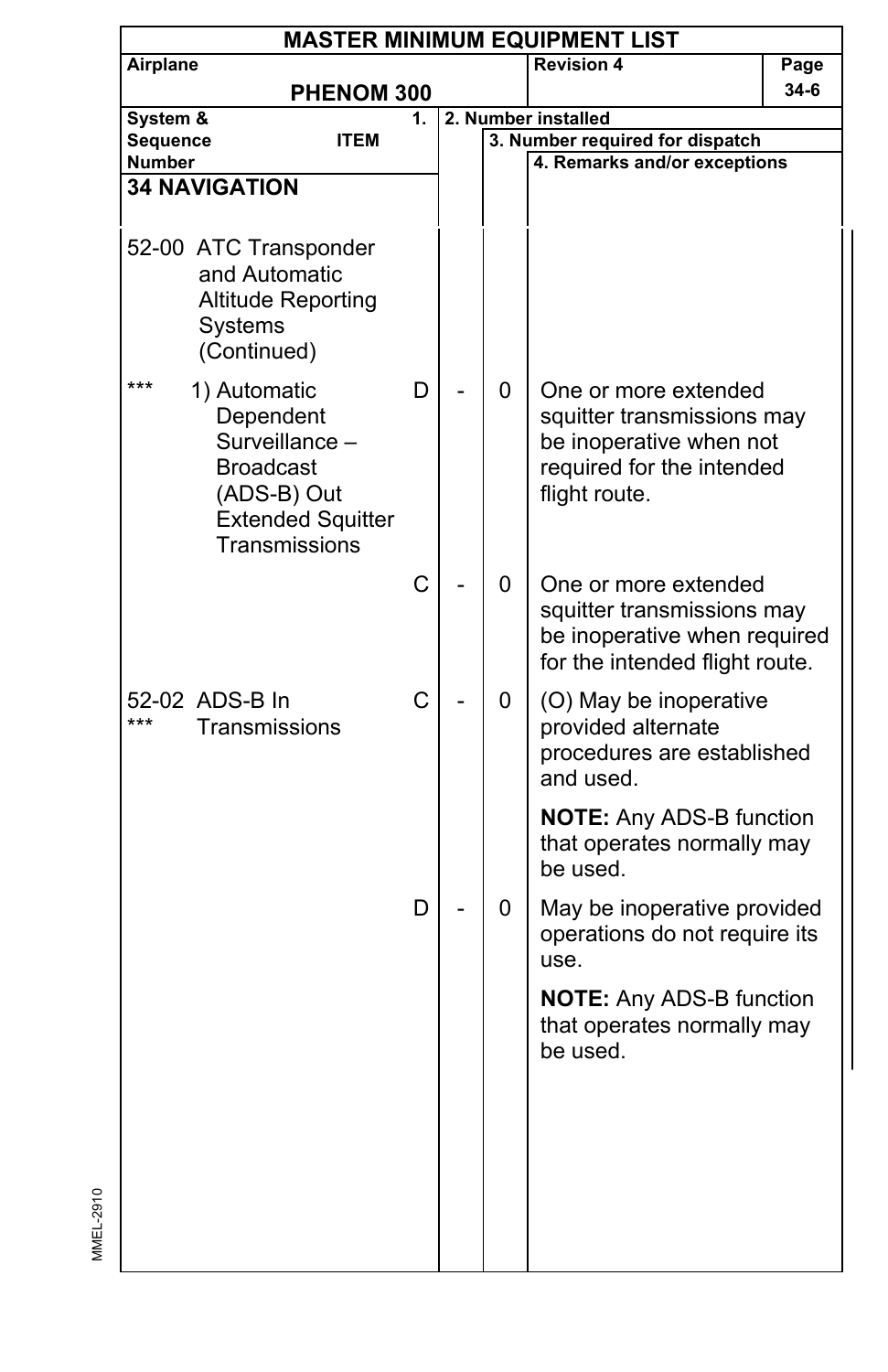| <b>MASTER MINIMUM EQUIPMENT LIST</b> |                                             |              |                |   |                                                                                                                                                  |      |  |  |  |
|--------------------------------------|---------------------------------------------|--------------|----------------|---|--------------------------------------------------------------------------------------------------------------------------------------------------|------|--|--|--|
| Airplane                             |                                             |              |                |   | <b>Revision 4</b>                                                                                                                                | Page |  |  |  |
|                                      | PHENOM 300                                  |              |                |   |                                                                                                                                                  | 34-7 |  |  |  |
| System &                             |                                             | 1.           |                |   | 2. Number installed                                                                                                                              |      |  |  |  |
|                                      | Sequence<br><b>ITEM</b><br>Number           |              |                |   | 3. Number required for dispatch<br>4. Remarks and/or exceptions                                                                                  |      |  |  |  |
|                                      | <b>34 NAVIGATION</b>                        |              |                |   |                                                                                                                                                  |      |  |  |  |
|                                      |                                             |              |                |   |                                                                                                                                                  |      |  |  |  |
| ***                                  | 53-00 Automatic Direction<br>Finder (ADF)   | С            |                | 0 | May be inoperative provided<br>navigation procedures for the<br>planned routes to be flown<br>are not dependant upon the<br>use of affected ADF. |      |  |  |  |
|                                      |                                             | B            |                | 0 | (O) May be inoperative<br>provided alternate approved<br>navigational equipment is<br>operative and used.                                        |      |  |  |  |
|                                      |                                             | D            |                |   | Any in excess of those<br>required may be inoperative.                                                                                           |      |  |  |  |
| 56-00                                | <b>Global Positioning</b><br>System (GPS)   | C            | $\overline{2}$ | 1 | One may be inoperative<br>provided operations do not<br>require its use.                                                                         |      |  |  |  |
| 57-00                                | Satellite<br><b>Weather/Radio</b><br>System | D            | 1              | 0 |                                                                                                                                                  |      |  |  |  |
|                                      | 61-00 Flight Management<br>System (FMS)     |              |                |   |                                                                                                                                                  |      |  |  |  |
|                                      | 1) Navigation<br><b>Databases</b>           | $\mathsf{C}$ |                |   | (O) May be out of date<br>provided:                                                                                                              |      |  |  |  |
|                                      |                                             |              |                |   | a) Current Aeronautical<br>Charts are used to verify<br>Navigation Fixes prior to<br>dispatch,                                                   |      |  |  |  |
|                                      |                                             |              |                |   | b) Procedures are<br>established and used to<br>verify status and suitability of<br>Navigation Facilities used to<br>define route of flight, and |      |  |  |  |
|                                      |                                             |              |                |   | c) Approach Navigation<br>Radios are manually tuned<br>and identified.                                                                           |      |  |  |  |
| (Continued)                          |                                             |              |                |   |                                                                                                                                                  |      |  |  |  |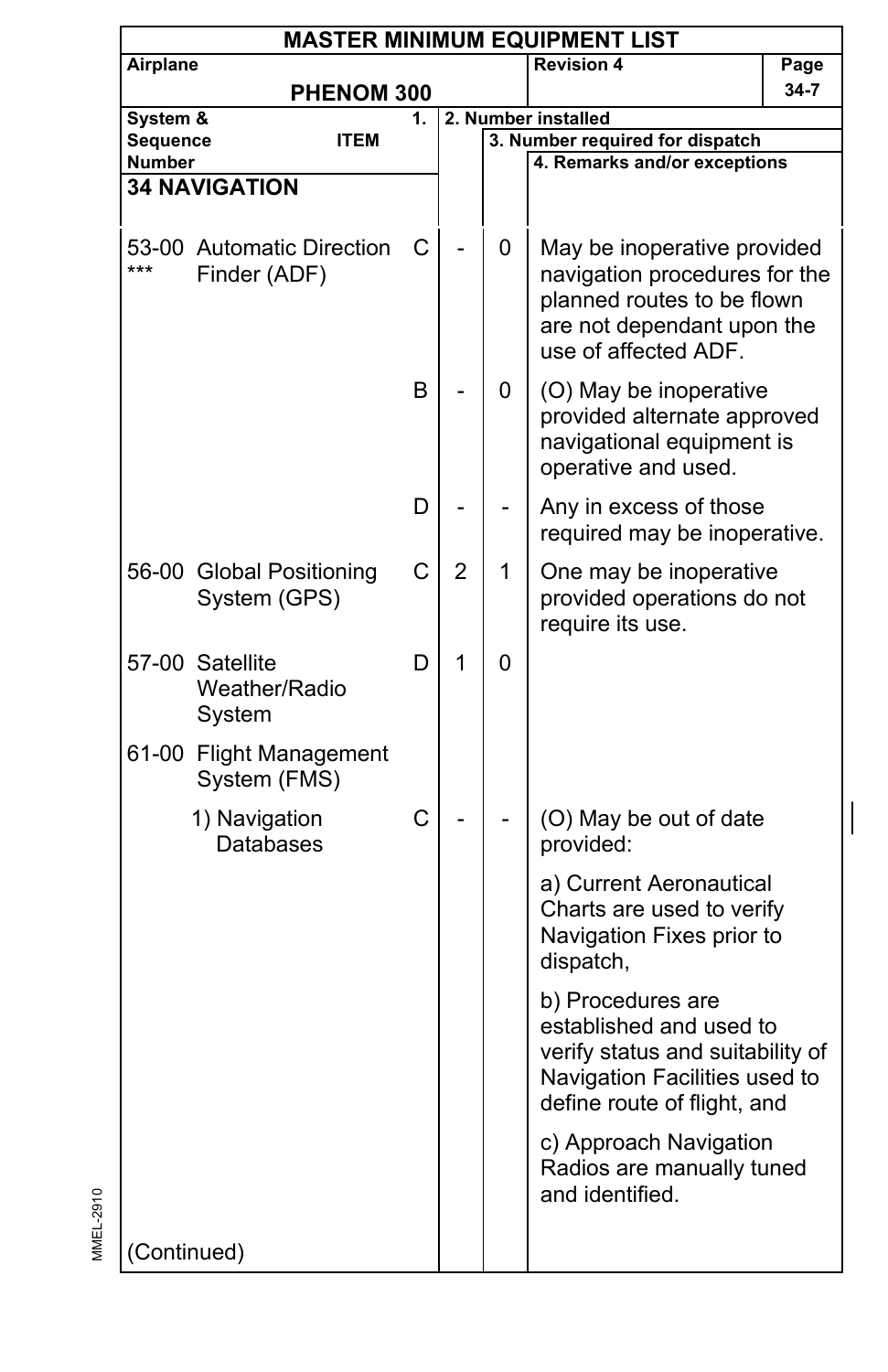| <b>MASTER MINIMUM EQUIPMENT LIST</b> |                                                                                                                  |    |                |   |                                                                                         |      |  |  |
|--------------------------------------|------------------------------------------------------------------------------------------------------------------|----|----------------|---|-----------------------------------------------------------------------------------------|------|--|--|
| Airplane                             |                                                                                                                  |    |                |   | <b>Revision 4</b>                                                                       | Page |  |  |
|                                      | PHENOM 300                                                                                                       |    |                |   |                                                                                         | 34-8 |  |  |
| System &                             |                                                                                                                  | 1. |                |   | 2. Number installed                                                                     |      |  |  |
| Sequence                             | <b>ITEM</b>                                                                                                      |    |                |   | 3. Number required for dispatch                                                         |      |  |  |
| Number                               |                                                                                                                  |    |                |   | 4. Remarks and/or exceptions                                                            |      |  |  |
|                                      | <b>34 NAVIGATION</b>                                                                                             |    |                |   |                                                                                         |      |  |  |
|                                      | 61-00 Flight Management<br>System (FMS)<br>(Continued)                                                           |    |                |   |                                                                                         |      |  |  |
| ***                                  | 2) Weight and<br>Balance (W&B)                                                                                   | C  | $\overline{2}$ | 0 | (O) May be inoperative<br>provided:                                                     |      |  |  |
|                                      | Function                                                                                                         |    |                |   | a) Alternate procedures are<br>established and used, and                                |      |  |  |
|                                      |                                                                                                                  |    |                |   | b) PERF function is<br>considered inoperative.                                          |      |  |  |
|                                      |                                                                                                                  | D  | $\overline{2}$ | 0 | May be inoperative provided<br>procedures do not require its<br>use.                    |      |  |  |
| ***                                  | 3) Performance<br>Management<br>(PERF) Function                                                                  | C  | $\overline{2}$ | 0 | (O) May be inoperative<br>provided alternate<br>procedures are established<br>and used. |      |  |  |
|                                      |                                                                                                                  | D  | $\overline{2}$ | 0 | May be inoperative provided<br>procedures do not require its<br>use.                    |      |  |  |
| ***                                  | 4) Takeoff and<br>Landing Data<br>(TOLD) Function                                                                | C  | 2              | 1 | (O) May be inoperative<br>provided alternate<br>procedures are established<br>and used. |      |  |  |
|                                      |                                                                                                                  | D  | 2              | 0 | May be inoperative provided<br>procedures do not require its<br>use.                    |      |  |  |
|                                      | 61-01 Flight Management<br>System (FMS)<br>Panel<br>(For airplanes<br>equipped with<br>G1000 Avionics<br>System) | €  | 1              | U | (O) May be inoperative<br>provided alternate<br>procedures are established<br>and used. |      |  |  |
|                                      |                                                                                                                  |    |                |   |                                                                                         |      |  |  |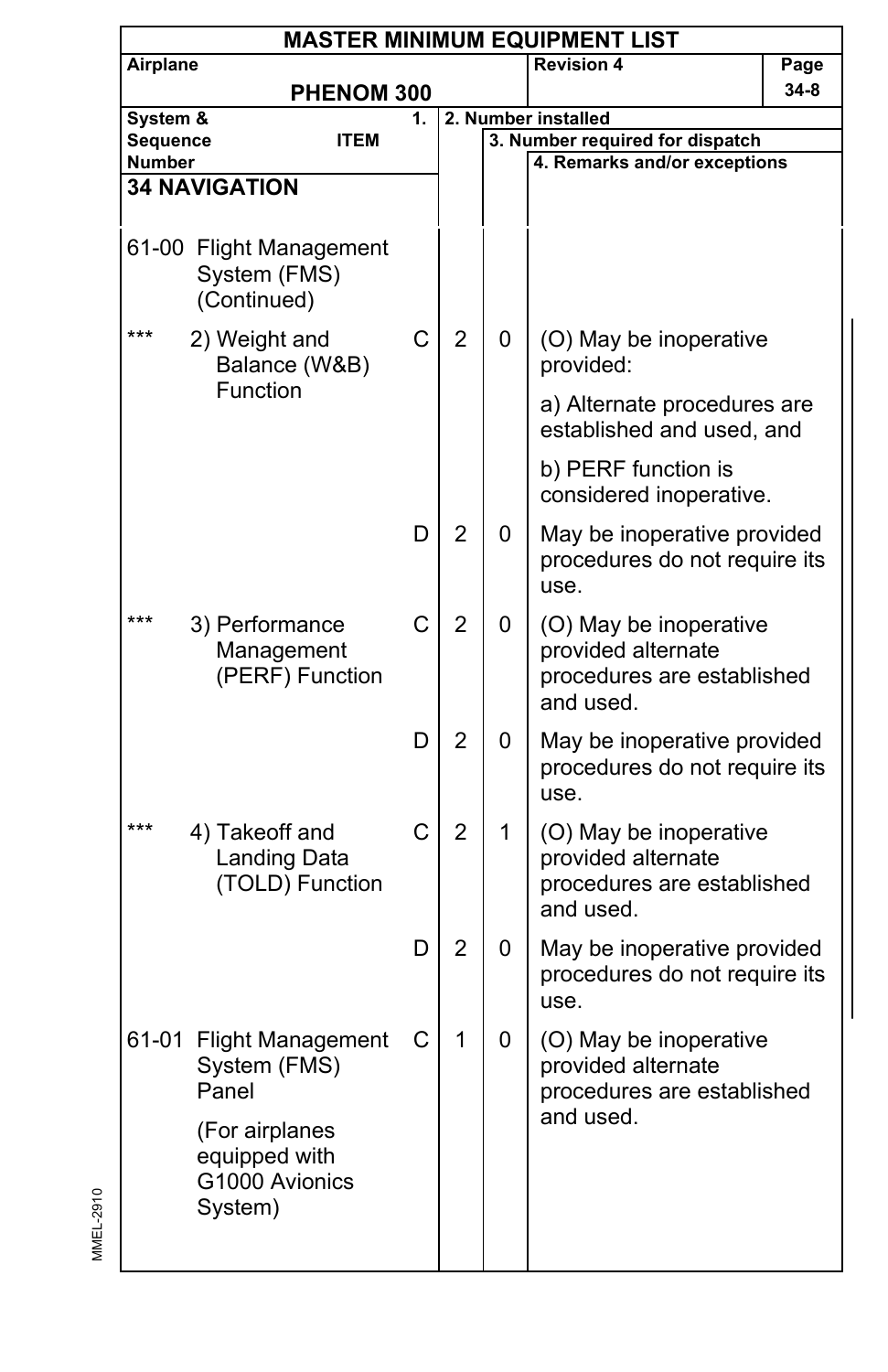|                           | <b>MASTER MINIMUM EQUIPMENT LIST</b>                   |    |              |                     |                                                                                                                                          |        |  |  |  |  |
|---------------------------|--------------------------------------------------------|----|--------------|---------------------|------------------------------------------------------------------------------------------------------------------------------------------|--------|--|--|--|--|
| Airplane                  |                                                        |    |              |                     | <b>Revision 4</b>                                                                                                                        | Page   |  |  |  |  |
|                           | PHENOM 300                                             |    |              |                     |                                                                                                                                          | $35-1$ |  |  |  |  |
| System &                  |                                                        | 1. |              | 2. Number installed |                                                                                                                                          |        |  |  |  |  |
| Sequence<br><b>Number</b> | <b>ITEM</b>                                            |    |              |                     | 3. Number required for dispatch<br>4. Remarks and/or exceptions                                                                          |        |  |  |  |  |
|                           | <b>35 OXYGEN</b>                                       |    |              |                     |                                                                                                                                          |        |  |  |  |  |
|                           |                                                        |    |              |                     |                                                                                                                                          |        |  |  |  |  |
|                           | 01-01 Cylinder Pressure<br>Gauge                       | С  | 1            | 0                   | (M) May be inoperative<br>provided:                                                                                                      |        |  |  |  |  |
|                           |                                                        |    |              |                     | a) Gauge is inspected for no<br>leakage, and                                                                                             |        |  |  |  |  |
|                           |                                                        |    |              |                     | b) Alternates procedures to<br>measure the oxygen cylinder<br>pressure for servicing must<br>be established.                             |        |  |  |  |  |
|                           | 01-02 Pressure and<br>Temperature                      | C  | 1            | 0                   | (O) May be inoperative<br>provide:                                                                                                       |        |  |  |  |  |
|                           | Transducer                                             |    |              |                     | a) Cylinder pressure gauge is<br>operative, and                                                                                          |        |  |  |  |  |
|                           |                                                        |    |              |                     | b) Oxygen pressure is<br>checked in Cylinder before<br>each flight.                                                                      |        |  |  |  |  |
|                           | 01-03 Overboard<br>Discharge Indicator<br>(Green Disc) | C  | $\mathbf{1}$ | 0                   |                                                                                                                                          |        |  |  |  |  |
|                           |                                                        | C  | 1            | 0                   | (M) May be missing provided<br>cavity is covered with speed<br>tape.                                                                     |        |  |  |  |  |
|                           | 02-02 Cylinder Fill Port                               | C  | 1            | 0                   | (M) May be inoperative<br>provided:                                                                                                      |        |  |  |  |  |
|                           |                                                        |    |              |                     | a) Valve is inspected for no<br>leakage, and                                                                                             |        |  |  |  |  |
|                           |                                                        |    |              |                     | b) If oxygen cylinder refilling<br>is necessary, it must be done<br>outside airplane or cylinder<br>replaced for a fully charged<br>one. |        |  |  |  |  |
|                           |                                                        |    |              |                     |                                                                                                                                          |        |  |  |  |  |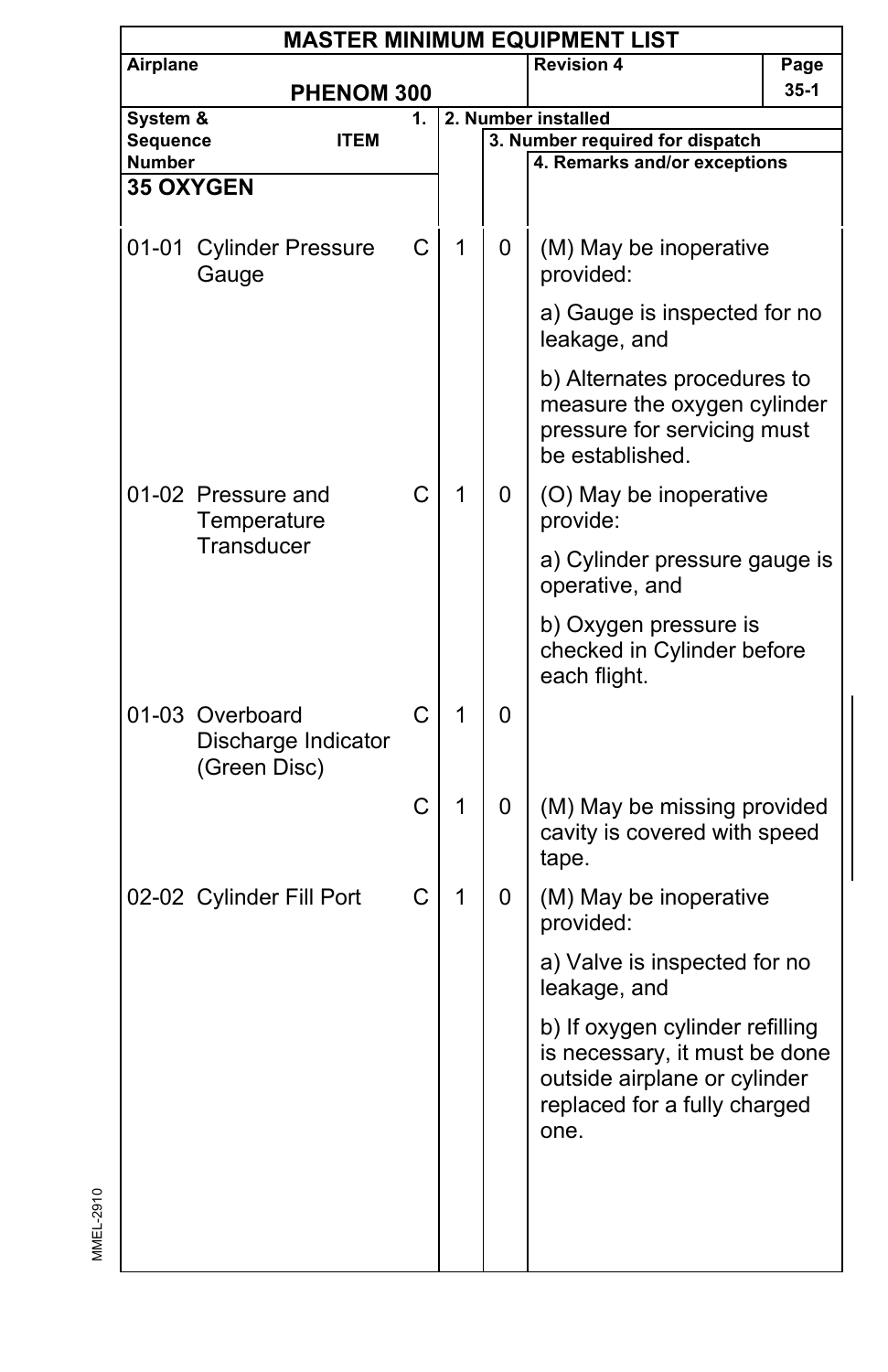| <b>MASTER MINIMUM EQUIPMENT LIST</b> |                                  |    |   |                     |                                                                                                                               |          |  |  |  |
|--------------------------------------|----------------------------------|----|---|---------------------|-------------------------------------------------------------------------------------------------------------------------------|----------|--|--|--|
| Airplane                             |                                  |    |   |                     | <b>Revision 4</b>                                                                                                             | Page     |  |  |  |
|                                      | PHENOM 300                       |    |   |                     |                                                                                                                               | $35 - 2$ |  |  |  |
| System &                             |                                  | 1. |   | 2. Number installed |                                                                                                                               |          |  |  |  |
| Sequence<br>Number                   | <b>ITEM</b>                      |    |   |                     | 3. Number required for dispatch<br>4. Remarks and/or exceptions                                                               |          |  |  |  |
|                                      | <b>35 OXYGEN</b>                 |    |   |                     |                                                                                                                               |          |  |  |  |
|                                      |                                  |    |   |                     |                                                                                                                               |          |  |  |  |
|                                      | 11-02 Crew Oxygen<br>Masks       | C  | 2 | 1                   | For single pilot operations,<br>copilot mask may be<br>inoperative (no flow) provided<br>the copilot seat is not<br>occupied. |          |  |  |  |
|                                      | 21-00 Passenger Oxygen<br>System | С  | 1 | 0                   | May be inoperative provided<br>the airplane is operated with<br>no passengers.                                                |          |  |  |  |
|                                      |                                  | C  | 1 | 0                   | (O) May be inoperative<br>provided flight is conducted<br>unpressurized at or below<br>10000 ft.                              |          |  |  |  |
|                                      |                                  | C  | 1 | 0                   | (O) May be inoperative<br>provided:                                                                                           |          |  |  |  |
|                                      |                                  |    |   |                     | a) Flight is conducted at or<br>below 10000 ft,                                                                               |          |  |  |  |
|                                      |                                  |    |   |                     | b) Flight Crew Oxygen<br>System operates normally,                                                                            |          |  |  |  |
|                                      |                                  |    |   |                     | c) Environmental Control<br>Systems operate normally,<br>and,                                                                 |          |  |  |  |
|                                      |                                  |    |   |                     | d) Cabin Pressure Control<br>System operates normally.                                                                        |          |  |  |  |
|                                      | 1) Passenger Auto<br>Deployment  | C  | 1 | 0                   | (M) (O) May be inoperative<br>provided:                                                                                       |          |  |  |  |
|                                      | Function                         |    |   |                     | a) Flight is conducted at or<br>below 30000 ft,                                                                               |          |  |  |  |
|                                      |                                  |    |   |                     | b) Manual deployment<br>function is verified operative<br>before the first flight of the<br>day, and                          |          |  |  |  |
|                                      |                                  |    |   |                     | c) Both Air Bleed sources<br>operate normally.                                                                                |          |  |  |  |
|                                      |                                  |    |   |                     |                                                                                                                               |          |  |  |  |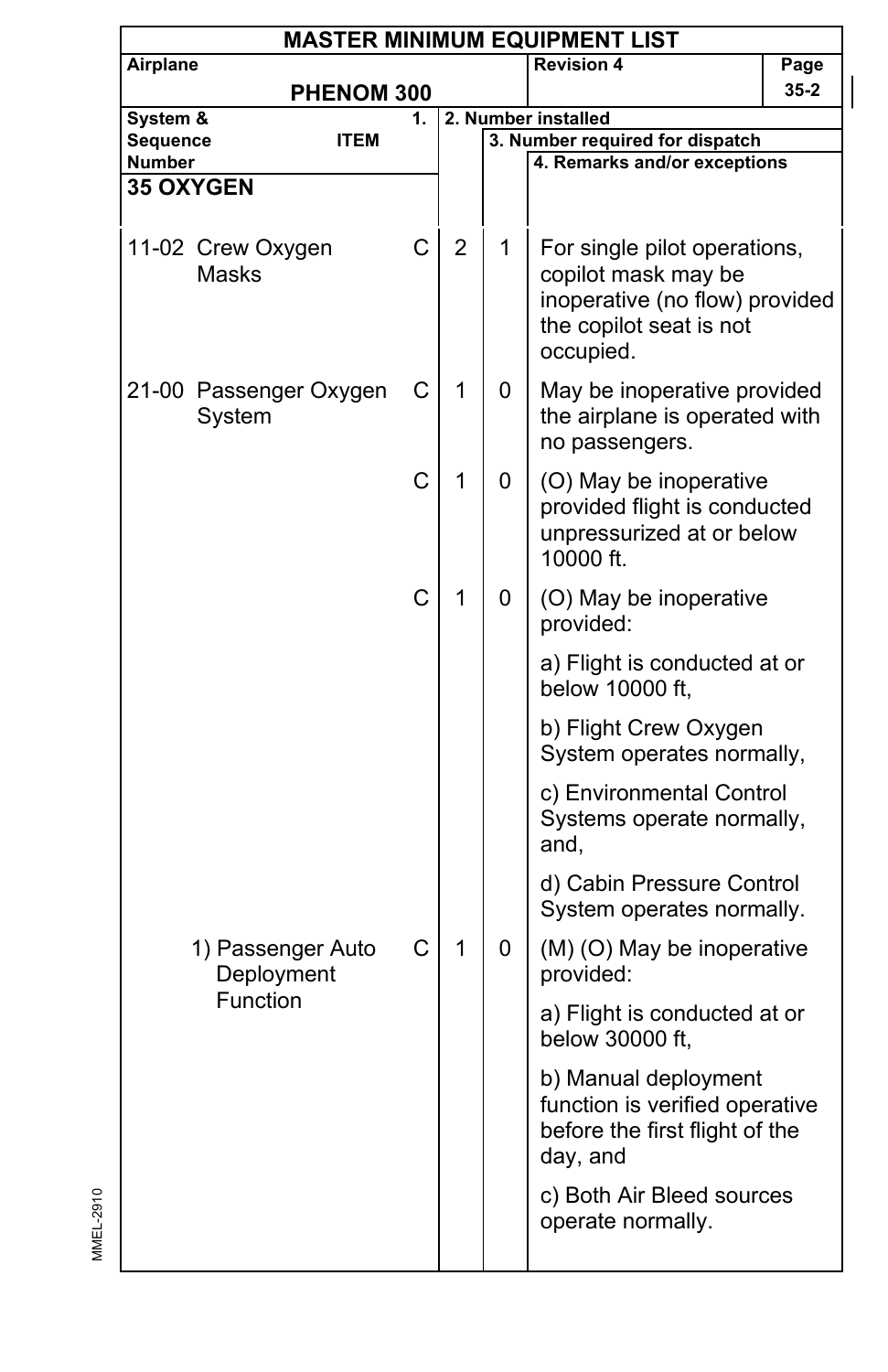| <b>MASTER MINIMUM EQUIPMENT LIST</b> |                                               |             |    |  |                                                                                                            |        |  |  |  |
|--------------------------------------|-----------------------------------------------|-------------|----|--|------------------------------------------------------------------------------------------------------------|--------|--|--|--|
| Airplane                             |                                               |             |    |  | <b>Revision 4</b>                                                                                          | Page   |  |  |  |
|                                      |                                               | PHENOM 300  |    |  |                                                                                                            | $35-3$ |  |  |  |
| System &                             |                                               |             | 1. |  | 2. Number installed                                                                                        |        |  |  |  |
| <b>Sequence</b><br>Number            |                                               | <b>ITEM</b> |    |  | 3. Number required for dispatch<br>4. Remarks and/or exceptions                                            |        |  |  |  |
|                                      | <b>35 OXYGEN</b>                              |             |    |  |                                                                                                            |        |  |  |  |
|                                      |                                               |             |    |  |                                                                                                            |        |  |  |  |
|                                      | 21-01 Passenger Oxygen<br><b>Masks</b>        | С           | 7  |  | (M) May be inoperative<br>provided affected seat is<br>placarded and blocked to<br>prevent occupancy.      |        |  |  |  |
| ***                                  | 31-01 Protective Breathing<br>Equipment (PBE) | D           |    |  | (O) (M) Any in excess of<br>those required may be<br>inoperative or missing<br>provided:                   |        |  |  |  |
|                                      |                                               |             |    |  | a) Required distribution is<br>maintained,                                                                 |        |  |  |  |
|                                      |                                               |             |    |  | b) Inoperative PBE and its<br>installed location are<br>placarded inoperative,                             |        |  |  |  |
|                                      |                                               |             |    |  | c) Inoperative PBE unit is<br>secured out of sight in an<br>approved stowage, and                          |        |  |  |  |
|                                      |                                               |             |    |  | d) Procedures are<br>established and used to alert<br>crew members of inoperative<br>or missing equipment. |        |  |  |  |
|                                      |                                               |             |    |  | <b>NOTE: Inoperative PBE units</b><br>may be subject to dangerous<br>goods requirements.                   |        |  |  |  |
|                                      |                                               |             |    |  |                                                                                                            |        |  |  |  |
|                                      |                                               |             |    |  |                                                                                                            |        |  |  |  |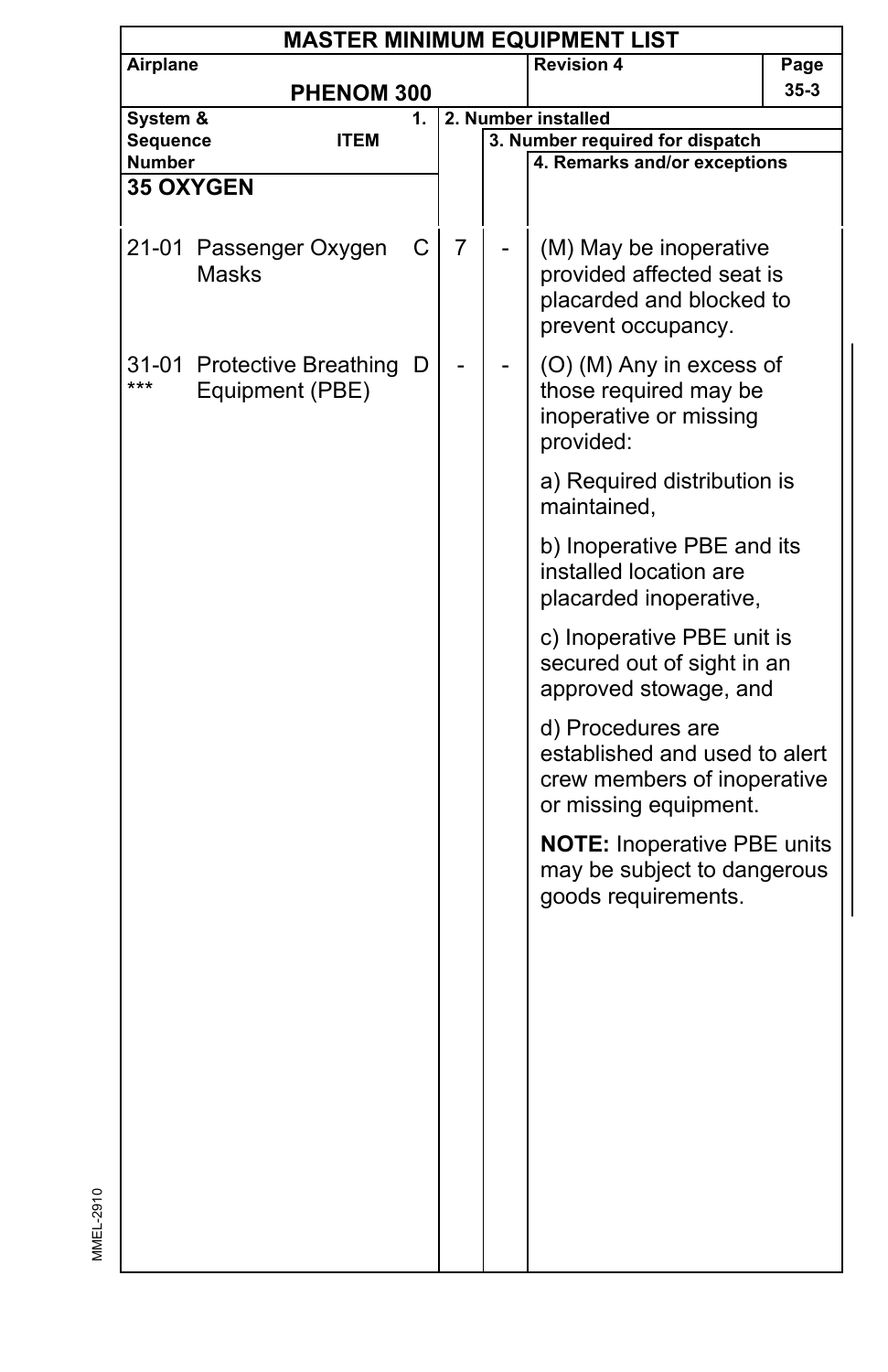|                    | <b>MASTER MINIMUM EQUIPMENT LIST</b>                |    |                |                     |                                                                                  |      |  |  |  |  |
|--------------------|-----------------------------------------------------|----|----------------|---------------------|----------------------------------------------------------------------------------|------|--|--|--|--|
| Airplane           |                                                     |    |                |                     | Original                                                                         | Page |  |  |  |  |
|                    | PHENOM 300                                          |    |                |                     |                                                                                  | 36-1 |  |  |  |  |
| System &           |                                                     | 1. |                | 2. Number installed |                                                                                  |      |  |  |  |  |
| Sequence<br>Number | <b>ITEM</b>                                         |    |                |                     | 3. Number required for dispatch<br>4. Remarks and/or exceptions                  |      |  |  |  |  |
|                    | <b>36 PNEUMATIC</b>                                 |    |                |                     |                                                                                  |      |  |  |  |  |
|                    |                                                     |    |                |                     |                                                                                  |      |  |  |  |  |
|                    | 11-00 Engine Pneumatic<br><b>Bleed System</b>       | C  | $\overline{2}$ | 1                   | (O) May be inoperative<br>provided:                                              |      |  |  |  |  |
|                    |                                                     |    |                |                     | a) Associated engine bleed<br>remains selected OFF,                              |      |  |  |  |  |
|                    |                                                     |    |                |                     | b) The airplane is not<br>operated in known or forecast<br>icing conditions, and |      |  |  |  |  |
|                    |                                                     |    |                |                     | c) The airplane is operated at<br>or below FL 250.                               |      |  |  |  |  |
|                    | 11-01 Pressure Regulating C<br><b>Shutoff Valve</b> |    | $\overline{2}$ | 1                   | (O) (M) May be inoperative<br>provided:                                          |      |  |  |  |  |
|                    | (PRSOV)                                             |    |                |                     | a) Associated engine bleed<br>remains selected OFF.                              |      |  |  |  |  |
|                    |                                                     |    |                |                     | b) Affected PRSOV is<br>secured closed,                                          |      |  |  |  |  |
|                    |                                                     |    |                |                     | c) The airplane is not<br>operated in known or forecast<br>icing conditions, and |      |  |  |  |  |
|                    |                                                     |    |                |                     | d) The airplane is operated at<br>or below FL 250.                               |      |  |  |  |  |
|                    | 11-03 AMS Controller<br>Channel                     | C  | $\overline{2}$ | 1.                  | May be inoperative provided<br>airplane is operated at or<br>below FL 250.       |      |  |  |  |  |
|                    |                                                     |    |                |                     |                                                                                  |      |  |  |  |  |
|                    |                                                     |    |                |                     |                                                                                  |      |  |  |  |  |
|                    |                                                     |    |                |                     |                                                                                  |      |  |  |  |  |
|                    |                                                     |    |                |                     |                                                                                  |      |  |  |  |  |
|                    |                                                     |    |                |                     |                                                                                  |      |  |  |  |  |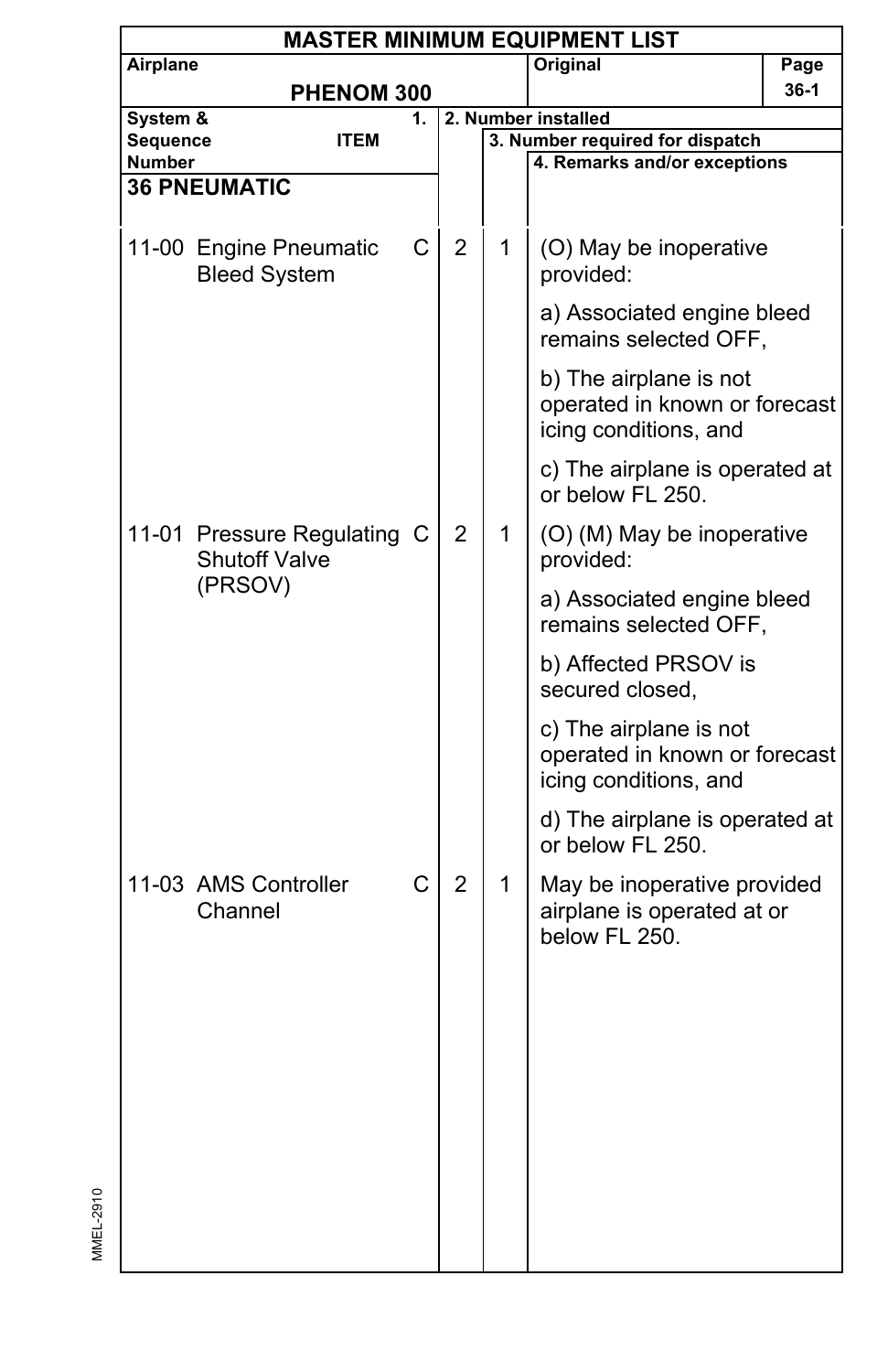| <b>MASTER MINIMUM EQUIPMENT LIST</b> |                               |             |                |                     |                                                                                                          |          |  |  |
|--------------------------------------|-------------------------------|-------------|----------------|---------------------|----------------------------------------------------------------------------------------------------------|----------|--|--|
| Airplane                             |                               |             |                |                     | Original                                                                                                 | Page     |  |  |
|                                      | PHENOM 300                    |             |                |                     |                                                                                                          | $36 - 2$ |  |  |
| System &                             |                               | 1.          |                | 2. Number installed |                                                                                                          |          |  |  |
| Sequence                             | <b>ITEM</b>                   |             |                |                     | 3. Number required for dispatch                                                                          |          |  |  |
| Number                               |                               |             |                |                     | 4. Remarks and/or exceptions                                                                             |          |  |  |
|                                      | <b>36 PNEUMATIC</b>           |             |                |                     |                                                                                                          |          |  |  |
|                                      |                               |             |                |                     |                                                                                                          |          |  |  |
|                                      | 11-04 Fan Air Valves<br>(FAV) | $\mathsf C$ | $\overline{2}$ | 1                   | May be inoperative provided<br>associated engine pneumatic<br>bleed system is considered<br>inoperative. |          |  |  |
|                                      | 11-06 Cross Bleed Valve       | C           | 1              | 0                   | (O) (M) May be inoperative<br>provided:                                                                  |          |  |  |
|                                      |                               |             |                |                     | a) XBLEED switch remains<br>selected OFF, and                                                            |          |  |  |
|                                      |                               |             |                |                     | b) Cross bleed valve is<br>secured closed.                                                               |          |  |  |
|                                      |                               |             |                |                     |                                                                                                          |          |  |  |
|                                      |                               |             |                |                     |                                                                                                          |          |  |  |
|                                      |                               |             |                |                     |                                                                                                          |          |  |  |
|                                      |                               |             |                |                     |                                                                                                          |          |  |  |
|                                      |                               |             |                |                     |                                                                                                          |          |  |  |
|                                      |                               |             |                |                     |                                                                                                          |          |  |  |
|                                      |                               |             |                |                     |                                                                                                          |          |  |  |
|                                      |                               |             |                |                     |                                                                                                          |          |  |  |
|                                      |                               |             |                |                     |                                                                                                          |          |  |  |
|                                      |                               |             |                |                     |                                                                                                          |          |  |  |
|                                      |                               |             |                |                     |                                                                                                          |          |  |  |
|                                      |                               |             |                |                     |                                                                                                          |          |  |  |
|                                      |                               |             |                |                     |                                                                                                          |          |  |  |
|                                      |                               |             |                |                     |                                                                                                          |          |  |  |
|                                      |                               |             |                |                     |                                                                                                          |          |  |  |
|                                      |                               |             |                |                     |                                                                                                          |          |  |  |
|                                      |                               |             |                |                     |                                                                                                          |          |  |  |
|                                      |                               |             |                |                     |                                                                                                          |          |  |  |
|                                      |                               |             |                |                     |                                                                                                          |          |  |  |
|                                      |                               |             |                |                     |                                                                                                          |          |  |  |
|                                      |                               |             |                |                     |                                                                                                          |          |  |  |
|                                      |                               |             |                |                     |                                                                                                          |          |  |  |
|                                      |                               |             |                |                     |                                                                                                          |          |  |  |
|                                      |                               |             |                |                     |                                                                                                          |          |  |  |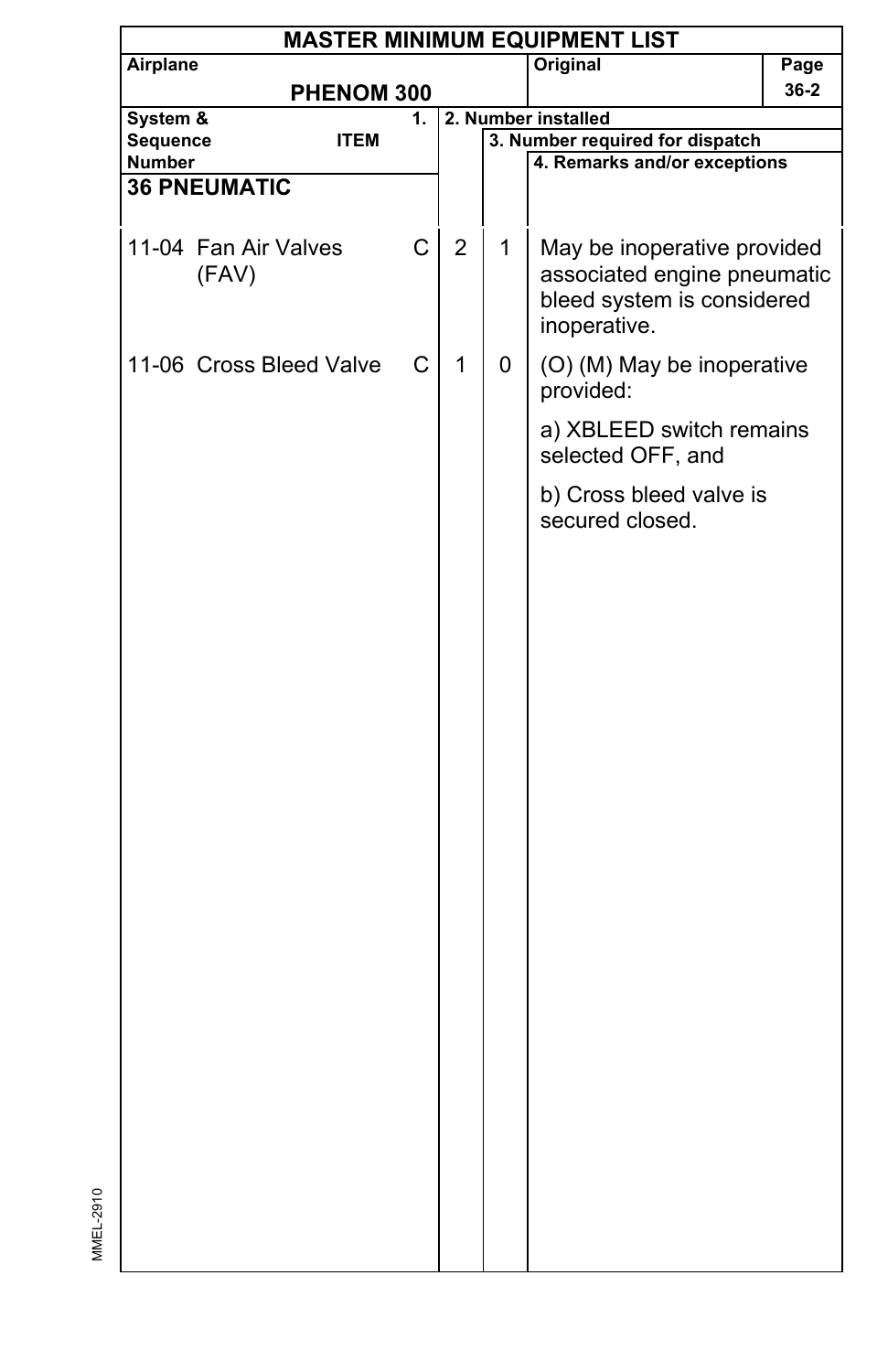|                                |             |    |   | <b>MASTER MINIMUM EQUIPMENT LIST</b>                                  |        |
|--------------------------------|-------------|----|---|-----------------------------------------------------------------------|--------|
| Airplane                       |             |    |   | Original                                                              | Page   |
|                                | PHENOM 300  |    |   |                                                                       | $38-1$ |
| System &                       |             | 1. |   | 2. Number installed                                                   |        |
| Sequence<br>Number             | <b>ITEM</b> |    |   | 3. Number required for dispatch<br>4. Remarks and/or exceptions       |        |
| <b>38 WATER AND WASTE</b>      |             |    |   |                                                                       |        |
|                                |             |    |   |                                                                       |        |
| 30-00 Waste Disposal<br>System |             | C  | 0 | (M) Individual components<br>may be inoperative provided:             |        |
|                                |             |    |   | a) Associated components<br>are deactivated or isolated,<br>and       |        |
|                                |             |    |   | b) Associated system<br>components are verified not<br>to have leaks. |        |
|                                |             |    |   |                                                                       |        |
|                                |             |    |   |                                                                       |        |
|                                |             |    |   |                                                                       |        |
|                                |             |    |   |                                                                       |        |
|                                |             |    |   |                                                                       |        |
|                                |             |    |   |                                                                       |        |
|                                |             |    |   |                                                                       |        |
|                                |             |    |   |                                                                       |        |
|                                |             |    |   |                                                                       |        |
|                                |             |    |   |                                                                       |        |
|                                |             |    |   |                                                                       |        |
|                                |             |    |   |                                                                       |        |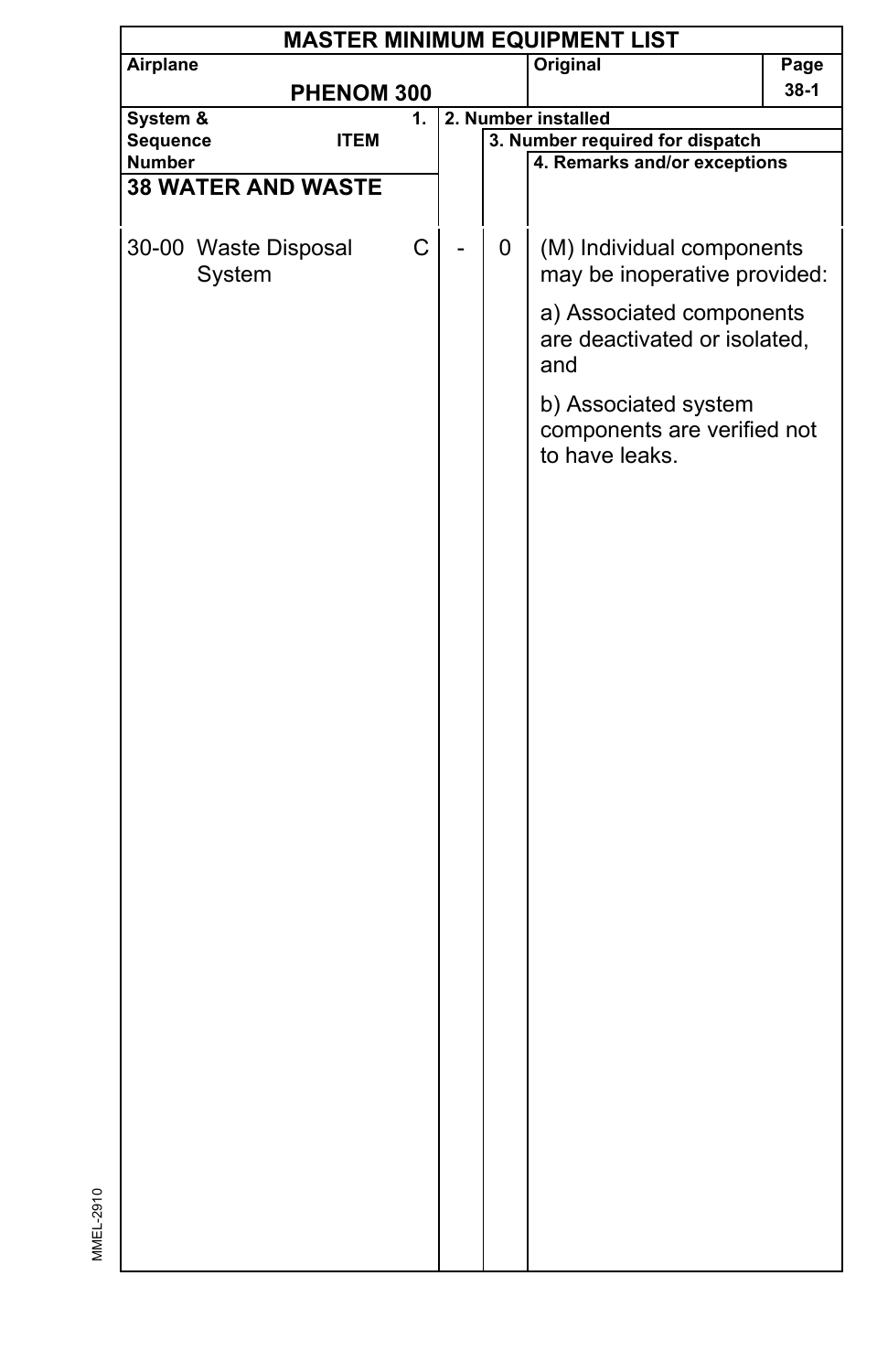|          | <b>MASTER MINIMUM EQUIPMENT LIST</b> |             |    |  |   |                                 |      |  |  |  |
|----------|--------------------------------------|-------------|----|--|---|---------------------------------|------|--|--|--|
| Airplane |                                      |             |    |  |   | <b>Revision 2</b>               | Page |  |  |  |
|          |                                      | PHENOM 300  |    |  |   |                                 | 44-1 |  |  |  |
| System & |                                      |             | 1. |  |   | 2. Number installed             |      |  |  |  |
| Sequence |                                      | <b>ITEM</b> |    |  |   | 3. Number required for dispatch |      |  |  |  |
| Number   |                                      |             |    |  |   | 4. Remarks and/or exceptions    |      |  |  |  |
|          | <b>44 CABIN SYSTEMS</b>              |             |    |  |   |                                 |      |  |  |  |
|          |                                      |             |    |  |   |                                 |      |  |  |  |
|          | 13-00 Passenger Intercom D           |             |    |  | 0 | (M) May be inoperative          |      |  |  |  |
| ***      | System                               |             |    |  |   | provided Passenger Intercom     |      |  |  |  |
|          |                                      |             |    |  |   |                                 |      |  |  |  |
|          |                                      |             |    |  |   | System circuit breaker is       |      |  |  |  |
|          |                                      |             |    |  |   | pulled.                         |      |  |  |  |
|          | 32-00 Airborne Broadband             |             | D  |  | 0 | (M) May be inoperative          |      |  |  |  |
| ***      | Internet System                      |             |    |  |   | provided ABIS circuit           |      |  |  |  |
|          | (ABIS)                               |             |    |  |   | breakers are pulled.            |      |  |  |  |
|          |                                      |             |    |  |   |                                 |      |  |  |  |
|          |                                      |             |    |  |   |                                 |      |  |  |  |
|          |                                      |             |    |  |   |                                 |      |  |  |  |
|          |                                      |             |    |  |   |                                 |      |  |  |  |
|          |                                      |             |    |  |   |                                 |      |  |  |  |
|          |                                      |             |    |  |   |                                 |      |  |  |  |
|          |                                      |             |    |  |   |                                 |      |  |  |  |
|          |                                      |             |    |  |   |                                 |      |  |  |  |
|          |                                      |             |    |  |   |                                 |      |  |  |  |
|          |                                      |             |    |  |   |                                 |      |  |  |  |
|          |                                      |             |    |  |   |                                 |      |  |  |  |
|          |                                      |             |    |  |   |                                 |      |  |  |  |
|          |                                      |             |    |  |   |                                 |      |  |  |  |
|          |                                      |             |    |  |   |                                 |      |  |  |  |
|          |                                      |             |    |  |   |                                 |      |  |  |  |
|          |                                      |             |    |  |   |                                 |      |  |  |  |
|          |                                      |             |    |  |   |                                 |      |  |  |  |
|          |                                      |             |    |  |   |                                 |      |  |  |  |
|          |                                      |             |    |  |   |                                 |      |  |  |  |
|          |                                      |             |    |  |   |                                 |      |  |  |  |
|          |                                      |             |    |  |   |                                 |      |  |  |  |
|          |                                      |             |    |  |   |                                 |      |  |  |  |
|          |                                      |             |    |  |   |                                 |      |  |  |  |
|          |                                      |             |    |  |   |                                 |      |  |  |  |
|          |                                      |             |    |  |   |                                 |      |  |  |  |
|          |                                      |             |    |  |   |                                 |      |  |  |  |
|          |                                      |             |    |  |   |                                 |      |  |  |  |
|          |                                      |             |    |  |   |                                 |      |  |  |  |
|          |                                      |             |    |  |   |                                 |      |  |  |  |
|          |                                      |             |    |  |   |                                 |      |  |  |  |
|          |                                      |             |    |  |   |                                 |      |  |  |  |
|          |                                      |             |    |  |   |                                 |      |  |  |  |
|          |                                      |             |    |  |   |                                 |      |  |  |  |
|          |                                      |             |    |  |   |                                 |      |  |  |  |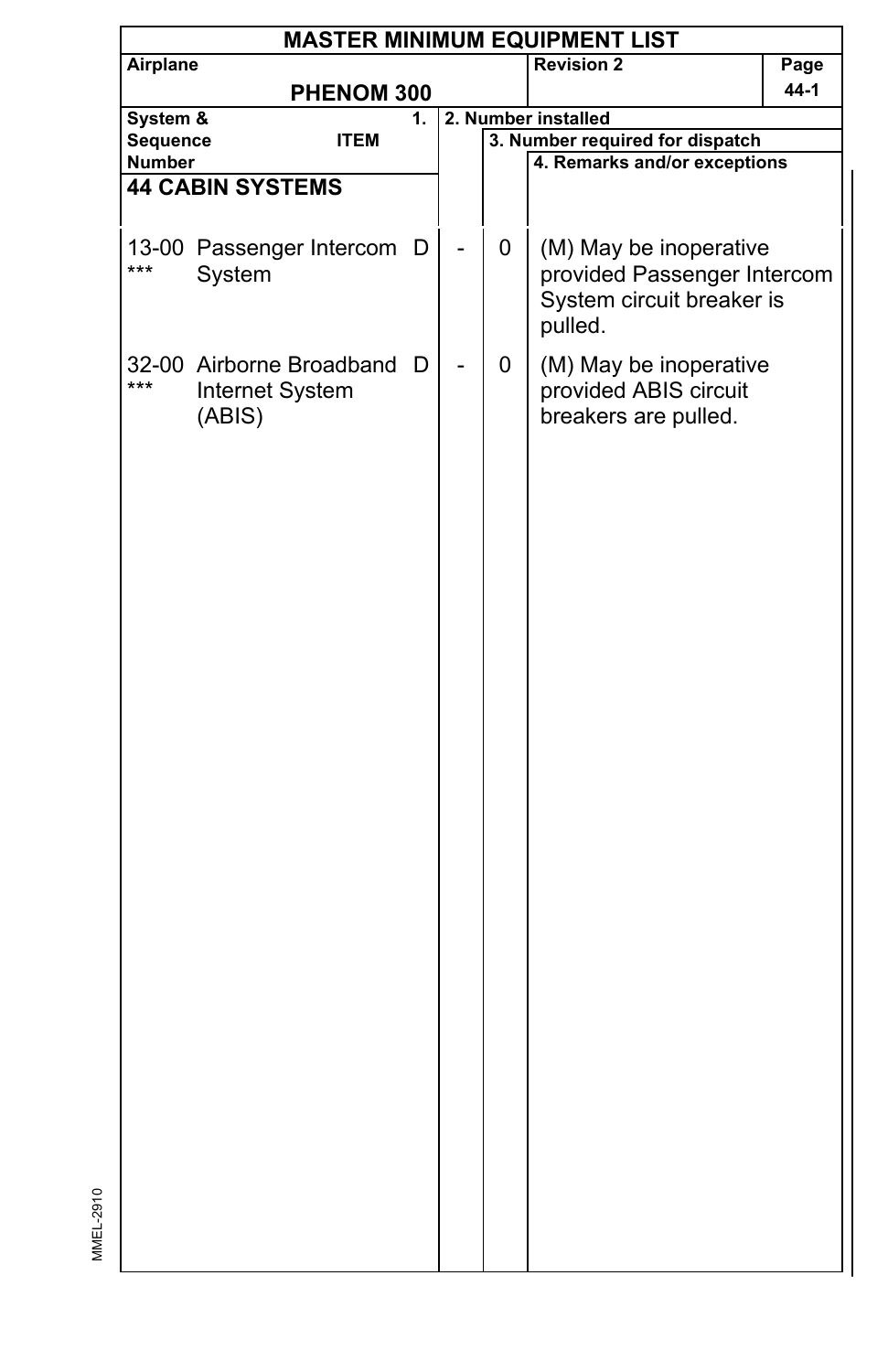|                                                       |                     |    |   |   | <b>MASTER MINIMUM EQUIPMENT LIST</b>                                               |        |
|-------------------------------------------------------|---------------------|----|---|---|------------------------------------------------------------------------------------|--------|
| Airplane                                              |                     |    |   |   | <b>Revision 4</b>                                                                  | Page   |
|                                                       | PHENOM 300          |    |   |   |                                                                                    | $52-1$ |
| System &                                              |                     | 1. |   |   | 2. Number installed                                                                |        |
| Sequence<br>Number                                    | <b>ITEM</b>         |    |   |   | 3. Number required for dispatch<br>4. Remarks and/or exceptions                    |        |
| <b>52 DOORS</b>                                       |                     |    |   |   |                                                                                    |        |
| 10-00 Main Door                                       |                     |    |   |   |                                                                                    |        |
| 1) Keyed Lock                                         |                     | D  | 1 | 0 | May be inoperative provided<br>unlocked.                                           |        |
| 11-00 Main Door Locking<br>and Actuating<br>Mechanism |                     |    |   |   |                                                                                    |        |
| Visor                                                 | 1) Latch Indication | С  | 8 | 7 | (O) One may be visually<br>obstructed provided:                                    |        |
|                                                       |                     |    |   |   | a) The other Latches Visual<br>Indicators are checked and<br>confirmed closed, and |        |
|                                                       |                     |    |   |   | b) The door is verified closed,<br>latched, and locked before<br>each flight.      |        |
|                                                       |                     | D  | 8 |   | (O) (M) May be inoperative or<br>missing provided:                                 |        |
|                                                       |                     |    |   |   | a) The door latches and locks<br>indications are visible,                          |        |
|                                                       |                     |    |   |   | b) Cavity is covered with<br>polyurethane tape, and                                |        |
|                                                       |                     |    |   |   | c) The door is verified closed,<br>latched and locked before<br>each flight.       |        |
| 2) Lock Indication<br>Visor                           |                     | D  | 2 |   | (O) (M) May be inoperative or<br>missing provided:                                 |        |
|                                                       |                     |    |   |   | a) The door latches and locks<br>indications are visible,                          |        |
|                                                       |                     |    |   |   | b) Cavity is covered with<br>polyurethane tape, and                                |        |
|                                                       |                     |    |   |   | c) The door is verified closed,<br>latched and locked before<br>each flight.       |        |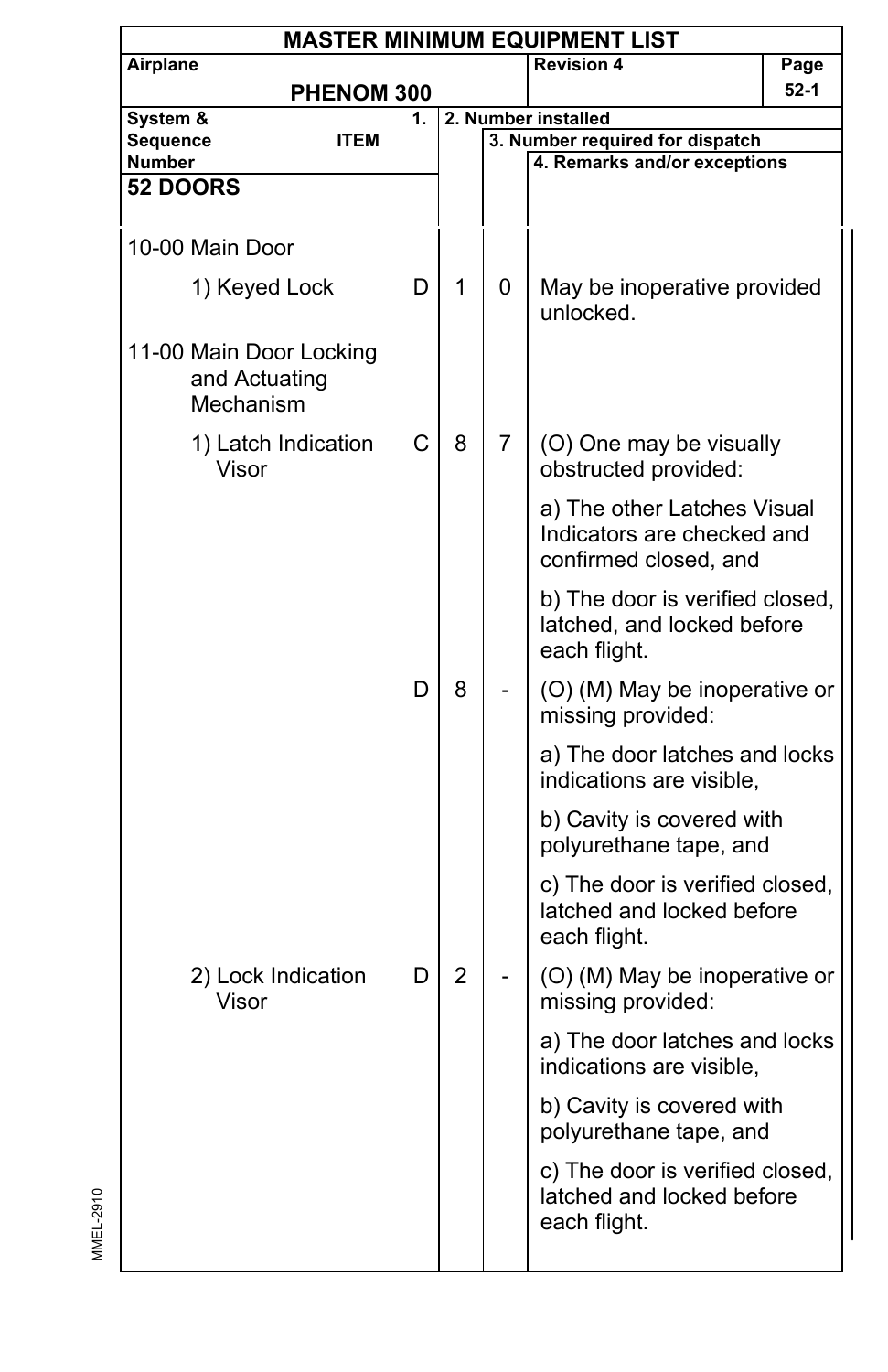|                                                                |                                                   |    |                |   | <b>MASTER MINIMUM EQUIPMENT LIST</b>                                       |          |
|----------------------------------------------------------------|---------------------------------------------------|----|----------------|---|----------------------------------------------------------------------------|----------|
| Airplane                                                       |                                                   |    |                |   | <b>Revision 4</b>                                                          | Page     |
|                                                                | PHENOM 300                                        |    |                |   |                                                                            | $52 - 2$ |
| System &                                                       |                                                   | 1. |                |   | 2. Number installed                                                        |          |
| Sequence<br>Number                                             | <b>ITEM</b>                                       |    |                |   | 3. Number required for dispatch<br>4. Remarks and/or exceptions            |          |
| <b>52 DOORS</b>                                                |                                                   |    |                |   |                                                                            |          |
|                                                                |                                                   |    |                |   |                                                                            |          |
|                                                                | 31-00 Forward Baggage<br>Door                     |    |                |   |                                                                            |          |
|                                                                | 1) Keyed Lock                                     | D  | $\overline{2}$ | 0 | May be inoperative provided<br>unlocked.                                   |          |
|                                                                | 32-00 Aft Baggage Door                            |    |                |   |                                                                            |          |
|                                                                | 1) Keyed Lock                                     | D  | 1              | 0 | May be inoperative provided<br>unlocked.                                   |          |
|                                                                | 70-00 Doors Warning<br>System<br>(CAS Indication) |    |                |   |                                                                            |          |
| 1) Passenger Door<br><b>Warning System</b><br>(CAS Indication) |                                                   | C  | 1              | 0 | (O) May be inoperative<br>provided, before each flight:                    |          |
|                                                                |                                                   |    |                |   | a) The door is verified closed,<br>latched and locked.                     |          |
|                                                                |                                                   |    |                |   | b) The 8 latches visual<br>indicators are checked and<br>confirmed closed, |          |
|                                                                |                                                   |    |                |   | c) The 2 lock indicator flags<br>are checked and confirmed<br>closed, and  |          |
|                                                                |                                                   |    |                |   | d) At least one flashlight is<br>operative.                                |          |
|                                                                | 2) Forward Baggage<br>Door Warning                | С  | 1              | 0 | (O) May be inoperative<br>provided, before each flight:                    |          |
| System<br>(CAS Indication)                                     |                                                   |    |                |   | a) The affected door is<br>verified closed and latched,<br>and             |          |
|                                                                |                                                   |    |                |   | b) Locking latches are<br>inspected for correct<br>engagement.             |          |
| (Continued)                                                    |                                                   |    |                |   |                                                                            |          |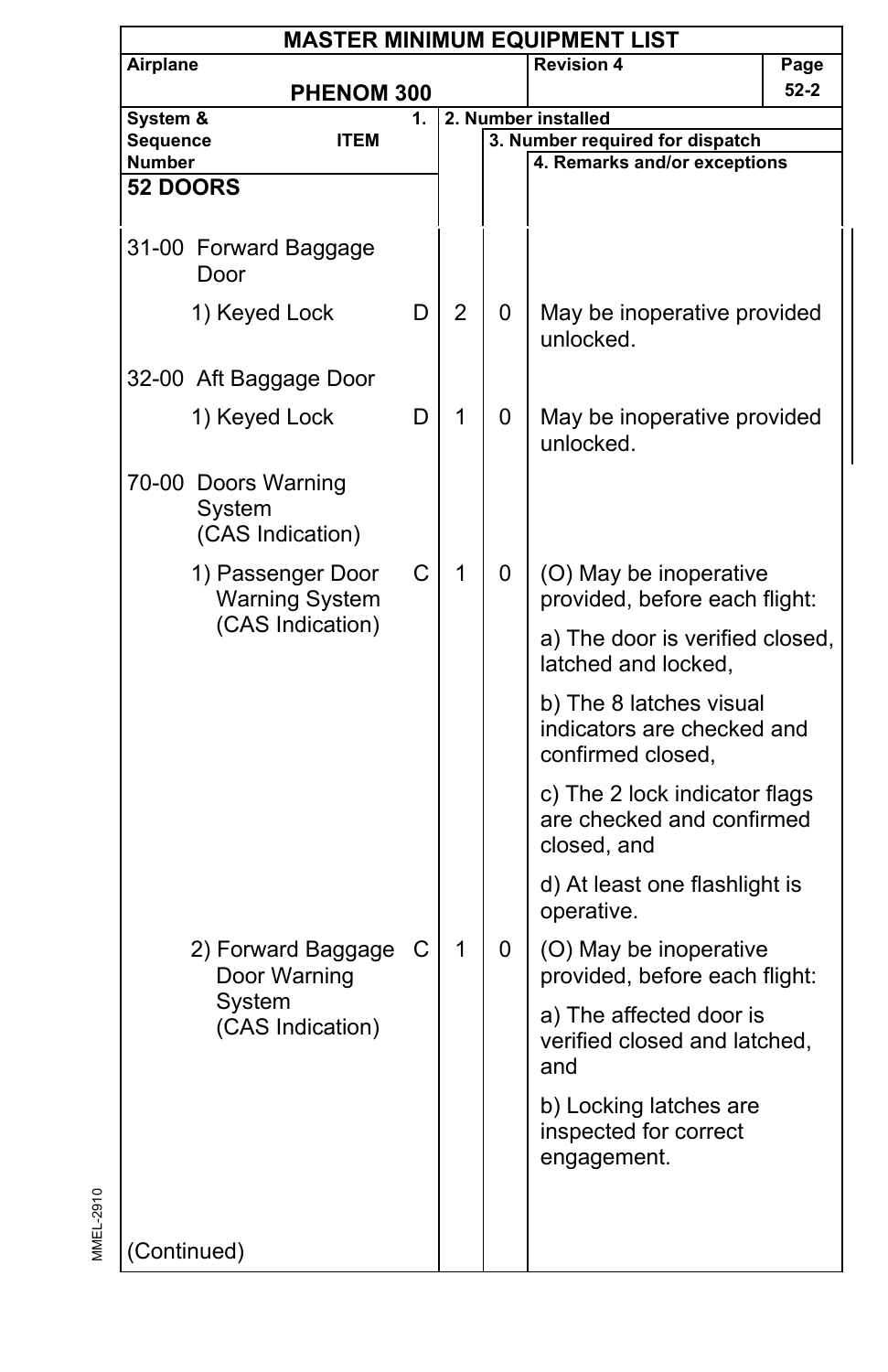|                                                            | <b>MASTER MINIMUM EQUIPMENT LIST</b> |      |  |  |  |  |  |  |
|------------------------------------------------------------|--------------------------------------|------|--|--|--|--|--|--|
| <b>Revision 4</b><br>Airplane                              |                                      | Page |  |  |  |  |  |  |
| PHENOM 300                                                 |                                      | 52-3 |  |  |  |  |  |  |
| System &<br>2. Number installed<br>1.                      |                                      |      |  |  |  |  |  |  |
| Sequence<br>3. Number required for dispatch<br><b>ITEM</b> |                                      |      |  |  |  |  |  |  |
| 4. Remarks and/or exceptions<br><b>Number</b>              |                                      |      |  |  |  |  |  |  |
| <b>52 DOORS</b>                                            |                                      |      |  |  |  |  |  |  |
|                                                            |                                      |      |  |  |  |  |  |  |
| 70-00 Doors Warning                                        |                                      |      |  |  |  |  |  |  |
| System                                                     |                                      |      |  |  |  |  |  |  |
| (CAS Indication)                                           |                                      |      |  |  |  |  |  |  |
| (Continued)                                                |                                      |      |  |  |  |  |  |  |
|                                                            |                                      |      |  |  |  |  |  |  |
| 1<br>0<br>3) Aft Baggage Door C<br>(O) May be inoperative  |                                      |      |  |  |  |  |  |  |
| <b>Warning System</b><br>provided, before each flight:     |                                      |      |  |  |  |  |  |  |
| (CAS Indication)<br>a) The affected door is                |                                      |      |  |  |  |  |  |  |
| verified closed and latched,                               |                                      |      |  |  |  |  |  |  |
| and                                                        |                                      |      |  |  |  |  |  |  |
|                                                            |                                      |      |  |  |  |  |  |  |
| b) Locking latches are                                     |                                      |      |  |  |  |  |  |  |
| inspected for correct                                      |                                      |      |  |  |  |  |  |  |
| engagement.                                                |                                      |      |  |  |  |  |  |  |
| 1<br>C<br>4) Emergency Door<br>(O) May be inoperative<br>0 |                                      |      |  |  |  |  |  |  |
| <b>Warning System</b><br>provided the door is verified     |                                      |      |  |  |  |  |  |  |
| (CAS Indication)<br>closed and latched before              |                                      |      |  |  |  |  |  |  |
| each flight.                                               |                                      |      |  |  |  |  |  |  |
|                                                            |                                      |      |  |  |  |  |  |  |
|                                                            |                                      |      |  |  |  |  |  |  |
|                                                            |                                      |      |  |  |  |  |  |  |
|                                                            |                                      |      |  |  |  |  |  |  |
|                                                            |                                      |      |  |  |  |  |  |  |
|                                                            |                                      |      |  |  |  |  |  |  |
|                                                            |                                      |      |  |  |  |  |  |  |
|                                                            |                                      |      |  |  |  |  |  |  |
|                                                            |                                      |      |  |  |  |  |  |  |
|                                                            |                                      |      |  |  |  |  |  |  |
|                                                            |                                      |      |  |  |  |  |  |  |
|                                                            |                                      |      |  |  |  |  |  |  |
|                                                            |                                      |      |  |  |  |  |  |  |
|                                                            |                                      |      |  |  |  |  |  |  |
|                                                            |                                      |      |  |  |  |  |  |  |
|                                                            |                                      |      |  |  |  |  |  |  |
|                                                            |                                      |      |  |  |  |  |  |  |
|                                                            |                                      |      |  |  |  |  |  |  |
|                                                            |                                      |      |  |  |  |  |  |  |
|                                                            |                                      |      |  |  |  |  |  |  |
|                                                            |                                      |      |  |  |  |  |  |  |
|                                                            |                                      |      |  |  |  |  |  |  |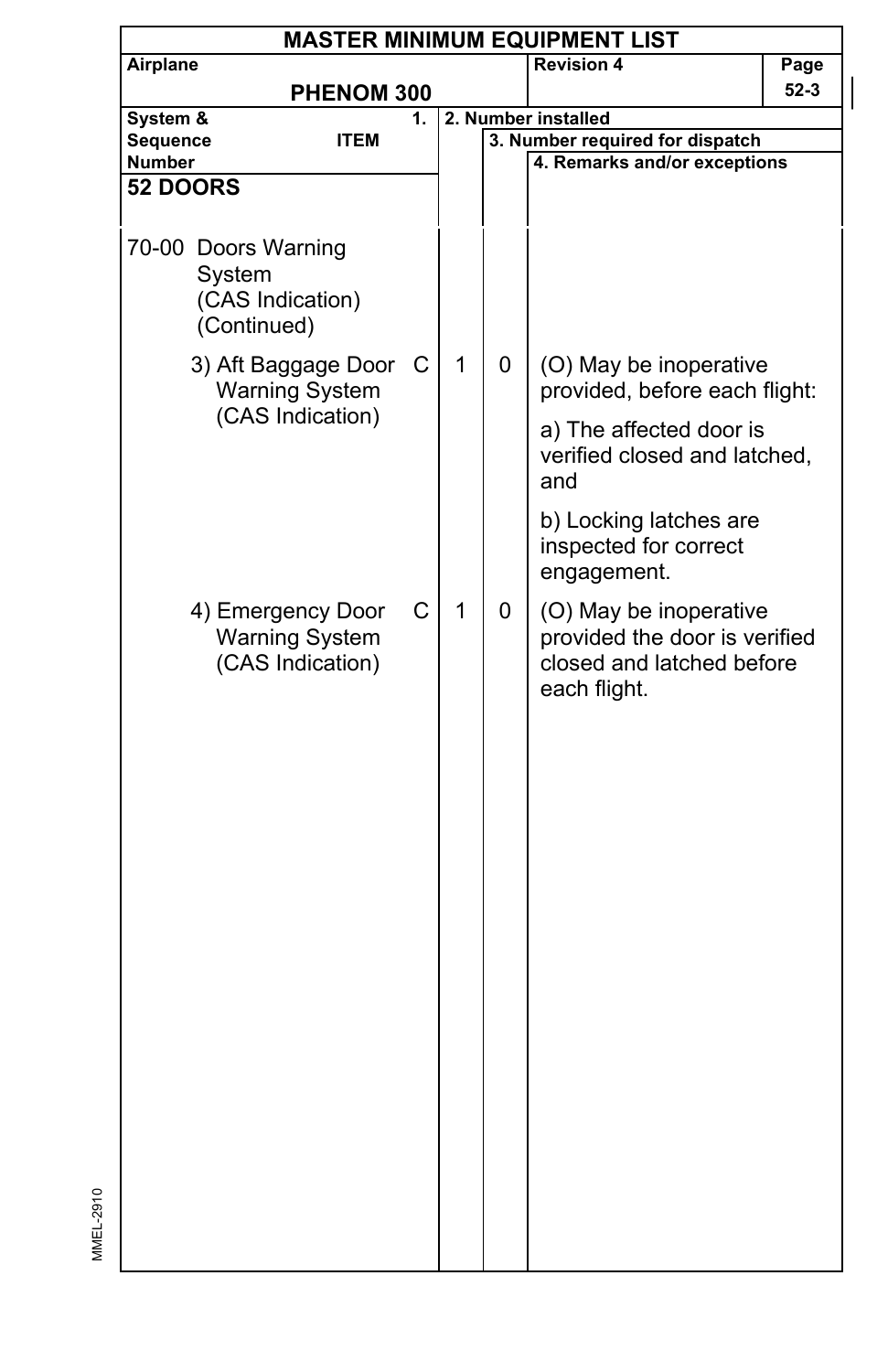|          | <b>MASTER MINIMUM EQUIPMENT LIST</b>                                 |    |                |   |                                                                                                                                                                             |        |  |  |
|----------|----------------------------------------------------------------------|----|----------------|---|-----------------------------------------------------------------------------------------------------------------------------------------------------------------------------|--------|--|--|
| Airplane |                                                                      |    |                |   | Original                                                                                                                                                                    | Page   |  |  |
|          | PHENOM 300                                                           |    |                |   |                                                                                                                                                                             | $73-1$ |  |  |
| System & |                                                                      | 1. |                |   | 2. Number installed                                                                                                                                                         |        |  |  |
| Sequence | <b>ITEM</b>                                                          |    |                |   | 3. Number required for dispatch                                                                                                                                             |        |  |  |
| Number   | <b>73 ENGINE FUEL AND</b>                                            |    |                |   | 4. Remarks and/or exceptions                                                                                                                                                |        |  |  |
|          | <b>CONTROL</b>                                                       |    |                |   |                                                                                                                                                                             |        |  |  |
|          |                                                                      |    |                |   |                                                                                                                                                                             |        |  |  |
|          | 21-01 Full Authority Digital<br><b>Electronic Control</b><br>(FADEC) |    |                |   |                                                                                                                                                                             |        |  |  |
|          | 1) System Faults                                                     | A  | $\overline{2}$ | 0 | May be dispatched with<br>system faults provided<br>repairs are made in<br>accordance with times<br>established by engine<br>manufacturer. No extensions<br>are authorized. |        |  |  |
|          |                                                                      |    |                |   | <b>NOTE:</b> The intent of the 0 in<br>the number required for<br>dispatch column is to show<br>that dispatch is allowed with<br>some faults present in both<br>FADEC's.    |        |  |  |
|          | 33-00 Fuel Flow Indication B                                         |    | $\overline{2}$ | 1 | (O) May be inoperative<br>provided:                                                                                                                                         |        |  |  |
|          |                                                                      |    |                |   | a) Both wings Fuel Quantity<br>Indications on EIS are<br>operative,                                                                                                         |        |  |  |
|          |                                                                      |    |                |   | b) Used Fuel information on<br>synoptic Fuel Page, and                                                                                                                      |        |  |  |
|          |                                                                      |    |                |   | c) Remaining Fuel<br>information on FMS are not<br>used by flight crew.                                                                                                     |        |  |  |
|          |                                                                      |    |                |   |                                                                                                                                                                             |        |  |  |
|          |                                                                      |    |                |   |                                                                                                                                                                             |        |  |  |
|          |                                                                      |    |                |   |                                                                                                                                                                             |        |  |  |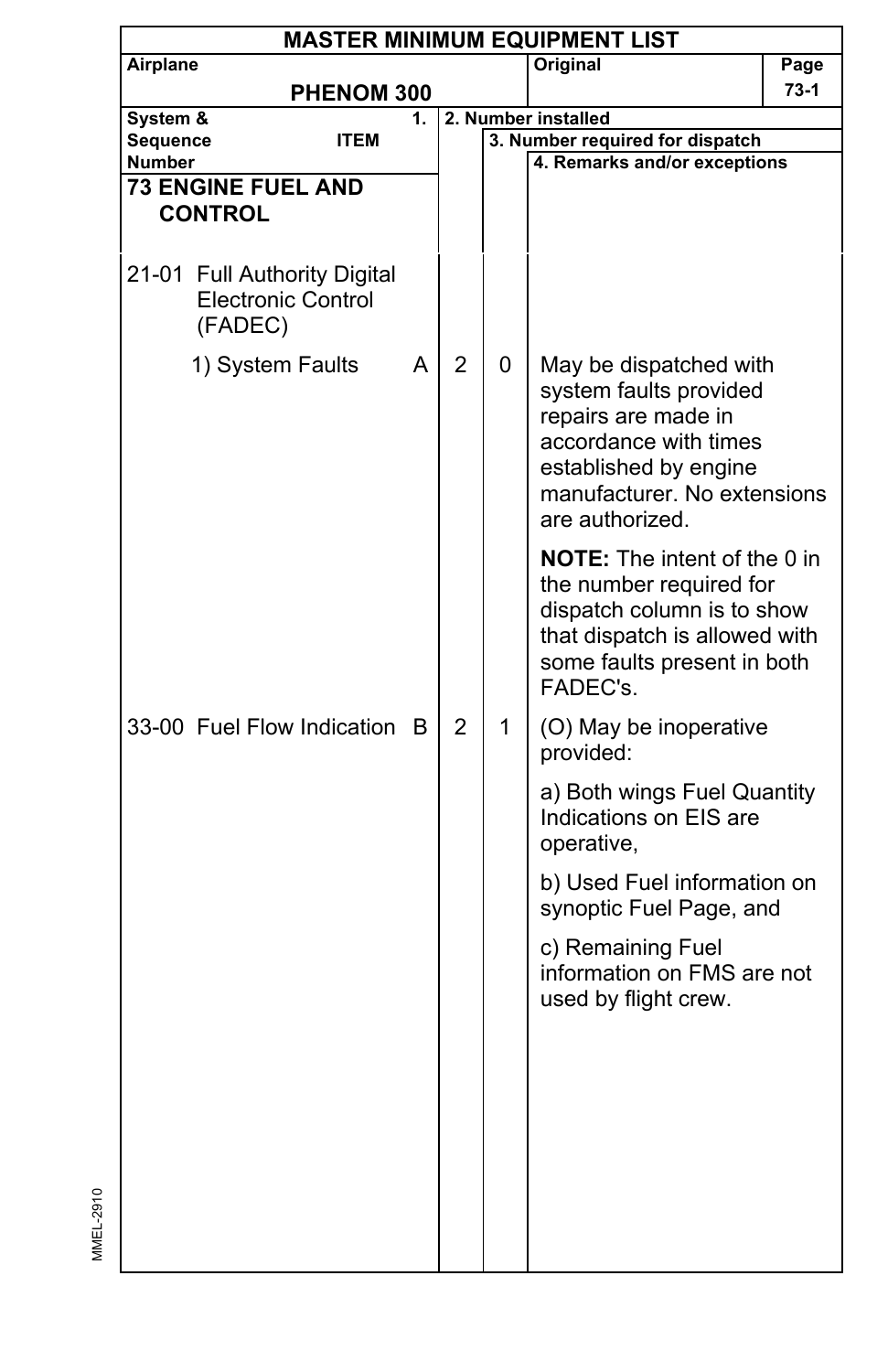|               | <b>MASTER MINIMUM EQUIPMENT LIST</b> |             |                |   |                                  |      |  |  |  |  |
|---------------|--------------------------------------|-------------|----------------|---|----------------------------------|------|--|--|--|--|
| Airplane      |                                      |             |                |   | <b>Revision 2</b>                | Page |  |  |  |  |
|               |                                      | PHENOM 300  |                |   |                                  | 73-2 |  |  |  |  |
| System &      |                                      | 1.          |                |   | 2. Number installed              |      |  |  |  |  |
| Sequence      |                                      | <b>ITEM</b> |                |   | 3. Number required for dispatch  |      |  |  |  |  |
| <b>Number</b> |                                      |             |                |   | 4. Remarks and/or exceptions     |      |  |  |  |  |
|               | <b>73 ENGINE FUEL AND</b>            |             |                |   |                                  |      |  |  |  |  |
|               | <b>CONTROL</b>                       |             |                |   |                                  |      |  |  |  |  |
|               |                                      |             |                |   |                                  |      |  |  |  |  |
|               |                                      |             |                |   |                                  |      |  |  |  |  |
|               | 34-01 Fuel Filter                    | A           | $\overline{2}$ | 1 | (M) One may be inoperative       |      |  |  |  |  |
|               | <b>Impending Bypass</b>              |             |                |   | for one flight, provided:        |      |  |  |  |  |
|               | Sensor                               |             |                |   | a) After affected engine shut    |      |  |  |  |  |
|               |                                      |             |                |   | down the E1 (2) FUEL IMP         |      |  |  |  |  |
|               |                                      |             |                |   | BYP message is still             |      |  |  |  |  |
|               |                                      |             |                |   | displayed,                       |      |  |  |  |  |
|               |                                      |             |                |   |                                  |      |  |  |  |  |
|               |                                      |             |                |   | b) All engine parameters be      |      |  |  |  |  |
|               |                                      |             |                |   | operative,                       |      |  |  |  |  |
|               |                                      |             |                |   | c) Fuel filter is inspected for  |      |  |  |  |  |
|               |                                      |             |                |   | no contamination.                |      |  |  |  |  |
|               |                                      |             |                |   |                                  |      |  |  |  |  |
|               |                                      |             |                |   | <b>NOTE 1: Fuel temperature</b>  |      |  |  |  |  |
|               |                                      |             |                |   | indication must be               |      |  |  |  |  |
|               |                                      |             |                |   | operational.                     |      |  |  |  |  |
|               |                                      |             |                |   |                                  |      |  |  |  |  |
|               |                                      |             |                |   | <b>NOTE 2: No extensions are</b> |      |  |  |  |  |
|               |                                      |             |                |   | authorized.                      |      |  |  |  |  |
|               |                                      |             |                |   |                                  |      |  |  |  |  |
|               |                                      |             |                |   |                                  |      |  |  |  |  |
|               |                                      |             |                |   |                                  |      |  |  |  |  |
|               |                                      |             |                |   |                                  |      |  |  |  |  |
|               |                                      |             |                |   |                                  |      |  |  |  |  |
|               |                                      |             |                |   |                                  |      |  |  |  |  |
|               |                                      |             |                |   |                                  |      |  |  |  |  |
|               |                                      |             |                |   |                                  |      |  |  |  |  |
|               |                                      |             |                |   |                                  |      |  |  |  |  |
|               |                                      |             |                |   |                                  |      |  |  |  |  |
|               |                                      |             |                |   |                                  |      |  |  |  |  |
|               |                                      |             |                |   |                                  |      |  |  |  |  |
|               |                                      |             |                |   |                                  |      |  |  |  |  |
|               |                                      |             |                |   |                                  |      |  |  |  |  |
|               |                                      |             |                |   |                                  |      |  |  |  |  |
|               |                                      |             |                |   |                                  |      |  |  |  |  |
|               |                                      |             |                |   |                                  |      |  |  |  |  |
|               |                                      |             |                |   |                                  |      |  |  |  |  |
|               |                                      |             |                |   |                                  |      |  |  |  |  |
|               |                                      |             |                |   |                                  |      |  |  |  |  |
|               |                                      |             |                |   |                                  |      |  |  |  |  |
|               |                                      |             |                |   |                                  |      |  |  |  |  |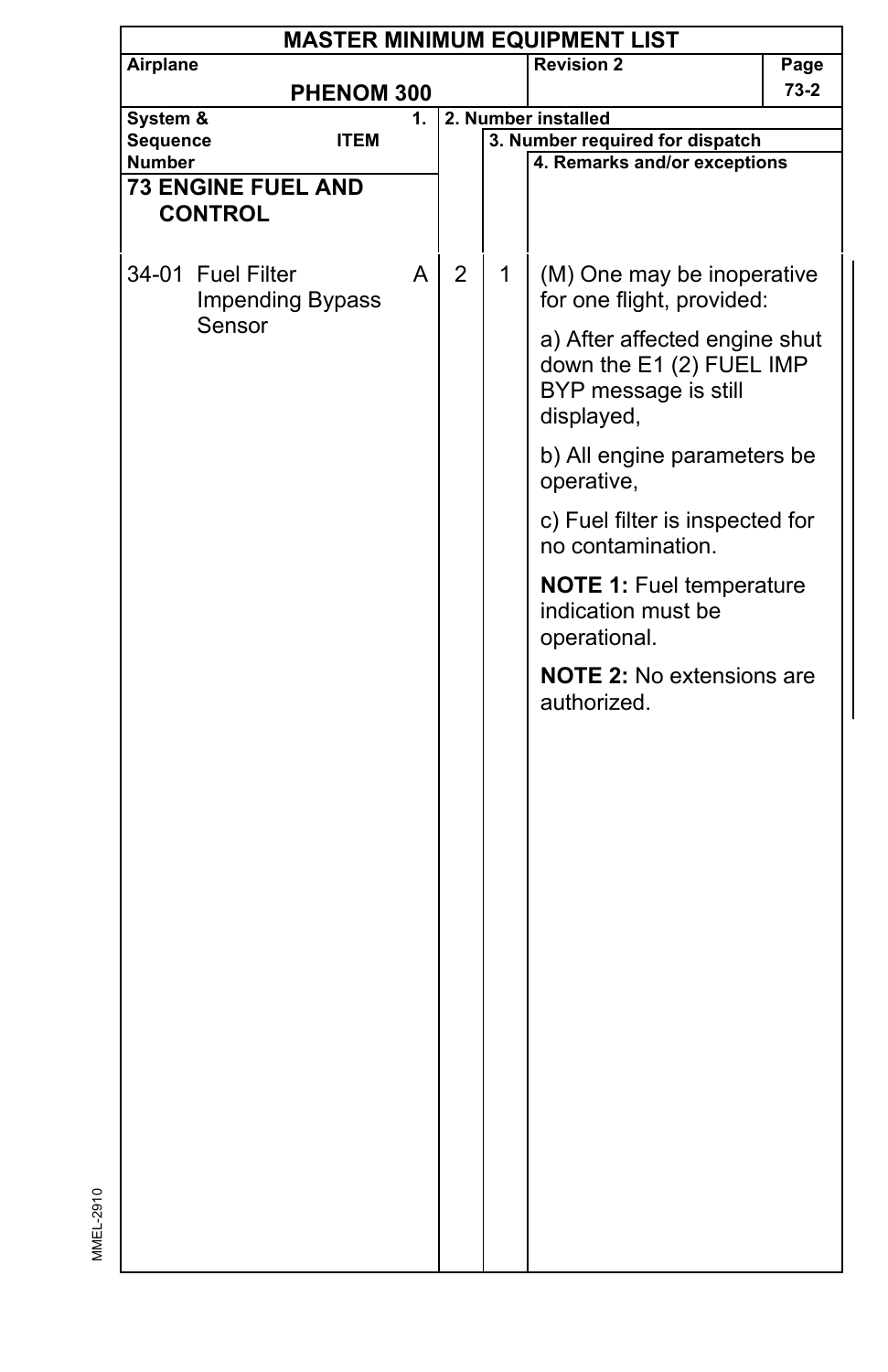| Airplane<br>Original<br>PHENOM 300<br>2. Number installed<br>System &<br>1.<br>3. Number required for dispatch<br>Sequence<br><b>ITEM</b><br>4. Remarks and/or exceptions<br>Number<br><b>74 ENGINE IGNITION</b><br>C<br>00-00 Ignition Channels<br>4<br>$\overline{2}$<br>(O) One channel per engine<br>may be inoperative provided<br>associated ENG IGNITION<br>switch is selected ON for<br>ground starts. |  |  |  | <b>MASTER MINIMUM EQUIPMENT LIST</b> |        |
|----------------------------------------------------------------------------------------------------------------------------------------------------------------------------------------------------------------------------------------------------------------------------------------------------------------------------------------------------------------------------------------------------------------|--|--|--|--------------------------------------|--------|
|                                                                                                                                                                                                                                                                                                                                                                                                                |  |  |  |                                      | Page   |
|                                                                                                                                                                                                                                                                                                                                                                                                                |  |  |  |                                      | $74-1$ |
|                                                                                                                                                                                                                                                                                                                                                                                                                |  |  |  |                                      |        |
|                                                                                                                                                                                                                                                                                                                                                                                                                |  |  |  |                                      |        |
|                                                                                                                                                                                                                                                                                                                                                                                                                |  |  |  |                                      |        |
|                                                                                                                                                                                                                                                                                                                                                                                                                |  |  |  |                                      |        |
|                                                                                                                                                                                                                                                                                                                                                                                                                |  |  |  |                                      |        |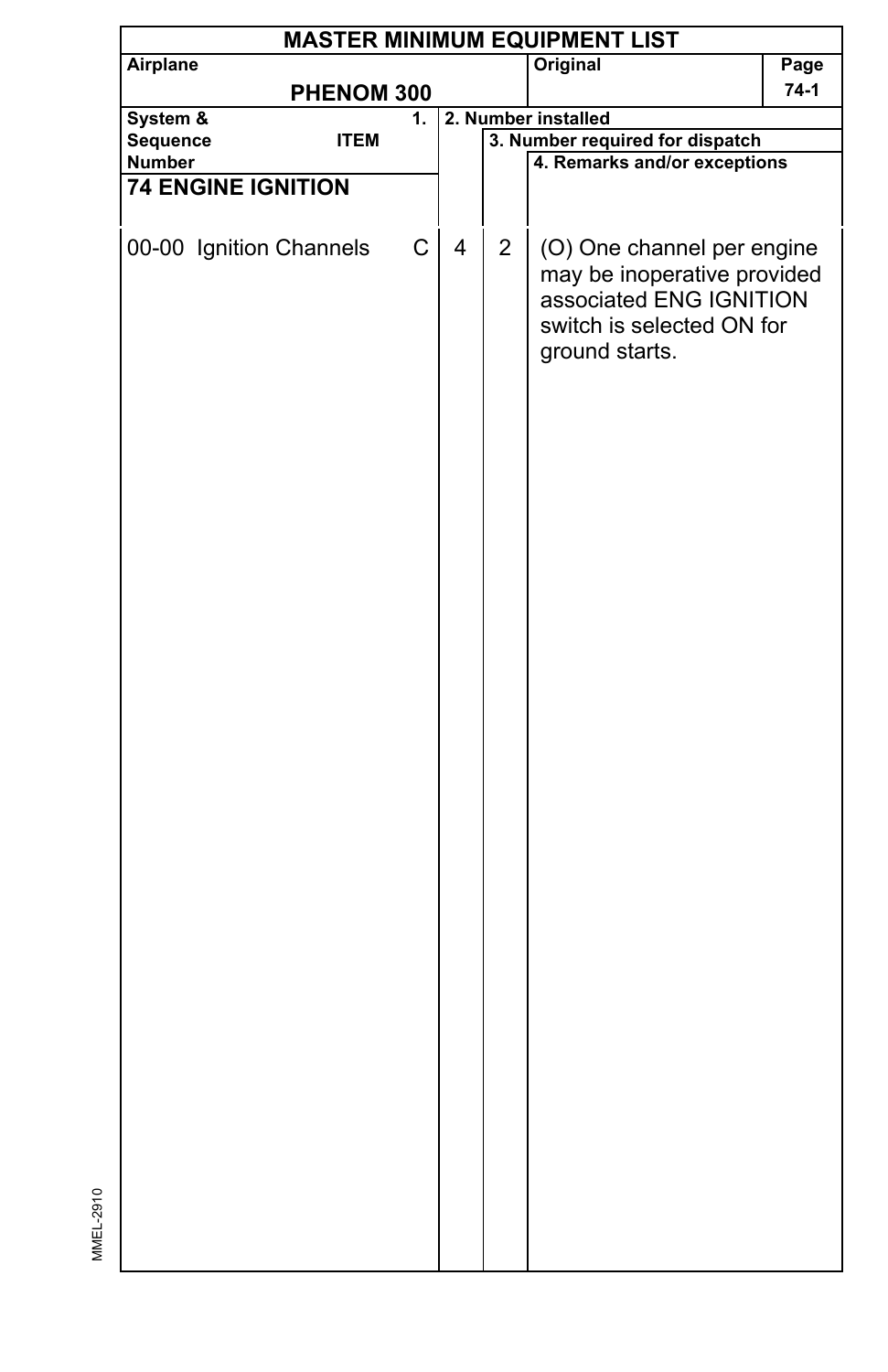|               |                             |             |             |                |   | <b>MASTER MINIMUM EQUIPMENT LIST</b> |        |
|---------------|-----------------------------|-------------|-------------|----------------|---|--------------------------------------|--------|
| Airplane      |                             |             |             |                |   | Original                             | Page   |
|               |                             | PHENOM 300  |             |                |   |                                      | $77-1$ |
| System &      |                             |             | 1.          |                |   | 2. Number installed                  |        |
| Sequence      |                             | <b>ITEM</b> |             |                |   | 3. Number required for dispatch      |        |
| <b>Number</b> |                             |             |             |                |   | 4. Remarks and/or exceptions         |        |
|               | <b>77 ENGINE INDICATING</b> |             |             |                |   |                                      |        |
|               |                             |             |             |                |   |                                      |        |
|               | 21-03 TT0 Inlet Total Air   |             | $\mathsf C$ | $\overline{2}$ | 1 | One may be inoperative               |        |
|               | Temperature                 |             |             |                |   | provided airplane is not             |        |
|               | <b>Sensor Heating</b>       |             |             |                |   | operated in known or forecast        |        |
|               | System                      |             |             |                |   | icing conditions.                    |        |
|               |                             |             |             |                |   |                                      |        |
|               |                             |             |             |                |   |                                      |        |
|               |                             |             |             |                |   |                                      |        |
|               |                             |             |             |                |   |                                      |        |
|               |                             |             |             |                |   |                                      |        |
|               |                             |             |             |                |   |                                      |        |
|               |                             |             |             |                |   |                                      |        |
|               |                             |             |             |                |   |                                      |        |
|               |                             |             |             |                |   |                                      |        |
|               |                             |             |             |                |   |                                      |        |
|               |                             |             |             |                |   |                                      |        |
|               |                             |             |             |                |   |                                      |        |
|               |                             |             |             |                |   |                                      |        |
|               |                             |             |             |                |   |                                      |        |
|               |                             |             |             |                |   |                                      |        |
|               |                             |             |             |                |   |                                      |        |
|               |                             |             |             |                |   |                                      |        |
|               |                             |             |             |                |   |                                      |        |
|               |                             |             |             |                |   |                                      |        |
|               |                             |             |             |                |   |                                      |        |
|               |                             |             |             |                |   |                                      |        |
|               |                             |             |             |                |   |                                      |        |
|               |                             |             |             |                |   |                                      |        |
|               |                             |             |             |                |   |                                      |        |
|               |                             |             |             |                |   |                                      |        |
|               |                             |             |             |                |   |                                      |        |
|               |                             |             |             |                |   |                                      |        |
|               |                             |             |             |                |   |                                      |        |
|               |                             |             |             |                |   |                                      |        |
|               |                             |             |             |                |   |                                      |        |
|               |                             |             |             |                |   |                                      |        |
|               |                             |             |             |                |   |                                      |        |
|               |                             |             |             |                |   |                                      |        |
|               |                             |             |             |                |   |                                      |        |
|               |                             |             |             |                |   |                                      |        |
|               |                             |             |             |                |   |                                      |        |
|               |                             |             |             |                |   |                                      |        |
|               |                             |             |             |                |   |                                      |        |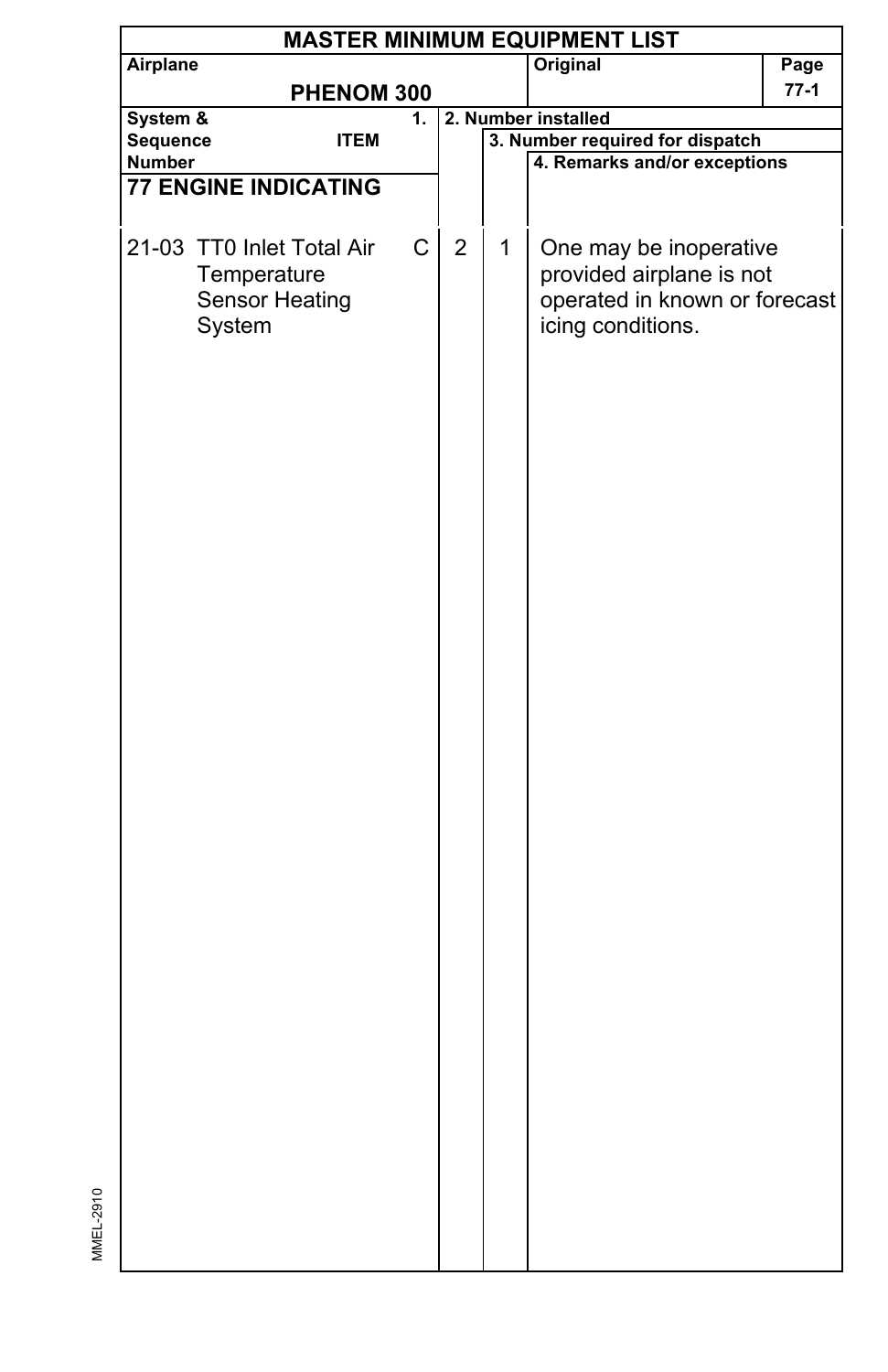|          |                      |             |    |                |   | <b>MASTER MINIMUM EQUIPMENT LIST</b>                                                                                                                          |      |
|----------|----------------------|-------------|----|----------------|---|---------------------------------------------------------------------------------------------------------------------------------------------------------------|------|
| Airplane |                      |             |    |                |   | <b>Revision 4</b>                                                                                                                                             | Page |
|          |                      | PHENOM 300  |    |                |   |                                                                                                                                                               | 79-1 |
| System & |                      |             | 1. |                |   | 2. Number installed                                                                                                                                           |      |
| Sequence |                      | <b>ITEM</b> |    |                |   | 3. Number required for dispatch                                                                                                                               |      |
| Number   |                      |             |    |                |   | 4. Remarks and/or exceptions                                                                                                                                  |      |
|          | <b>79 ENGINE OIL</b> |             |    |                |   |                                                                                                                                                               |      |
|          |                      |             |    |                |   |                                                                                                                                                               |      |
|          | 00-01 Chip Detected  |             | A  | $\overline{2}$ | 1 | May be dispatched with<br>systems faults provided:                                                                                                            |      |
|          |                      |             |    |                |   | a) Indication in one engine<br>only,                                                                                                                          |      |
|          |                      |             |    |                |   | b) E1 (2) CHIP DETECTED<br>message is displayed on<br>engine maintenance page,                                                                                |      |
|          |                      |             |    |                |   | c) No engine chip indication<br>on either engine in the<br>previous 50 engine flight<br>hours,                                                                |      |
|          |                      |             |    |                |   | d) All engine parameters be<br>operative,                                                                                                                     |      |
|          |                      |             |    |                |   | e) No engine oil filter<br>impending bypass indication,                                                                                                       |      |
|          |                      |             |    |                |   | f) Repairs are made within<br>10 engine flight hours or in<br>2 flights after initial indication,<br>whichever occurs first. No<br>extensions are authorized. |      |
|          |                      |             |    |                |   | <b>NOTE:</b> No extensions are<br>authorized.                                                                                                                 |      |
|          |                      |             |    |                |   |                                                                                                                                                               |      |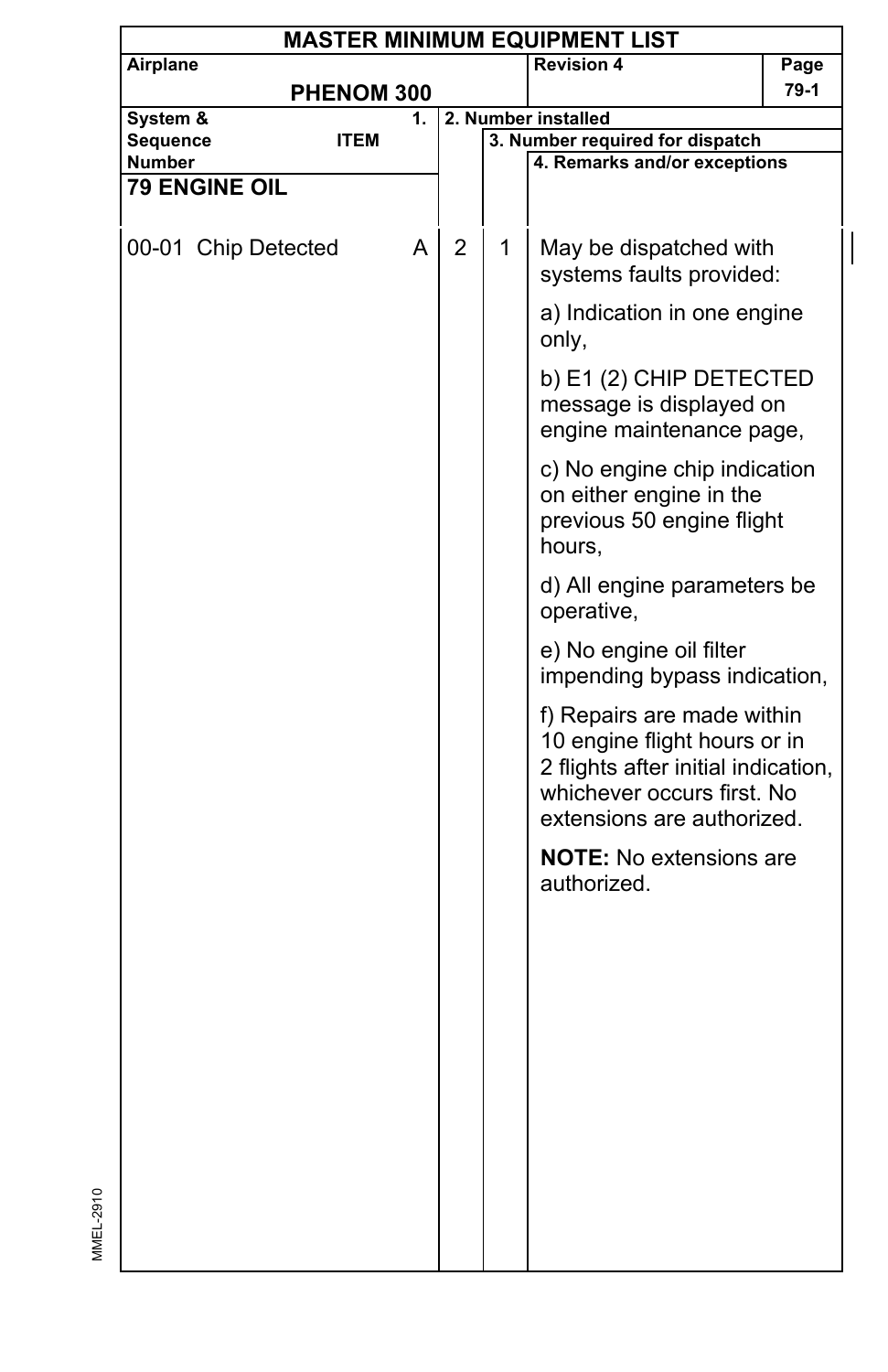|          |                                                       |             |    |   |   | <b>MASTER MINIMUM EQUIPMENT LIST</b>                                                                                                                                             |      |
|----------|-------------------------------------------------------|-------------|----|---|---|----------------------------------------------------------------------------------------------------------------------------------------------------------------------------------|------|
| Airplane |                                                       |             |    |   |   | <b>Revision 2</b>                                                                                                                                                                | Page |
|          |                                                       | PHENOM 300  |    |   |   |                                                                                                                                                                                  | 79-2 |
| System & |                                                       |             | 1. |   |   | 2. Number installed                                                                                                                                                              |      |
| Sequence |                                                       | <b>ITEM</b> |    |   |   | 3. Number required for dispatch                                                                                                                                                  |      |
| Number   |                                                       |             |    |   |   | 4. Remarks and/or exceptions                                                                                                                                                     |      |
|          | <b>79 ENGINE OIL</b>                                  |             |    |   |   |                                                                                                                                                                                  |      |
|          |                                                       |             |    |   |   |                                                                                                                                                                                  |      |
|          | 34-00 Oil Filter Impending<br><b>Bypass Indicator</b> |             | A  | 2 | 1 | (M) May be inoperative in<br>one engine only provided:                                                                                                                           |      |
|          |                                                       |             |    |   |   | a) After affected engine shut<br>down the E1 (2) OIL BMP<br>BYP message is still<br>displayed,                                                                                   |      |
|          |                                                       |             |    |   |   | b) All engine parameters be<br>operative,                                                                                                                                        |      |
|          |                                                       |             |    |   |   | c) No engine chip indication<br>on either engine in the<br>previous 50 engine flight<br>hours,                                                                                   |      |
|          |                                                       |             |    |   |   | d) Oil level is checked at<br>maximum,                                                                                                                                           |      |
|          |                                                       |             |    |   |   | e) Oil filter visual inspection<br>for contamination is required<br>prior to the first flight under<br>this item and then daily prior<br>to the first flight of the day,<br>and, |      |
|          |                                                       |             |    |   |   | f) Repairs are made within<br>10 calendar days.                                                                                                                                  |      |
|          |                                                       |             |    |   |   | <b>NOTE:</b> No extensions are<br>authorized.                                                                                                                                    |      |
|          |                                                       |             |    |   |   |                                                                                                                                                                                  |      |
|          |                                                       |             |    |   |   |                                                                                                                                                                                  |      |
|          |                                                       |             |    |   |   |                                                                                                                                                                                  |      |
|          |                                                       |             |    |   |   |                                                                                                                                                                                  |      |